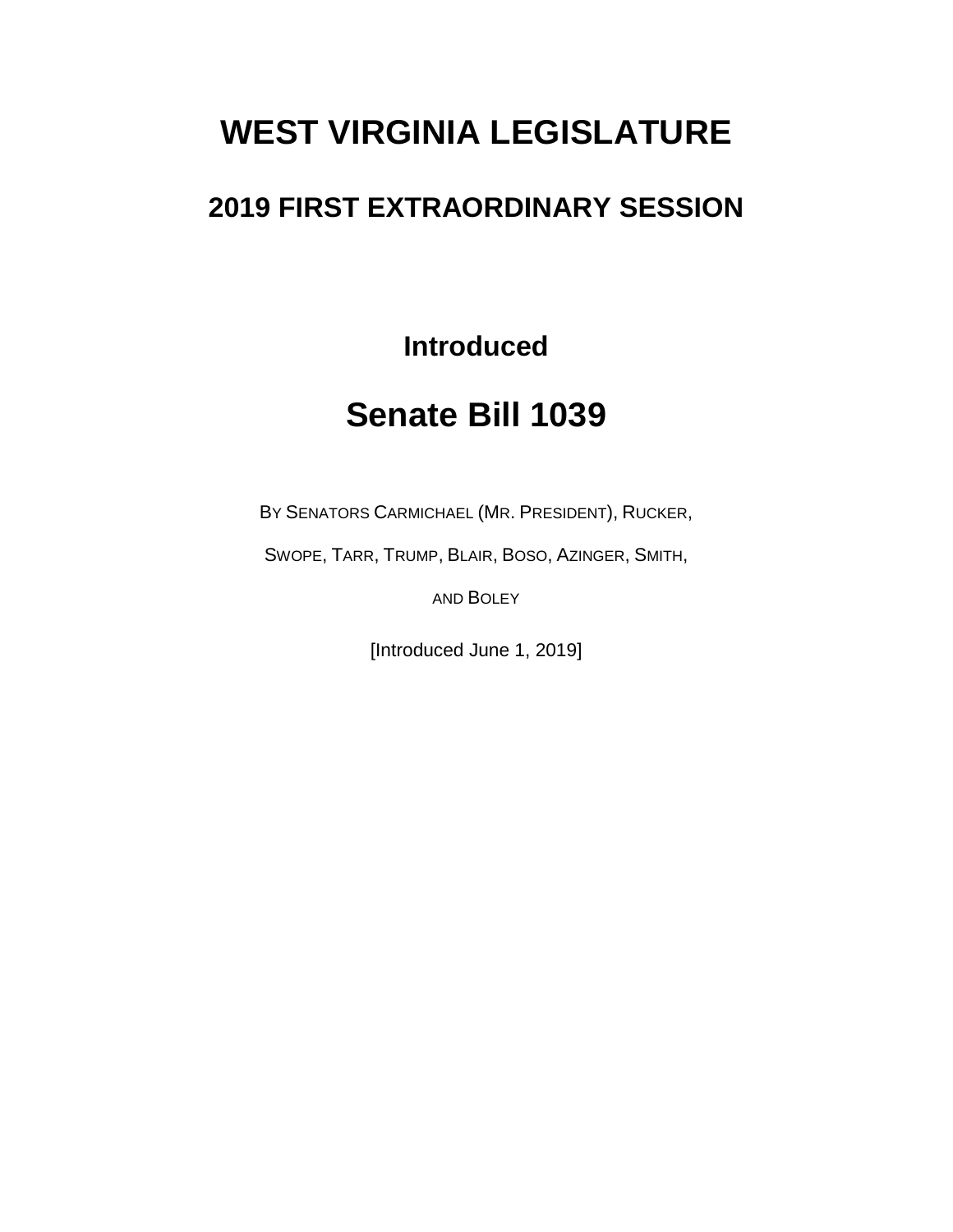| 1              | A BILL to amend and reenact §5-16-2 and §5-16-22 of the Code of West Virginia, 1931, as             |
|----------------|-----------------------------------------------------------------------------------------------------|
| $\overline{2}$ | amended; to amend said code by adding thereto a new section, designated §11-21-25; to               |
| 3              | amend and reenact §15-1B-24 of said code; to amend said code by adding thereto a new                |
| 4              | section, designated §18-1-5; to amend said code by adding thereto a new section,                    |
| 5              | designated §18-2E-12; to amend and reenact §18-2I-4 of said code; to amend and reenact              |
| 6              | §18-5-16, §18-5-16a, §18-5-18a, §18-5-18b, §18-5-45, and §18-5-46 of said code; to                  |
| $\overline{7}$ | amend said code by adding thereto a new section, designated §18-5-45a; to amend and                 |
| 8              | reenact §18-5E-1, §18-5E-2, §18-5E-3, §18-5E-4, §18-5E-5, and §18-5E-6 of said code;                |
| 9              | to amend said code by adding thereto a new article, designated $\S18$ -5G-1, $\S18$ -5G-2, $\S18$ - |
| 10             | 5G-3, §18-5G-4, §18-5G-5, §18-5G-6, §18-5G-7, §18-5G-8, §18-5G-9, §18-5G-10, §18-                   |
| 11             | 5G-11, $§$ 18-5G-12, and $§$ 18-5G-13; to amend and reenact $§$ 18-7A-3 of said code as             |
| 12             | contained in Chapter 89, Acts of the Legislature, Regular Session, 2019; to amend and               |
| 13             | reenact §18-7B-2 of said code as contained in Chapter 89, Acts of the Legislature, Regular          |
| 14             | Session, 2019; to amend and reenact §18-8-4 of said code; to amend and reenact §18-                 |
| 15             | 9A-2 of said code as contained in Chapter 133, Acts of the Legislature, Regular Session,            |
| 16             | 2019; to amend and reenact §18-9A-8 and §18-9A-9 of said code; to amend said code by                |
| 17             | adding thereto a new section, designated §18-9A-19; to amend said code by adding                    |
| 18             | thereto a new section, designated §18-9B-22; to amend and reenact §18-20-5 of said                  |
| 19             | code; to amend and reenact §18A-4-2, §18A-4-5, §18A-4-5a, §18A-4-7a, §18A-4-8a, and                 |
| 20             | §18A-4-10 of said code; to amend and reenact §18A-5-2 of said code; to amend and                    |
| 21             | reenact §18C-4-1, §18C-4-2, §18C-4-3, §18C-4-4, and §18C-4-5 of said code; to amend                 |
| 22             | and reenact §18C-4A-1, §18C-4A-2, and §18C-4A-3 of said code; and to amend and                      |
| 23             | reenact §29-12-5a of said code, all relating to establishing the Student Success Act;               |
| 24             | allowing public charter schools to participate in the Public Employees Insurance Agency             |
| 25             | insurance program; creating personal income tax credits for educational expenses                    |
| 26             | incurred by certain school employees for the purchase of supplementary educational                  |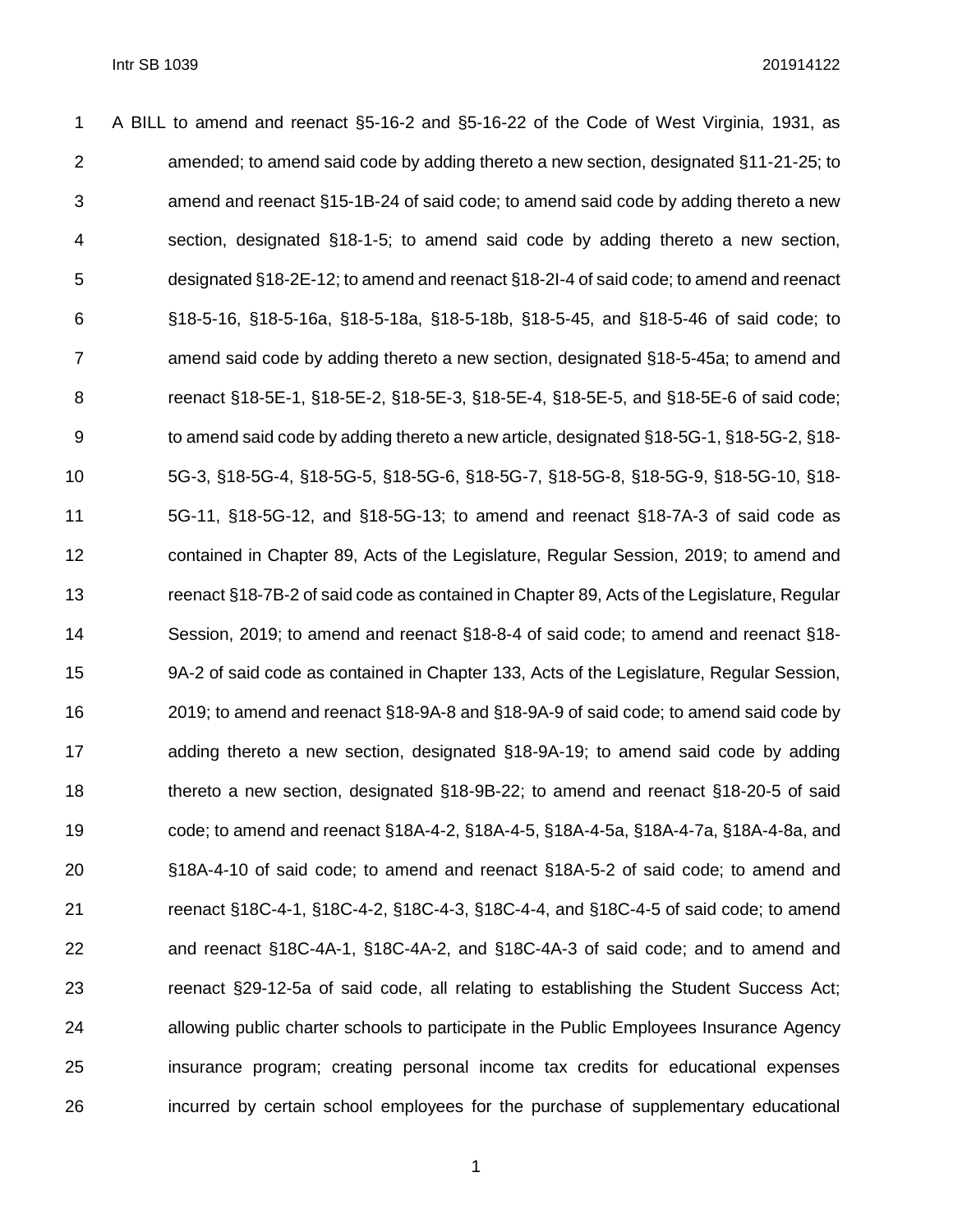materials or professional development costs; requiring Governor to expand Mountaineer Challenge Academy at its existing location and to a new location subject to agreement required under federal law; requiring the State Board of Education to implement the Mountain State Digital Literacy Project as a pilot project; providing that professional development for classroom teachers should be individualized; requiring all teachers to receive professional development on addressing social, emotional, and behavioral needs of students; requiring state board to establish the Principals Academy; requiring county boards to establish attendance zones; replacing existing provisions pertaining to student transfers with requirement for county boards to establish an open enrollment policy; requiring appeal process whereby a parent or guardian can appeal the refusal of a county board to accept the transfer of the student; requiring the county to which a student is transferred include the student in its net enrollment in certain instances; providing that certain transfer provisions do not supersede eligibility requirements for participation in extracurricular activities established by the Secondary School Activities Commission; requiring the West Virginia Department of Education to survey districts to determine where overcrowding is impeding student achievement; increasing percentage of work time school counselors are required to spend in a direct counseling relationship with pupils; replacing the required number of instructional minutes per day with a requirement for at least an average of five hours per day throughout the instructional day; allowing public notice of meetings to discuss school calendar to be accomplished by publishing prominently on the county board of education's website; prohibiting certain extracurricular activity participation in certain instances of a work stoppage or strike; providing that the teacher's recommendation is a primary consideration in determining student promotion; removing requirement that an Innovation in Education school have a focus on certain specified areas; removing certain provisions required in an Innovation in Education application and plan; providing county boards instead of the state board the authority to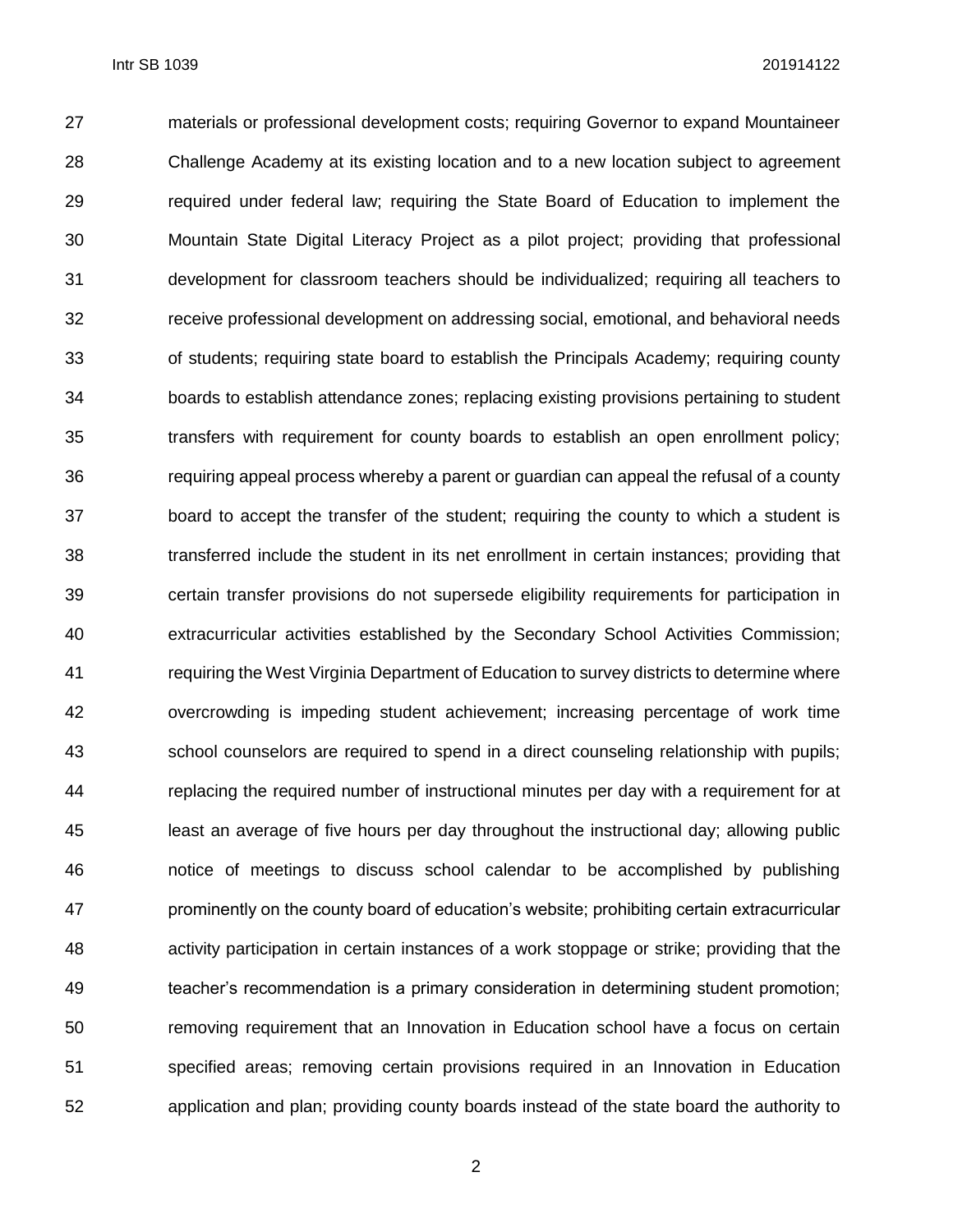designate schools as Innovation in Education schools; allowing appeals to the State Board of Education certain Innovation in Education-related determinations made by a county board; exempting public charter schools from all statutes and administrative regulations applicable to the state board, a county board, or a school, with exceptions; providing that no elected official can profit from a charter school, with exception; setting forth public charter school requirements and authority; requiring a public charter school be administered by a governing board; allowing a public charter school to enroll any student in the state; requiring randomized and transparent lottery if capacity at a public charter school is insufficient; creating and allowing certain enrollment preferences at a public charter school; requiring a public charter school to submit a student recruitment and retention plan; requiring an applicant to submit an application to an authorizer in order to establish a new public charter school or to convert an existing noncharter public school to a public charter school; setting forth minimum requirements for application for a public charter school; allowing state board, subject to funding, to offer an incentive grant for a public charter school; setting forth duties of the authorizer of a public charter school; establishing process for authorizer's approval or denial of public charter school application; limiting liability of certain persons and entities relating to the operation of a public charter school; requiring each public charter school to remit to its authorizer an oversight fee; requiring a charter contract between the governing board and the authorizer; setting forth requirements for the charter contract; making the authorizer responsible for collecting and reporting to the state board all state-required assessment and achievement data for the public charter school; setting forth requirements pertaining to renewal, nonrenewal, and revoking a charter contract; requiring state board rule establishing the process for renewing or not renewing a charter contract; requiring an authorizer to develop a public charter school closure protocol or protocol for transitioning a charter school to noncharter public school status; allowing a charter applicant or governing board to appeal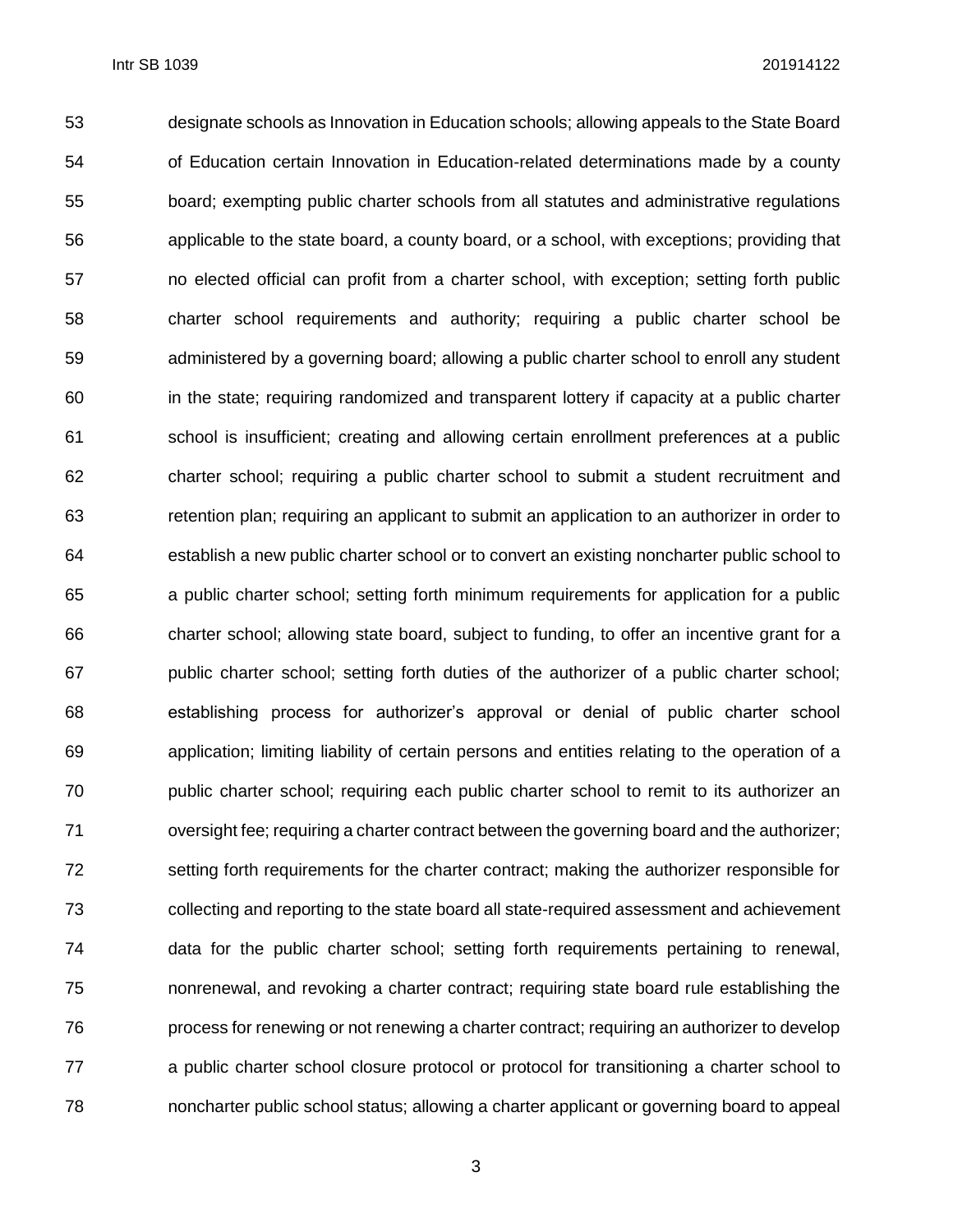certain authorizer decisions; setting forth prohibitions for a public charter school; requiring 80 or allowing state board rules pertaining to public charter school funding, clarifying certain requirements, addressing unforeseen circumstances, prohibiting discrimination against employees involved with establishing charter schools, ensuring accountability, allowing the Schools for the Deaf and Blind to apply for authorization, and facilitating the creation 84 of two youth programs modeled after the Mountaineer Challenge Academy; providing for public charter school access to public facilities; setting forth reporting requirements for certain authorizers and the State Superintendent; allowing public charter schools to elect to participate in certain state retirement systems; modifying requirements applicable after certain numbers of unexcused student absences; including professional personnel providing direct social and emotional support services to students and professional personnel addressing chronic absenteeism within the definition of "professional student support personnel"; increasing calculated net enrollment for the purposes of determining a county's basic foundation program of certain counties with an actual net enrollment of less than 1,400; decreasing the percent of the levy rate used to calculate local share; basing the basic foundation allowance for professional student support personnel on a ratio; increasing the percentage used to calculate each county's allowance for current expense; requiring that each county board receive its allocated state aid share of the county's basic foundation program in the form of block grants; requiring the State Superintendent to provide the State Auditor with the required data for use by the searchable budget data website; including public charter schools in the provisions pertaining to an appropriation to serve certain exceptional children; increasing teacher salaries; providing that certain math and special education teachers be considered to have three additional years of experience for the purposes of the salary schedule; removing definition of salary equity among the counties; removing requirement that Department of Education include in its budget request a request for funding sufficient to meet the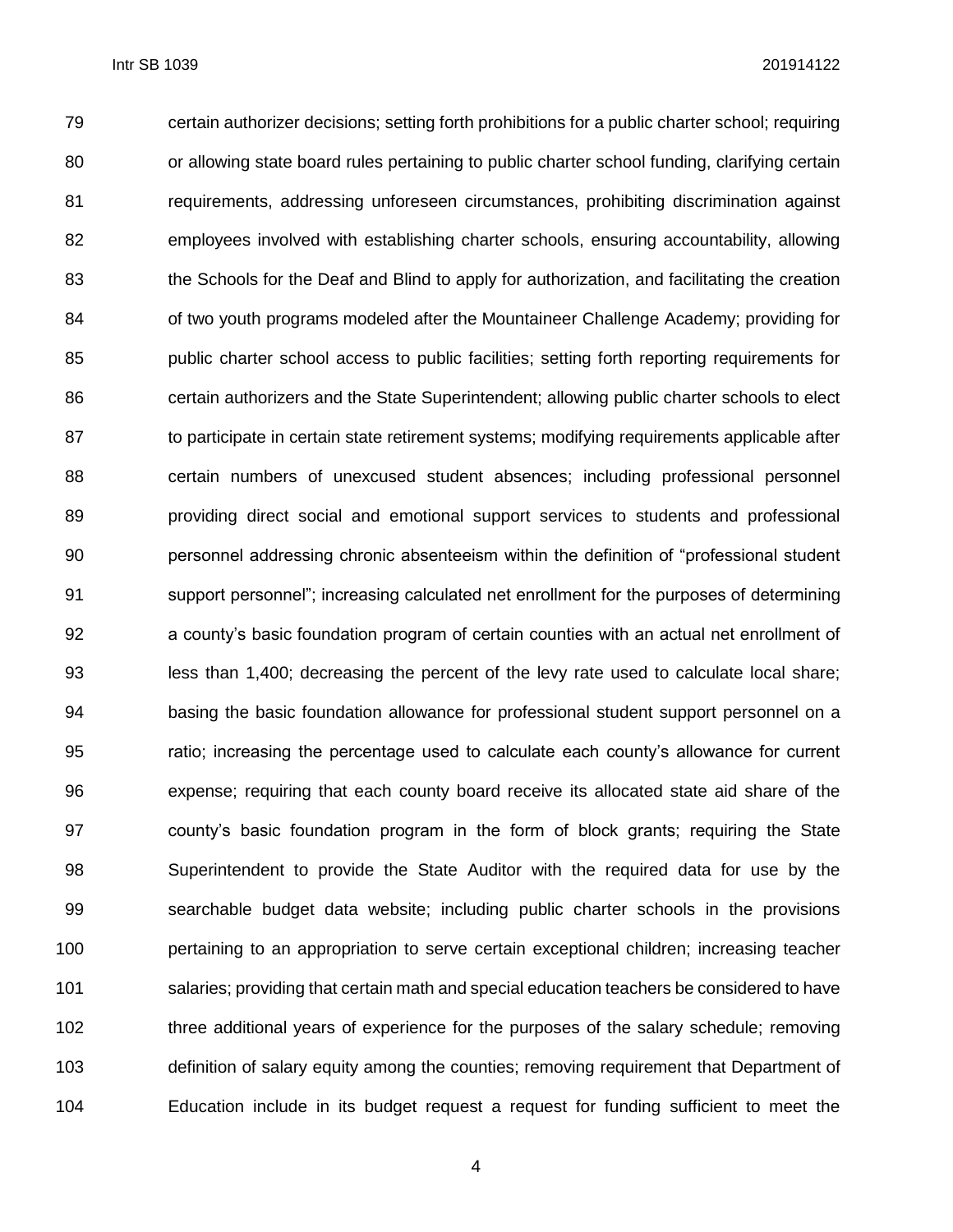objective of salary equity; adding to exceptions to requirement that county salary schedules be uniform; permitting a county board of education to base its reductions in force determinations on an individual's qualifications as defined in county board policy; modifying provisions pertaining to the preferred recall list and posting of position openings; removing requirement for county board to annually make available a list of all professional personnel employed, their areas of certification, and their seniority; providing that all personnel in a public charter school accrue seniority for the purpose of employment in noncharter public schools; increasing salaries for service personnel; increasing leave without cause days from three to four; requiring a bonus for classroom teachers who have not used more than four days of personal leave during the employment term; renaming the Underwood-Smith Teacher Scholarship and Loan Assistance programs the Underwood-Smith Teaching Scholars Program and the Teacher Education Loan Repayment Program; modifying requirements for Higher Education Policy Commission 118 rules providing for administration of the programs; requiring that Underwood-Smith Teaching Scholars award recipients receive additional academic support and training from mentors in their academic field; continuing the Underwood-Smith Teacher Scholarship 121 and Loan Assistance Fund as the Underwood-Smith Teaching Scholars Program Fund; requiring each award recipient to be distinguished as an Underwood-Smith Teaching Scholar; establishing uses for moneys in the Underwood-Smith Teaching Scholars Program Fund; providing for continuation of certain terms, conditions, requirements, and agreements; requiring the Vice Chancellor for Administration to appoint a selection panel to select Underwood-Smith Teaching Scholars; modifying eligibility criteria for Underwood-Smith Teaching Scholars; modifying Underwood-Smith Teaching Scholars award agreement requirements; modifying renewal requirements for an Underwood-Smith Teaching Scholars award; modifying conditions under which a recipient is not in violation 130 of the agreement; requiring Underwood-Smith Teaching Scholars award to be used in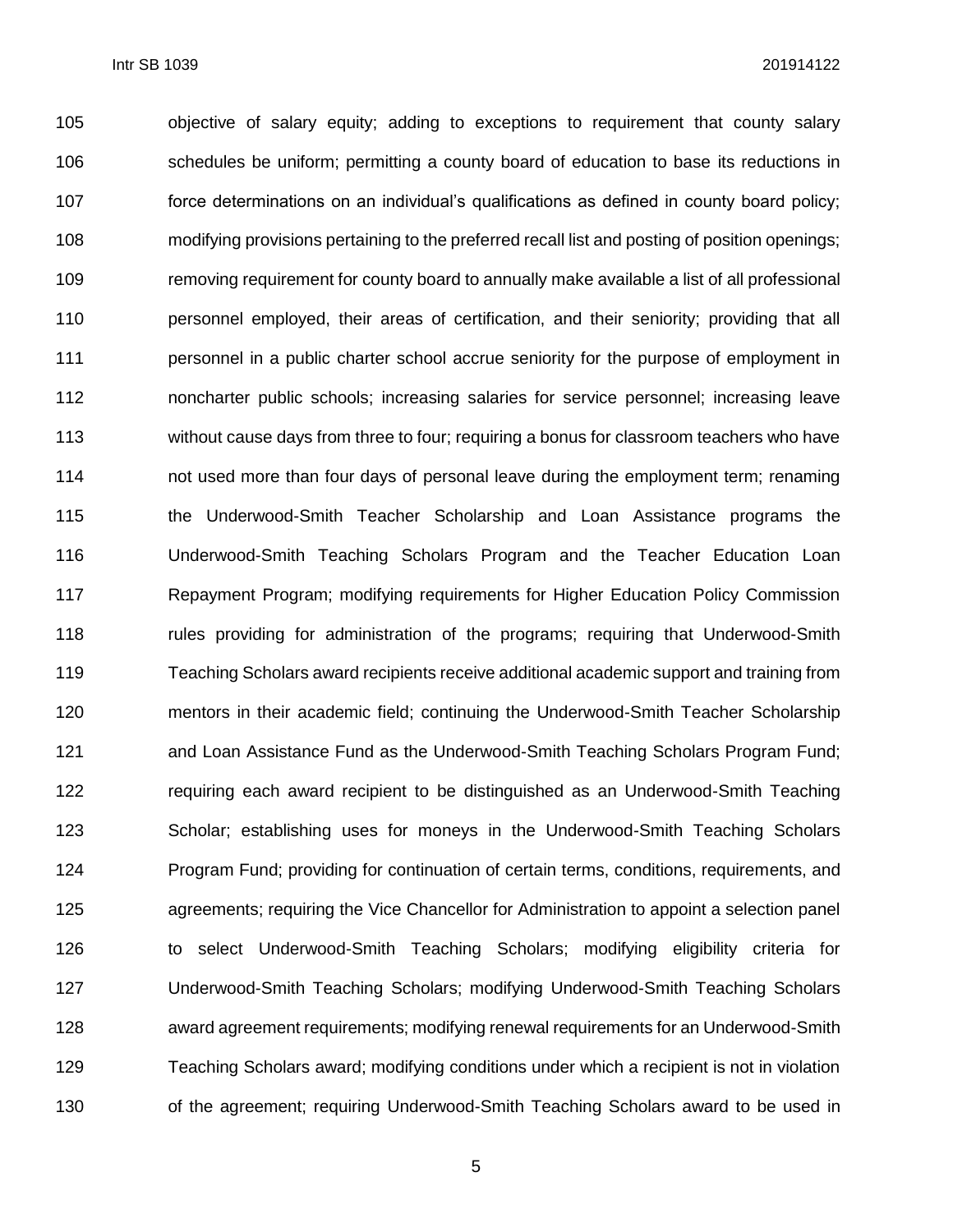preparation for becoming a teacher in a critical shortage field in the public schools of this 132 state; increasing the amount of the annual award; requiring as a condition of loan repayment award eligibility an applicant to be currently employed in a public school in this state in a critical teacher shortage field or as a school counselor in a school or geographic area of the state identified as an area of critical need for such field; requiring as a condition of eligibility an applicant to agree to be employed full time for two school years in a critical teacher shortage field or as a school counselor in a school or geographic area of critical need for such field for each year for which a loan repayment assistance award is received; modifying provisions pertaining to the amount of loan assistance and the requirements for eligibility; modifying eligibility requirements for renewal of a loan repayment assistance award; removing accumulated limit on loan repayment awards; increasing minimum Board of Risk and Insurance Management coverage; requiring at least annual written notice of Board of Risk and Insurance Management insurance coverages by county boards to employee insureds; and allowing public charter schools to obtain insurance coverage from the Board of Risk and Insurance Management.

*Be it enacted by the Legislature of West Virginia:*

# **CHAPTER 5. GENERAL POWERS AND AUTHORITY OF THE GOVERNOR, SECRETARY OF STATE AND ATTORNEY GENERAL; BOARD OF PUBLIC WORKS; MISCELLANEOUS AGENCIES, COMMISSIONS, OFFICES, PROGRAMS, ETC. ARTICLE 16. WEST VIRGINIA PUBLIC EMPLOYEES INSURANCE ACT.**

#### **§5-16-2. Definitions.**

 The following words and phrases as used in this article, unless a different meaning is clearly indicated by the context, have the following meanings: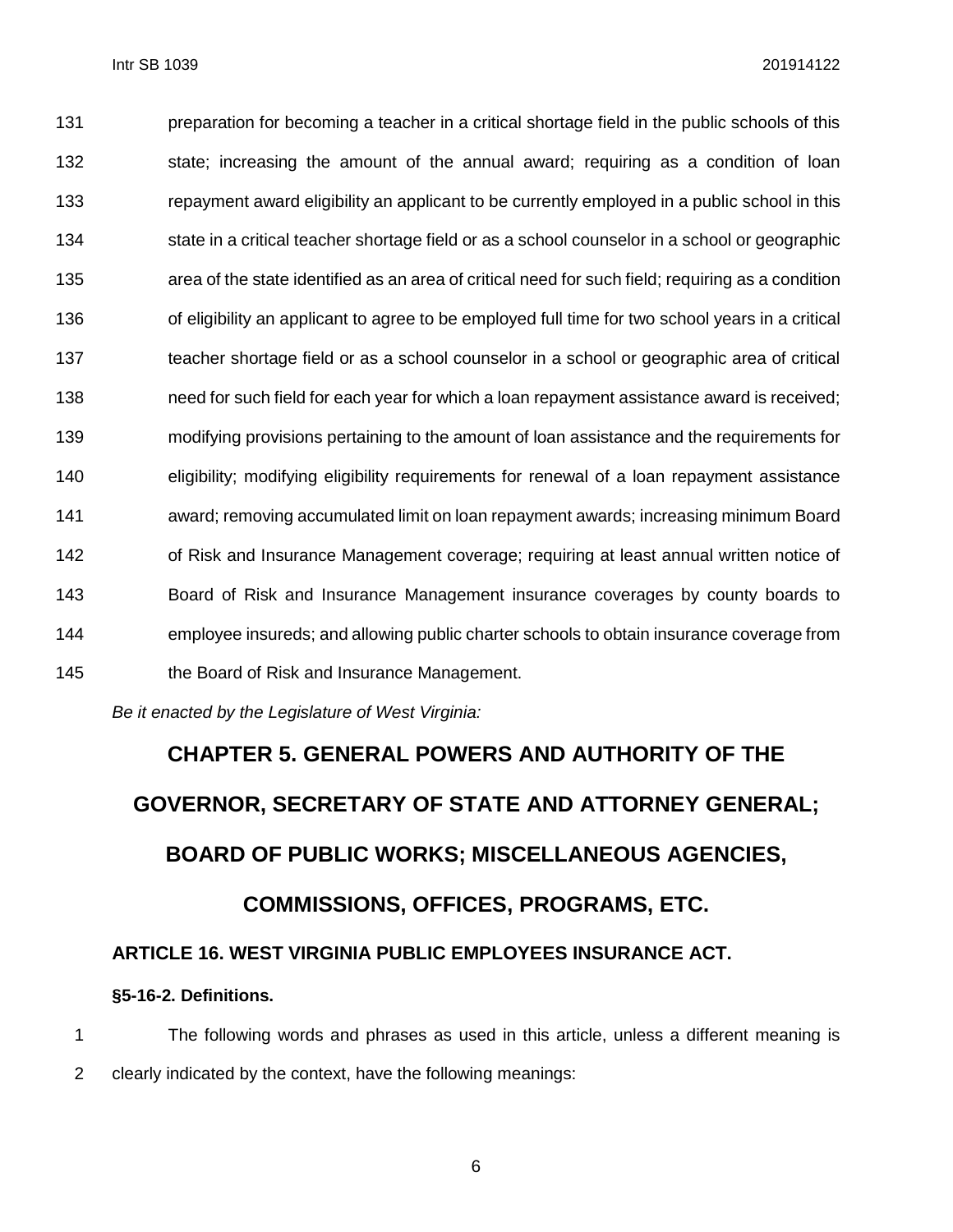(1) "Agency" means the Public Employees Insurance Agency created by this article.

 (2) "Director" means the Director of the Public Employees Insurance Agency created by this article.

 (3) "Employee" means any person, including an elected officer, who works regularly full- time in the service of the State of West Virginia and, for the purpose of this article only, the term "employee" also means any person, including an elected officer, who works regularly full-time in the service of a county board of education; a public charter school established pursuant to §18- 5G-1 *et seq.* of this code if the charter school includes in its charter contract entered into pursuant to §18-5G-7 of this code a determination to participate in the Public Employees Insurance program; a county, city, or town in the State; any separate corporation or instrumentality established by one or more counties, cities, or towns, as permitted by law; any corporation or instrumentality supported in most part by counties, cities, or towns; any public corporation charged by law with the performance of a governmental function and whose jurisdiction is coextensive with one or more counties, cities, or towns; any comprehensive community mental health center 17 or comprehensive mental retardation intellectually and developmentally disabled facility established, operated, or licensed by the Secretary of Health and Human Resources pursuant to §27-2A-1 of this code and which is supported in part by state, county, or municipal funds; any person who works regularly full-time in the service of the Higher Education Policy Commission, the West Virginia Council for Community and Technical College Education or a governing board, as defined in §18B-1-2 of this code; any person who works regularly full-time in the service of a combined city-county health department created pursuant to §16-2-1 *et seq.* of this code; any person designated as a 21st Century Learner Fellow pursuant to §18A-3-11 of this code; and any person who works as a long-term substitute as defined in §18A-1-1 of this code in the service of a county board of education: *Provided,* That a long-term substitute who is continuously employed for at least 133 instructional days during an instructional term, and, until the end of that instructional term, is eligible for the benefits provided in this article until September 1 following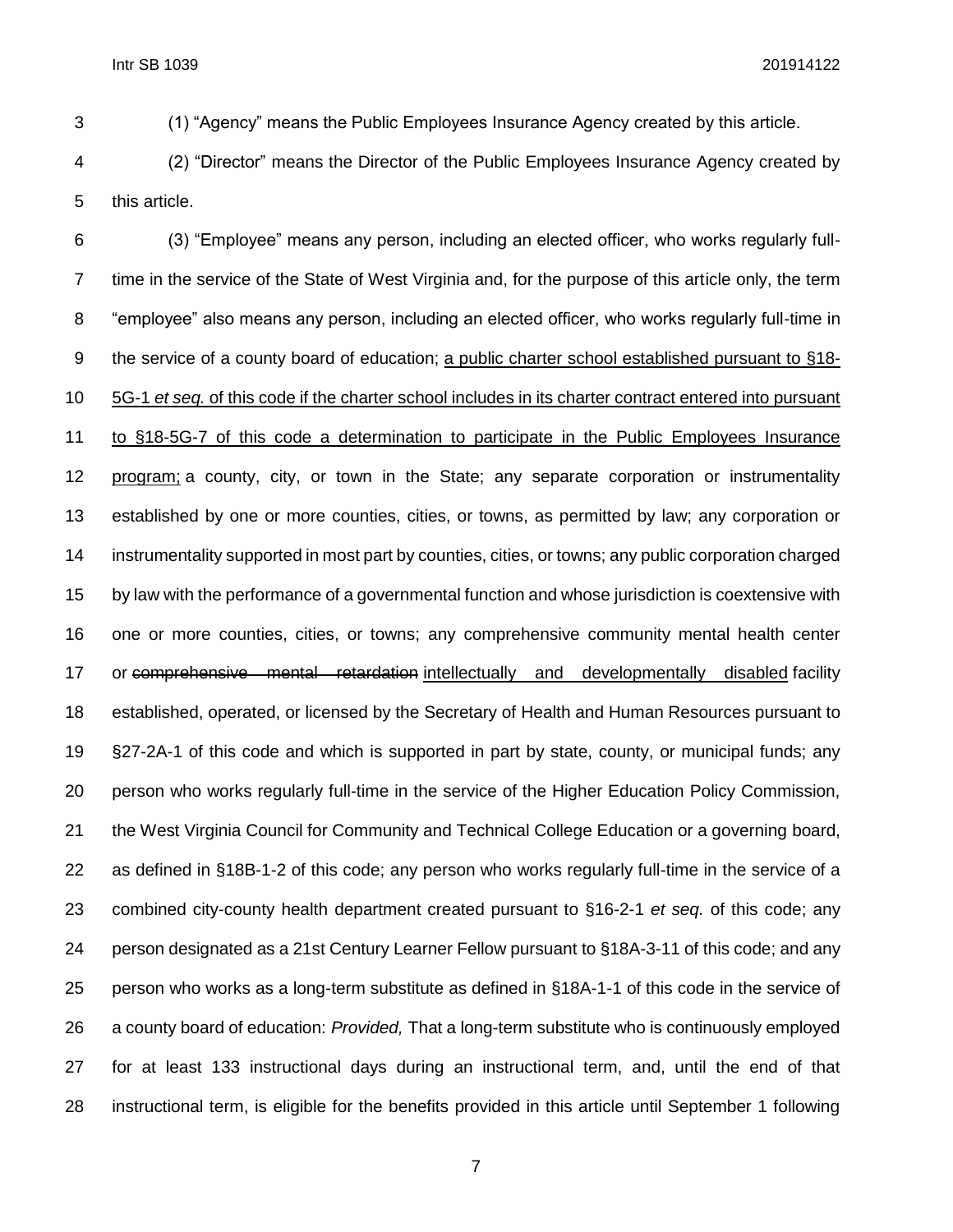that instructional term: *Provided, however,* That a long-term substitute employed fewer than 133 instructional days during an instructional term is eligible for the benefits provided in this article only during such time as he or she is actually employed as a long-term substitute. On and after January 1, 1994, and upon election by a county board of education to allow elected board members to participate in the Public Employees Insurance Program pursuant to this article, any person elected to a county board of education shall be considered to be an "employee" during the term of office of the elected member. Upon election by the state Board of Education to allow appointed board members to participate in the Public Employees Insurance Program pursuant to this article, any person appointed to the state Board of Education is considered an "employee" during the term of office of the appointed member: *Provided further,* That the elected member of a county board of education and the appointed member of the state Board of Education shall pay the entire cost of the premium if he or she elects to be covered under this article. Any matters of doubt as to who is an employee within the meaning of this article shall be decided by the director. On or after July 1, 1997, a person shall be considered an "employee" if that person meets the following criteria:

(A) Participates in a job-sharing arrangement as defined in §18A-1-1 of this code;

 (B) Has been designated, in writing, by all other participants in that job-sharing arrangement as the "employee" for purposes of this section; and

(C) Works at least one-third of the time required for a full-time employee.

 (4) "Employer" means the State of West Virginia, its boards, agencies, commissions, departments, institutions, or spending units; a county board of education; a public charter school established pursuant to §18-5G-1 *et seq*. of this code if the charter school includes in its charter contract entered into pursuant to §18-5G-7 of this code a determination to participate in the Public Employees Insurance Program; a county, city, or town in the state; any separate corporation or instrumentality established by one or more counties, cities, or towns, as permitted by law; any corporation or instrumentality supported in most part by counties, cities, or towns; any public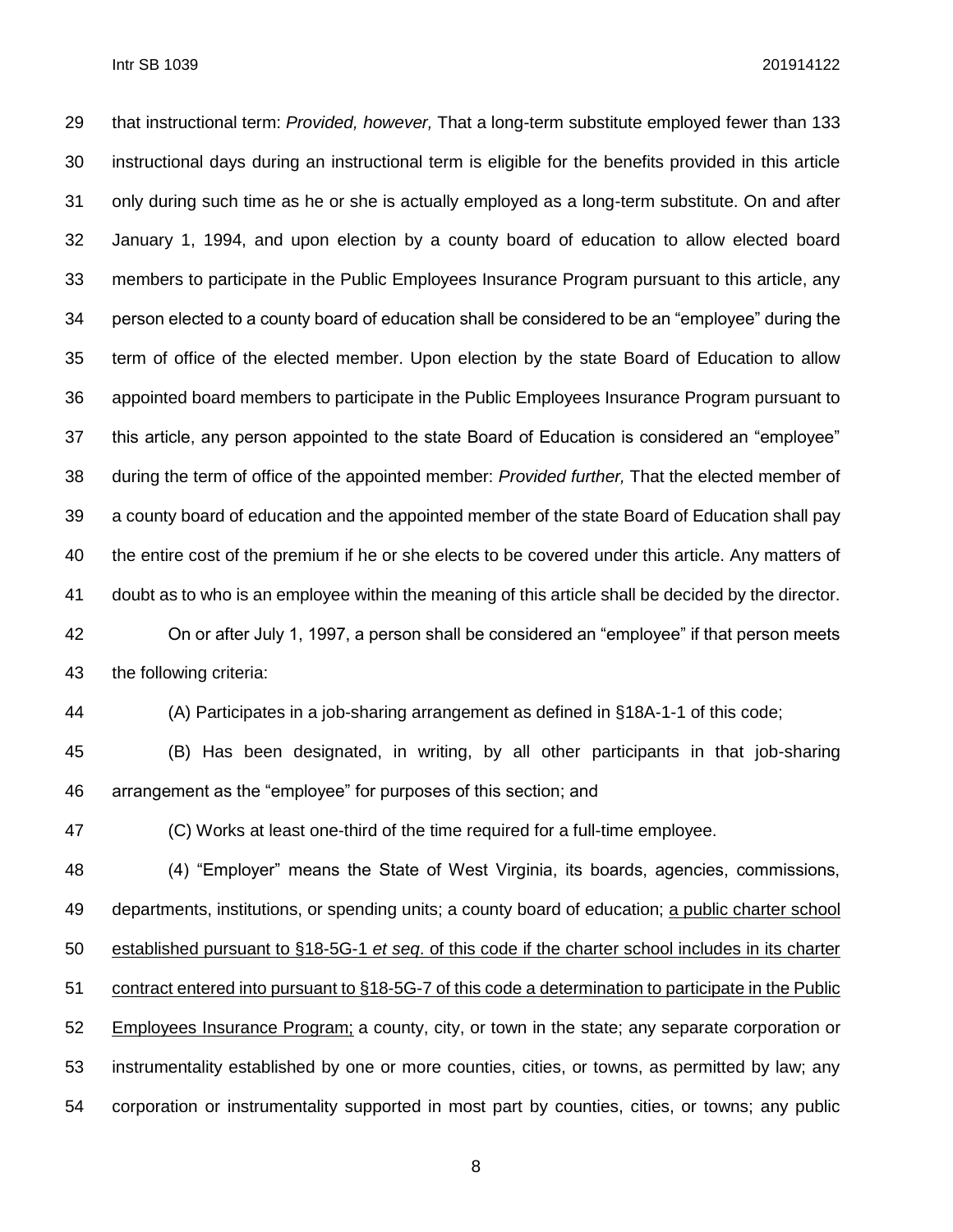corporation charged by law with the performance of a governmental function and whose jurisdiction is coextensive with one or more counties, cities or towns; any comprehensive community mental health center or comprehensive mental retardation intellectually and developmentally disabled facility established, operated or licensed by the Secretary of Health and Human Resources pursuant to §27-2A-1 of this code and which is supported in part by state, county or municipal funds; a combined city-county health department created pursuant to §16-2- 1 *et seq.* of this code; and a corporation meeting the description set forth in §18B-12-3 of this code that is employing a 21st Century Learner Fellow pursuant to §18A-3-11 of this code but the corporation is not considered an employer with respect to any employee other than a 21st Century Learner Fellow. Any matters of doubt as to who is an "employer" within the meaning of this article shall be decided by the director. The term "employer" does not include within its meaning the National Guard.

 (5) "Finance board" means the Public Employees Insurance Agency finance board created by this article.

 (6) "Person" means any individual, company, association, organization, corporation or other legal entity, including, but not limited to, hospital, medical or dental service corporations; health maintenance organizations or similar organization providing prepaid health benefits; or individuals entitled to benefits under the provisions of this article.

 (7) "Plan", unless the context indicates otherwise, means the medical indemnity plan, the managed care plan option, or the group life insurance plan offered by the agency.

 (8) "Retired employee" means an employee of the state who retired after April 29, 1971, and an employee of the Higher Education Policy Commission, the Council for Community and Technical College Education, a state institution of higher education or a county board of education who retires on or after April 21, 1972, and all additional eligible employees who retire on or after the effective date of this article, meet the minimum eligibility requirements for their respective state retirement system and whose last employer immediately prior to retirement under the state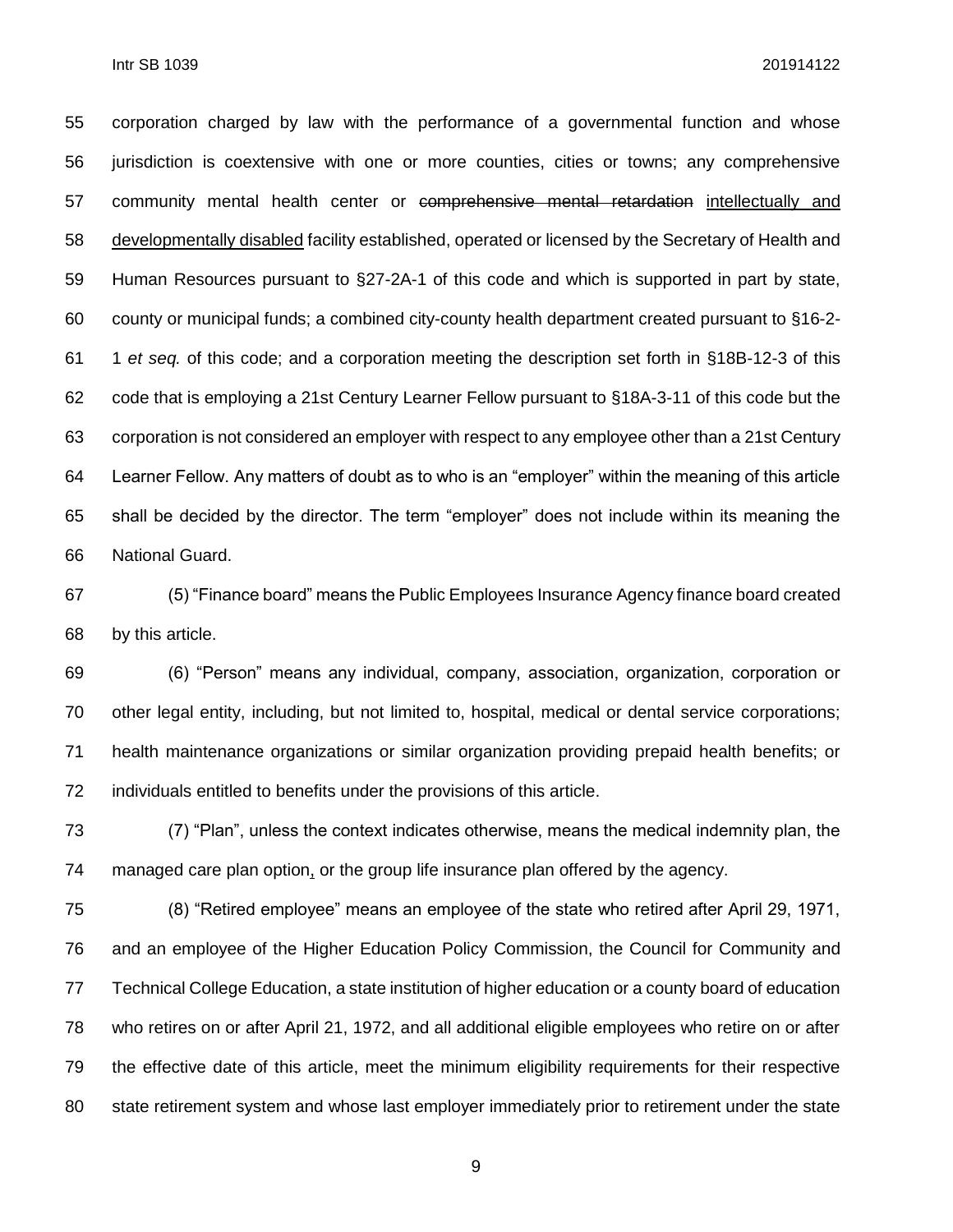retirement system is a participating employer in the state retirement system and in the Public Employees Insurance Agency: *Provided,* That for the purposes of this article, the employees who are not covered by a state retirement system, but who are covered by a state-approved or state- contracted retirement program or a system approved by the director, shall, in the case of education employees, meet the minimum eligibility requirements of the State Teachers Retirement System and in all other cases, meet the minimum eligibility requirements of the Public Employees Retirement System and may participate in the Public Employees Insurance Agency as retired employees upon terms as the director sets by rule as authorized in this article. Employers with employees who are, or who are eligible to become, retired employees under this article shall be mandatory participants in the Retiree Health Benefit Trust Fund created pursuant to §5-16D-1 *et seq.* of this code. Nonstate employers may opt out of the West Virginia other post- employment benefits plan of the Retiree Health Benefit Trust Fund and elect to not provide benefits under the Public Employees Insurance Agency to retirees of the nonstate employer, but may do so only upon the written certification, under oath, of an authorized officer of the employer that the employer has no employees who are, or who are eligible to become, retired employees and that the employer will defend and hold harmless the Public Employees Insurance Agency from any claim by one of the employer's past, present, or future employees for eligibility to participate in the Public Employees Insurance Agency as a retired employee. As a matter of law, the Public Employees Insurance Agency shall not be liable in any respect to provide plan benefits to a retired employee of a nonstate employer which has opted out of the West Virginia other post-employment benefits plan of the Retiree Health Benefit Trust Fund pursuant to this section.

#### **§5-16-22. Permissive participation; exemptions.**

 The provisions of this article are not mandatory upon any employee or employer who is not an employee of, or is not, the State of West Virginia, its boards, agencies, commissions, departments, institutions or spending units, or a county board of education, and nothing contained in this article compels any employee or employer to enroll in or subscribe to any insurance plan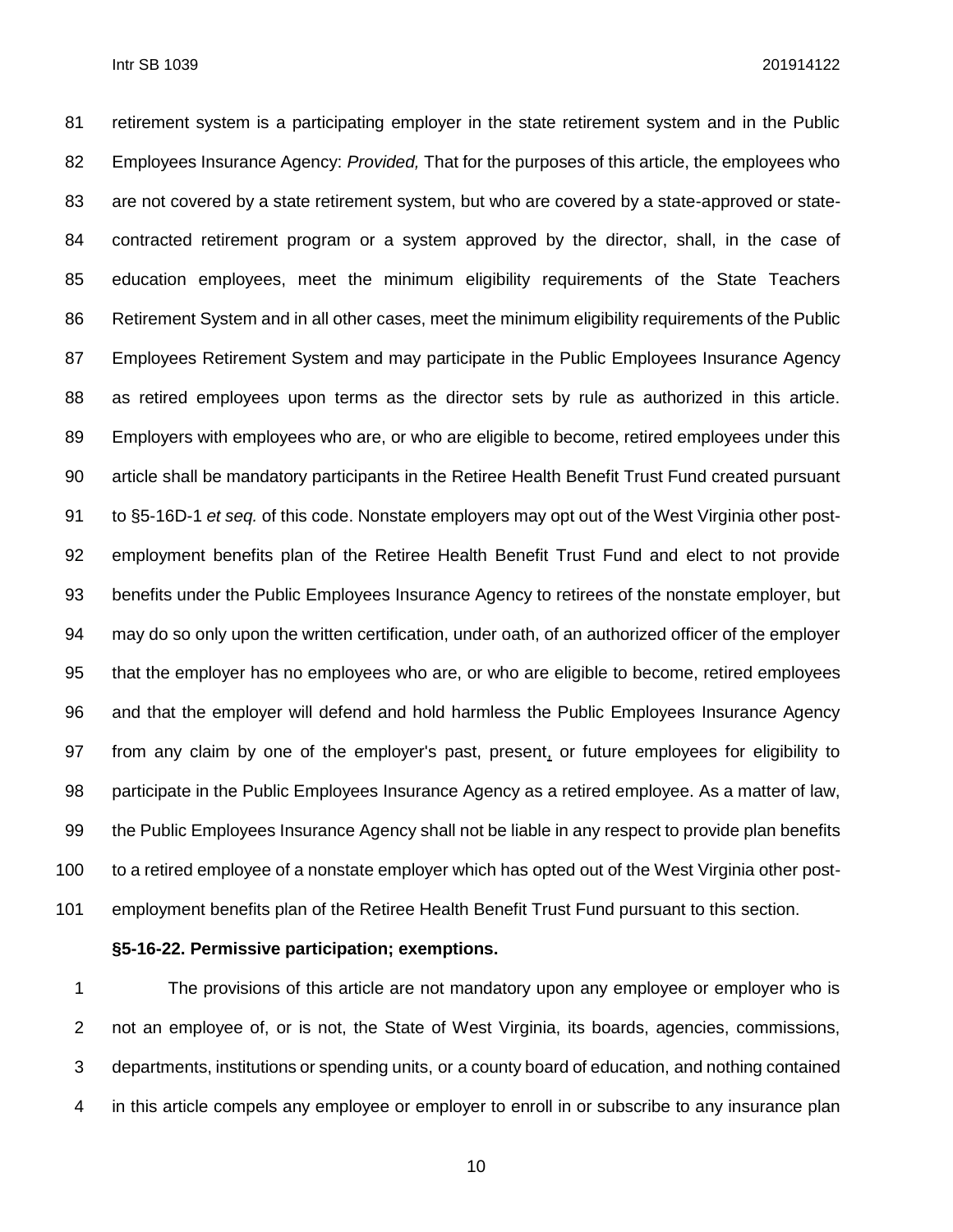authorized by the provisions of this article: *Provided,* That nothing in this section requires a public

charter school to participate in the Public Employees Insurance Agency program.

 Those employees enrolled in the insurance program authorized under the provisions of §21A-2B-1 *et seq.* of this code are not required to enroll in or subscribe to an insurance plan or plans authorized by the provisions of this article, and the employees of any department which has an existing insurance program for its employees to which the government of the United States contributes any part or all of the premium or cost of the premium may be exempted from the provisions of this article. Any employee or employer exempted under the provisions of this paragraph may enroll in any insurance program authorized by the provisions of this article at any time, to the same extent as any other qualified employee or employer, but employee or employer may not remain enrolled in both programs.

 Any plan established or administered by the Public Employees Insurance Agency pursuant to this article is exempt from the provisions of chapter 33 of this code unless explicitly stated. Notwithstanding any provision of this code to the contrary, the Public Employees Insurance Agency is not an insurer or engaged in the business of insurance as defined in chapter 33 of this code.

 Employers, other than the State of West Virginia, its boards, agencies, commissions, departments, institutions, spending units, or a county board of education, are exempt from participating in the insurance program provided for by the provisions of this article unless participation by the employer has been approved by a majority vote of the employer's governing body. It is the duty of the clerk or secretary of the governing body of an employer who by majority vote becomes a participant in the insurance program to notify the director not later than 10 days after the vote.

 Any employer, whether the employer participates in the Public Employees Insurance Agency insurance program as a group or not, which has retired employees, their dependents or surviving dependents of deceased retired employees who participate in the Public Employees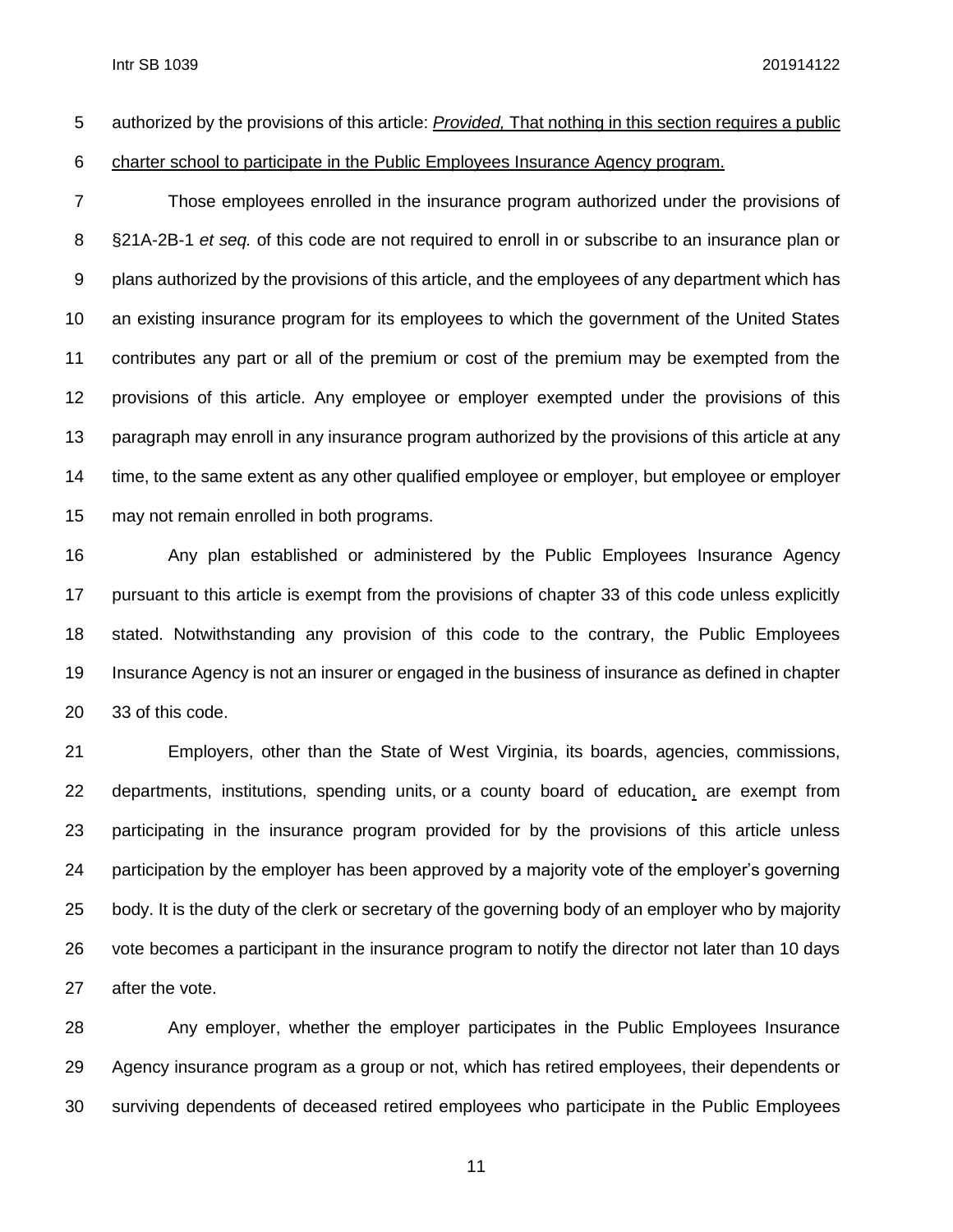Insurance Agency insurance program as authorized by this article, shall pay to the agency the same contribution toward the cost of coverage for its retired employees, their dependents or surviving dependents of deceased retired employees as the State of West Virginia, its boards, agencies, commissions, departments, institutions, spending units, or a county board of education pay for their retired employees, their dependents and surviving dependents of deceased retired employees, as determined by the finance board: *Provided*, That after June 30, 1996, an employer not mandated to participate in the plan is only required to pay a contribution toward the cost of coverage for its retired employees, their dependents or the surviving dependents of deceased retired employees who elect coverage when the retired employee participated in the plan as an active employee of the employer for at least five years: *Provided, however*, That those retired employees of an employer not participating in the plan who retire on or after July 1, 2010, who have participated in the plan as active employees of the employer for less than five years are responsible for the entire premium cost for coverage and the Public Employees Insurance Agency shall bill for and collect the entire premium from the retired employees, unless the employer elects to pay the employer share of the premium. Each employer is hereby authorized and required to budget for and make such payments as are required by this section.

#### **CHAPTER 11. TAXATION.**

#### **ARTICLE 21. PERSONAL INCOME TAX.**

#### **§11-21-25. Education expenses tax credits.**

 (a) *Credit allowed.* — For those tax years beginning on or after January 1, 2019, there is 2 allowed a nonrefundable credit for expenses incurred for the purchase of supplementary education materials or professional development costs incurred by a classroom teacher, classroom aide, autism mentor, braille specialist, early childhood classroom assistant, paraprofessional, sign language assistant teacher, educational sign language interpreter, or sign support specialist employed by a public or private school.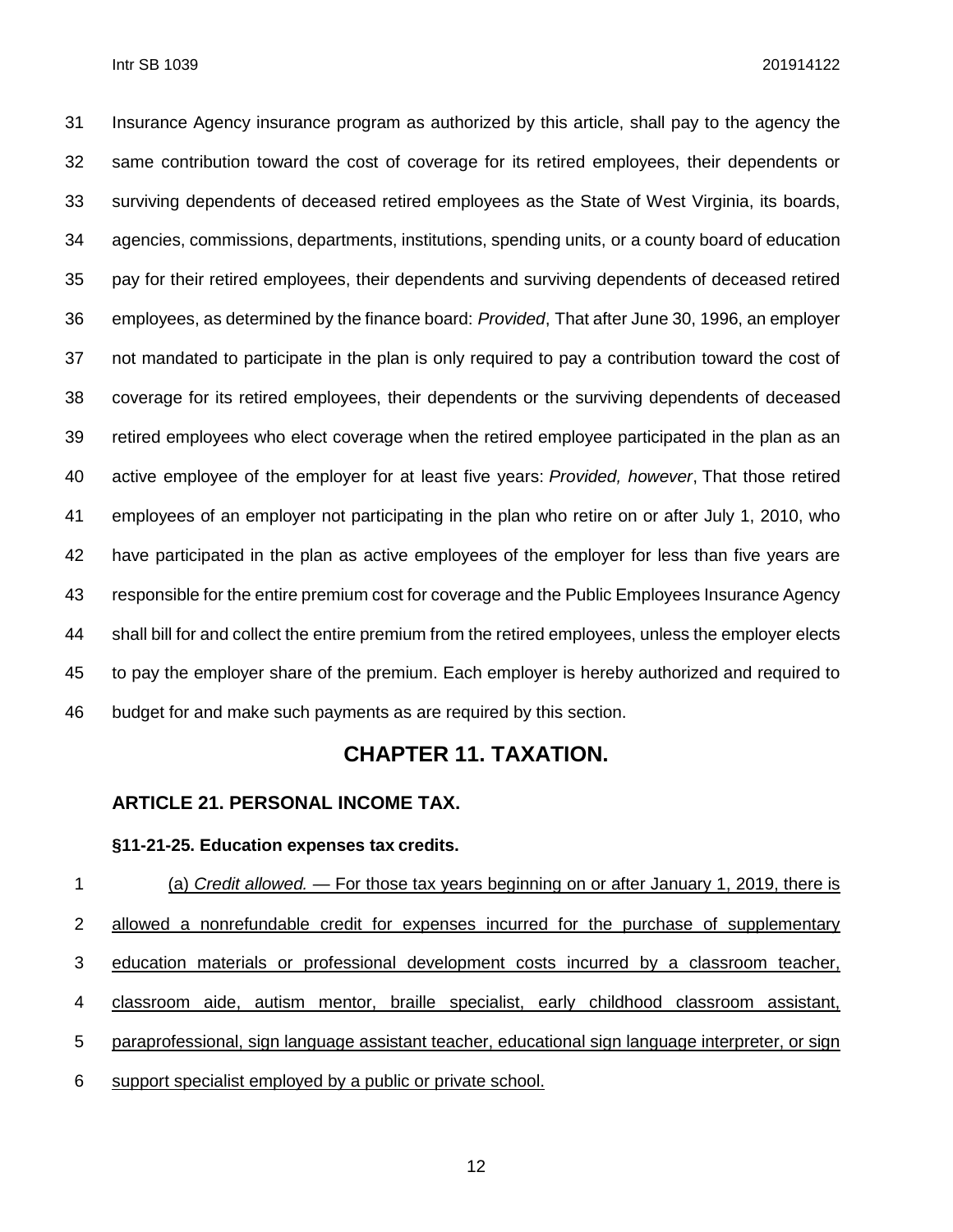- (b) *Amount of credit.* A person eligible for the credit pursuant to subsection (a) of this
- 8 section may claim a tax credit not to exceed \$250.
- (c) *Qualifying educational expenses.* Qualifying expenses include costs relating to
- computer equipment, including education-related software and services, textbooks, workbooks,
- curricula, and other written or supplementary materials used for curricular, cocurricular, or extra-
- curricular instruction and expenses for curricular or cocurricular activities.
- (d) *Unused credit.* If any credit remains after application of §11-21-25(c) of this code,
- that amount is forfeited. A carryback to a prior taxable year is not allowed for the amount of any
- unused portion of any annual credit allowance.

### **CHAPTER 15. PUBLIC SAFETY.**

#### **ARTICLE 1B. NATIONAL GUARD.**

- **§15-1B-24. Mountaineer Challenge Academy; expansion; cooperation of state executive agencies.**
- (a) Subject to the agreement entered into between the United States Secretary of Defense
- and the Governor to establish, organize, and administer the Mountaineer Challenge Academy
- pursuant to 32 U.S.C. § 509, the Governor shall:
- (1) Expand the capacity of the Mountaineer Challenge Academy location in Preston
- County to allow for a total of 600 cadets per year;
- (2) Expand the Mountaineer Challenge Academy to a second location in Fayette County;
- and
- (3) To the extent necessary to accomplish the requirements set forth in this subsection
- and to maximize the use of federal funds, pursue an amendment to the agreement entered into
- with the United States Secretary of Defense pursuant to 32 U.S.C. § 509.
- (b) The Mountaineer Challenge Academy, operated by the Adjutant General at Camp Dawson, is hereby acknowledged to be a program of great value in meeting the educational needs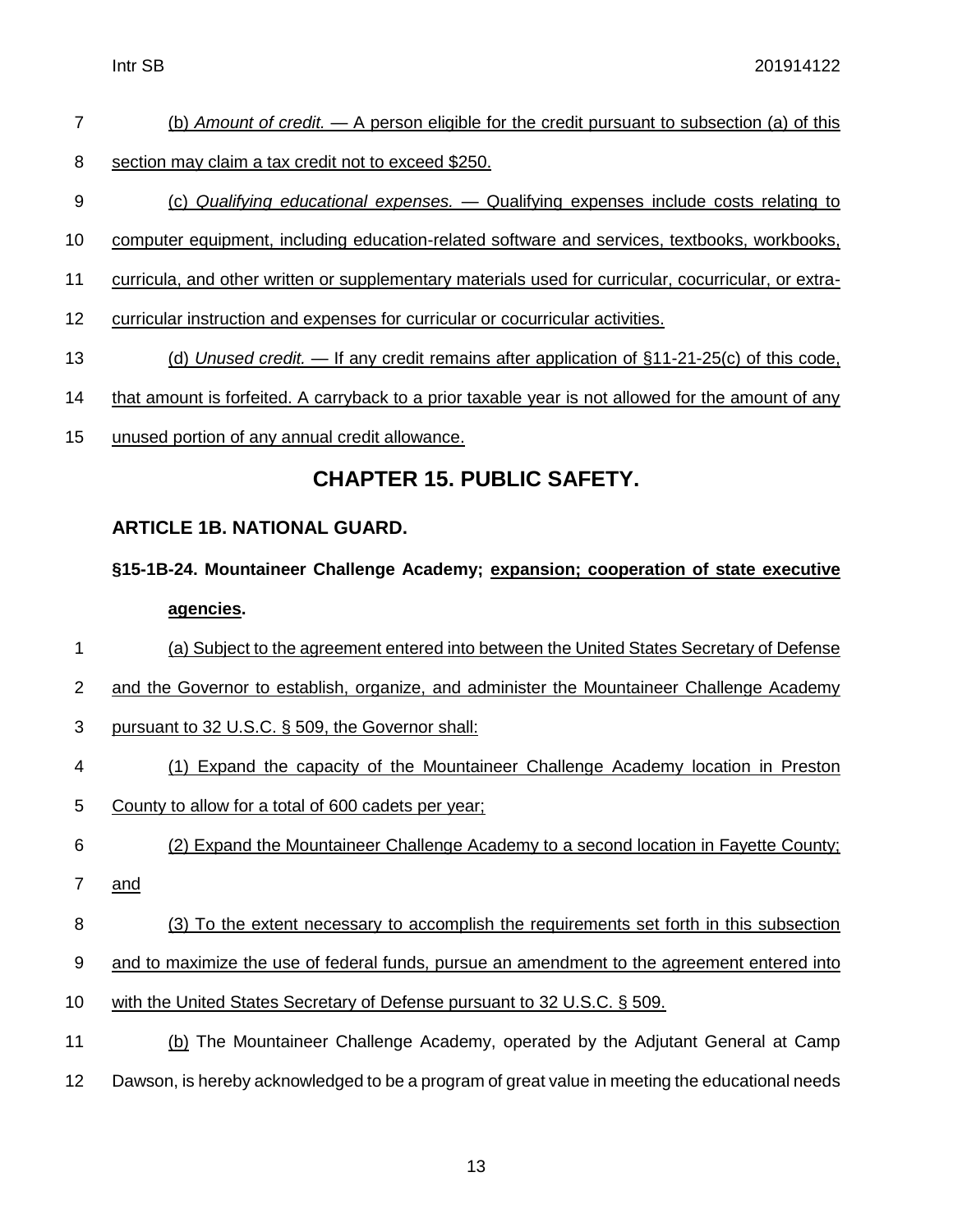of at-risk youth throughout the state. Further, the Mountaineer Challenge Academy is hereby designated as a special alternative education program as is further provided pursuant to section §18-2-6 of this code. It is, therefore, the intent of the Legislature that the Mountaineer Challenge Academy should enjoy the full cooperation of the executive agencies of state government in carrying out its program.

 To this end, the State Board of Education shall, notwithstanding any other provision in this code to the contrary:

(1) Include the Mountaineer Challenge Academy in the child nutrition program;

 (2) Provide the names and mailing addresses of all high school dropouts in the state to the director of the Mountaineer Challenge Academy annually; and

 (3) Provide for Mountaineer Challenge Academy graduates to participate in the adult basic education program.

 (c) Further cooperation with the Mountaineer Challenge Academy is encouraged by the Legislature for the purpose of assisting the Mountaineer Challenge Academy to achieve its mission and help prepare young people for productive adulthood.

#### **CHAPTER 18. EDUCATION.**

#### **ARTICLE 1. DEFINITIONS; LIMITATIONS OF CHAPTER; GOALS FOR EDUCATION.**

#### **§18-1-5. Student Success Act.**

This act, passed during the 2019 first extraordinary session of the Legislature, shall be

known, and may be cited, as the Student Success Act.

#### **ARTICLE 2E. HIGH QUALITY EDUCATIONAL PROGRAMS.**

#### **§18-2E-12. Mountain State Digital Literacy Project.**

- (a) Beginning for the school year 2020-2021, the state board shall implement a pilot
- project, hereby designated the Mountain State Digital Literacy Project. The state board shall
- determine the number of schools eligible to participate in the pilot project and may adjust that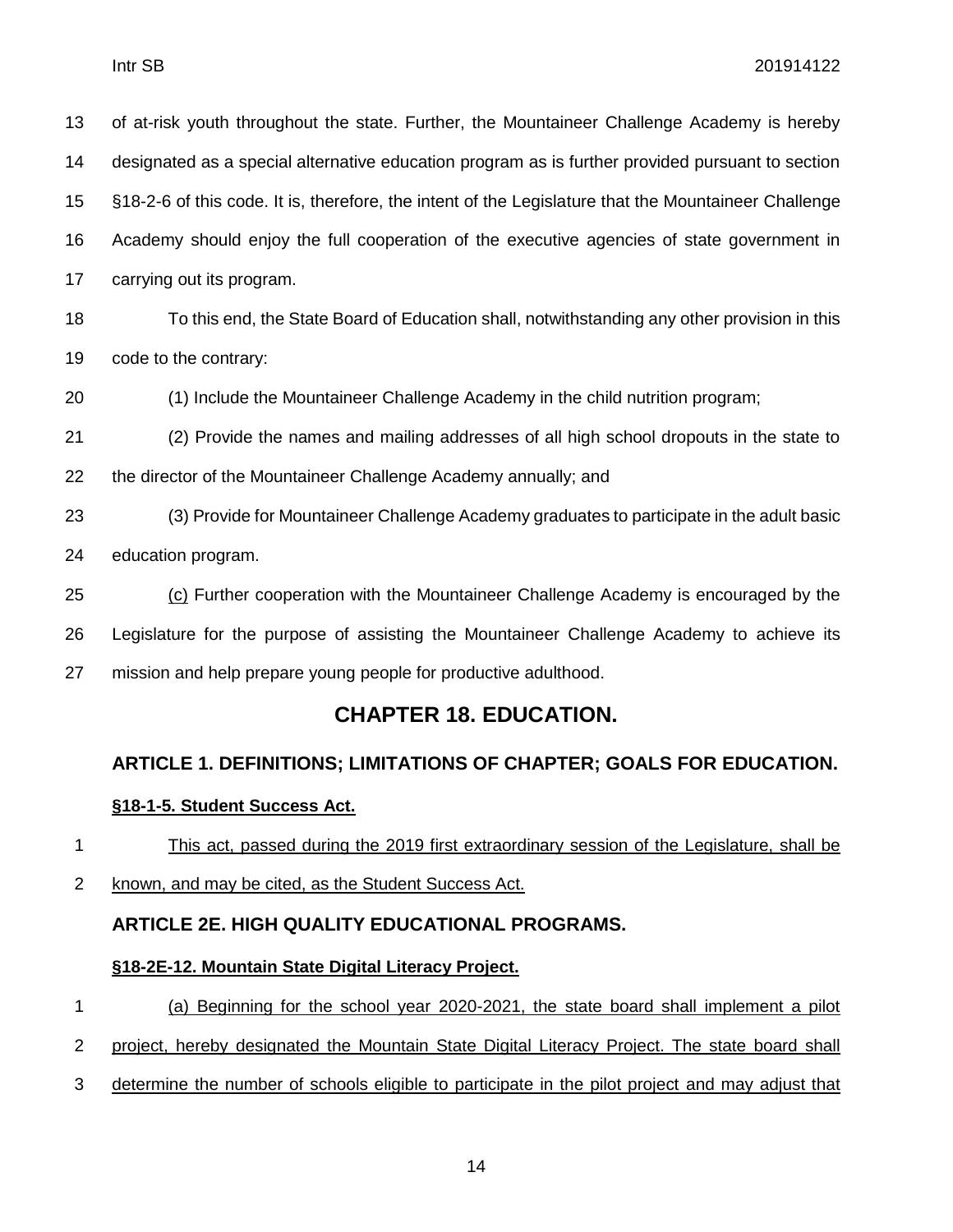| 4     | number on a yearly basis. The state board shall select the schools to participate in the project,   |  |  |  |
|-------|-----------------------------------------------------------------------------------------------------|--|--|--|
| 5     | but selected schools shall possess varying geographic and demographic characteristics and           |  |  |  |
| $\,6$ | serve students in grades K-8.                                                                       |  |  |  |
| 7     | (b) Subject to legislative appropriation for this purpose, schools participating in the project     |  |  |  |
| 8     | shall be provided with instructional resources for students and teachers that feature an extensive  |  |  |  |
| 9     | curriculum related to digital literacy, online assessment preparation, and internet safety.         |  |  |  |
| 10    | Administrators and teachers at the participating schools shall be provided access to online digital |  |  |  |
| 11    | literacy related professional development and support.                                              |  |  |  |
| 12    | (c) The project shall be designed and implemented to compliment and build upon the                  |  |  |  |
| 13    | digital literacy standards and assessments established pursuant to $§18-2-12$ , $§18-2E-5(c)(16)$ , |  |  |  |
| 14    | and $$18-2E-5(d)(5)$ of this code.                                                                  |  |  |  |
| 15    | (d) The state board may contract with a third-party to facilitate the project. Any such third-      |  |  |  |
| 16    | party shall satisfy the following qualifications:                                                   |  |  |  |
| 17    | (1) Possesses demonstratable experience facilitating similar digital literacy initiatives with      |  |  |  |
| 18    | public school systems;                                                                              |  |  |  |
| 19    | (2) Provides extensive digital literacy content over the internet that may be adapted to age        |  |  |  |
| 20    | or grade specific users and assessment tools, and integrates with widely used platforms; and        |  |  |  |
| 21    | (3) Provides digital literacy-related professional development and support resources for            |  |  |  |
| 22    | administrators and teachers.                                                                        |  |  |  |
| 23    | (e) On or before January 1, 2020, the state board shall submit to the Governor and the              |  |  |  |
| 24    | Legislative Oversight Committee on Education Accountability a report that provides information      |  |  |  |
| 25    | on the development, structure, and fiscal estimate of the Mountain State Digital Literacy Project.  |  |  |  |
|       | <b>ARTICLE 21. PROFESSIONAL DEVELOPMENT.</b>                                                        |  |  |  |
|       | §18-2I-4. Coordination, development and evaluation of professional development                      |  |  |  |
|       | programs.                                                                                           |  |  |  |

1 (a) On or before November 1, 2018 December 1, 2019, the state board shall promulgate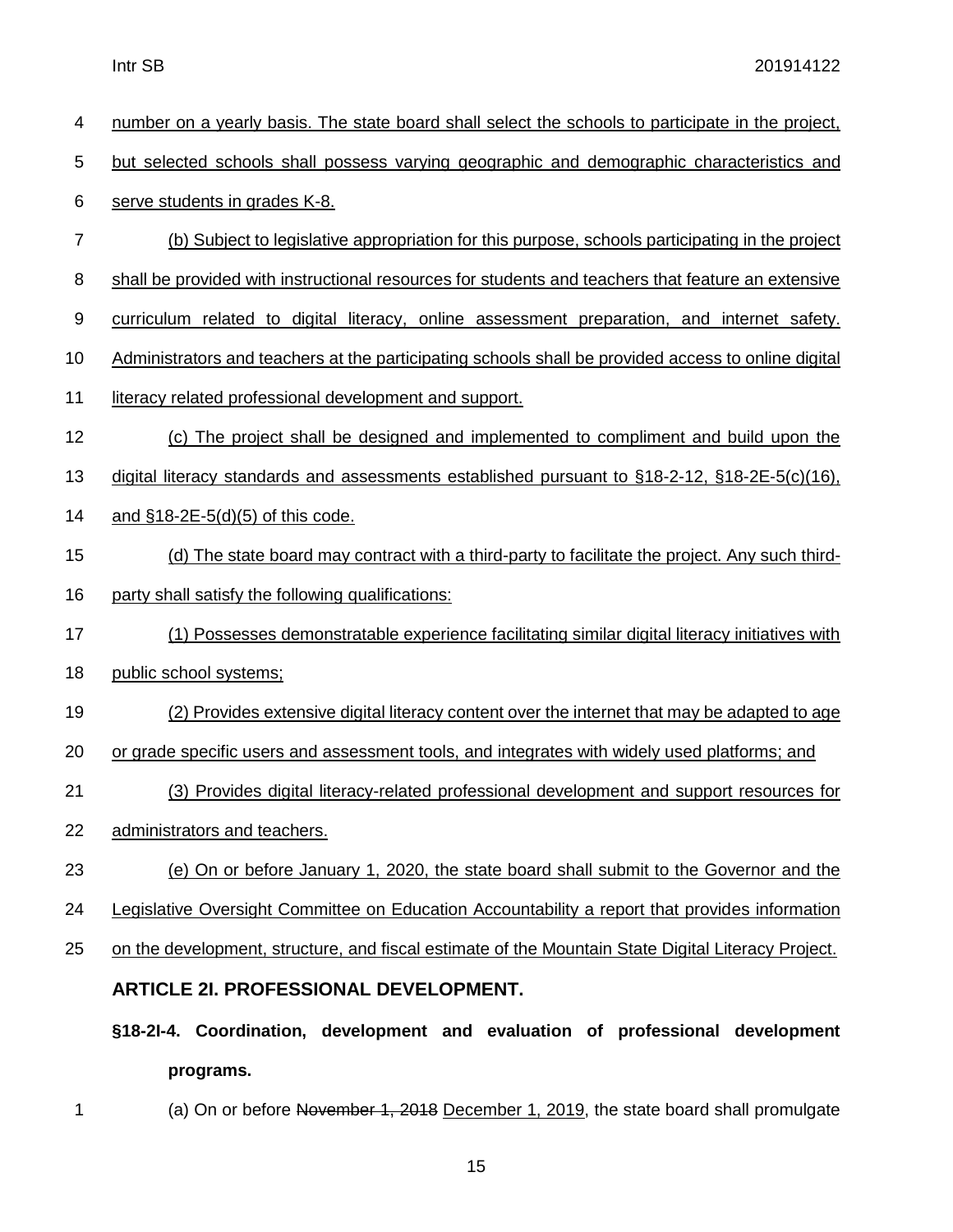a rule in accordance with §29A-3B-1 *et seq*. of this code to ensure the coordination, development and evaluation of high-quality professional development programs. The rule shall include, but is not limited to, the following: (1) All professional development provided to classroom teachers should be individualized at the school level based on the needs of the students and employees of the school, the recommendations of classroom teachers, and appropriate data where a need for school

improvement has been identified;

 (1) (2) Standards for quality professional development that all professional development providers shall use in designing, implementing, and evaluating professional development that shall become part of the system for the coordinated delivery of high-quality professional development established by the state board;

13 (2) (3) Processes for aggregating information, in part from school and school district strategic plans, to determine areas of common need for professional development, as well as those more varied, to assist in the design of the most effective and efficient method and level of delivery;

17 (3) (4) Processes for assuring professional development resources are appropriately allocated to identified areas of need;

 (4) (5) Processes for evaluating the effectiveness, efficiency, and impact of the professional development;

21  $(5)$  (6) Processes for ensuring all stakeholders, including affected principals and classroom teachers, have a voice in the identification of needed professional development and various delivery models;

24 (6) (7) Processes for collaboration among West Virginia Department of Education, county boards, principals and classroom teachers; and

26  $(7)$  (8) Processes for ensuring that the expertise and experience of state institutions of higher education with teacher preparation programs are included in developing and implementing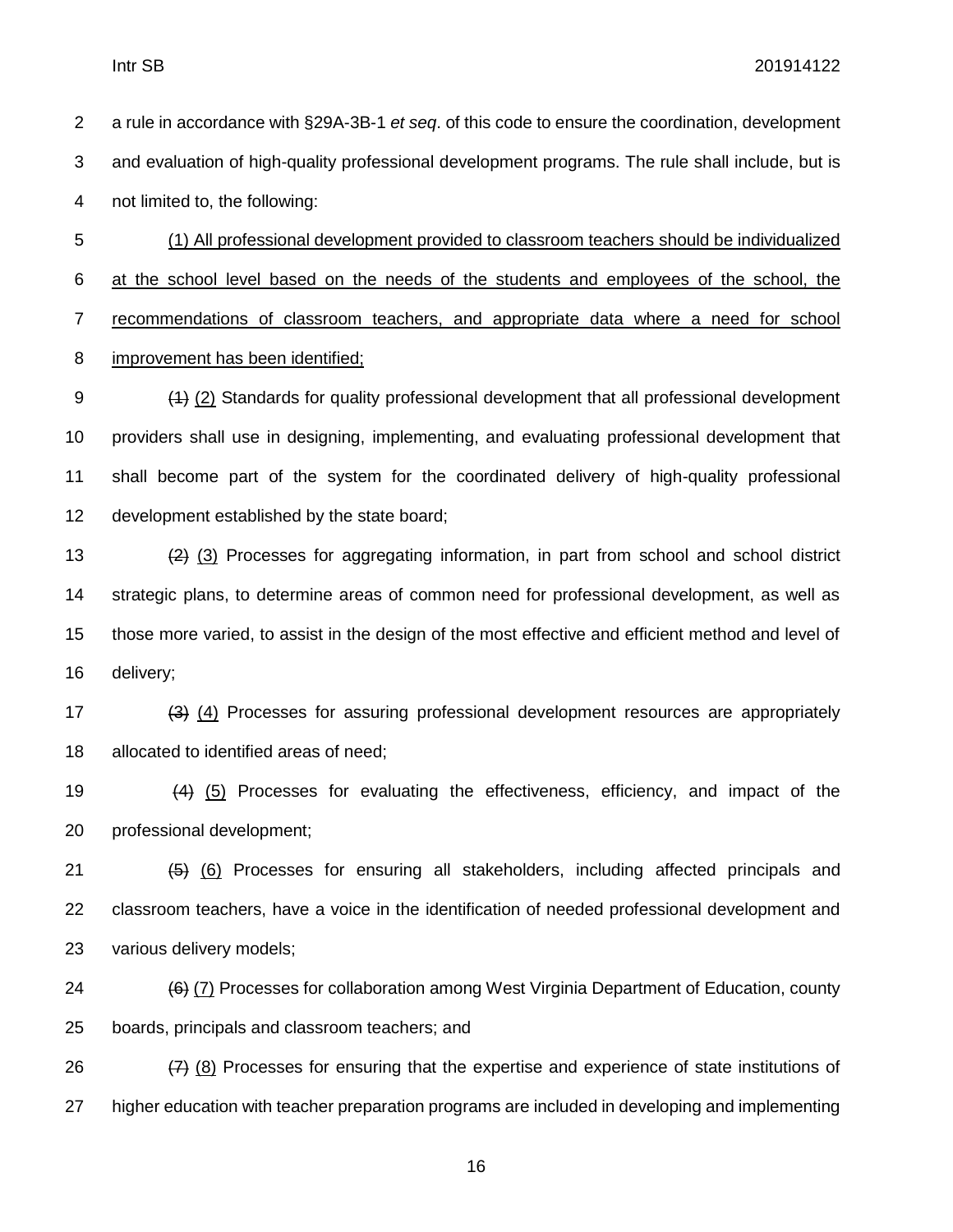professional development programs.

## (b) Prior to July 1, 2020, every teacher in the state shall receive professional development on addressing the social, emotional, and behavioral needs of students.

 (b) (c) The Center for Professional Development, formerly provided for under §18A-3A-1 *et seq*. of this code before the effective date of the amendment and reenactment of this section during the 2018 regular session of the Legislature, is hereby transferred to be under the authority and control of the state board. To assist in the delivery of high quality professional development for teachers, principals, and other school employees, the state board shall incorporate within the Department of Education the Center for Professional Development whose general mission shall be under the direction of the state board to advance the quality of teaching and learning in the schools of West Virginia through programs, technical assistance and support to schools and school systems to meet the legislative findings and goals of this article. The center shall perform other duties that may be assigned to it by the state board. In addition, the center shall provide statewide coordination for the continued growth and development of advanced placement programs in West Virginia high schools, including, but not limited to, serving as a liaison for The College Board, Inc., and providing for the training of advanced placement teachers.

 (d) The State Board shall establish the "Principals Academy" which shall, at least, include: (1) Training designed to build within principals the minimum qualities, proficiencies, and skills that will be required of all principals pursuant to the rules of the state board including training on the best practices from successful schools which should be considered for replication in other schools;

#### (2) Specialized training and professional development programs for all principals;

 (3) Specialized training and professional development programs for the following principals:

(A) Newly appointed principals;

(B) Principals whose schools are low performing, as determined by the state board;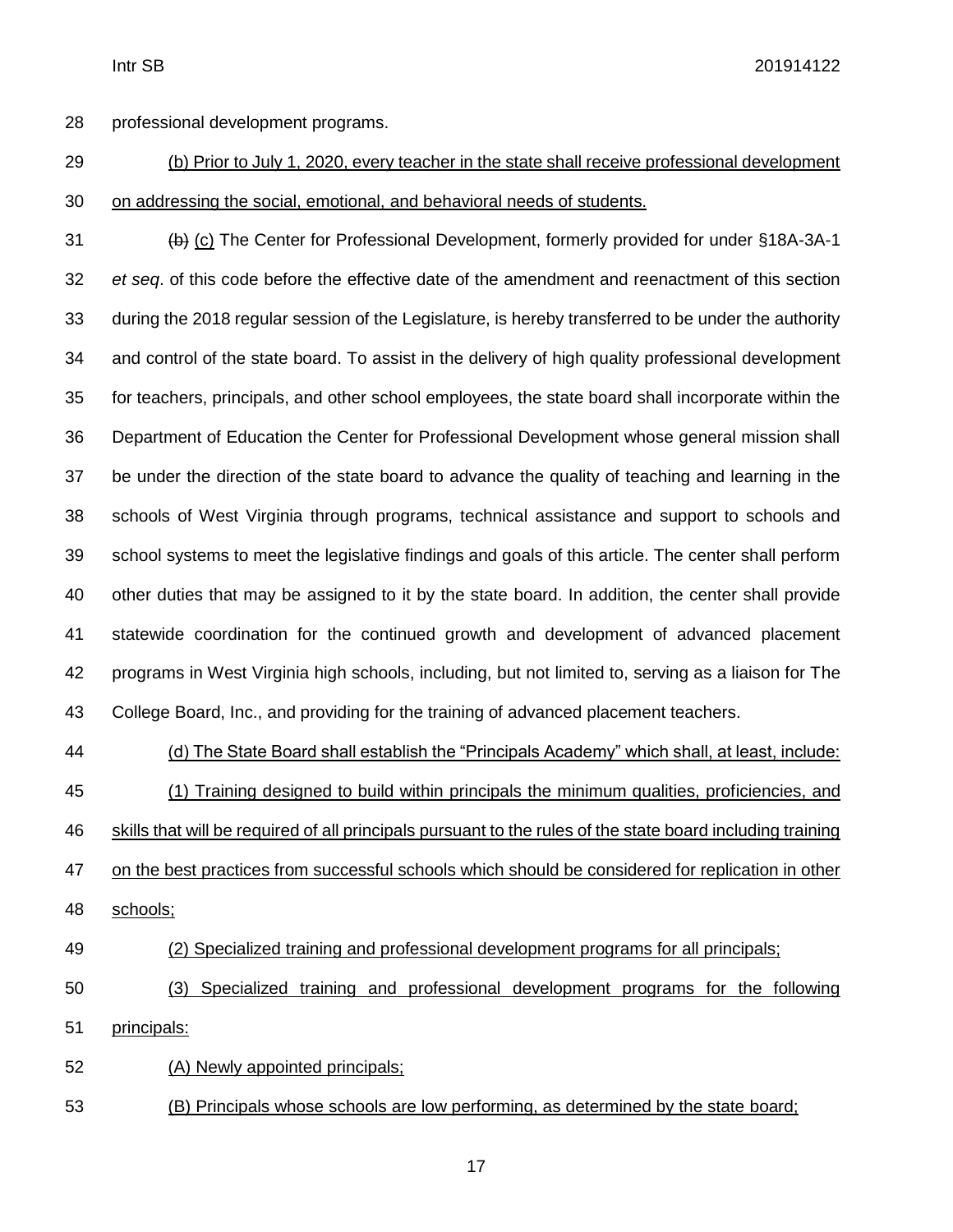#### (C) Principals recommended by their county superintendent; and

#### (D) Principals of schools with significantly different grade level configurations.

#### **ARTICLE 5. COUNTY BOARD OF EDUCATION.**

**§18-5-16. Student transfers; legislative findings definitions; appeals; calculating net enrollment; fees for transfer.**

 (a) *County districts and school attendance.* – *Establishment of attendance zones within counties*. – The county board may divide shall establish attendance zones within the county into 3 such districts as are necessary to determine to designate the schools the that its resident students 4 of its county shall attend. Upon the written request of any parent or quardian, or person legally responsible for any student, or for reasons affecting the best interests of the schools, the superintendent may transfer students from one school to another within the county. Any aggrieved person may appeal the decision of the county superintendent to the county board, and the 8 decision of the county board shall be is final.

(b) *Transfers between counties; legislative findings --*

 (1) Transfers of students from one county to another may be made by the county board of the county in which the student desiring to be transferred resides. The transfer shall be subject to the approval of both the board of the county in which the student resides and the board to which 13 the student wishes to be transferred.

 (2) *Legislative findings*. -- Over the past several years, counties have been forced to close a number of schools because of declining student enrollment. School officials predict that an additional eighteen percent loss in enrollment may occur between 2002 and 2012. This continued decrease in the number of students enrolled in the public schools of the state may result in more instances of consolidation which will increase the problem of long bus rides for students if they remain in a school in their county of residence.

Therefore the Legislature makes the following findings:

(A) County lines may impede the effective and efficient delivery of education services;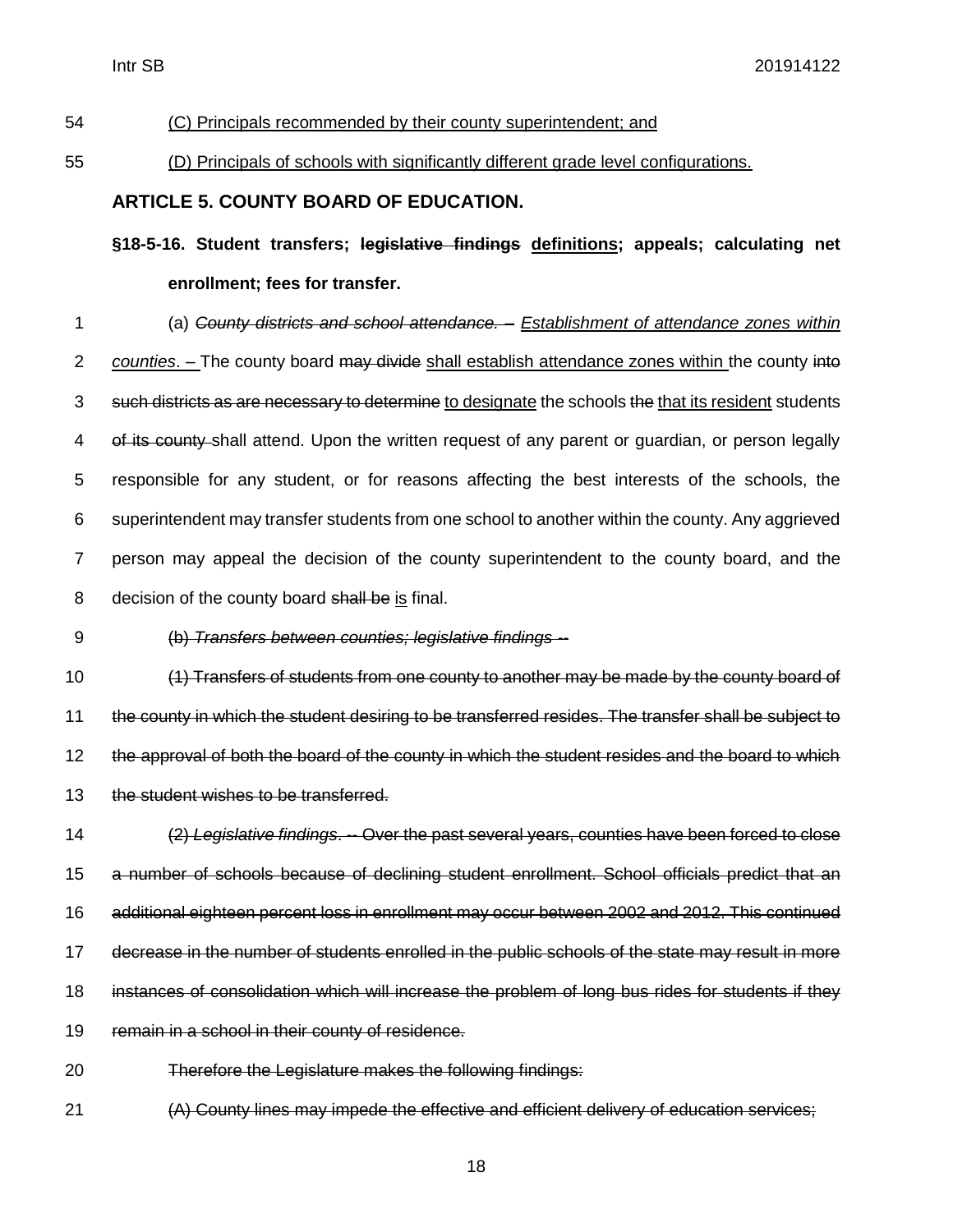| 22 | (B) Students often must endure long bus rides to a school within their county of residence           |  |  |
|----|------------------------------------------------------------------------------------------------------|--|--|
| 23 | when a school in an adjacent county is a fraction of the distance away;                              |  |  |
| 24 | (C) The wishes of parents or guardians to have their children transferred to a county other          |  |  |
| 25 | than their county of residence should be considered by the county boards; and                        |  |  |
| 26 | (D) Where counties cannot agree, it is necessary to establish a process to determine when            |  |  |
| 27 | transfers are appropriate.                                                                           |  |  |
| 28 | (3) The state board shall establish a process whereby a parent or guardian of a student              |  |  |
| 29 | may appeal the refusal of a county board to enter into an agreement to transfer or accept the        |  |  |
| 30 | transfer of the student.                                                                             |  |  |
| 31 | (A) The process shall designate the state superintendent to hear the appeal. In                      |  |  |
| 32 | determining whether to overturn a decision of a county board, the state superintendent shall         |  |  |
| 33 | consider such factors as the following:                                                              |  |  |
| 34 | (i) Travel time for the student;                                                                     |  |  |
| 35 | (ii) Impact on levies or bonds;                                                                      |  |  |
| 36 | (iii) Other financial impact on the county of residence; and                                         |  |  |
| 37 | (iv) Such other factors as the state superintendent may determine.                                   |  |  |
| 38 | (B) If, during the appeal process, the state superintendent discovers that the education             |  |  |
| 39 | and the welfare of students in the transferring county could be enhanced, the state superintendent   |  |  |
| 40 | may direct that students may be permitted to attend a school in another county.                      |  |  |
| 41 | (C) If multiple appeals are received from the same geographical area of a county, the state          |  |  |
| 42 | superintendent may impose on the receiving county restrictions including, but not limited to,        |  |  |
| 43 | requiring the receiving county to accept all students in that geographical area of the sending       |  |  |
| 44 | county who wish to transfer to the receiving county.                                                 |  |  |
| 45 | (D) If a student is transferred on either a full-time or a part-time basis without the               |  |  |
| 46 | agreement of both boards by official action as reflected in the minutes of their respective meetings |  |  |
| 47 | and if the student's parent or guardian fails to appeal or loses the appeal under the process        |  |  |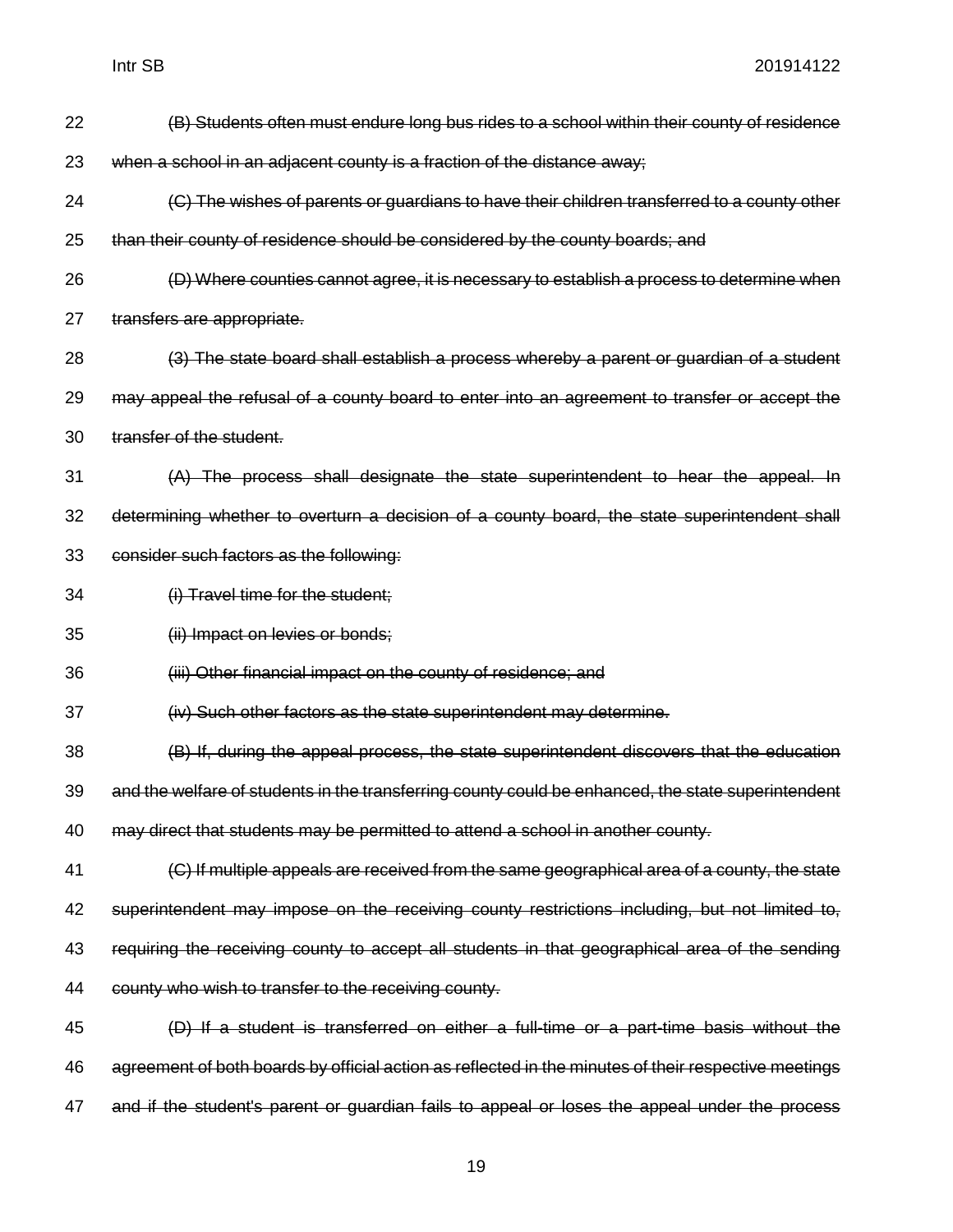| 48 | established in subdivision (3) of this subsection, the student shall be counted only in the net      |  |  |
|----|------------------------------------------------------------------------------------------------------|--|--|
| 49 | enrollment of the county in which the student resides.                                               |  |  |
| 50 | (4) If, after two county boards have agreed to a transfer arrangement for a student, that            |  |  |
| 51 | student chooses to return to a school in his or her county of residence after the second month of    |  |  |
| 52 | any school year, the following shall apply:                                                          |  |  |
| 53 | (A) The county of residence may issue an invoice to the county from which the student                |  |  |
| 54 | transferred for the amount, determined on a pro rata basis, that the county of residence otherwise   |  |  |
| 55 | would have received under the state basic foundation program established in article nine-a [§§       |  |  |
| 56 | 18-9A-1 et seq.] of this chapter; and                                                                |  |  |
| 57 | (B) The county from which the student transferred shall reimburse the county of residence            |  |  |
| 58 | for the amount of the invoice.                                                                       |  |  |
| 59 | (c) Transfers between high schools. -- In any county where a high school is maintained,              |  |  |
| 60 | but topography, impassable roads, long bus rides, or other conditions prevent the practicable        |  |  |
| 61 | transportation of any students to such high school, the board may transfer them to a high school     |  |  |
| 62 | in an adjoining county. In any such case, the county boards may enter into an agreement providing    |  |  |
| 63 | for the payment of the cost of transportation, if any, of the students.                              |  |  |
| 64 | (b) Definitions. – For the purposes of this section, unless a different meaning clearly              |  |  |
| 65 | appears from the context:                                                                            |  |  |
| 66 | "Nonresident student" means a student who resides in this state and who is enrolled in or            |  |  |
| 67 | is seeking enrollment in a county school district other than the county school district in which the |  |  |
| 68 | student resides.                                                                                     |  |  |
| 69 | "Open enrollment" means a policy adopted and implemented by a county board to allow                  |  |  |
| 70 | nonresident students to enroll in any school within the district. Open enrollment is distinct from a |  |  |
| 71 | mutual agreement of two county boards regarding mass transfer of students, as contemplated in        |  |  |
| 72 | $$18-5-13(f)(1)(C)$ of this code.                                                                    |  |  |
| 73 | (c) Enrollment policies. - County boards shall establish and implement an open enrollment            |  |  |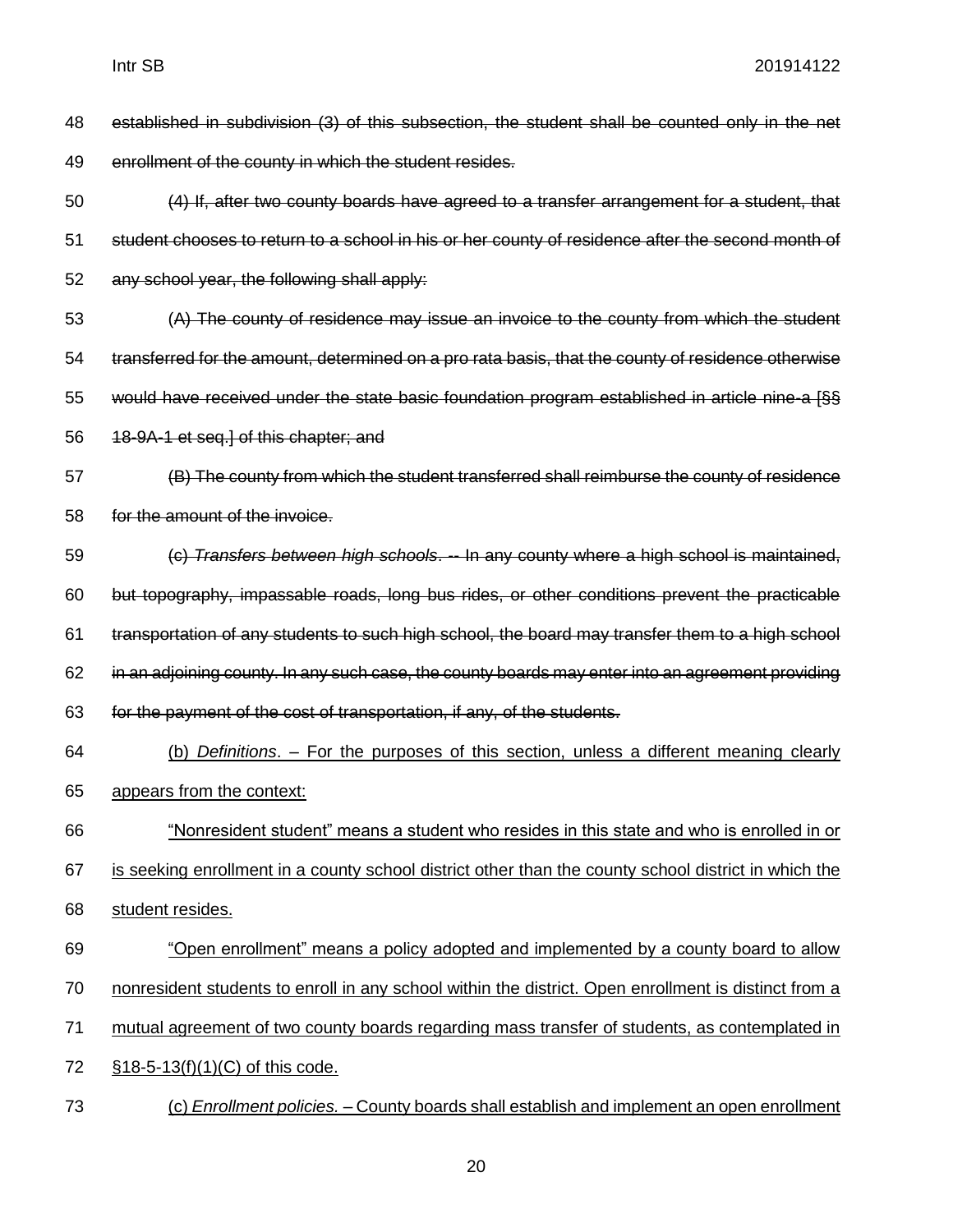| 74 | policy without charging tuition and without obtaining approval from the board of the county in        |  |  |  |
|----|-------------------------------------------------------------------------------------------------------|--|--|--|
| 75 | which a student resides and transfers. These policies shall clearly articulate any admission          |  |  |  |
| 76 | criteria, application procedures, transportation provisions, timelines for open enrollment periods,   |  |  |  |
| 77 | and restrictions on transfers due to building capacity constraints. Enrollment policies are subject   |  |  |  |
| 78 | to the following:                                                                                     |  |  |  |
| 79 | (1) A county board may give enrollment preference to:                                                 |  |  |  |
| 80 | (A) Siblings of students already enrolled through the open enrollment policy;                         |  |  |  |
| 81 | (B) Secondary students who have completed 10th grade and, due to family relocation,                   |  |  |  |
| 82 | become nonresident students, but express the desire to remain in a specific school to complete        |  |  |  |
| 83 | their education;                                                                                      |  |  |  |
| 84 | (C) Students who are children, grandchildren, or legal wards of employees;                            |  |  |  |
| 85 | (D) Students whose legal residences, though geographically within another county, are                 |  |  |  |
| 86 | more proximate to a school within the receiving county, whether calculated by miles or                |  |  |  |
| 87 | transportation time; and                                                                              |  |  |  |
| 88 | <u>(E) Students who reside in a portion of a county where topography, impassable roads,</u>           |  |  |  |
| 89 | long bus rides, or other conditions prevent the practicable transportation of the student to a school |  |  |  |
| 90 | within the county, and a school within a contiguous county is more easily accessible.                 |  |  |  |
| 91 | (2) A county must comply with all enrollment requirements for children who are in foster              |  |  |  |
| 92 | care or who meet the definition of unaccompanied youth prescribed in the McKinney-Vento               |  |  |  |
| 93 | Homeless Assistance Act (42 U.S.C. § 11434a(6)).                                                      |  |  |  |
| 94 | (3) The county board for the county educating the nonresident student may provide an                  |  |  |  |
| 95 | adequate means of transportation to nonresident students when students have complied with the         |  |  |  |
| 96 | procedure for obtaining authorization to attend school outside their county of residence, subject     |  |  |  |
| 97 | to the following:                                                                                     |  |  |  |
| 98 | (A) County boards of education are not required to uniformly provide nonresident student              |  |  |  |
| 99 | transportation, and may consider whether a nonresident student meets the eligibility criteria for     |  |  |  |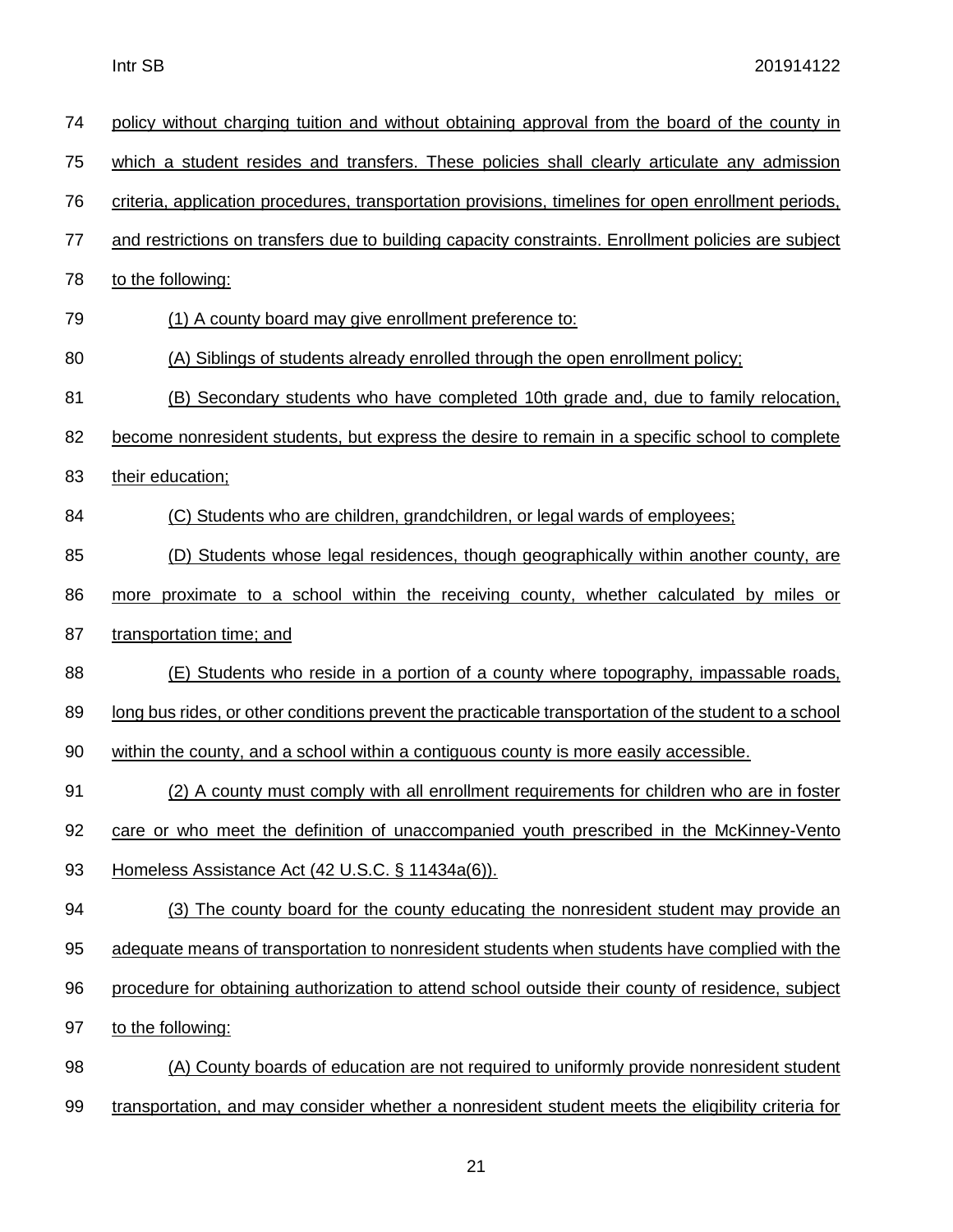| 100 | free or reduced price lunch and milk established within the Richard B. Russell National School        |  |
|-----|-------------------------------------------------------------------------------------------------------|--|
| 101 | Lunch Act (42 U.S.C. § 1758); and                                                                     |  |
| 102 | (B) The county board for the county educating the nonresident student shall provide                   |  |
| 103 | transportation to and from the school of attendance, or to and from an agreed pickup point on a       |  |
| 104 | requiar transportation route, or for the total miles traveled each day for the nonresident student to |  |
| 105 | reach the school of enrollment if the nonresident student is a student with disabilities and has an   |  |
| 106 | individualized education program that specifies that transportation is necessary for fulfillment of   |  |
| 107 | the program.                                                                                          |  |
| 108 | (d) Appeal. – The state board of education shall establish a process whereby a parent or              |  |
| 109 | guardian of a student may appeal the refusal of a county board to accept the transfer of the          |  |
| 110 | student. If during the appeal process, the State Superintendent discovers that the education and      |  |
| 111 | the welfare of the student could be enhanced, the State Superintended may direct that the student     |  |
| 112 | may be permitted to attend a school in the receiving county.                                          |  |
| 113 | (e) Net enrollment. – For purposes of net enrollment as defined in §18-9A-2 of this code,             |  |
| 114 | whenever a student is transferred on a full-time basis from one school district to another district   |  |
| 115 | pursuant to the provisions of this section, the county to which the student is transferred shall      |  |
| 116 | include the student in its net enrollment: Provided, That if, after transferring to another county, a |  |
| 117 | student chooses to return to a school in his or her county of residence after the second month of     |  |
| 118 | any school year, the following applies:                                                               |  |
| 119 | (1) The county of residence may issue an invoice to the county from which the student                 |  |
| 120 | transferred for the amount, determined on a pro rata basis, that the county of residence otherwise    |  |
| 121 | would have received under the state basic foundation program established in §18-9A-1 et seq. of       |  |
| 122 | this code; and                                                                                        |  |
| 123 | (2) The county from which the student transferred shall reimburse the county of residence             |  |
| 124 | for the amount of the invoice.                                                                        |  |
|     |                                                                                                       |  |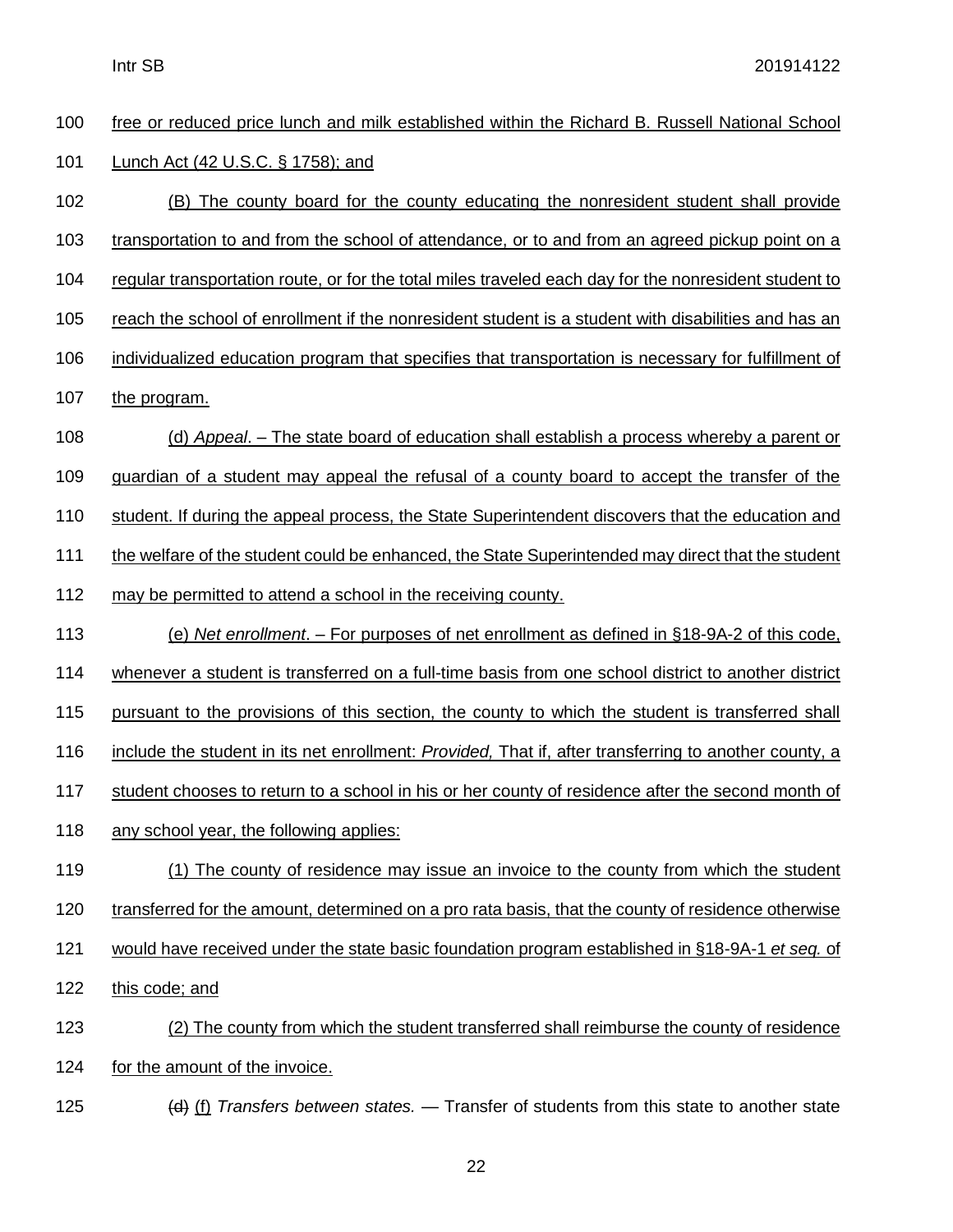shall be upon such terms, including payment of tuition, as shall be mutually agreed upon by the 127 board of the transferring receiving county and the authorities of the school to or district from which the transfer is made.

129  $\left\{\n\begin{array}{l}\n\text{ (a) No parent, quadrant, or person on action as parent or quadrant }\n\end{array}\n\right\}$  is required to 130 pay for the transfer of a student or for the tuition of the student after the transfer when such the transfer is carried out under the terms of this section.

 (h) Nothing in this section supersedes the eligibility requirements for participation in extra-curricular activities established by the Secondary Schools Activities Commission.

 (i) The amendments to this section during the 2019 First Extraordinary Session of the Legislature shall be effective for school years beginning on or after July 1, 2020, and the provisions of this section existing immediately prior to the 2019 First Extraordinary Session of the Legislature remain in effect for school years beginning prior to July 1, 2020.

**§18-5-16a. Authorization to transfer pupils from one district to another; mandatory transfer; payment of tuition; net enrollment.**

 (a) The provisions of this section expire effective July 1, 2020: *Provided,* That any agreement made pursuant to this section prior to July 1, 2020, shall remain in effect.

 (b) Whenever, in the opinion of the board of education of any county, the education and welfare of a pupil will be enhanced, the board of education of such county shall have the authority to transfer any such pupil or pupils on a part-time or full-time basis from one school district to another school district within the state: *Provided,* That the boards of education of both the transferor and the transferee districts agree to the same by official action of both boards as reflected in the minutes of their respective meetings.

 (c) Any pupil attending a school in a district of this state adjacent to the district of residence during the school year 1984-1985, is authorized to continue such attendance in the adjacent district, and, upon written request therefor by the parent or guardian, any person who is entitled to attend the public schools of this state and who resides in the same household and is a member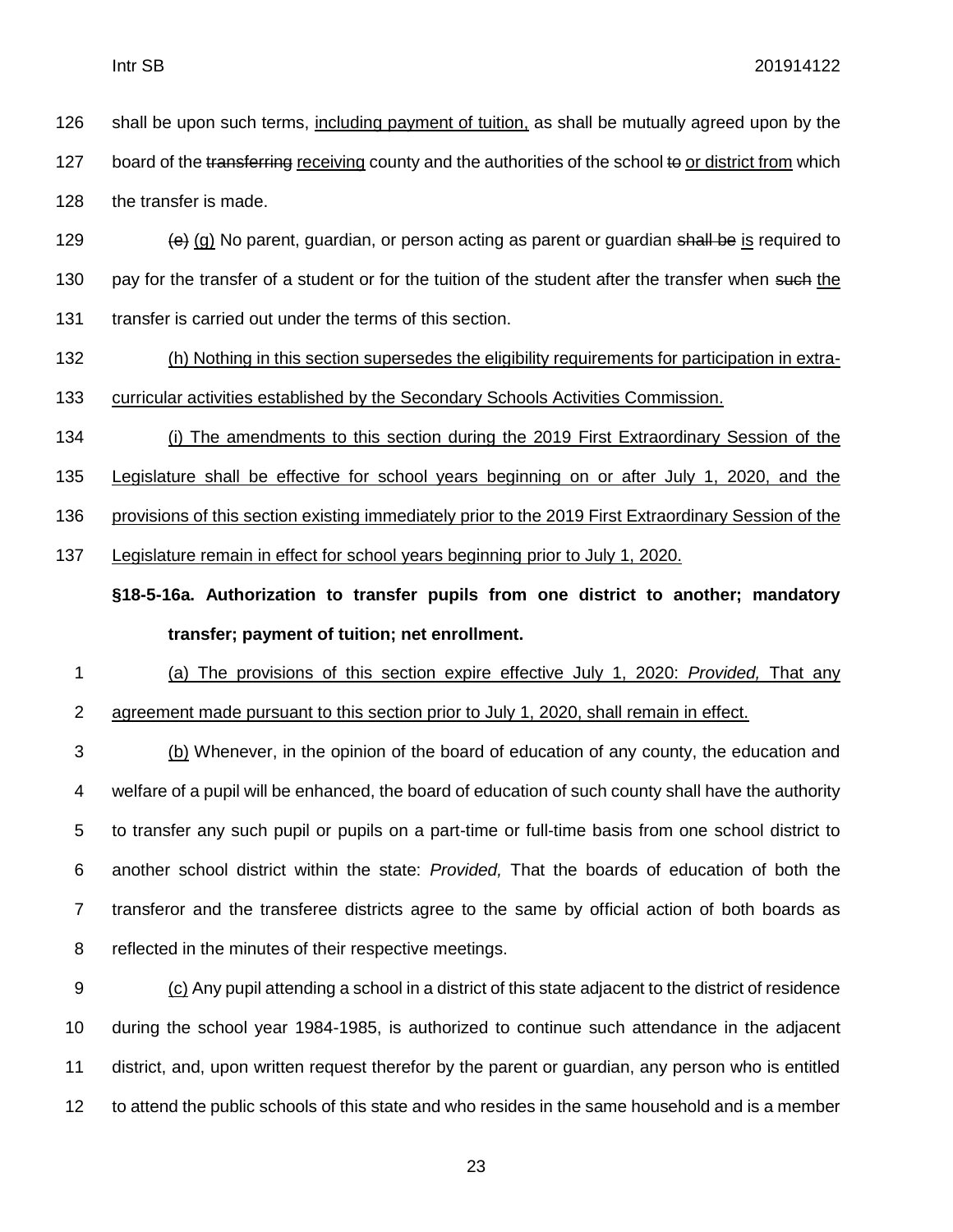of the immediate family of such pupil is authorized to enroll in such adjacent district. The transferor and transferee school districts shall effectuate any transfer herein authorized in accordance with the provisions of this section.

 (d) Whenever a pupil is transferred from one school district to another district on a full- time or part-time basis, the board of education of the school district in which the pupil is a bona fide resident shall pay to the board of education of the school district to which the pupil is transferred a tuition that is agreed upon by both such boards. Tuition for each full-time pupil shall not exceed the difference between the state aid per pupil received by the county to which the pupil is transferred and the county cost per pupil in the county to which said pupil is transferred.

 (e) For purposes of net enrollment as defined in §18-9A-2 of this code: (1) Whenever a pupil is transferred on a full-time basis from one school district to another district pursuant to the provisions of this section, the county to which the pupil is transferred shall include such pupil in its net enrollment; and (2) whenever a pupil is transferred on a part-time basis from one school district to another school district pursuant to the provisions of this section, the county in which the student is a bona fide resident shall count the pupil in its net enrollment.

#### **§18-5-18a. Maximum teacher-pupil ratio.**

1 (a) County boards of education shall provide by the school year 1983-84, and thereafter, 2 sufficient personnel, equipment, and facilities as will ensure that each first and second through 3 sixth grade classroom, or classrooms having two or more grades that include either the first or 4 second one or more of the first through sixth grades shall not have more than 25 pupils for each teacher of the grade or grades and shall not have more than 20 pupils for each kindergarten teacher per session, unless the state superintendent has excepted a specific classroom upon application therefor by a county board.

 County boards shall provide by the school year 1984-85, and continue thereafter, sufficient personnel, equipment and facilities as will ensure that each third, fourth, fifth and sixth grade classroom, or classrooms having two or more grades that include one or more of the third, fourth,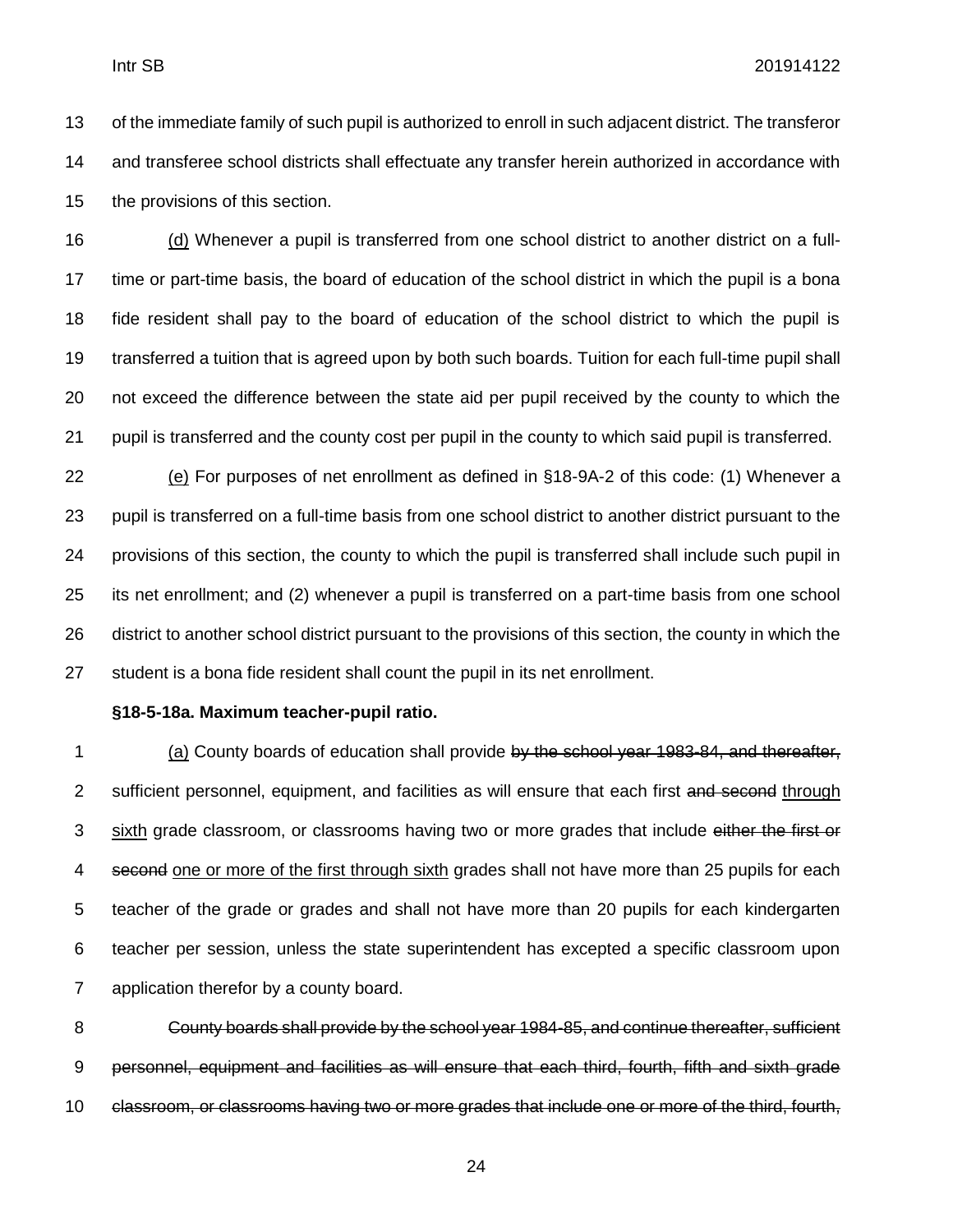fifth and sixth grades, shall not have more than twenty-five pupils for each teacher of the grade or grades.

13 (b) Beginning with the school year 1986-87, and thereafter, no county shall County school boards may not maintain a greater number of classrooms having two or more grades that include one or more of the grade levels referred to in this section than were in existence in said county as of January 1, 1983. *Provided,* That for the prior school years, and only if there is insufficient classroom space available in the school or county, a county may maintain one hundred ten 18 percent of such number of classrooms.

 (c) During the school year 1984-85, and thereafter, the The state superintendent is 20 authorized, consistent with sound educational policy,  $\left\langle a\right\rangle$  to:

 (1) Permit on a statewide basis, in grades four through six, more than 25 pupils per teacher 22 in a classroom for the purposes of instruction in physical education<sub>7</sub>; and (b) to

 (2) Permit more than 20 pupils per teacher in a specific kindergarten classroom and 25 24 pupils per teacher in a specific classroom in grades one four through six during a school year in the event of extraordinary circumstances as determined by the state superintendent after application by a county board of education.

 (d) The state board shall establish guidelines for the exceptions authorized in this section, but in no event shall the superintendent except classrooms having more than three pupils above the pupil-teacher ratio as set forth in this section.

 (e) The requirement for approval of an exception to exceed the 20 pupils per kindergarten teacher per session limit or the 25 pupils per teacher limit in grades one through six is waived in schools where the schoolwide pupil-teacher ratio is 25 or less in grades one through six: *Provided,* That a teacher shall not have more than three pupils above the teacher/pupil ratio as set forth in this section. Any kindergarten teacher who has more than 20 pupils per session and any classroom teacher of grades one through six who has more than 25 pupils, shall be paid additional compensation based on the affected classroom teacher's average daily salary divided by 20 for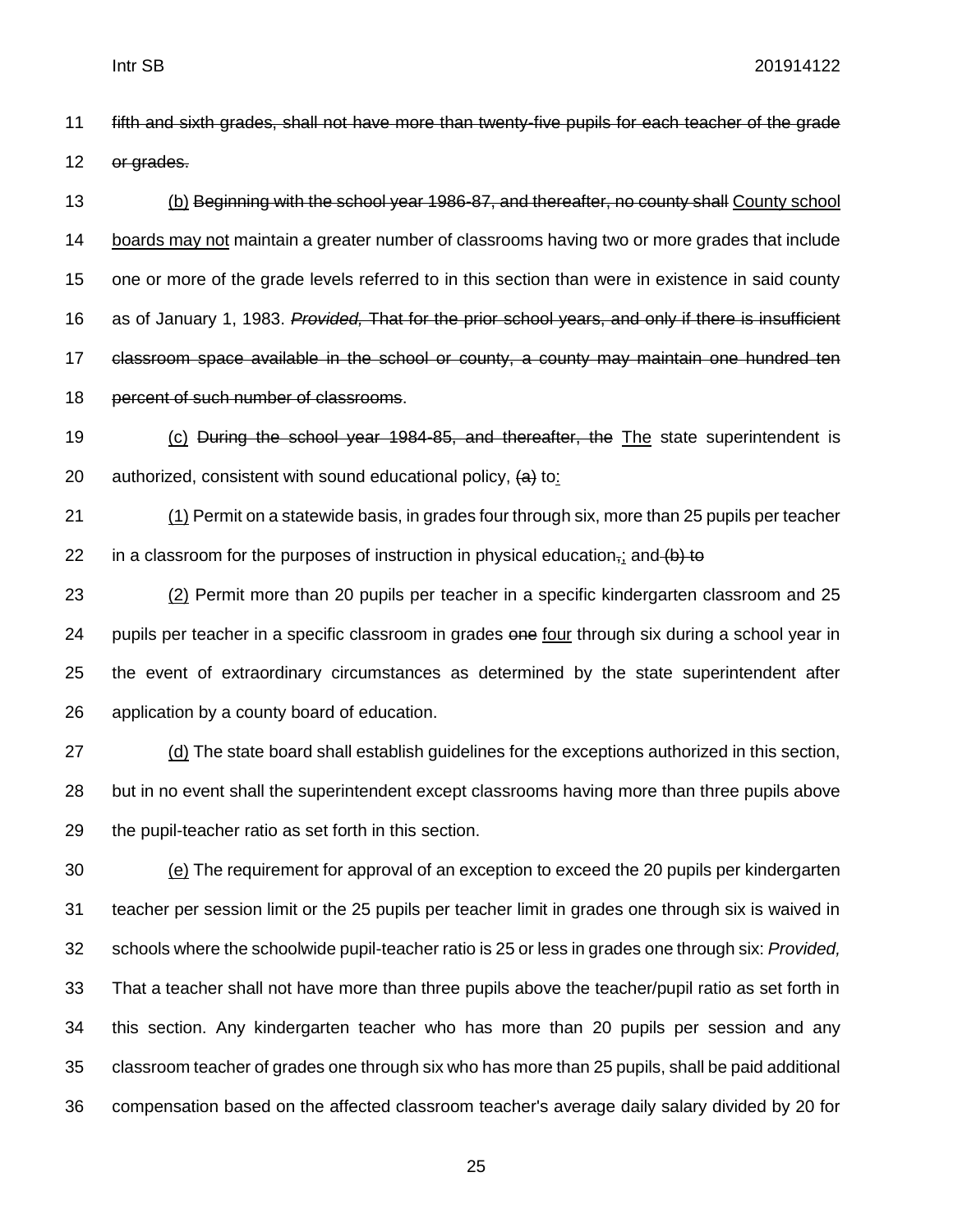kindergarten teachers, or 25 for teachers of grades one through six, for every day times the number of additional pupils enrolled up to the maximum pupils permitted in the teacher's classroom. All such additional compensation shall be paid from county funds exclusively.

 Notwithstanding any other provision of this section to the contrary, commencing with the school year beginning on July 1, 1994, a teacher in grades one, two or three or classrooms having two or more such grade levels, shall not have more than two pupils above the teacher/pupil ratio as set forth in this section: *Provided,* That commencing with the school year beginning on July 1, 1995, such teacher shall not have more than one pupil above the teacher/pupil ratio as set forth in this section: *Provided, however,* That commencing with the school year beginning on July 1, 1996, such teacher shall not have any pupils above the teacher/pupil ratio as set forth in this section.

48 (f) No provision of this section is intended to limit the number of pupils per teacher in a classroom for the purpose of instruction in choral, band or orchestra music.

 (g) Each school principal shall assign students equitably among the classroom teachers, taking into consideration reasonable differences due to subject areas and/or grade levels.

 (h) The state board shall collect from each county board of education information on class size and the number of pupils per teacher for all classes in grades seven through 12. The state board shall report such information to the Legislative Oversight Commission on Education Accountability before January 1, of each year.

 (i) The West Virginia Department of Education shall survey districts to determine those grade levels, content areas, and geographic locations where class overcrowding is impeding student achievement and report to the Legislature by July 1, 2020 a tailored plan for reducing class overcrowding in such areas.

#### **§18-5-18b. School counselors in public schools.**

 (a) A school counselor means a professional educator who holds a valid school counselor's certificate in accordance with §18A-1-1 of this code.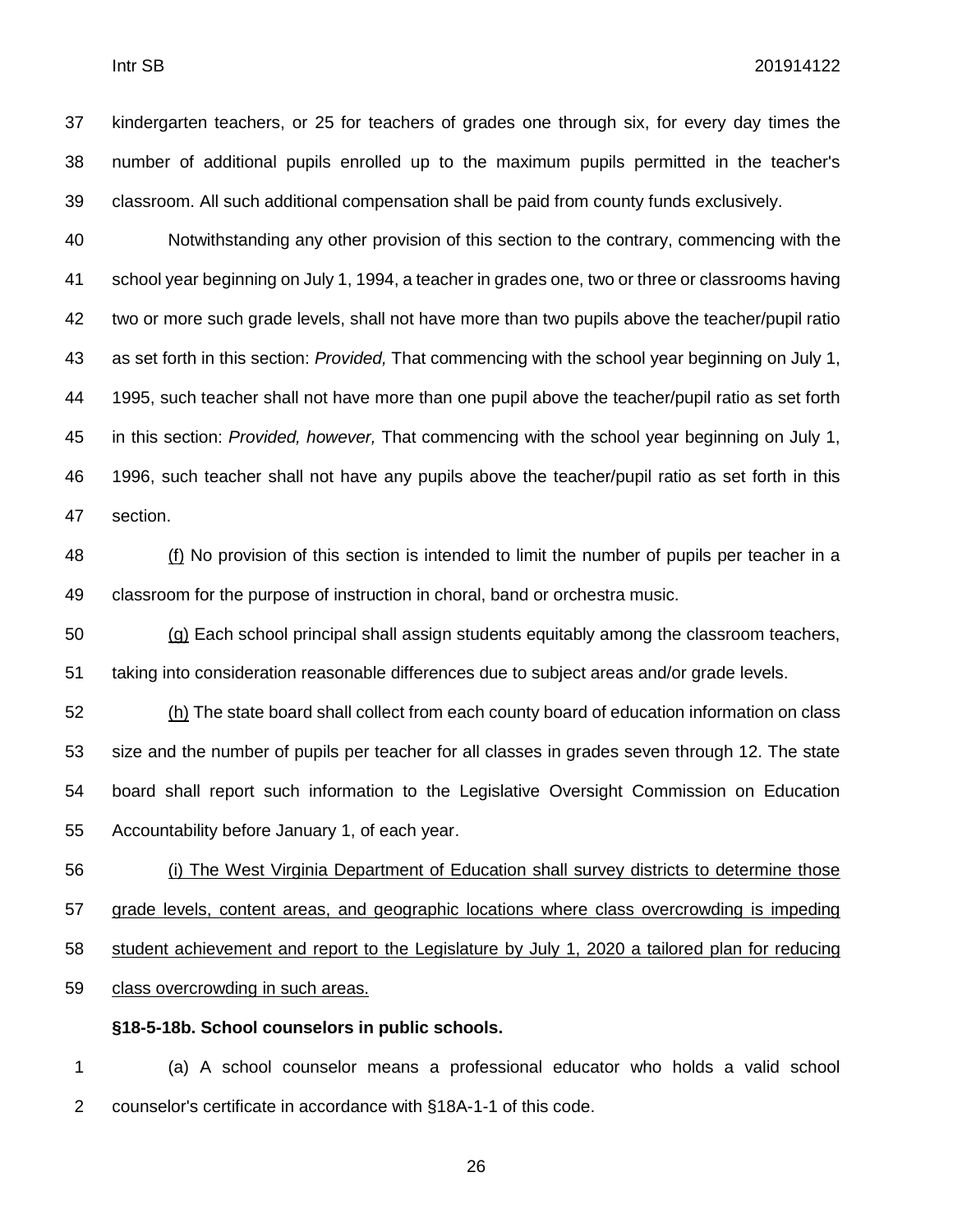(b) Each county board shall provide counseling services for each pupil enrolled in the public schools of the county.

 (c) The school counselor shall work with individual pupils and groups of pupils in providing developmental, preventive and remedial guidance and counseling programs to meet academic, social, emotional, and physical needs; including programs to identify and address the problem of potential school dropouts. The school counselor also may provide consultant services for parents, teachers, and administrators and may use outside referral services, when appropriate, if no additional cost is incurred by the county board.

 (d) The state board may adopt rules consistent with the provisions of this section that define the role of a school counselor based on the "National Standards for School Counseling Programs" of the American School Counselor Association school counselor association. A school counselor is authorized to perform such services as are not inconsistent with the provisions of the rule as adopted by the state board. To the extent that any funds are made available for this purpose, county boards shall provide training for counselors and administrators to implement the rule as adopted by the state board.

 (e) Each county board shall develop a comprehensive drop-out prevention program utilizing the expertise of school counselors and any other appropriate resources available.

 (f) School counselors shall be full-time professional personnel, shall spend at least 21 seventy-five 80 percent of work time in a direct counseling relationship with pupils, and shall devote no more than one fourth 20 percent of the work day to administrative activities: *Provided*, That such activities are counselor related.

 (g) Nothing in this section prohibits a county board from exceeding the provisions of this section, or requires any specific level of funding by the Legislature.

#### **§18-5-45. School calendar.**

(a) As used in this section:

(1) "Instructional day" means a day within the instructional term which meets the following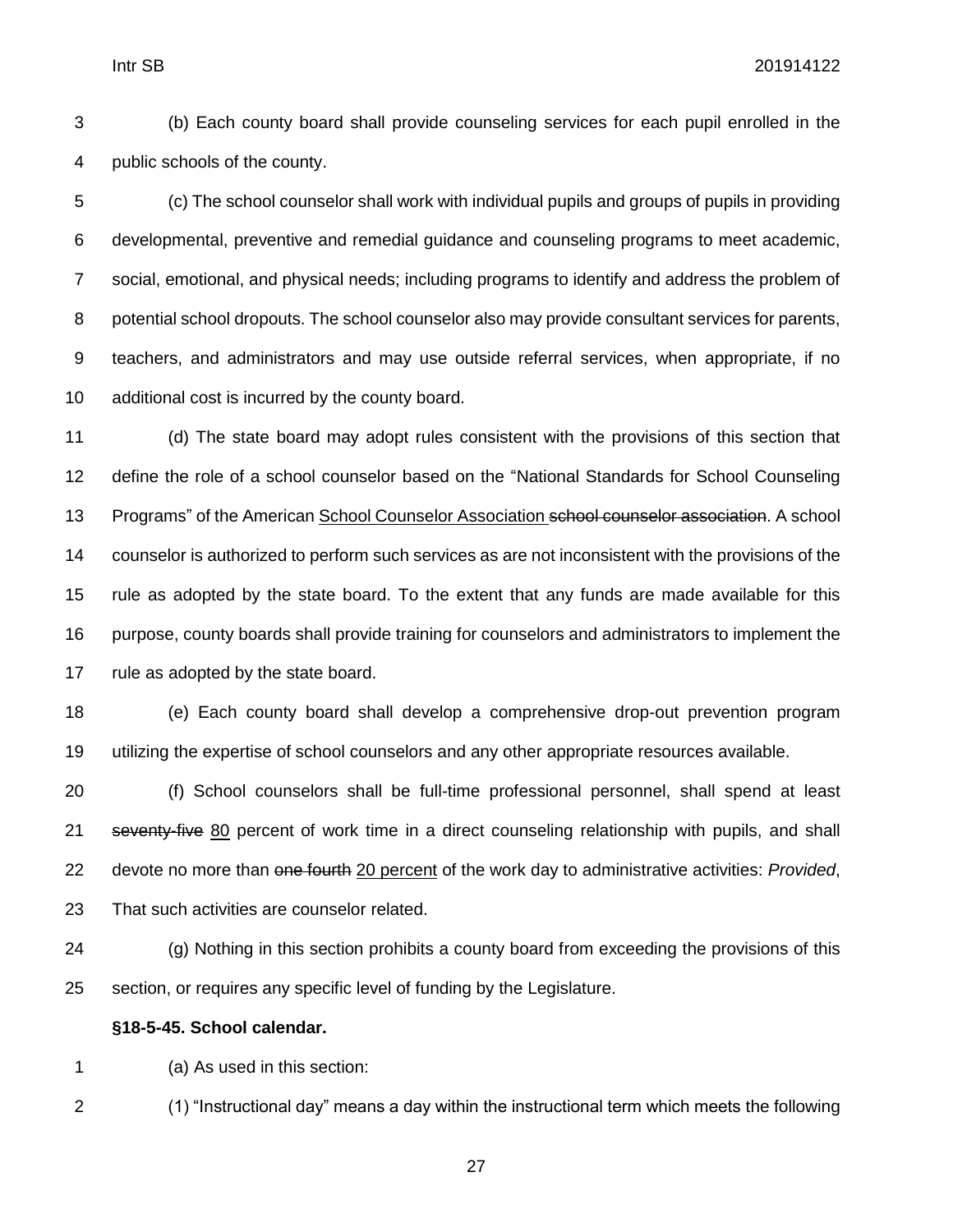| 3  | criteria:                                                                                      |  |  |
|----|------------------------------------------------------------------------------------------------|--|--|
| 4  | (A) Instruction is offered to students for at least the minimum number of minutes as follows:  |  |  |
| 5  | an average of five hours per day throughout the instructional term;                            |  |  |
| 6  | (i) For early childhood programs as provided in subsection (d) section forty-four of this      |  |  |
| 7  | article;                                                                                       |  |  |
| 8  | (ii) For schools with grade levels kindergarten through and including grade five, 315          |  |  |
| 9  | minutes of instructional time per day;                                                         |  |  |
| 10 | (iii) For schools with grade levels six through and including grade eight, 330 minutes of      |  |  |
| 11 | instructional time per day; and                                                                |  |  |
| 12 | (iv) For schools with grade levels nine through and including grade twelve, 345 minutes of     |  |  |
| 13 | instructional time per day.                                                                    |  |  |
| 14 | (B) Instructional time is used for instruction and cocurricular activities; and                |  |  |
| 15 | (C) Other criteria as the state board determines appropriate.                                  |  |  |
| 16 | (2) "Cocurricular activities" are activities that are closely related to identifiable academic |  |  |
| 17 | programs or areas of study that serve to complement academic curricula as further defined by   |  |  |
| 18 | the state board; and                                                                           |  |  |
| 19 | (3) "Instruction delivered through alternative methods" means a plan developed by a            |  |  |
| 20 | county board and approved by the state board for teachers to assign and grade work to be       |  |  |
| 21 | completed by students on days when schools are closed due to inclement weather or other        |  |  |
| 22 | unforeseen circumstances.                                                                      |  |  |
| 23 | (b) Findings. $-$                                                                              |  |  |
| 24 | (1) The primary purpose of the school system is to provide instruction for students.           |  |  |
| 25 | (2) School systems must have sufficient flexibility to design the school day in a way that     |  |  |
| 26 | best provides quality instruction to their students;                                           |  |  |
| 27 | (3) Critical to the delivery of quality instruction is sufficient collaborative time among     |  |  |
| 28 | educators within the work day;                                                                 |  |  |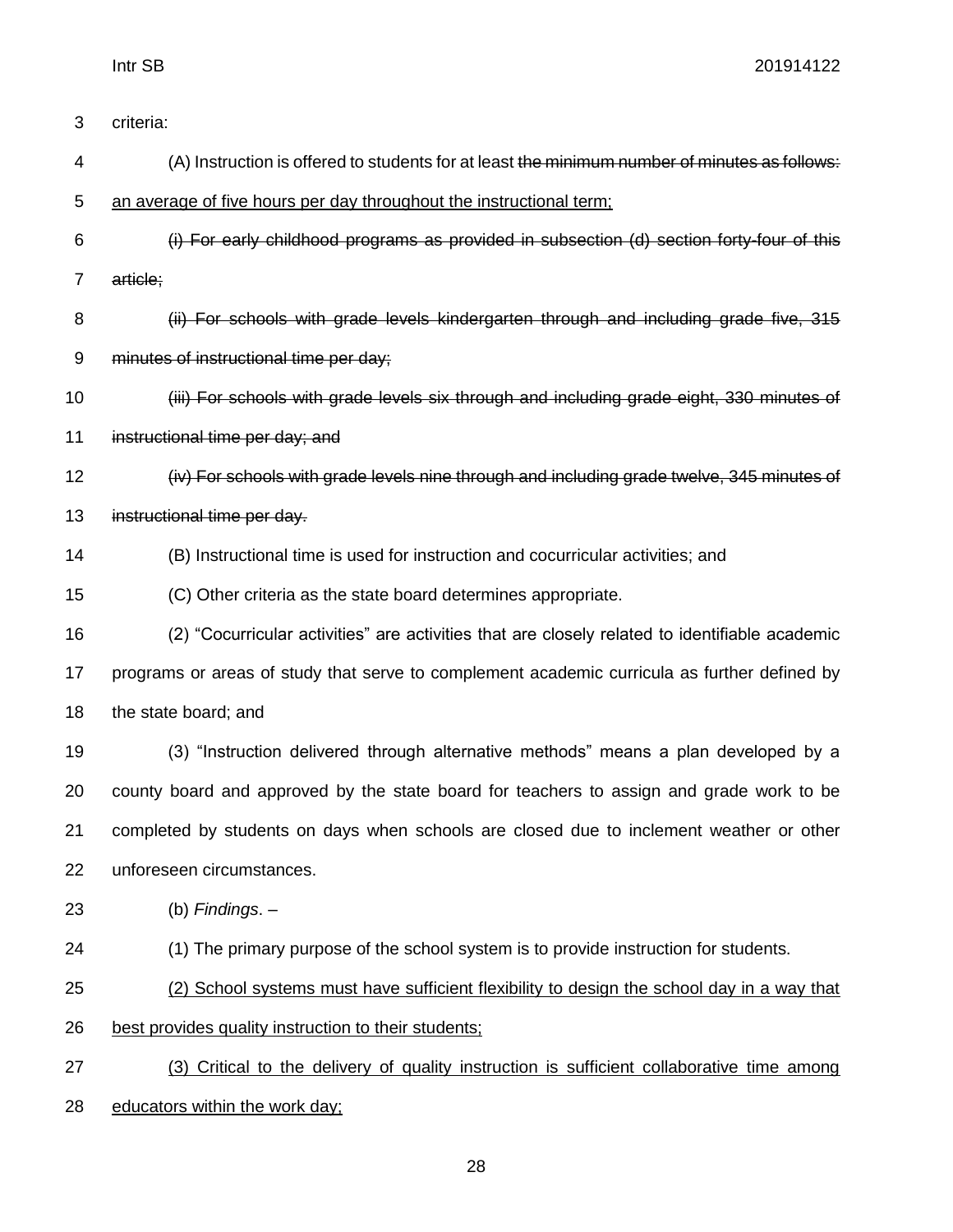29  $(2)$  (4) The school calendar, as defined in this section, is designed to define the school term both for employees and for instruction.

 $(3)$  (5) The school calendar shall provide for 180 separate instructional days or an 32 equivalent amount of instructional time as provided in this section state board rule.

 (c) The county board shall provide a school term for its schools that contains the following: (1) An employment term that excludes Saturdays and Sundays and consists of at least 200 days, which need not be successive. The beginning and closing dates of the employment term may not exceed 48 weeks;

 (2) Within the employment term, an instructional term for students of no less than 180 separate instructional days with an average of five hours of instruction per day, which includes an inclement weather and emergencies plan designed to guarantee an instructional term for students of no less than 180 separate instructional days: subject to the following *Provided,* That subject to approval of its plan by the state board, a county board may deliver instruction through alternative 42 methods on up to five days when schools are closed due to inclement weather or other unforeseen circumstances and these days are instructional days notwithstanding the closure of schools;

 (A) A county board may increase the length of the instructional day as defined in this section by at least thirty minutes per day to ensure that it achieves at least an amount of instructional time equivalent to one hundred and eighty separate instructional days within its school calendar and:

 (i) Apply up to five days of this equivalent time to cancel days lost due to necessary school closures;

 (ii) Plan within its school calendar and not subject to cancellation and rescheduling as instructional days up to an additional five days or equivalent portions of days, without students present, to be used as determined by the county board exclusively for activities by educators at the school level designed to improve instruction; and

(iii) Apply any additional equivalent time to recover time lost due to late arrivals and early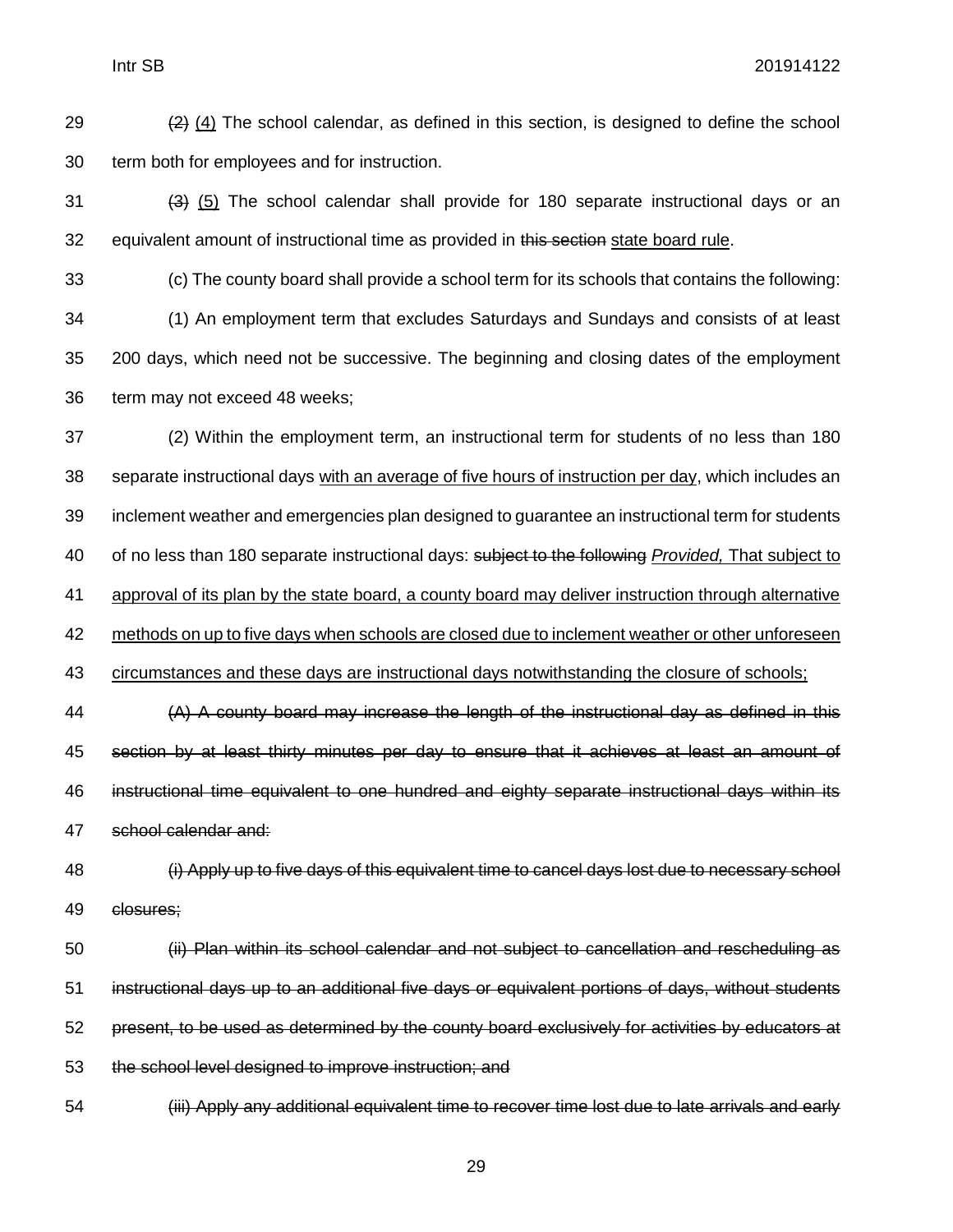dismissals;

 (B) Subject to approval of its plan by the state board, a county board may deliver instruction through alternative methods on up to five days when schools are closed due to inclement weather or other unforeseen circumstances and these days are instructional days notwithstanding the closure of schools; and (C) The use of equivalent time gained by lengthening the school day to cancel days lost,

 and the delivery of instruction through alternative methods, both as defined in this section, shall be considered instructional days for the purpose of meeting the 180 separate day requirement and as employment days for the purpose of meeting the 200 day employment term.

 (3) Within the employment term, noninstructional days shall total 20 and shall be comprised of the following:

(A) Seven paid holidays;

(B) Election day as specified in §18A-5-2 of this code;

 (C) Six days to be designated by the county board to be used by the employees outside the school environment, with at least four outside the school environment days scheduled to occur after the 130th instructional day of the school calendar;

 (D) One day to be designated by the county board to be used by the employees for preparation for opening school and one day to be designated by the county board to be used by the employees for preparation for closing school: *Provided,* That the school preparation days may be used for the purposes set forth in paragraph (E) of this subdivision at the teacher's discretion; and

- (E) The remaining days to be designated by the county board for purposes to include, but not be limited to:
- (i) Curriculum development;
- (ii) Professional development;
- (iii) Teacher-pupil-parent conferences;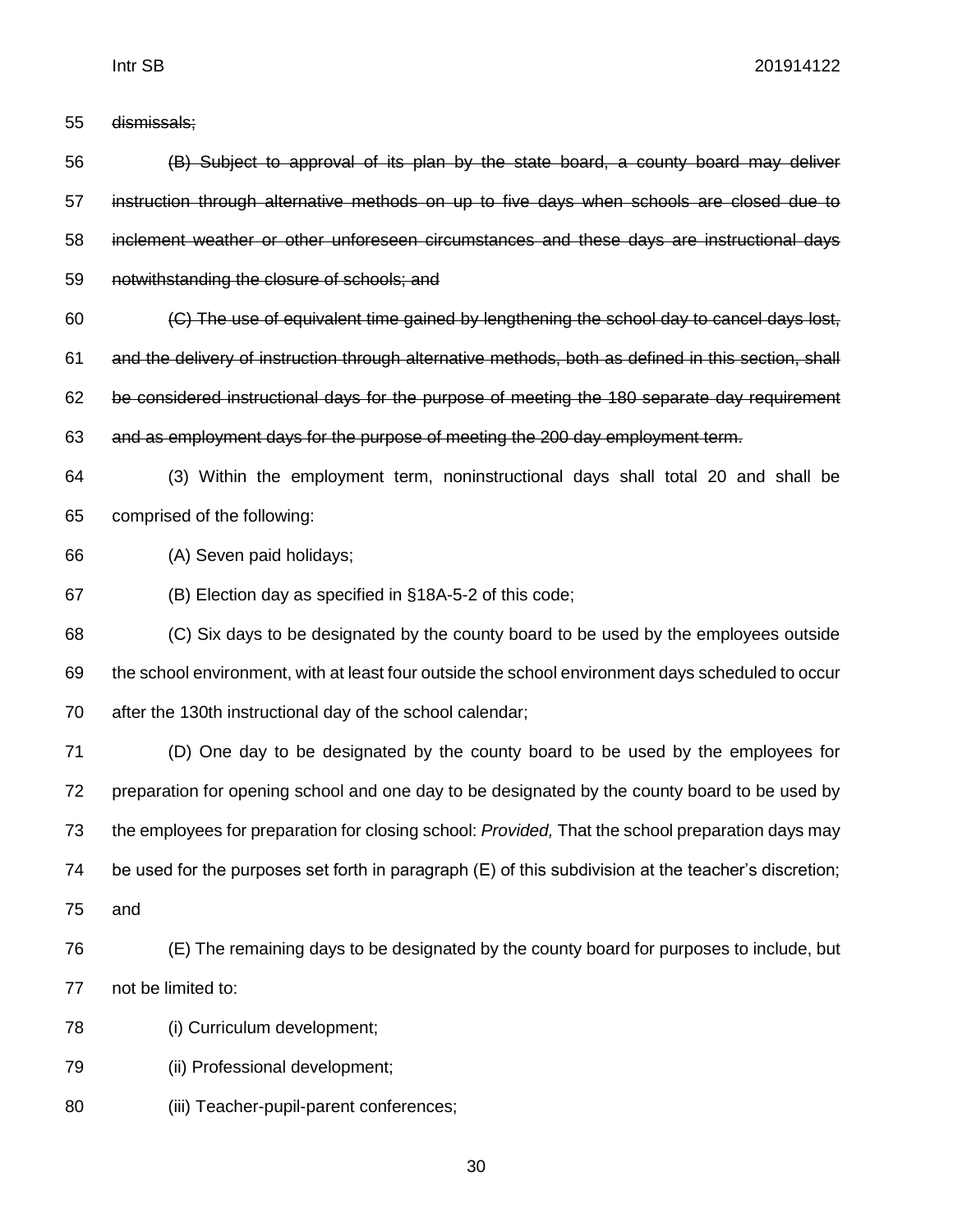(iv) Professional meetings;

(v) Making up days when instruction was scheduled but not conducted; and

 (vi) At least six two-hour blocks of time for faculty senate meetings with at least one two- hour block of time scheduled in the first month of the employment term, at least one two-hour block of time scheduled in the last month of the employment term and at least one two-hour block of time scheduled in each of the months of October, December, February and April; and

 (4) Scheduled out-of-calendar days that are to be used for instructional days in the event 88 school is canceled for any reason.

89 (d) A county board of education shall develop a policy that requires additional minutes of instruction in the school day or additional days of instruction to recover time lost due to late arrivals 91 and early dismissals School calendars shall be designed in a manner that achieves the minimum average of five hours per day notwithstanding late arrivals and early dismissals.

 (e) If it is not possible to complete 180 separate instructional days with the current school 94 calendar, and the additional five days of instructional time gained by increasing the length of the instructional day as provided in subsection (c) of this section are insufficient to offset the loss of separate instructional days, the county board shall schedule instruction on any available noninstructional day, regardless of the purpose for which the day originally was scheduled, or an out-of-calendar day and the day will be used for instruction of students: *Provided,* That the provisions of this subsection do not apply to:

(1) Holidays;

(2) Election day; and

(3) Saturdays and Sundays. and

 (4) The five days or equivalent portions of days planned within the school calendar exclusively for activities by educators at the school level to improve instruction that are gained by increasing the length of the instructional day as provided in subsection (c) of this section.

(f) The instructional term shall commence and terminate on a date selected by the county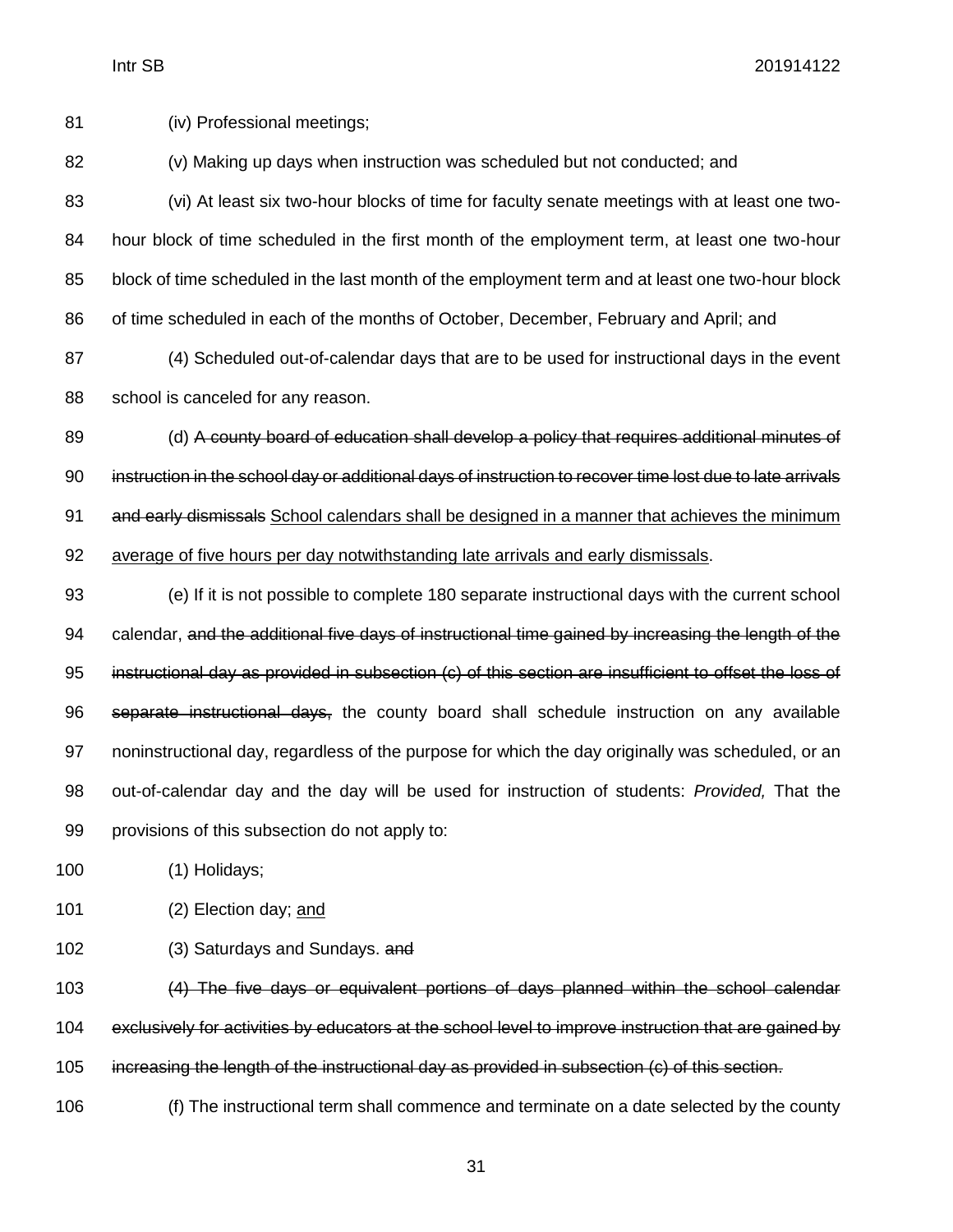board.

 (g) The state board may not schedule the primary statewide assessment program more than 30 days prior to the end of the instructional year unless the state board determines that the 110 nature of the test mandates an earlier testing date.

(h) The following applies to cocurricular activities:

(1) The state board shall determine what activities may be considered cocurricular;

(2) The state board shall determine the amount of instructional time that may be consumed

by cocurricular activities; and

 (3) Other requirements or restrictions the state board may provide in the rule required to 116 be promulgated by this section.

(i) Extracurricular activities may not be used for instructional time.

 (j) Noninstructional interruptions to the instructional day shall be minimized to allow the classroom teacher to teach.

 (k) Prior to implementing the school calendar, the county board shall secure approval of its proposed calendar from the state board or, if so designated by the state board, from the state superintendent.

 (l) In formulation of a school's calendar, a county school board shall hold at least two public meetings that allow parents, teachers, teacher organizations, businesses and other interested parties within the county to discuss the school calendar. The public notice of the date, time and place of the public hearing must be published in a local newspaper of general circulation in the area as a Class II legal advertisement, in accordance with the provisions of §59-3-1 *et seq*. of this code or published prominently on the county board of education's website.

 (m) The county board may contract with all or part of the personnel for a longer term of employment.

 (n) The minimum instructional term may be decreased by order of the state superintendent in any county declared a federal disaster area and in any county subject to an emergency or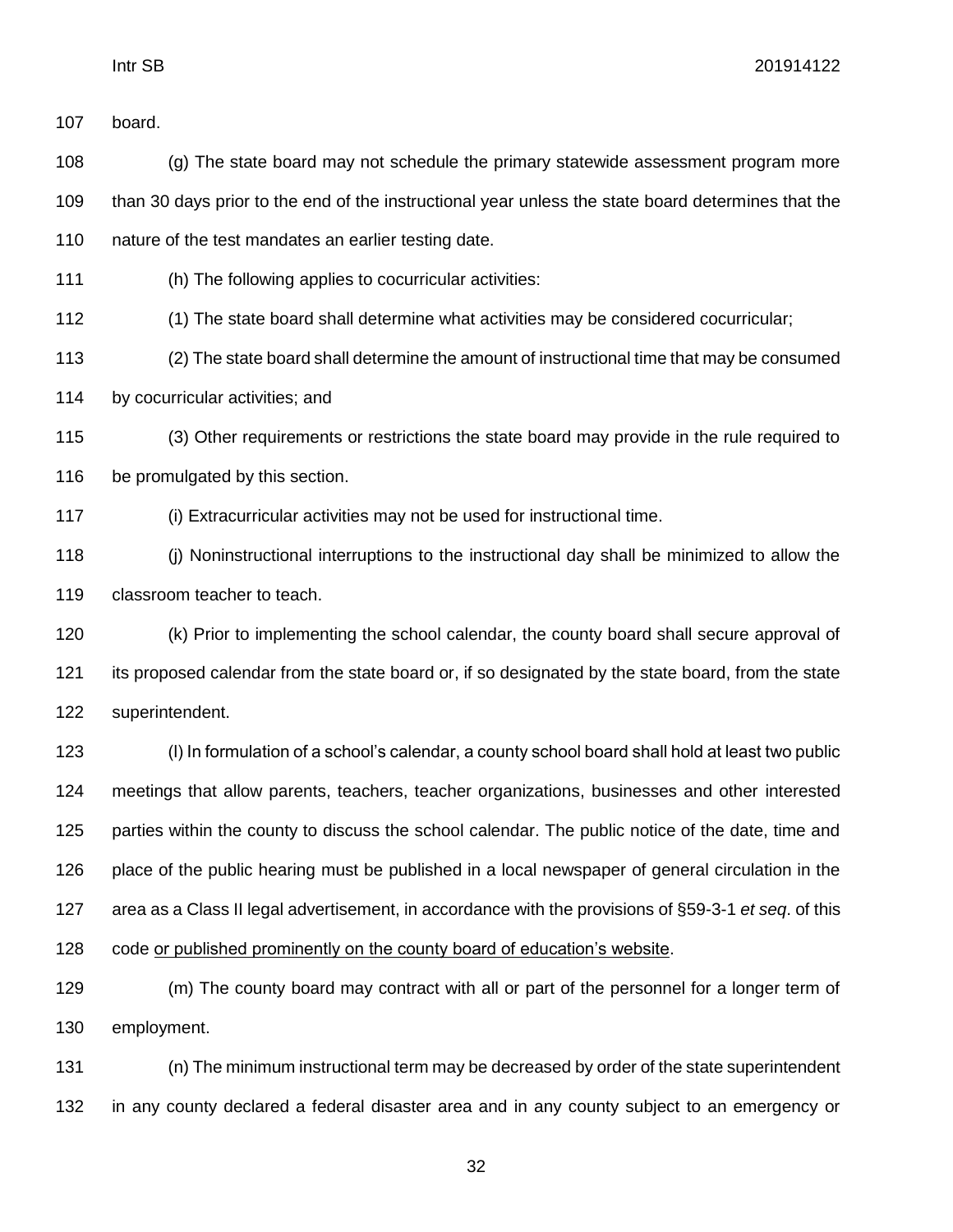disaster declaration by the Governor when the event causing the declaration is substantially related to the loss of instructional days in the county.

 (o) Notwithstanding any provision of this code to the contrary, the state board may grant a waiver to a county board for its noncompliance with provisions of chapter 18, 18A, 18B and 18C of this code to maintain compliance in reaching the mandatory 180 separate instructional days established in this section.

- (p) The state board shall promulgate a rule in accordance with the provisions of §29A-3B-1
- *et seq*. of this code for the purpose of implementing the provisions of this section.

#### **§18-5-45a. Prohibiting extracurricular activities on certain canceled instructional days.**

If an originally scheduled instructional day is canceled due to a concerted work stoppage

or strike by the employees assigned to a school, the school for which the day was canceled may

not participate in any extracurricular activities during any part of that same day.

## **§18-5-46. Requiring teacher to change grade prohibited; teacher recommendation relating to promotion.**

- (a) No teacher may be required by a principal or any other person to change a student's grade on either an individual assignment or a report card unless there is clear and convincing evidence that there was a mathematical error in calculating the student's grade.
- (b) The teacher's recommendation relating to whether a student should be promoted to
- the next grade level shall be a primary consideration when making such a determination.

#### **ARTICLE 5E. INNOVATION IN EDUCATION ACT.**

#### **§18-5E-1. Purpose.**

The purpose of this act is to encourage and incentivize public schools to improve overall

- 2 student outcomes. through the implementation of key innovational priorities for improving
- education in the following areas:
- (1) Science, technology, engineering and math (STEM);
- (2) Community school partnership;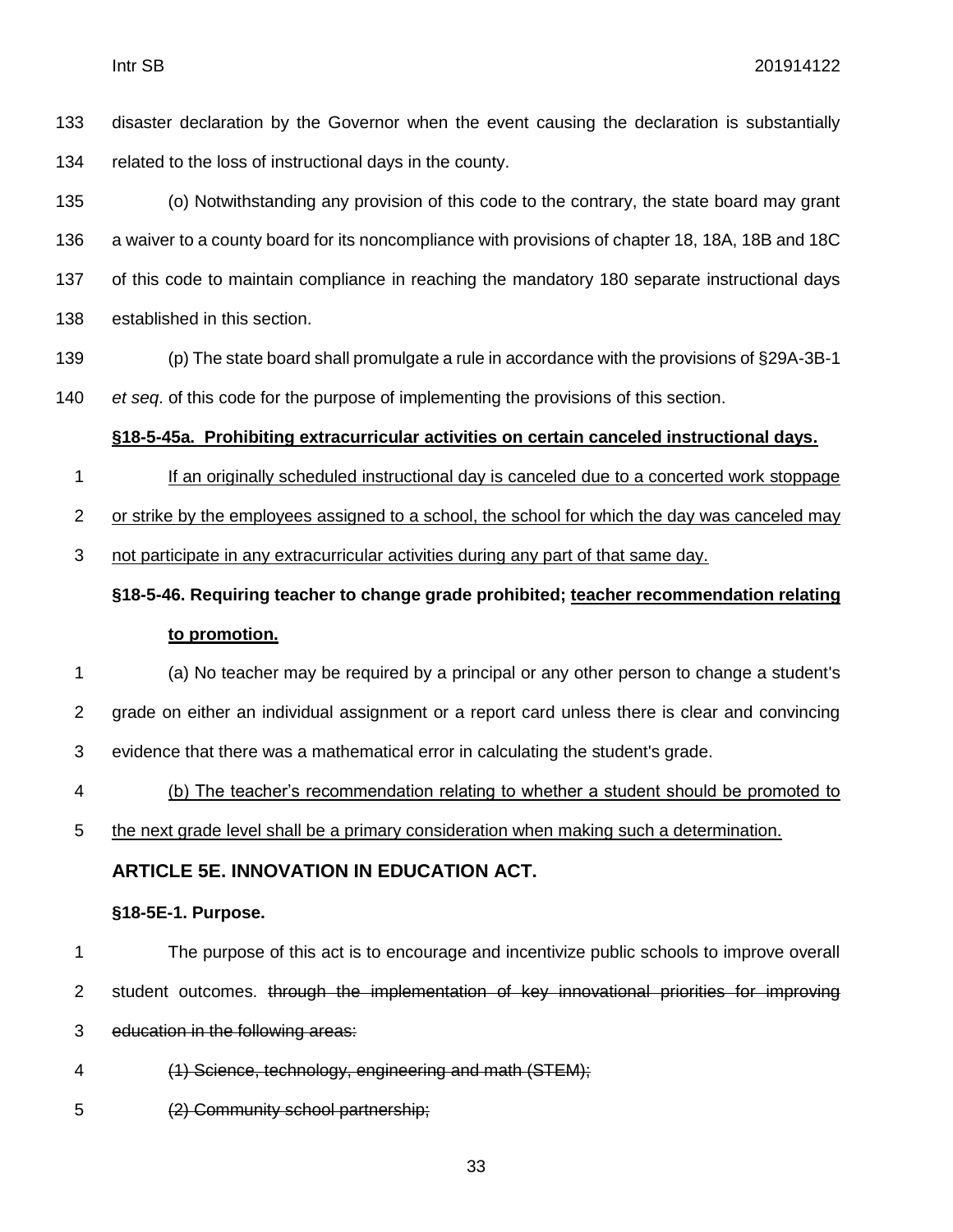| 6 | (3) Entrepreneurchin: |
|---|-----------------------|
|   | $\overline{y}$        |

- (4) Career pathways; and
- 8 (5) The arts.

9 This act provides a mechanism for public schools designated by the state board a county board as Innovation in Education schools to redesign their curriculum, instructional delivery and instructional strategies, to enhance student engagement, to develop meaningful community partnerships and to operate under greater flexibility to increase student achievement.

**§18-5E-2. Innovation in Education school defined.**

 (a) An Innovation in Education school is a public school in this state that applies to and is 2 designated by the state board a county board in accordance with this article as an Innovation in Education School. with a principal focus in one of the following areas:

- (1) Science, technology, engineering and math (STEM);
- (2) Community school partnership;
- (3) Entrepreneurship;
- (4) Career pathways; and
- 8 (5) The arts.

 (b) Nothing in this article prohibits an Innovation in Education school from incorporating more than one of the attributes of STEM education, community school partnerships, entrepreneurship, career pathways or the arts into its program design, notwithstanding the primary designation under which it applies or is subsequently designated.

(c) An Innovation in Education school:

 (1) Shall provide a program of public education that includes one or more of the grade levels prekindergarten to grade 12, including any associated post-secondary dual credit, advanced placement and industry or workforce credential programs;

 (2) Shall design its educational program to meet or exceed the student performance standards required under §18-2E-5 of this code and is subject to all student assessment,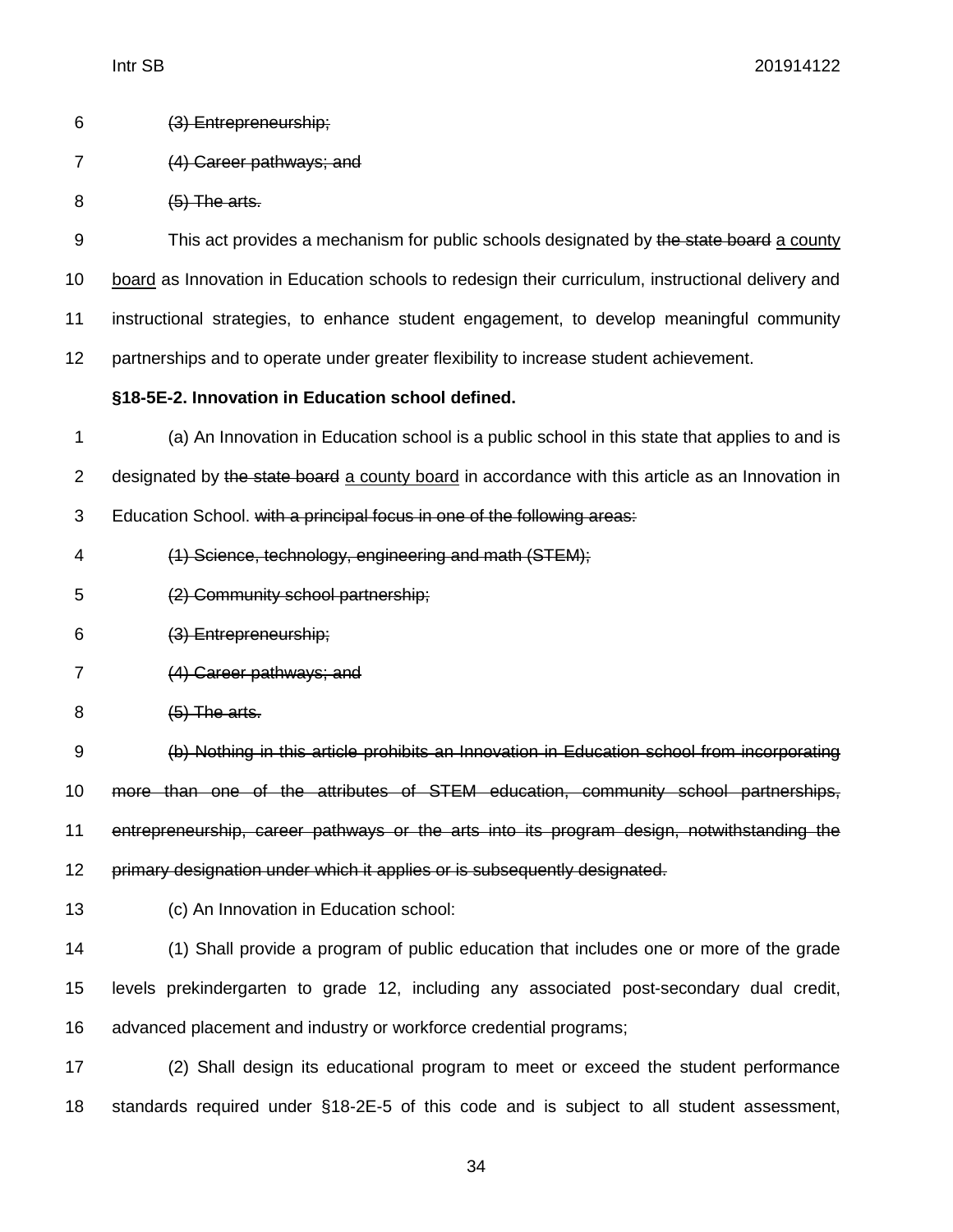accreditation and federal accountability requirements applicable to other public schools in this state. However, nothing shall prohibit an Innovation in Education school from establishing additional student assessment measures or implementing competency-based course completion strategies that go beyond state requirements;

 (3) Shall operate according to an Innovation in Education plan developed by the school's principal and faculty with input from its local school improvement council, the county board, the county superintendent and, if the school is a high school, the students of the school;

 (4) Shall, if designated by the state board as an Innovation in Education Demonstration School, host visits and tours of its facility and programs to provide information and an opportunity to observe any successful innovations which may be replicated in other schools. The school may require the payment of a fee to off-set the cost of hosting such visits and tours; and

 (5) May solicit and accept gifts, donations or grants for school purposes from public or private sources in any manner that is available to a local school district and expend or use such 32 gifts, donations or grants in accordance with the conditions prescribed by the donor except that a gift, donation or grant may not be accepted if subject to a condition that is contrary to any provision of law or term of the school's Innovation in Education plan. Any monies received by an Innovation in Education school from any source remaining in the school's accounts at the end of a fiscal year shall remain in its accounts for use during subsequent fiscal years.

## **§18-5E-3. Application for Innovation in Education school designation; application review and approval; state board rule.**

1 (a) The state board A county board may designate a school as a STEM, community school 2 partnership, entrepreneurship, career pathways or the arts an Innovation in Education school in accordance with this article. and The state board shall promulgate a rule, including an emergency rule if necessary, in accordance with §29A-3B-1 *et seq*. of this code to implement the provisions of this article. The rule shall include at least the following:

(1) A process for a school to apply for designation as an Innovation in Education school;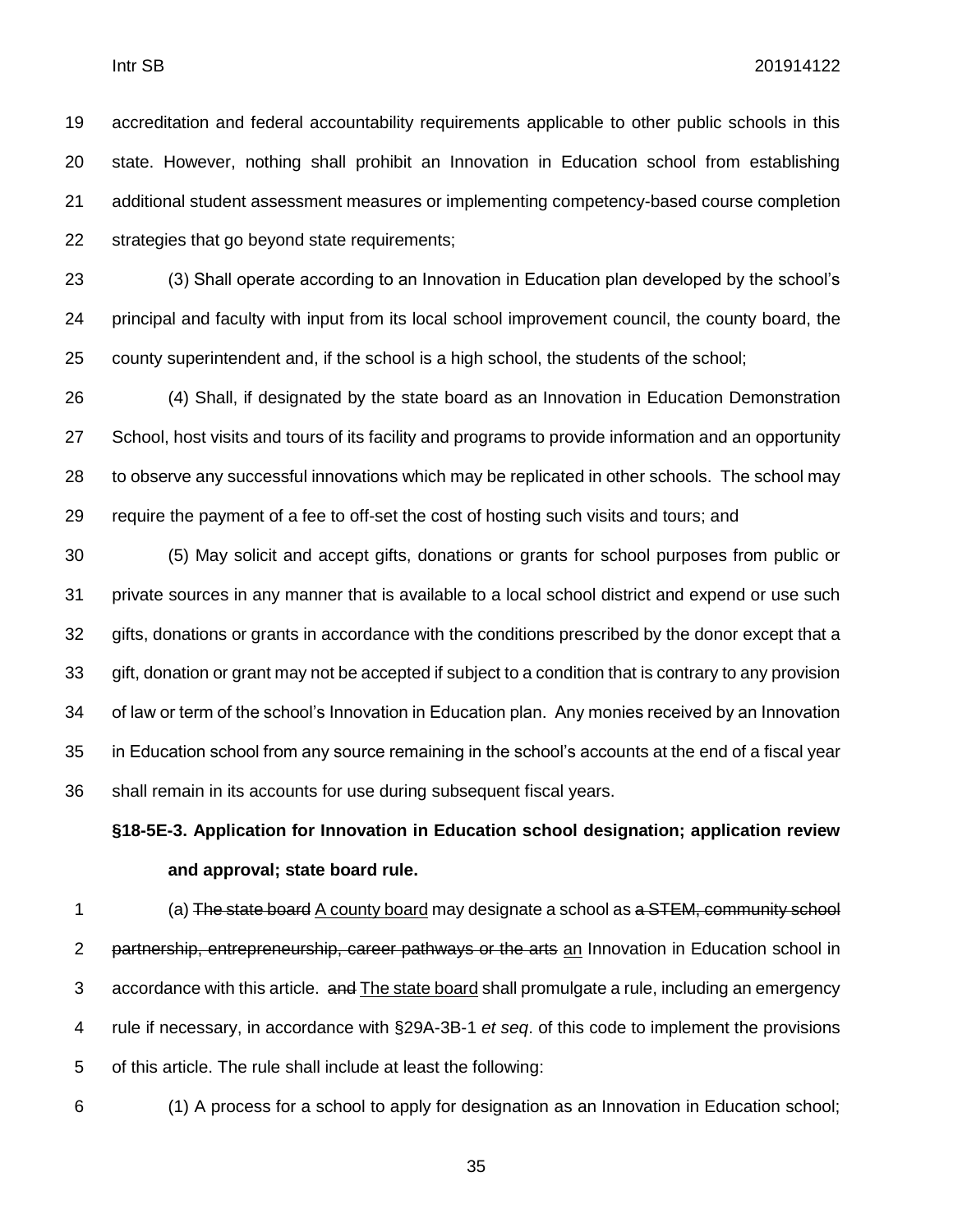in STEM, community school partnership, entrepreneurship, career pathways or the arts

- (2) Clear and concise application evaluation factors in rubric form, including standards for 9 the state board county board to review and make a determination of whether to designate an applicant as an Innovation in Education school;
- (3) The manner, time and process for application submission;
- (4) The form and necessary contents of the application, including but not limited to, the following:
- (A) The proposed mission and vision of the school as it pertains to becoming an Innovation 15 in Education school including identification of the designation it seeks to obtain as a primary focus on which may include: (i) Science, technology, engineering and math (STEM); (ii) community school partnership; (iii) entrepreneurship; (iv) career pathways; or (v) the arts;
- (B) An executive summary;
- (C) The school's proposed academic program, including a description of the school's instructional design, learning environment, class structure, curriculum overview, teaching methods, research basis and other elements required in the school's Innovation in Education plan pursuant to section four of this article;
- (D) (C) A clear articulation of the areas of autonomy and flexibility in curriculum, budget, school schedule and calendar, professional development, and staffing policies and procedures, and any other areas of autonomy and flexibility which would require a waiver of policy or code: *Provided*, That no waivers from state board rules may be granted without the approval of the state
- board; and
- 28  $(E)$  (D) The school's Innovation in Education plan. and
- (5) Following the initial evaluation of Innovation in Education schools as provided in §18- 30 5E-6 of this code, the process by which the state board county board will periodically review the performance and student success of Innovation in Education schools, reaffirm or reconsider the 32 designation of a school; and identify exemplary schools to serve as demonstration sites and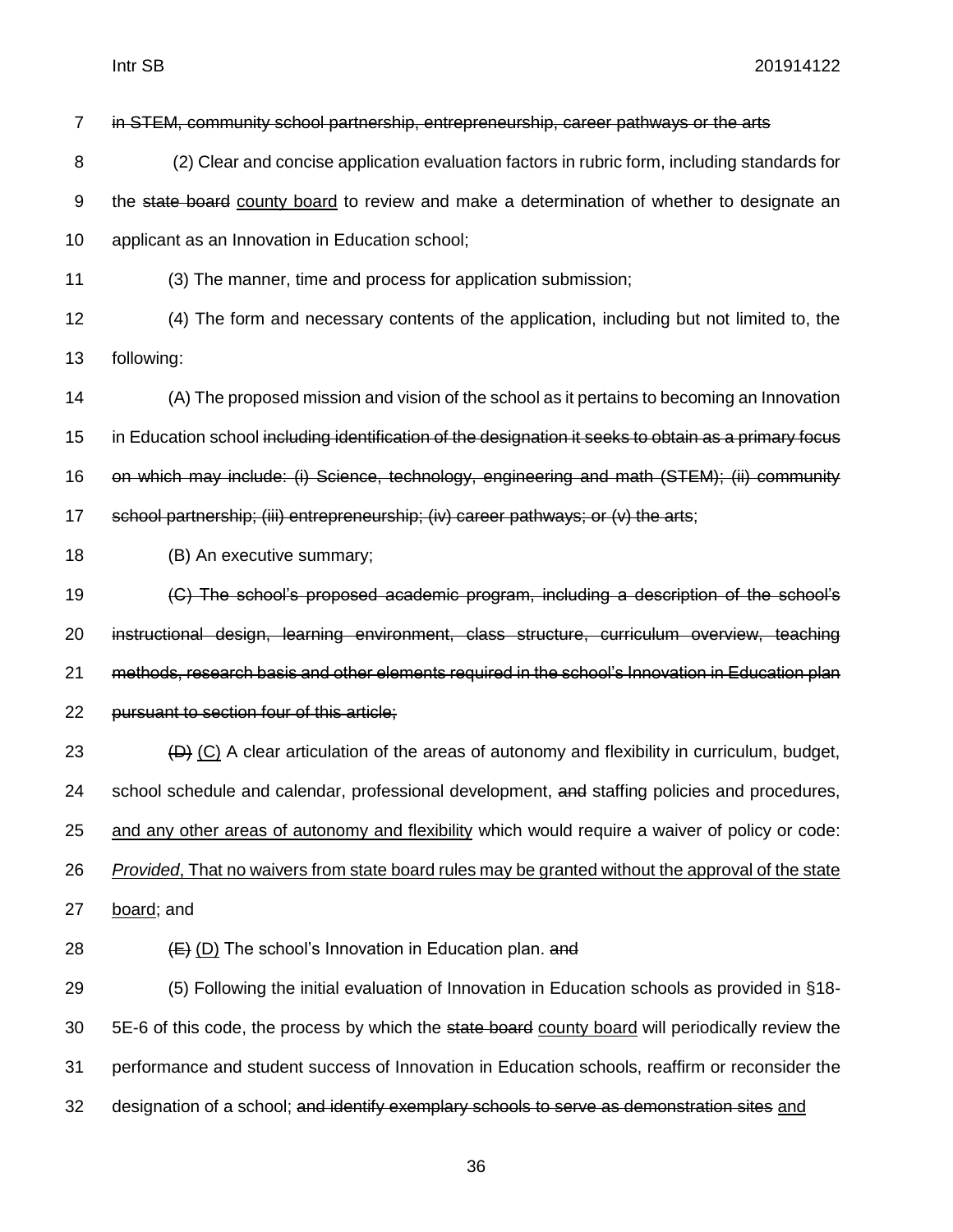# (6) The process by which the state board will identify exemplary schools to serve as a demonstration site.

35 (b) The state board county board may provide for the West Virginia Department of 36 Education county superintendent to independently assess applicants based on the evaluation 37 factors rubric and provide the state board county board with this assessment. The state board county board shall consider the evaluation factors in rubric form in making any Innovation in 39 Education school designation determination. In making a designation determination, the state board county board shall:

 (1) Grant a designation only to applicants who have demonstrated competence in each element of the evaluation factors and who have demonstrated their capacity to operate an Innovation in Education school that will increase student achievement;

 (2) Base determinations on documented evidence collected through the application review process;

 (3) If appropriate, include in a designation determination reasonable conditions that the applicant must meet before commencing operation under the designation, including resubmission of the application;

(4) Decline weak or inadequate applications and clearly state its reasons for denial;

 (5) Make and announce all designations of Innovation in Education schools in a meeting open to the public and clearly state in a resolution the reasons for the decisions. A copy of the resolution shall be submitted to Legislative Oversight Commission on Education Accountability; and

(6) Convey its determination on an application in writing to the applicant.

 (c) An Innovation in Education school may not commence or continue operations without a signed operational agreement as provided in §18-5E-5 of this code between the county board and the school principal.

**§18-5E-4. Innovation in Education Plan; required contents; measurable annual**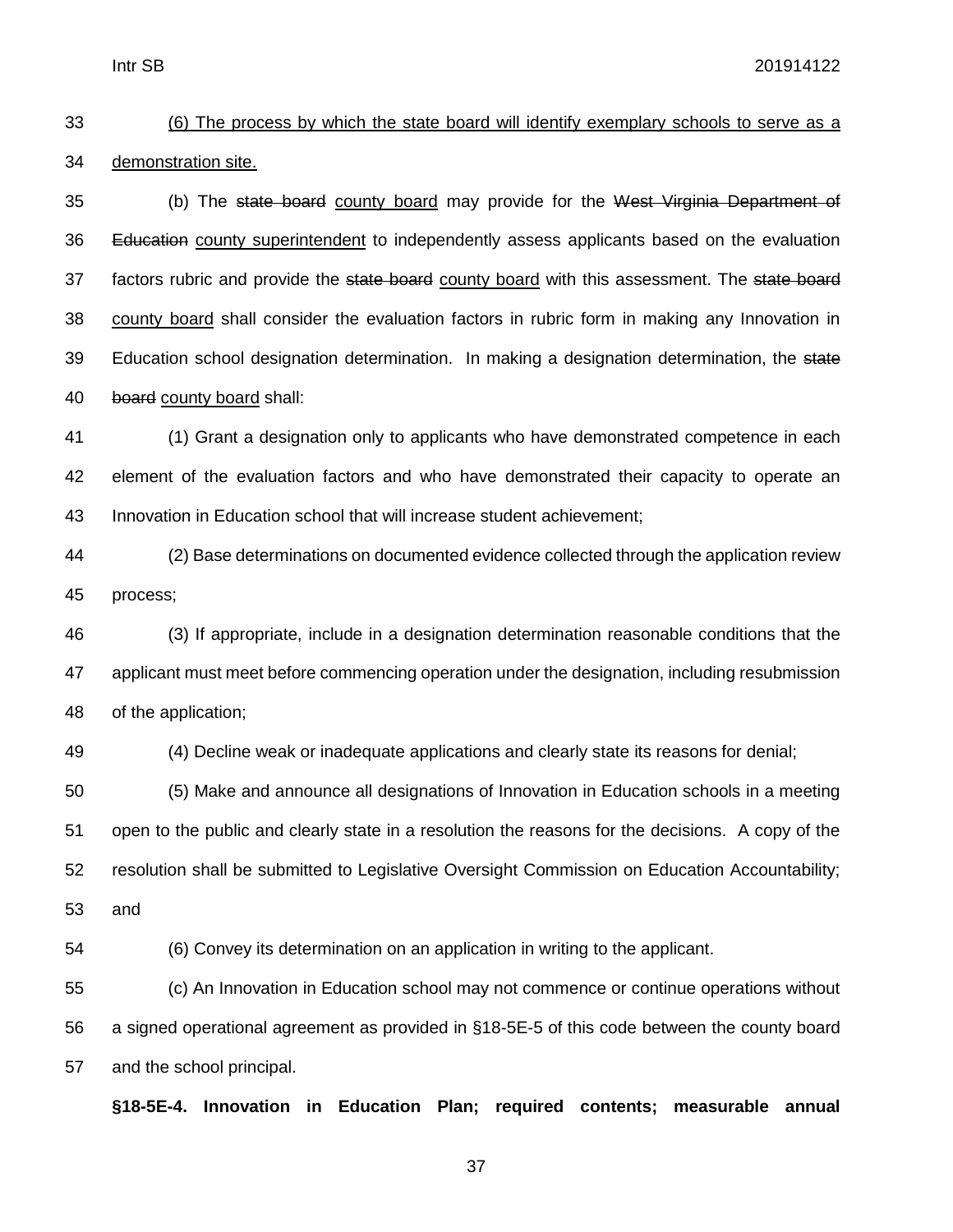# **performance goals; uses.**

| 1              | The Innovation in Education Plan for a STEM, community school partnership,                                |
|----------------|-----------------------------------------------------------------------------------------------------------|
| $\overline{2}$ | entrepreneurship, career pathways or the arts an Innovation in Education school shall include             |
| 3              | each of the following:                                                                                    |
| 4              | (1) A description of how the school will address the overall climate and culture of the school            |
| 5              | as a high performing learning environment in which every child may succeed to the best of his or          |
| 6              | her ability, including but not limited to measurable annual goals to:                                     |
| 7              | (A) Increase overall student achievement;                                                                 |
| 8              | (B) Address dropout prevention; and                                                                       |
| 9              | (C) Transform school culture;                                                                             |
| 10             | (2) A curriculum plan that includes a detailed description of the curriculum and related                  |
| 11             | programs for the proposed school and how the curriculum is expected to improve school                     |
| 12             | performance and student achievement;                                                                      |
| 13             | $\left(\frac{3}{2}\right)$ (1) Measurable annual performance goals to assess the school's performance and |
| 14             | student success across multiple measures and that will serve as the basis for evaluating the              |
| 15             | Innovation in Education school, including but not limited to, goals relating to the following:            |
| 16             | (A) Student attendance;                                                                                   |
| 17             | (B) Student safety and discipline;                                                                        |
| 18             | (C) Student promotion and graduation and dropout rates;                                                   |
| 19             | (D) Student performance on the state-wide summative assessment and other assessment                       |
| 20             | required by the state board;                                                                              |
| 21             | (E) Progress in areas of academic underperformance;                                                       |
| 22             | (F) Progress among subgroups of students, including, but not limited to, low-income                       |
| 23             | students and students receiving special education;                                                        |
| 24             | (G) With respect to high school, postsecondary readiness, including the percentage of                     |
| 25             | graduates submitting applications to postsecondary institutions, and postsecondary enrollment or          |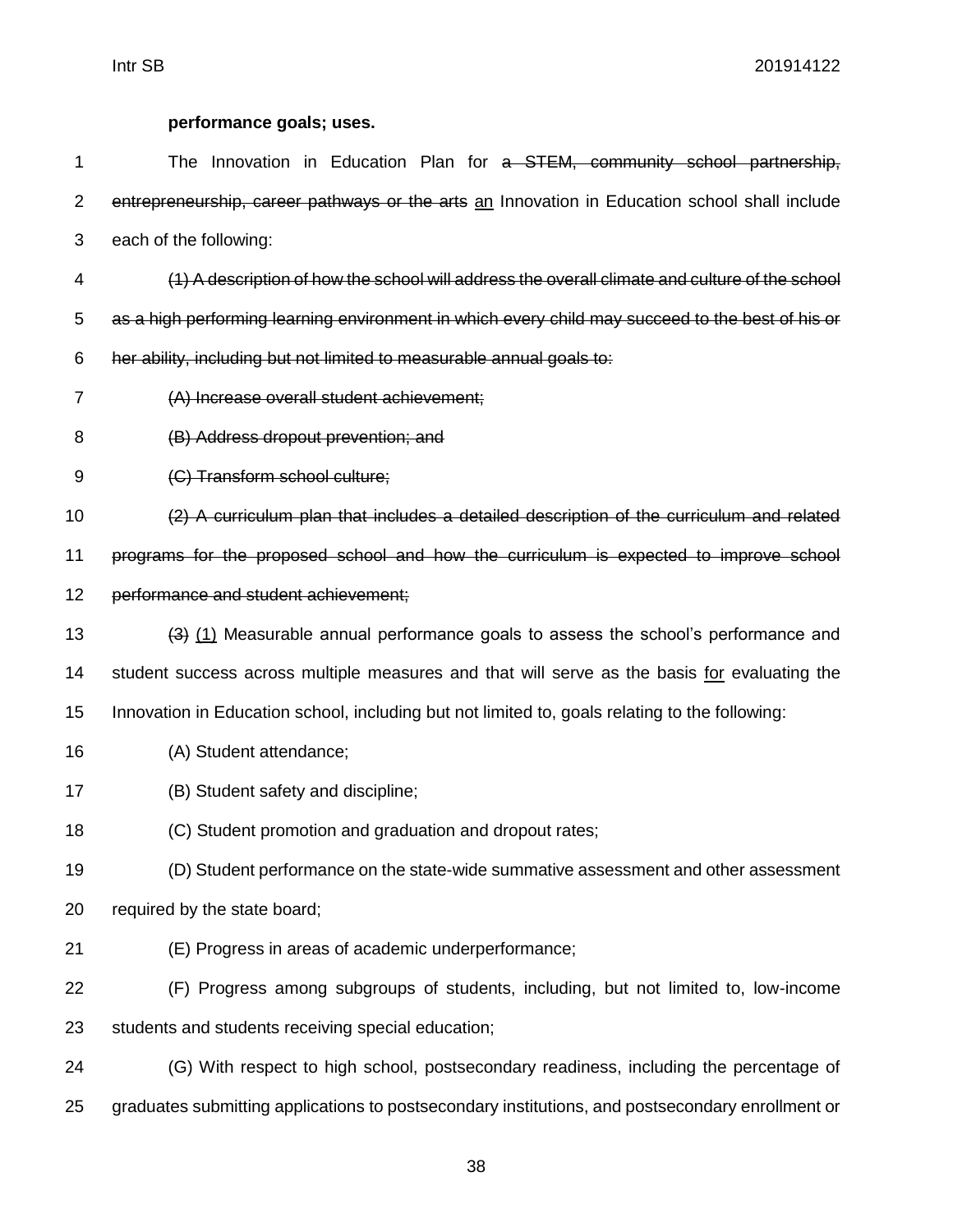| 26 | employment; and                                                                                  |
|----|--------------------------------------------------------------------------------------------------|
| 27 | (H) Parent and community engagement; and                                                         |
| 28 | (4) A budget plan that includes a detailed description of how funds will be used in the          |
| 29 | proposed school to support school performance and student achievement that is or may be          |
| 30 | different than how funds are used in other public schools in the district;                       |
| 31 | (5) A school schedule plan that includes a detailed description of the ways the program or       |
| 32 | calendar of the proposed school may be enhanced or expanded;                                     |
| 33 | (6) A staffing plan and professional development plan that includes a detailed description       |
| 34 | of how the school may provide professional development to its administrators, teachers and other |
| 35 | staff;                                                                                           |
| 36 | $(7)$ (2) A policies and procedures plan that includes:                                          |
| 37 | (A) A detailed description of the unique operational policies and procedures to be used by       |
| 38 | the school seeking designation and how the procedures will support school performance and        |
| 39 | student achievement; and                                                                         |
| 40 | (B) Any exemptions to rule, policy or statute the school is seeking subject to approval of       |
| 41 | the state board: Provided, That a school may not request an exemption nor may an exemption be    |
| 42 | granted from any assessment program required by the state board or any provision of law or       |
| 43 | policy required by the Every Student Succeeds Act of 2015 or other federal law; and              |
| 44 | (8) The school's plan, if any, for using additional internal and external metrics of the         |
| 45 | performance agreed to by the school and the county board to measure the school's performance     |
| 46 | and student success;                                                                             |
| 47 | (9) Opportunities and expectations for parent involvement; and                                   |
| 48 | (8) (3) Any other information the state board requires.                                          |
|    | §18-5E-5. Operational agreement between Innovation in Education school and county                |
|    | board.                                                                                           |

- 
- 1 An Innovation in Education school designated by the state board county board may not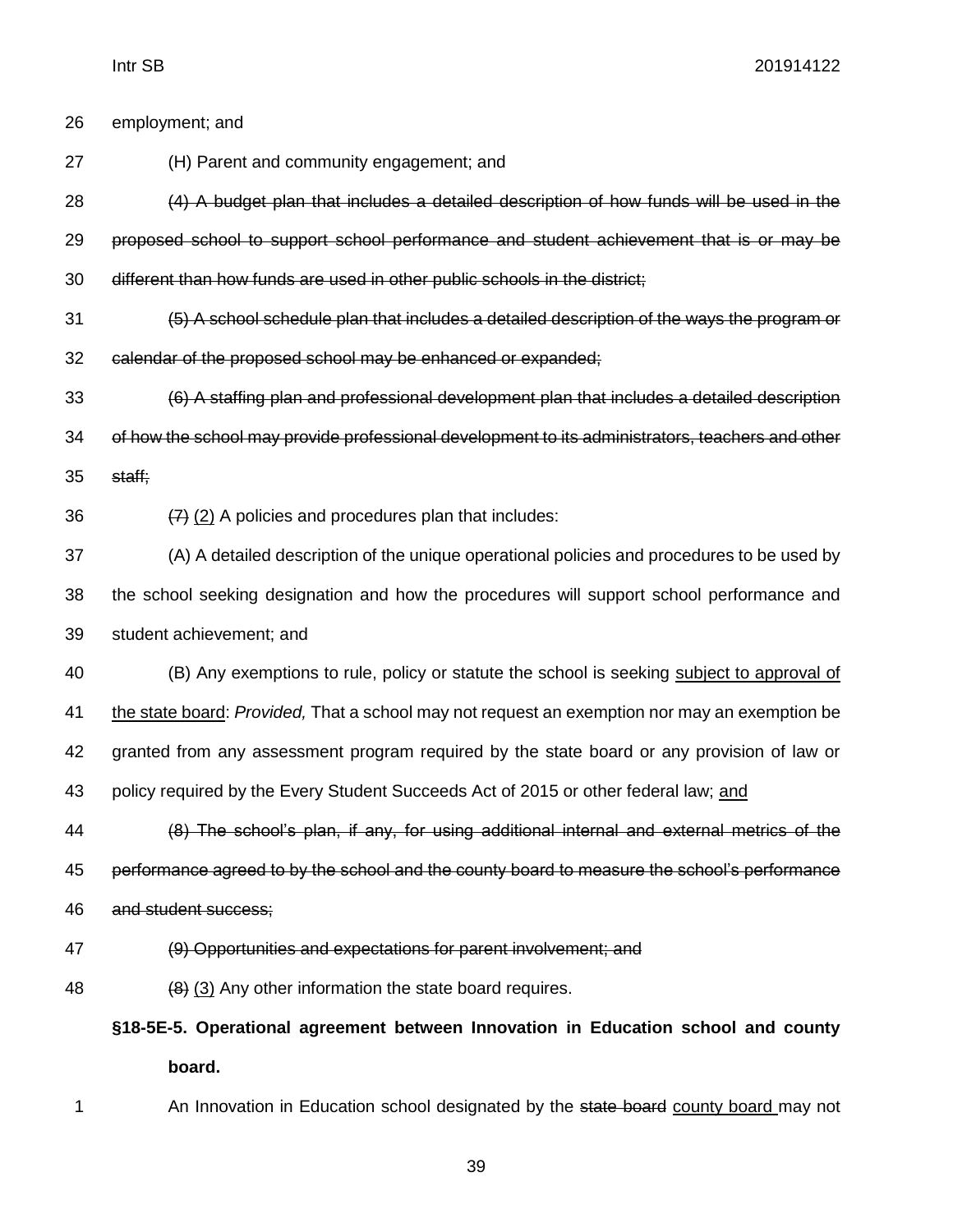commence or continue operations without a signed operational agreement between the county board and the school principal which sets forth at least the following:

 (1) Any conditions which must be met before the Innovation in Education school may begin full operations. If necessary, the full implementation of an Innovation in Education school may be postponed for up to one school year following its initial designation to enable all conditions necessary for full operation to be met;

 (2) Any material term of the school's Innovation in Education Plan concerning curriculum, budget, school schedule, calendar, staffing, professional development, and policies and procedures to be adhered to by both the county board and the school;

 (3) An agreed-upon process for amending or refining the school's Innovation in Education Plan to improve the school's performance and student success, including but not limited to, the request for additional waivers of rules, policies, interpretations and statutes through the local school improvement council process;

 (4) The annual performance targets set by the county board and the school to assess and 16 evaluate the school's progress in achieving its annual measureable measurable goals as set forth in its Innovation in Education Plan, including any additional internal and external metrics of performance agreed to by the school and the county board to measure the school's performance and student success. The annual performance targets may be refined or amended by mutual agreement of the county board and the school after the school has been fully operational for one year and has collected baseline performance data;

 (5) The process and criteria that the county board will use to annually monitor and evaluate the overall performance and student success of the school, including a process to conduct annual site visits;

 (6) Any information needed by the county board from the school for the purposes of accountability and reporting by the school on the implementation of its mission as an Innovation in Education school;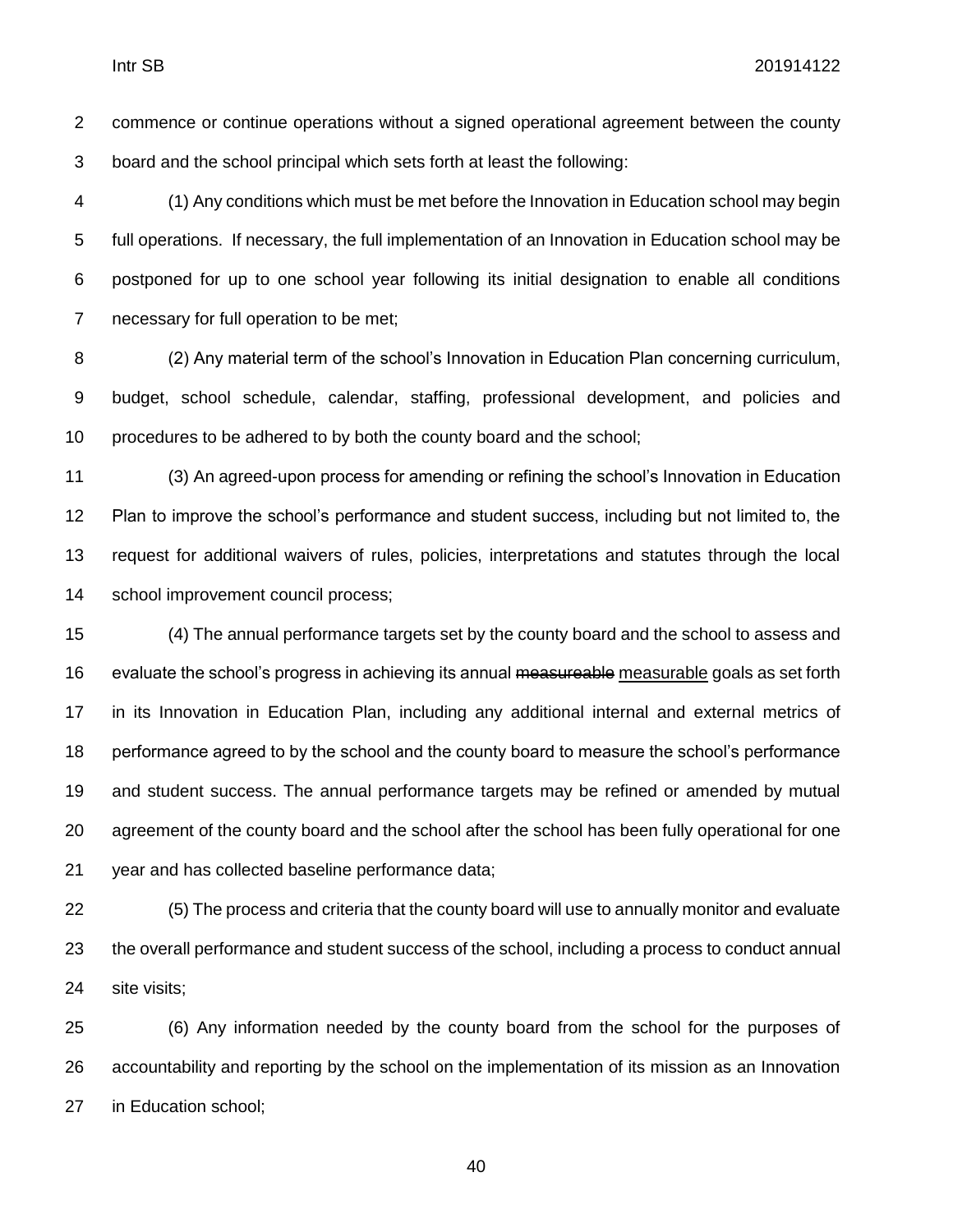(7) The process the county board will use to notify the school of any deficiencies and the process by which the school may submit an improvement plan; and

 (8) In the event that an Innovation in Education school's performance appears unsatisfactory, specific provisions addressing the parameters under which the county board may promptly notify the school in writing of perceived problems and provide reasonable opportunity for the school to remedy the problems, or if not remedied, may intervene, require a remedial action 34 plan and potentially revoke the designation, or recommend to the state board that it place the school's designation on probationary status, require a remedial action plan and potentially revoke 36 the designation exercise powers and actions the state board determines necessary to fulfill its duties of general supervision of the schools pursuant to §18-2E-5(k) of this code. At a minimum, these parameters shall include the circumstances of poor fiscal management and a lack of academic progress.

#### **§18-5E-6. Evaluation of Innovation in Education designated schools.**

 (a) During its third full year of operation the county superintendent shall issue a performance report on the Innovation in Education school. The performance report shall summarize the school's performance record to date based on the data collected under school's Innovation in Education Plan and operational agreement and shall provide notice of any weaknesses or concerns perceived by the superintendent concerning the school that may jeopardize its designation if not timely rectified. The school and the superintendent shall mutually agree to a reasonable time period for the school to respond to the performance report and submit any corrections to the report.

 (b) After its fourth full year of operation, and periodically thereafter as may be provided by 10 the state board county board, the Innovation in Education school shall be evaluated by the county superintendent. The county superintendent shall submit the evaluation to the county board and the state board. The evaluation shall determine whether the school has met the annual goals outlined in its Innovation in Education Plan and operational agreement and assess the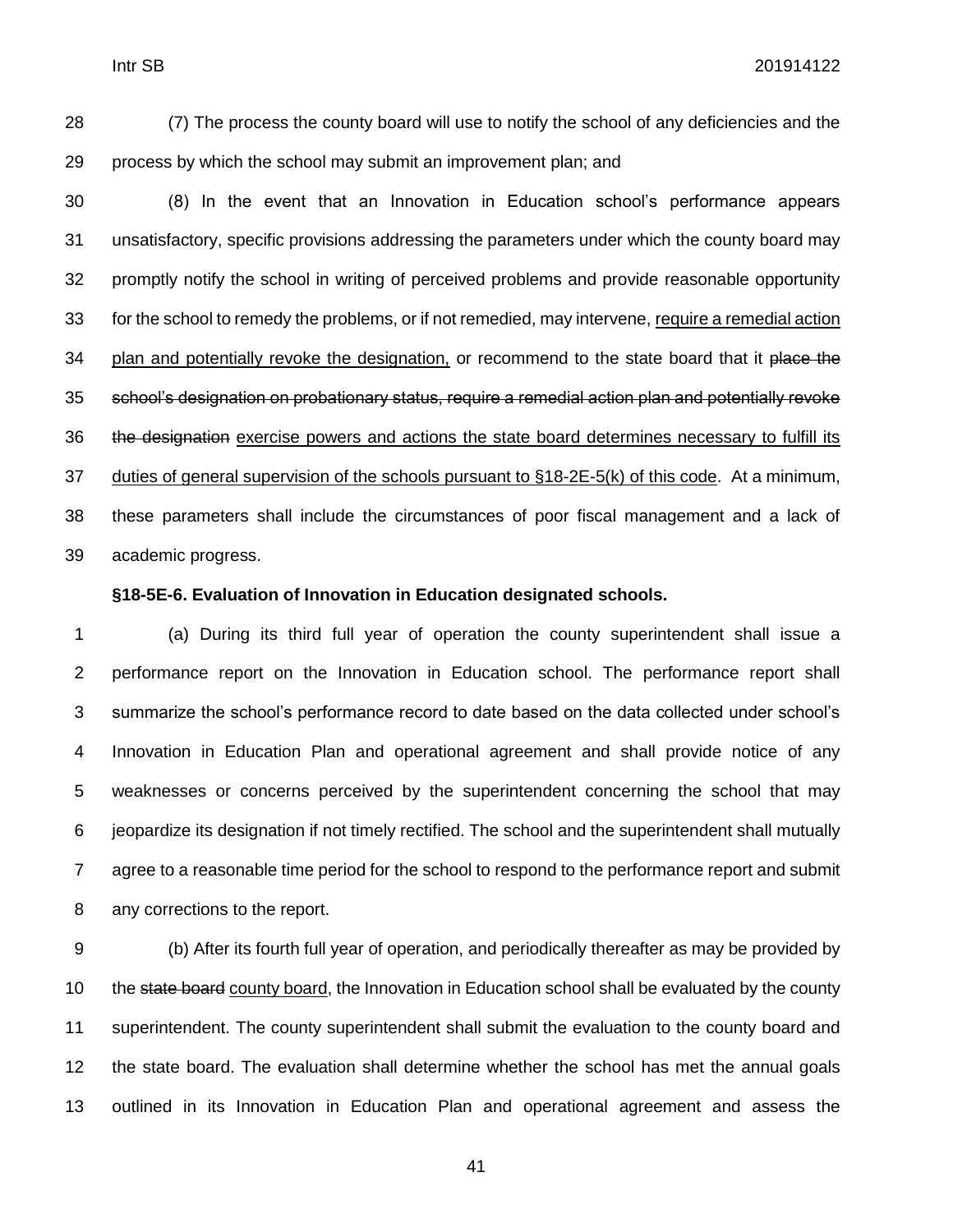implementation of the Innovation in Education plan at the school.

15 (c) The county superintendent may recommend to the county board and state board in the evaluation:

 (1) To amend or suspend one or more components of the Innovation in Education Plan and operational agreement if the county superintendent determines an amendment or suspension is necessary to improve the performance and student success of the school;

 (2) To amend or suspend one or more components of the Innovation in Education Plan and operational agreement if the county superintendent determines an amendment or suspension is necessary because of subsequent changes in the district that affect one or more components of such Innovation in Education Plan;

 (3) To support continued operation of the Innovation in Education school in accordance with its Innovation in Education Plan and operational agreement; or

 (4) To recommend to the state board that the school be designated as an Innovation in Education Demonstration School based on its exemplary performance and student success.

28 (d) Based on the county superintendent's evaluation and a data analysis conducted by 29 the West Virginia Department of Education the state board the county board may:

 (1) Amend or recommend an amendment to one or more components of the school's Innovation in Education Plan and operational agreement;

 (2) Suspend one or more components of the school's Innovation in Education Plan and operational agreement;

 (3) Affirm continuation of the Innovation in Education school under its current Innovation in Education Plan and operational agreement; or

 (4) If it is determined that the school has substantially failed to meet the goals outlined in its Innovation in Education Plan and operational agreement, terminate the Innovation in Education designation of the school.

(e) An amendment, suspension or termination may not take place before the completion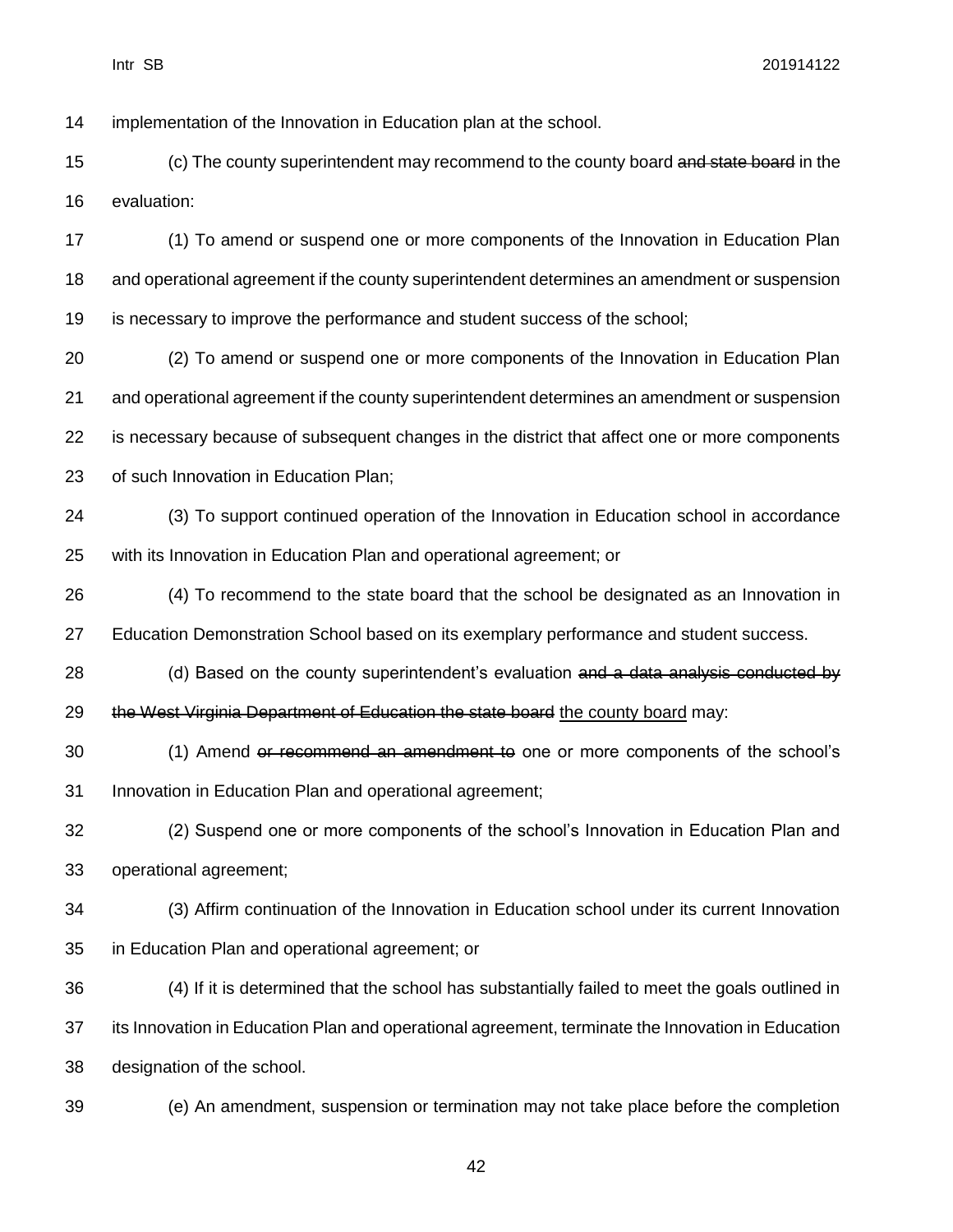of the school year.

# (f) A school may appeal to the state board any determination made by a county board

pursuant to this article.

## **ARTICLE 5G. PUBLIC CHARTER SCHOOLS.**

## **§18-5G-1. Legislative purpose and intent.**

| 1              | The West Virginia Legislature hereby authorizes the establishment of public charter                 |
|----------------|-----------------------------------------------------------------------------------------------------|
| $\overline{2}$ | schools to benefit students, parents, teachers, and community members by creating new,              |
| 3              | innovative, and more flexible ways of educating all children within the public school system under  |
| 4              | the general supervision of the state board and by advancing a renewed commitment to the             |
| 5              | mission, goals, and diversity of public education. The purposes of the public charter school        |
| 6              | initiative are to:                                                                                  |
| $\overline{7}$ | (1) Improve student learning by creating more diverse public schools with high standards            |
| 8              | for student performance;                                                                            |
| $9\,$          | (2) Provide innovative educational methods and practices through programs that engage               |
| 10             | students in the learning process, thus resulting in higher student achievement;                     |
| 11             | (3) Enable schools to establish a distinctive school curriculum, a specialized academic             |
| 12             | theme, or method of instruction; and                                                                |
| 13             | (4) Allow schools enhanced freedom and flexibility in exchange for exceptional levels of            |
| 14             | results-driven accountability.                                                                      |
|                | §18-5G-2. Definitions.                                                                              |
| 1              | The following words used in this article and any proceedings pursuant thereto have the              |
| $\overline{2}$ | following meanings unless the context clearly indicates a different meaning:                        |
| 3              | (1) "Applicant" means:                                                                              |
| 4              | $(A)$ Any group or entity with $501(c)(3)$ tax-exempt status or that has submitted an               |
| 5              | application for $501(c)(3)$ tax-exempt status that develops and submits an application for a public |
| 6              | charter school to an authorizer; and                                                                |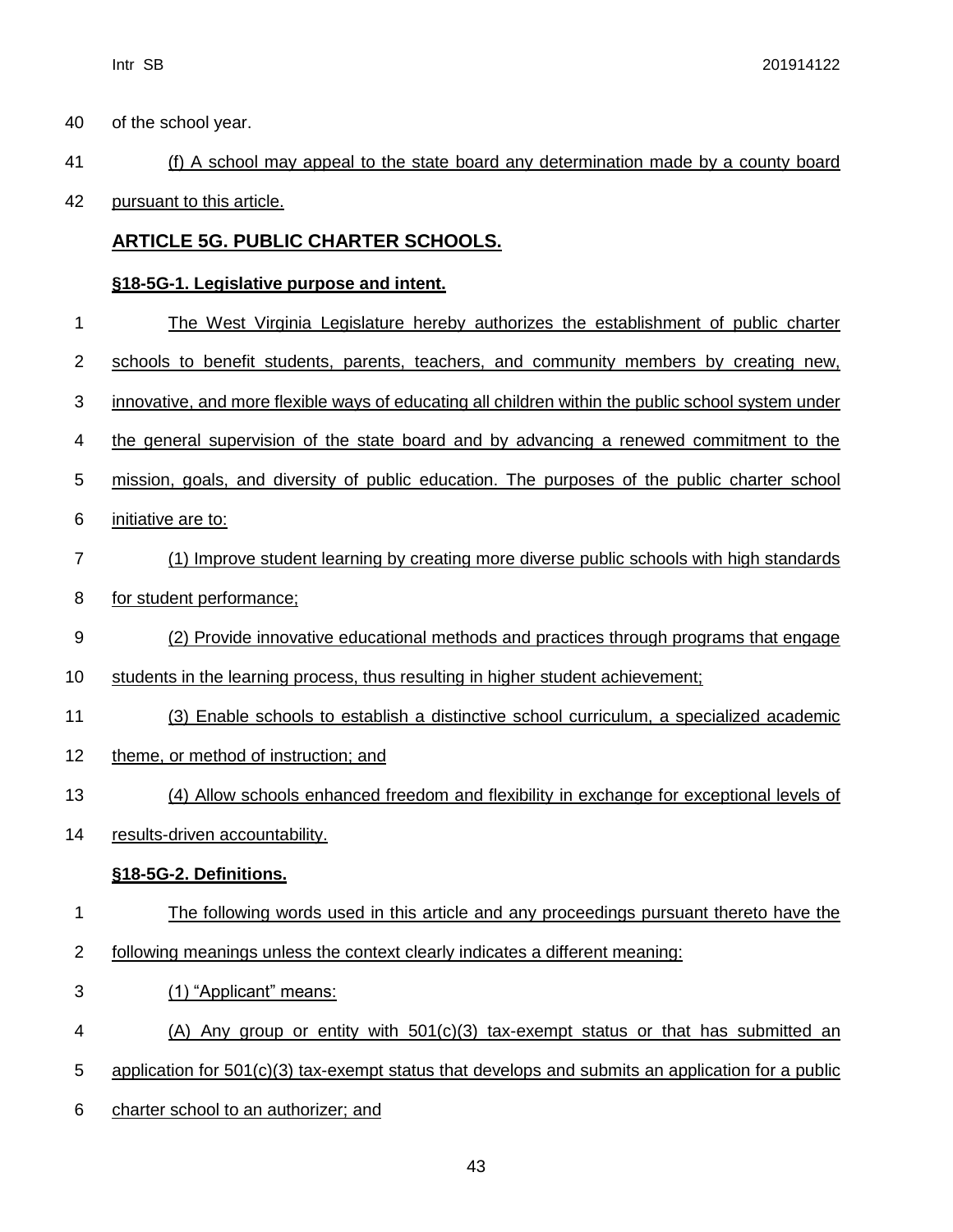| $\overline{7}$   | (B) Any accredited West Virginia public institution of higher education that develops and             |
|------------------|-------------------------------------------------------------------------------------------------------|
| 8                | submits an application for a public charter school to an authorizer: Provided, That an accredited     |
| $\boldsymbol{9}$ | West Virginia public institutions of higher education may not apply to itself or any other accredited |
| 10               | West Virginia public institution of higher education;                                                 |
| 11               | (2) "Authorizer" means the entity authorized under this article to review and approve or              |
| 12               | deny charter applications, enter into charter contracts with applicants, oversee public charter       |
| 13               | schools, and determine whether to renew, not renew, or revoke charter contracts. Authorizers          |
| 14               | include:                                                                                              |
| 15               | (A) A county school board in the county in which a public charter school is proposed to be            |
| 16               | located unless that county school board elects to not be an authorizer through a majority vote of     |
| 17               | its members and communicates its determination to the state board;                                    |
| 18               | (B) Two or more county school boards representing the several counties which a public                 |
| 19               | charter school is proposed to serve: Provided, That a county school board may elect to not be         |
| 20               | an authorizer by a majority vote of its members and communicating its determination to the state      |
| 21               | board;                                                                                                |
| 22               | (C) Any accredited West Virginia public institution of higher education: Provided, That no            |
| 23               | more than a total of four public charter schools statewide may be authorized by the public            |
| 24               | institutions of higher education; and                                                                 |
| 25               | (D) The state board: <i>Provided</i> , That the state board may only authorize public charter         |
| 26               | schools for counties in which the county school district board has communicated its determination     |
| 27               | to not be an authorizer and pursuant to any state board rule promulgated pursuant to §18-5G-          |
| 28               | 11(d) and §18-5G-11(e) of this code;                                                                  |
| 29               | (3) "Charter application" means a proposal from an applicant to an authorizer to enter into           |
| 30               | a charter contract whereby the proposed school obtains public charter school status;                  |
| 31               | (4) "Charter contract" or "contract" means a fixed-term, renewable contract between a                 |
| 32               | public charter school's governing board and an authorizer that identifies the roles, powers,          |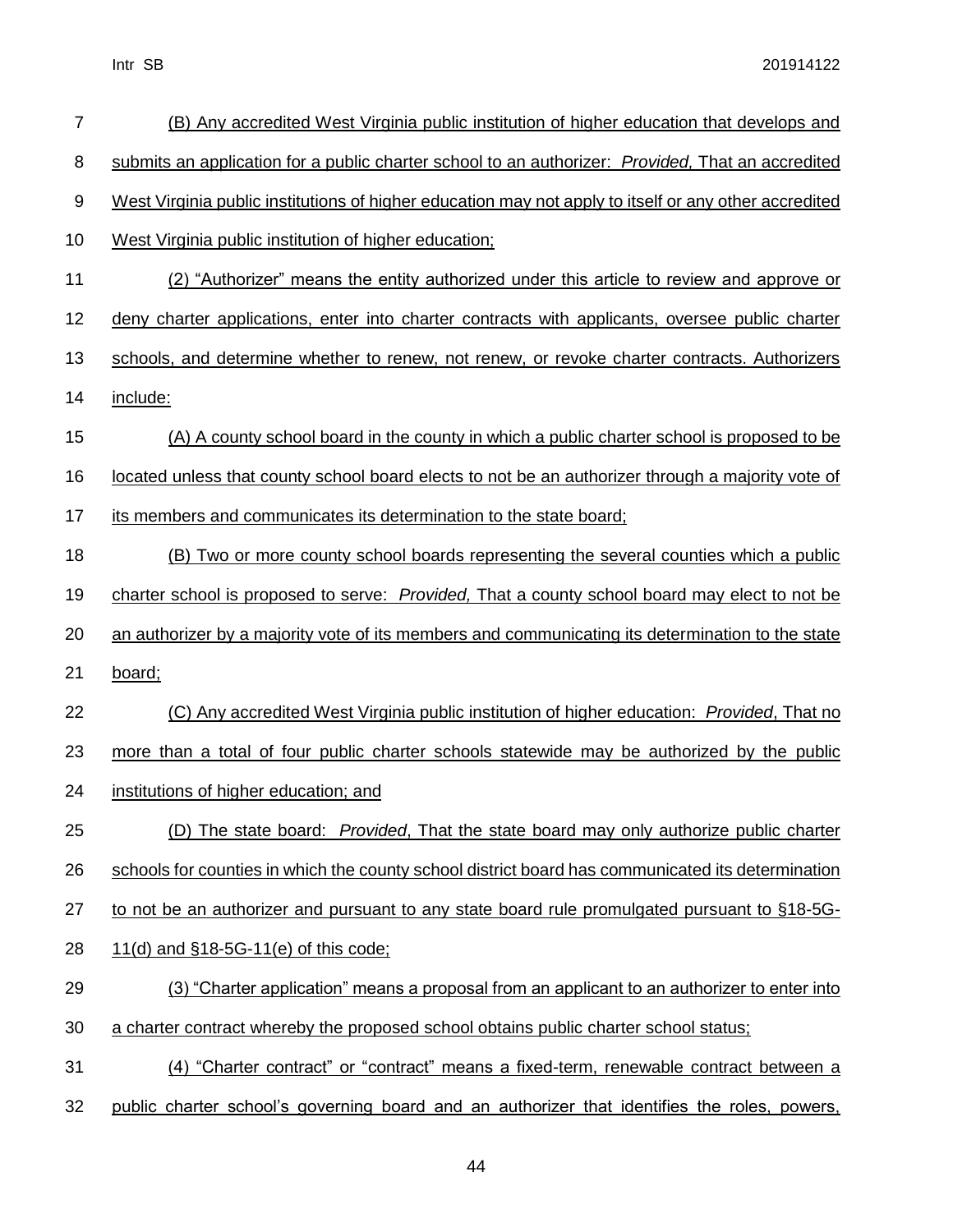| 33 | responsibilities, operational duties, accountability, and performance expectations for each party |
|----|---------------------------------------------------------------------------------------------------|
| 34 | to the contract, consistent with the requirements of this article;                                |
| 35 | (5) "Conversion public charter school" means a public charter school that existed as a            |
| 36 | noncharter public school before becoming a public charter school;                                 |
| 37 | (6) "County board" means a county board of education;                                             |
| 38 | (7) "Education service provider" means an education management organization, school               |
| 39 | design provider, or any other partner entity with which a public charter school contracts for     |
| 40 | educational design, implementation, or comprehensive management;                                  |
| 41 | (8) "Governing board" means the independent board of directors for a public charter school        |
| 42 | that is a party to the charter contract with the authorizer and whose members have been elected   |
| 43 | or selected pursuant to the charter application;                                                  |
| 44 | (9) "Noncharter public school" means a public school other than a public charter school           |
| 45 | established pursuant to this article;                                                             |
| 46 | (10) "Parent" means a parent, guardian, or other person or entity having legal custody            |
| 47 | over a child;                                                                                     |
| 48 | (11) "Public charter school" means a public school established pursuant to this article that:     |
| 49 | (A) Is a public corporate body, exercising public power through its governing board,              |
| 50 | including the power in name to contract and be contracted with, sue and be sued, and adopt        |
| 51 | bylaws not inconsistent with this article;                                                        |
| 52 | (B) Has autonomy over decisions relating to finance, personnel, scheduling, curriculum,           |
| 53 | and instruction consistent with this article and its charter contract;                            |
| 54 | (C) Is considered part of the county school district in which the public charter school is        |
| 55 | located;                                                                                          |
| 56 | (D) Is established and operating under the terms of a charter contract between the public         |
| 57 | charter school's governing board and its authorizer;                                              |
| 58 | (E) Is a public school to which parents choose to send their children;                            |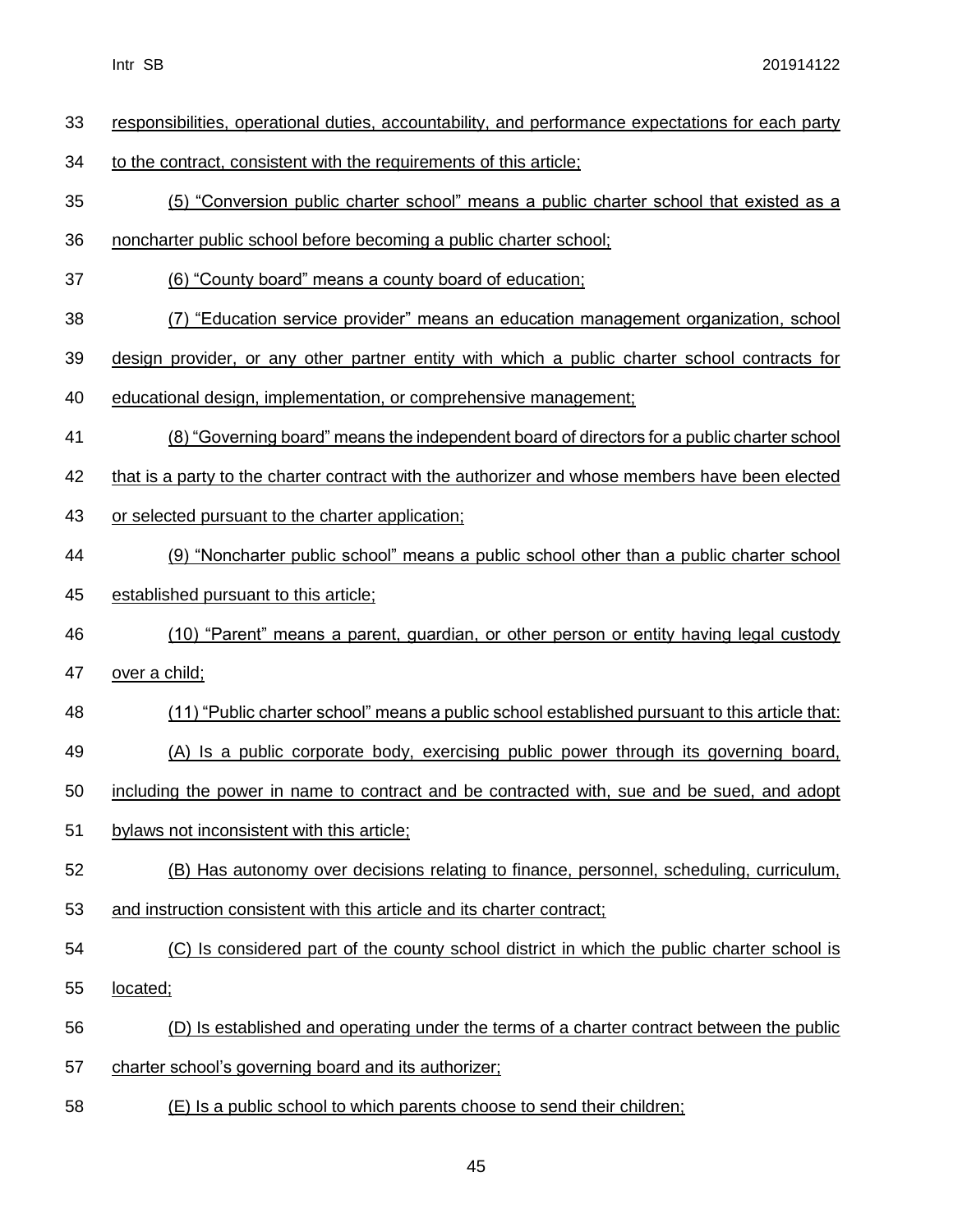| 59             | (F) Is a public school that admits students on the basis of open enrollment or, if more               |
|----------------|-------------------------------------------------------------------------------------------------------|
| 60             | students apply for admission than can be accommodated, a random and open lottery, pursuant            |
| 61             | to and subject to §18-5G-4 of this code;                                                              |
| 62             | (G) Offers a comprehensive instructional program that meets or exceeds the student                    |
| 63             | performance standards adopted pursuant to §18-2E-5 of this code;                                      |
| 64             | (H) Operates under the oversight of its authorizer in accordance with its charter contract;           |
| 65             | and                                                                                                   |
| 66             | (I) Meets all requirements for being eligible for federal funds as a charter school.                  |
| 67             | (12) "State board" means the West Virginia Board of Education; and                                    |
| 68             | (13) "Student" means any person that is eligible for attendance in a public school in West            |
| 69             | Virginia.                                                                                             |
|                | §18-5G-3. Authorization for the establishment of public charter schools; governing board.             |
| 1              | (a) A public charter school shall be part of the state's system of public education but shall         |
| $\overline{c}$ | be exempt from all statutes and administrative regulations applicable to the state board, a county    |
| 3              | board, or a school unless expressly stated otherwise in this article such as the requirement in this  |
| 4              | article for charter school participation in the state summative assessment, subject to the following: |
| 5              | (1) Public charter schools shall adhere to the same immunization, civil rights, and disability        |
| 6              | rights requirements applicable to noncharter public schools; and                                      |
| $\overline{7}$ | (2) Nothing in this article prohibits a public charter school from complying with any statute,        |
| 8              | state board policy, or county board policy applicable to noncharter public schools.                   |
| 9              | (b) A public charter school shall not have entrance requirements or charge tuition or fees:           |
| 10             | Provided, That a public charter school may require the payment of fees on the same basis and to       |
| 11             | the same extent as noncharter public schools.                                                         |
| 12             | (c) A public charter school shall not have the power to levy taxes.                                   |
| 13             | (d) No elected official may profit or receive any monetary consideration from a charter               |
| 14             | school: Provided, That this prohibition does not apply with respect to the continued employment       |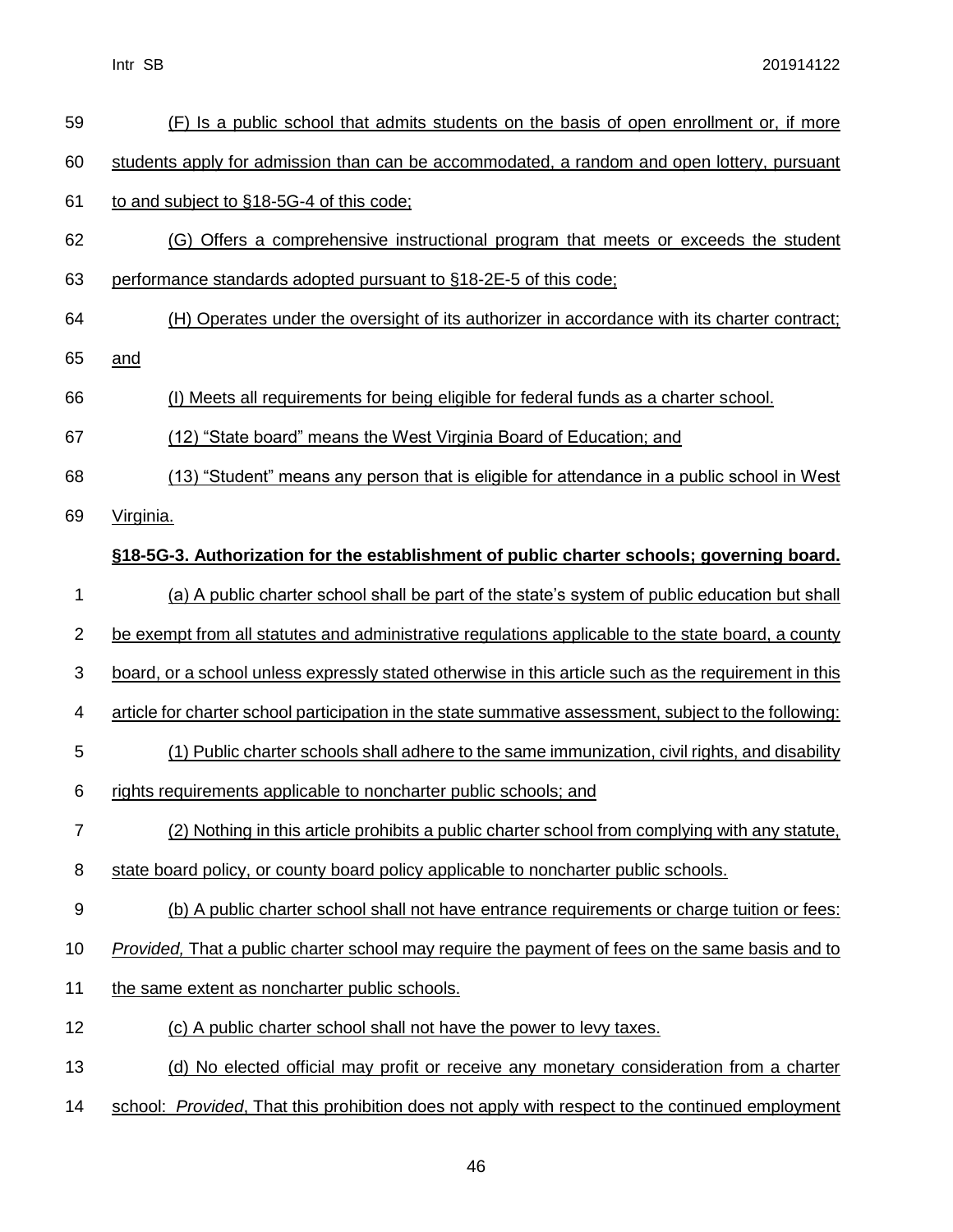| 15 | of an elected official who was employed by a public school prior to its conversion to a public  |
|----|-------------------------------------------------------------------------------------------------|
| 16 | charter school.                                                                                 |
| 17 | (e) A public charter school shall:                                                              |
| 18 | (1) Be governed by a governing board;                                                           |
| 19 | (2) Provide instructional time that is at least equal to the number of days or their equivalent |
| 20 | required by §18-5-45 of this code;                                                              |
| 21 | (3) Require criminal background checks for staff and volunteers, including members of its       |
| 22 | governing board, as required of all noncharter public school employees and volunteers;          |
| 23 | (4) Prohibit contractors and service providers or their employees from making direct,           |
| 24 | unaccompanied contact with students or accessing school grounds unaccompanied when              |
| 25 | students are present if it cannot be verified that the contractors, service providers, or their |
| 26 | employees have not been previously convicted of a qualifying offense pursuant to §18-5-15c of   |
| 27 | this code;                                                                                      |
| 28 | (5) Ensure student participation in the required state summative assessment pursuant to         |
| 29 | §18-2E-5 of this code;                                                                          |
| 30 | (6) Adhere to generally accepted accounting principles and adhere to the same financial         |
| 31 | audits, audit procedures, and audit requirements applicable to noncharter public schools;       |
| 32 | (7) Utilize the same system for reporting student information data and financial data as is     |
| 33 | utilized by noncharter public schools;                                                          |
| 34 | (8) Comply with the Freedom of Information Act as set forth in §29B-1-1 et seq. of this         |
| 35 | code;                                                                                           |
| 36 | (9) Report data using the West Virginia Education Information System or successor data          |
| 37 | reporting system that noncharter public schools use;                                            |
| 38 | (10) Operate under the oversight of its authorizer in accordance with its charter contract;     |
| 39 | (11) As a public corporate body, have the powers necessary for carrying out the terms of        |
| 40 | its charter contract, including, but not limited to the power to:                               |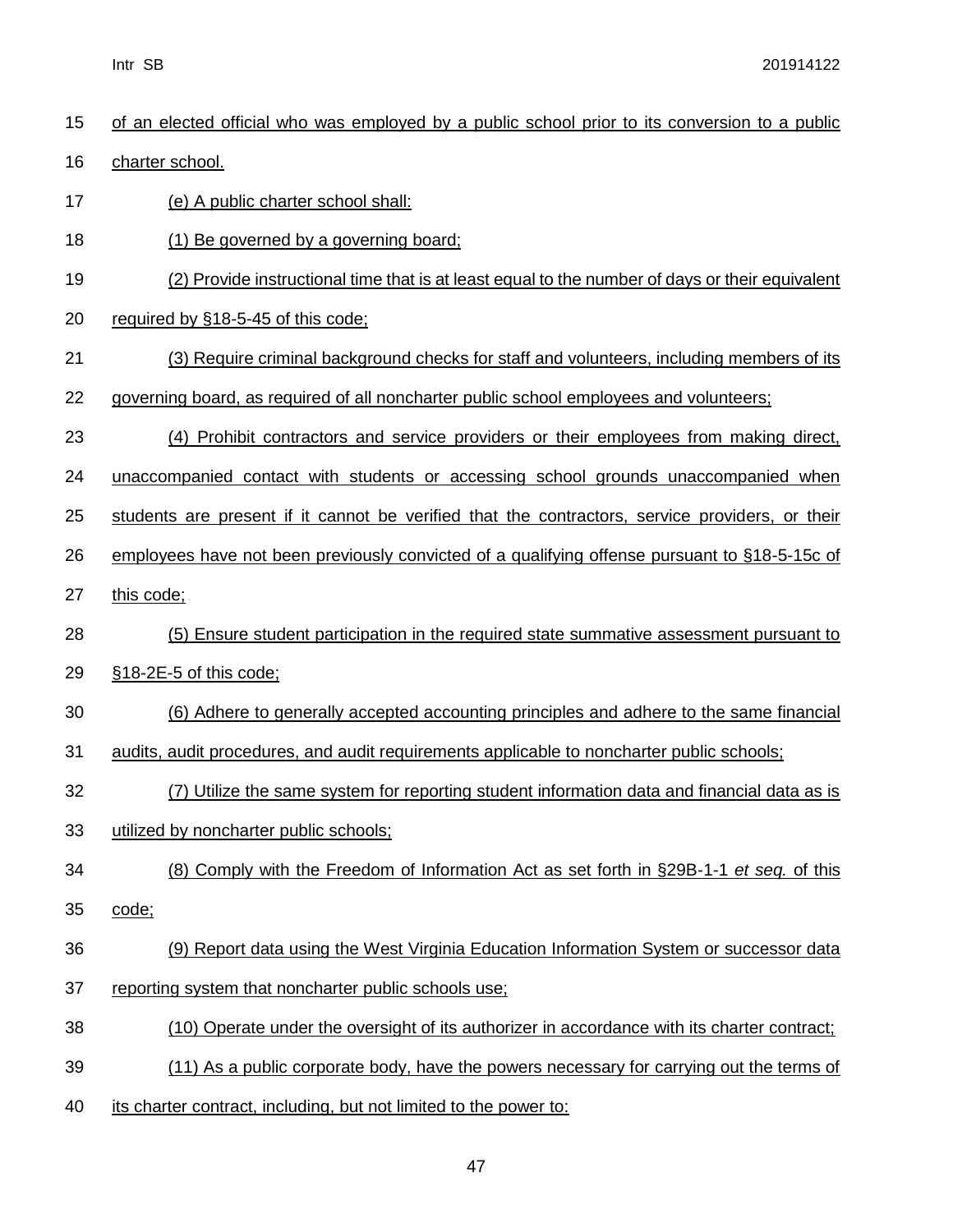- (A) Receive and disburse funds for school purposes; (B) Secure appropriate insurance and enter into contracts and leases; (C) Contract with an education service provider, so long as the governing board retains final oversight and authority over the school; (D) Pledge, assign, or encumber its assets to be used as collateral for loans or extensions of credit; (E) Solicit and accept any gifts or grants for school purposes, subject to applicable laws and the terms of its charter; and (F) Acquire real property for use as its facilities or facilities from public or private sources; (12) Enroll students in the public charter school pursuant to §18-5G-4 of this code; (13) Require any education service provider contracted with the governing board to provide a monthly detailed budget to the board; (14) Serve one or more of grades pre-K through 12 and limit admission to students within the grade levels served; and (15) Provide programs and services to a student with a disability in accordance with the student's individualized education program and all federal and state laws, rules, and regulations. 57 A public charter school shall deliver the services directly or contract with another provider to 58 deliver the services. (f) A public charter school may: (1) Negotiate and contract with its authorizer or any third party for the use, operation, and maintenance of a building and grounds, liability insurance, and the provision of any service, activity, or undertaking that the public charter school is required to perform in order to carry out the educational program described in its charter contract. Any services for which a public charter school contracts with a school district shall be provided by the district at cost and shall be negotiated as a separate agreement after final charter contract negotiations;
- (2) Sue and be sued in its own name;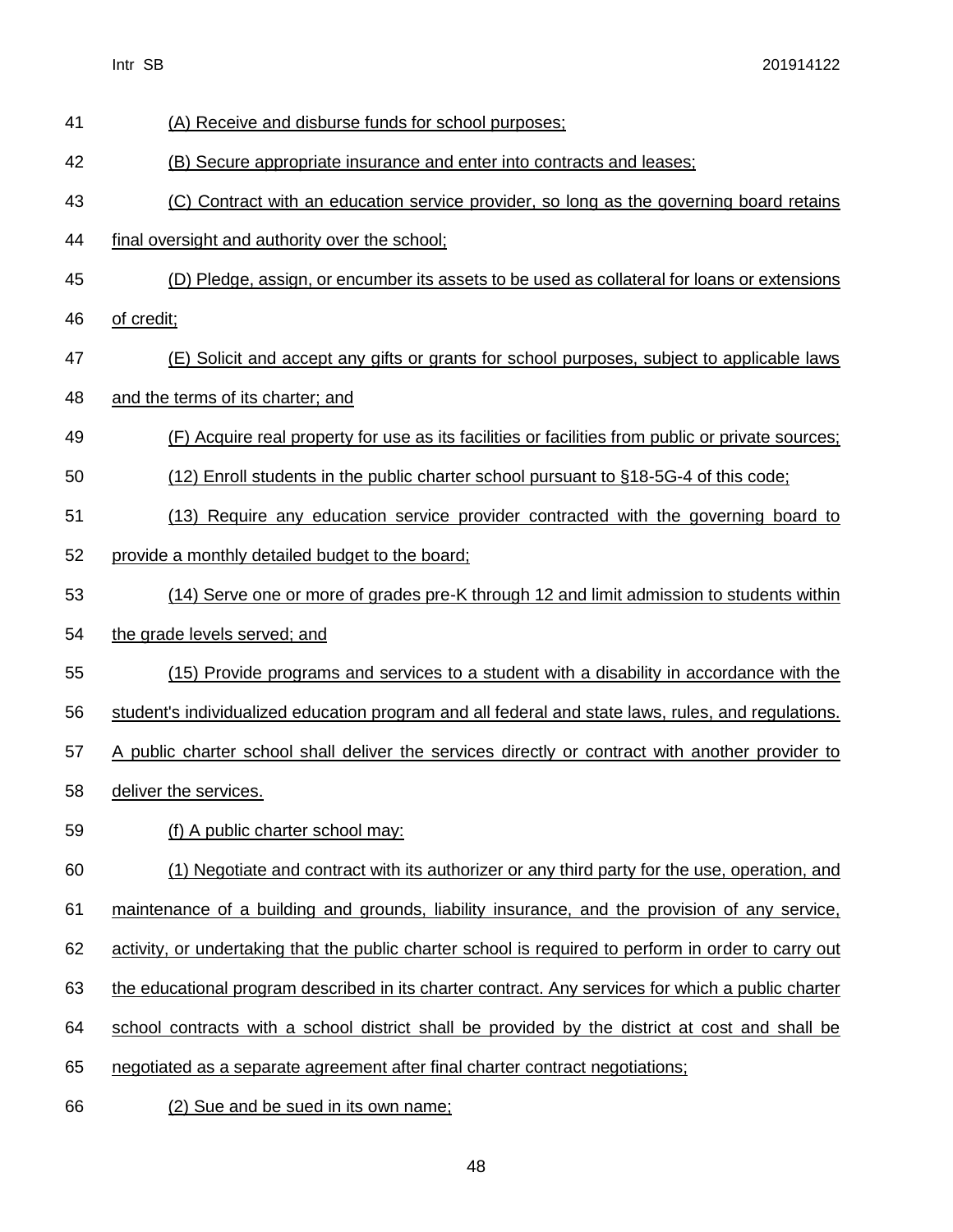| 67 | (3) Own, rent, or lease its space;                                                                      |
|----|---------------------------------------------------------------------------------------------------------|
| 68 | (4) Participate in cocurricular activities to the same extent as noncharter public schools;             |
| 69 | and                                                                                                     |
| 70 | (5) Participate in extracurricular activities to the same extent as noncharter public schools.          |
| 71 | (g) Public charter school governing board. -                                                            |
| 72 | (1) To ensure compliance with this article, a public charter school shall be administered               |
| 73 | by a governing board accountable to the authorizer as set forth in the charter contract. A public       |
| 74 | charter school governing board shall consist of no fewer than five members.                             |
| 75 | (2) The governing board shall consist of at least:                                                      |
| 76 | (A) Two parents of students attending the public charter school operating under the                     |
| 77 | governing board; and                                                                                    |
| 78 | (B) One member of the county board over the school district in which the public charter                 |
| 79 | school is located if the county board elects to appoint a member: <i>Provided</i> , That refusal by any |
| 80 | county board members to sit on the governing board shall not preclude the establishment of a            |
| 81 | charter school.                                                                                         |
| 82 | (3) Members of the governing board shall:                                                               |
| 83 | (A) Not be an employee of the public charter school administered by the governing board;                |
| 84 | (B) Not be an employee of an education service provider that provides services to the                   |
| 85 | public charter school; and                                                                              |
| 86 | (C) File a full disclosure report to the authorizer identifying potential conflicts of interest,        |
| 87 | relationships with management organizations, and relationships with family members who are              |
| 88 | employed by the public charter school or have other business dealings with the school, the              |
| 89 | management organization of the school, or any other public charter school.                              |
| 90 | (4) Members of the governing board shall collectively possess expertise in leadership,                  |
| 91 | curriculum and instruction, law, and finance.                                                           |
| 92 | (5) A member of the public charter school governing board shall be considered an officer                |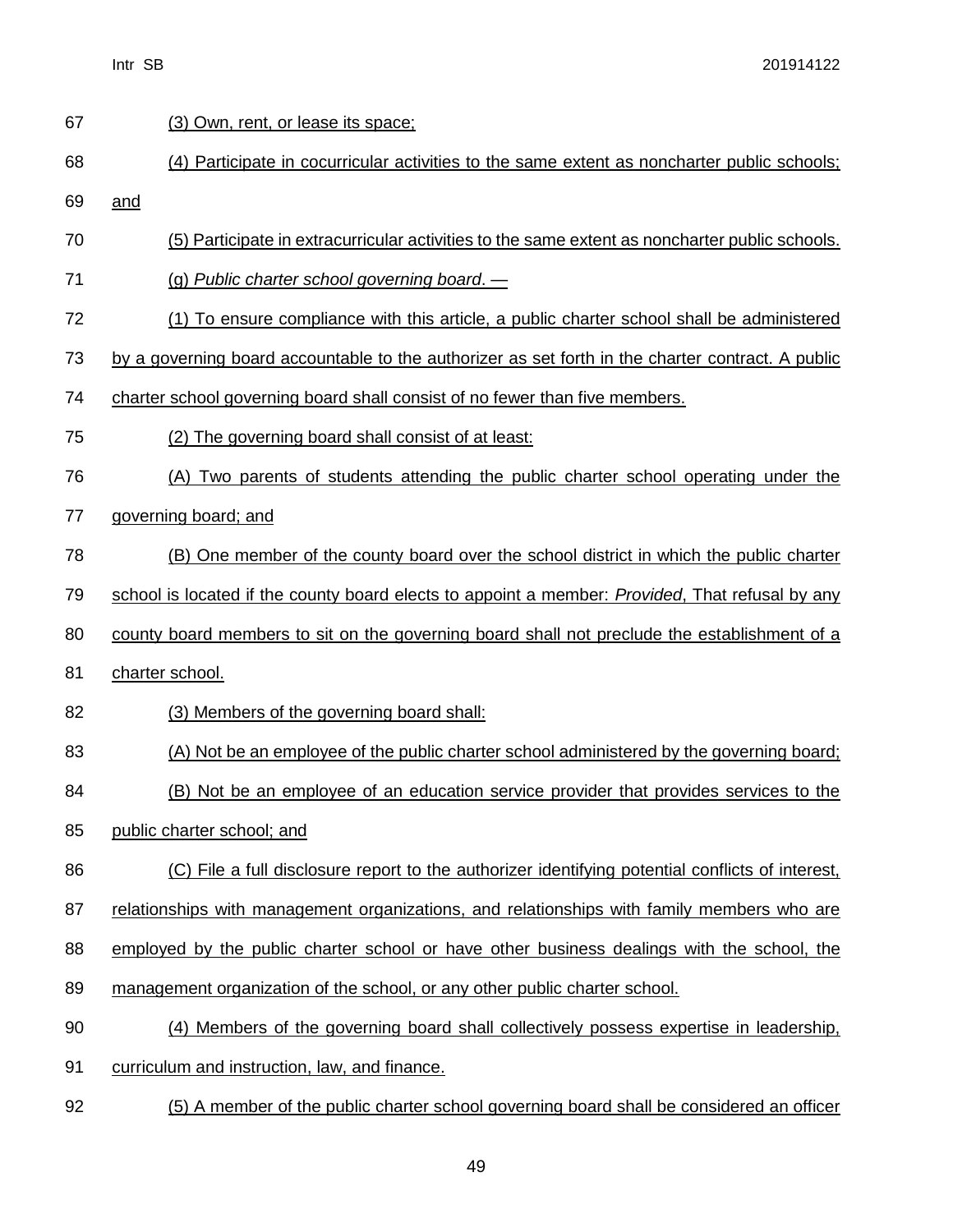| 93             | of a school district under the provisions of §6-6-7 of this code, and shall be removed from office      |
|----------------|---------------------------------------------------------------------------------------------------------|
| 94             | under the provisions of that section.                                                                   |
| 95             | <u>(6) The governing board shall be responsible for the operation of its public charter school,</u>     |
| 96             | including, but not limited to, preparation of an annual budget, contracting for services, school        |
| 97             | curriculum, personnel matters, and achieving the objectives and goals of the public charter             |
| 98             | school's program.                                                                                       |
| 99             | (7) The governing board shall comply with open governmental proceedings requirements                    |
| 100            | set forth in §6-9A-1 et seq. of this code.                                                              |
|                | §18-5G-4. Enrollment in a public charter school; recruitment and retention plans.                       |
| 1              | (a) A public charter school may enroll any student residing in the state.                               |
| $\overline{2}$ | (b) If capacity is insufficient to enroll all students who wish to attend any specific grade            |
| 3              | level at a public charter school, the school shall select students through a randomized and             |
| 4              | transparent lottery: Provided, That the state board shall promulgate a rule to quide student            |
| 5              | application and lottery procedures for public charter schools.                                          |
| 6              | (c) Enrollment preference for public charter schools shall be given to students enrolled in             |
| 7              | the public charter school the previous year and to siblings of students already enrolled in the         |
| 8              | school. An enrollment preference for returning students shall exclude those students from               |
| 9              | entering into a lottery.                                                                                |
| 10             | (d) A public charter school may allow an enrollment preference for students who meet                    |
| 11             | federal eligibility requirements for free or reduced-price meals and at-risk students.                  |
| 12             | (e) A public charter school may give enrollment preference to children of a public charter              |
| 13             | school's governing board members and full-time employees, as long as they constitute no more            |
| 14             | than 10 percent of the school's total student population.                                               |
| 15             | (f) Every charter school shall submit a recruitment and retention plan annually to its                  |
| 16             | authorizer. The plan shall list deliberate, specific strategies the school will use to attract, enroll, |
| 17             | and retain a student population that includes students who are, to the extent applicable:               |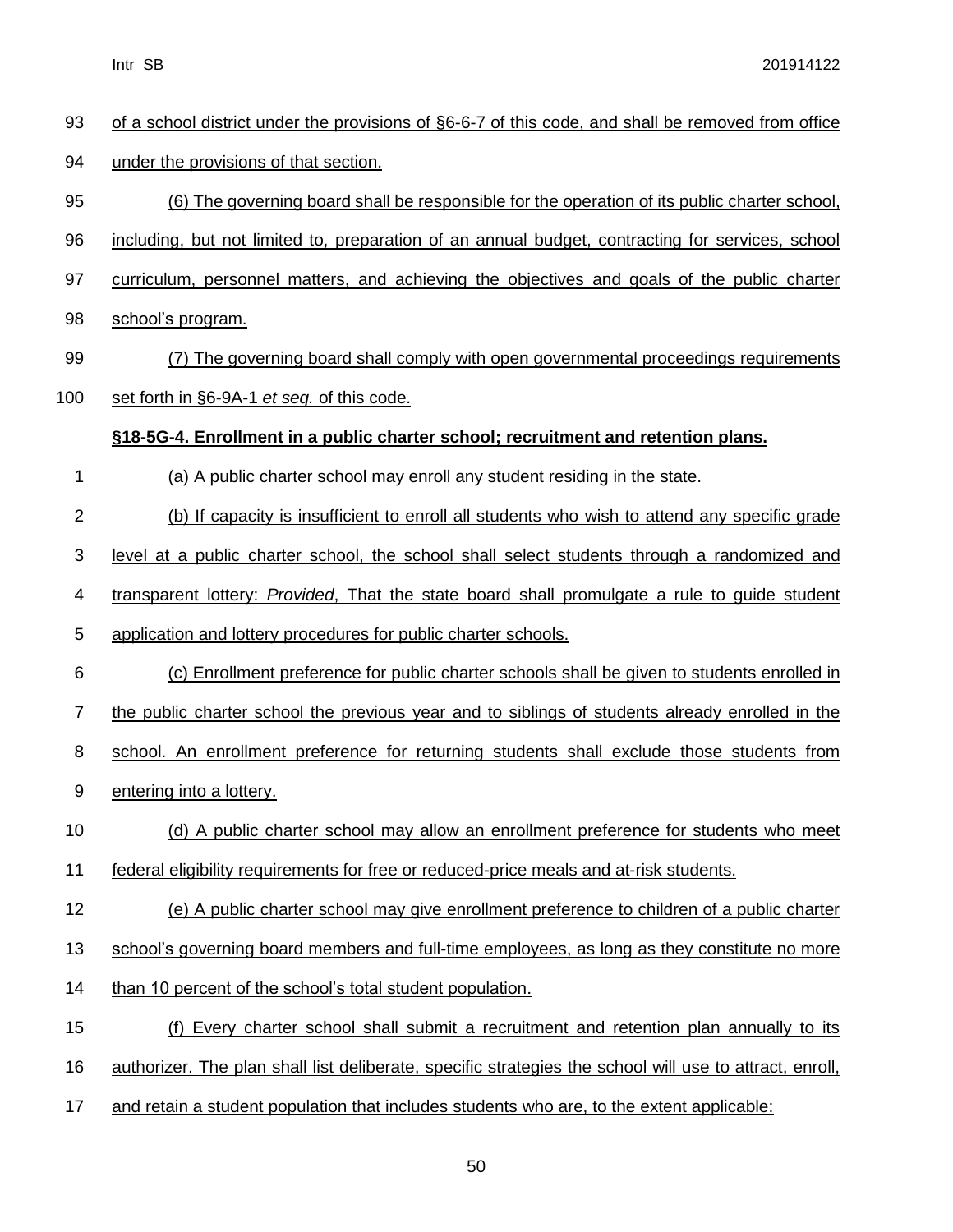| 18             | (1) Limited English proficient;                                                                      |
|----------------|------------------------------------------------------------------------------------------------------|
| 19             | (2) Special education;                                                                               |
| 20             | (3) Low income;                                                                                      |
| 21             | (4) Below proficiency on the comprehensive statewide student assessment;                             |
| 22             | (5) At risk of dropping out of school;                                                               |
| 23             | (6) Have dropped out of school; or                                                                   |
| 24             | (7) Any others who should be targeted to eliminate achievement gaps.                                 |
| 25             | (g) A noncharter public school converting partially or entirely to a public charter school           |
| 26             | shall adopt and maintain a policy giving enrollment preference to students who reside within the     |
| 27             | former attendance area of that public school.                                                        |
|                | §18-5G-5. Application to establish public charter school.                                            |
| 1              | (a) To establish a new public charter school or to convert an existing noncharter public             |
| $\overline{2}$ | school to a public charter school, an applicant shall submit a charter application to an authorizer, |
| 3              | subject to the following:                                                                            |
| 4              | (1) No more than a total of four public charter schools statewide may be authorized by the           |
| 5              | accredited West Virginia state institutions of higher education. The public institution of higher    |
| 6              | education authorizers shall accept and document the date and time of receipt of all charter          |
| $\overline{7}$ | applications. The state board shall promulgate rules pursuant to §29A-3B-1 et. seq. of this code     |
| 8              | to implement processes for notifying potential applicants and the state institutions of higher       |
| 9              | education regarding the number of charter schools authorized by the institutions and the number      |
| 10             | of applicants seeking authorization from the institutions;                                           |
| 11             | (2) Only a county board and the state board may authorize the conversion of an existing              |
| 12             | noncharter public school to a public charter school: Provided, That the state board may only         |
| 13             | authorize conversion of an existing public school when the county school board elects to not be      |
| 14             | an authorizer through a majority vote of its members and communicates its determination to the       |
|                |                                                                                                      |

15 state board; and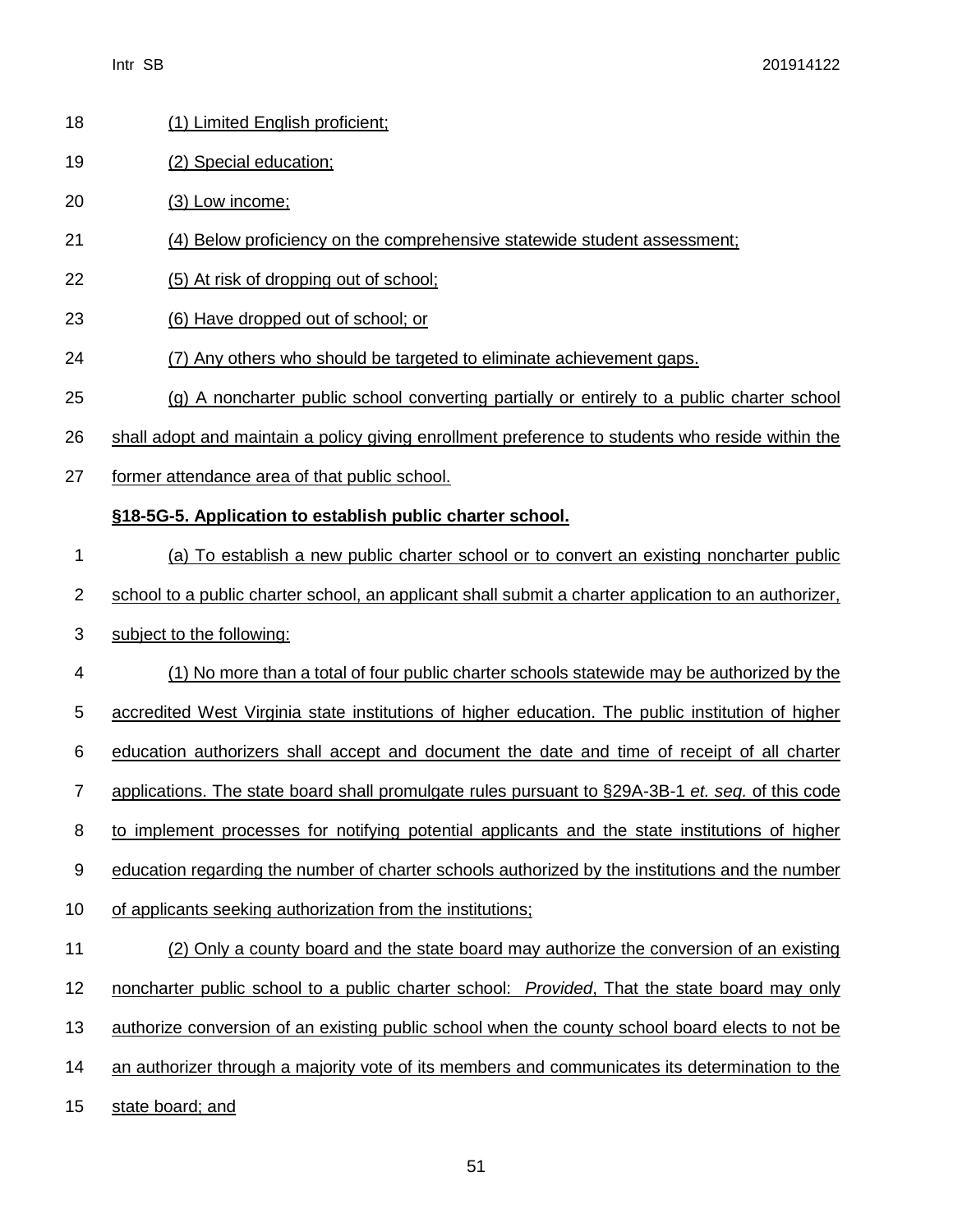| 16 | (3) Nothing prohibits a noncharter public school subject to consolidation from being                  |
|----|-------------------------------------------------------------------------------------------------------|
| 17 | converted to a public charter school upon application pursuant to the provisions of this article.     |
| 18 | (b) The application shall contain, at a minimum, the following information:                           |
| 19 | (1) A mission statement and a vision statement for the public charter school, including               |
| 20 | specialized academic focus, if any, to be promoted and advanced through the establishment of          |
| 21 | the public charter school;                                                                            |
| 22 | (2) A detailed description of the public charter school's proposed program;                           |
| 23 | (3) The student achievement goals for the public charter school's program and the chosen              |
| 24 | methods of evaluating whether students have attained the skills and knowledge specified for           |
| 25 | those goals;                                                                                          |
| 26 | (4) The school's plan for using data derived from student evaluations and assessments,                |
| 27 | including the statewide summative assessment, to drive instruction and promote continued school       |
| 28 | improvement;                                                                                          |
| 29 | (5) An explanation of how the school's proposed program is likely to improve the                      |
| 30 | achievement of traditionally underperforming students in the local school district;                   |
| 31 | (6) The proposed governance structure of the school, including a list of members of the               |
| 32 | initial governing board, a draft of bylaws that include the description of the qualifications, terms, |
| 33 | and methods of appointment or election of governing board members, and the organizational             |
| 34 | structure of the school that clearly presents lines of authority and reporting between the governing  |
| 35 | board, school administrators, staff, any related bodies such as advisory bodies or parent and         |
| 36 | teacher councils, and any external organizations that will play a role in managing the school;        |
| 37 | (7) Plans and timelines for student enrollment, including policies and procedures for                 |
| 38 | conducting transparent and random admission lotteries that are open to the public, and that are       |
| 39 | consistent with this article;                                                                         |
| 40 | (8) A proposed five-year budget, including the start-up year and projections for four                 |
| 41 | additional years with clearly stated assumptions;                                                     |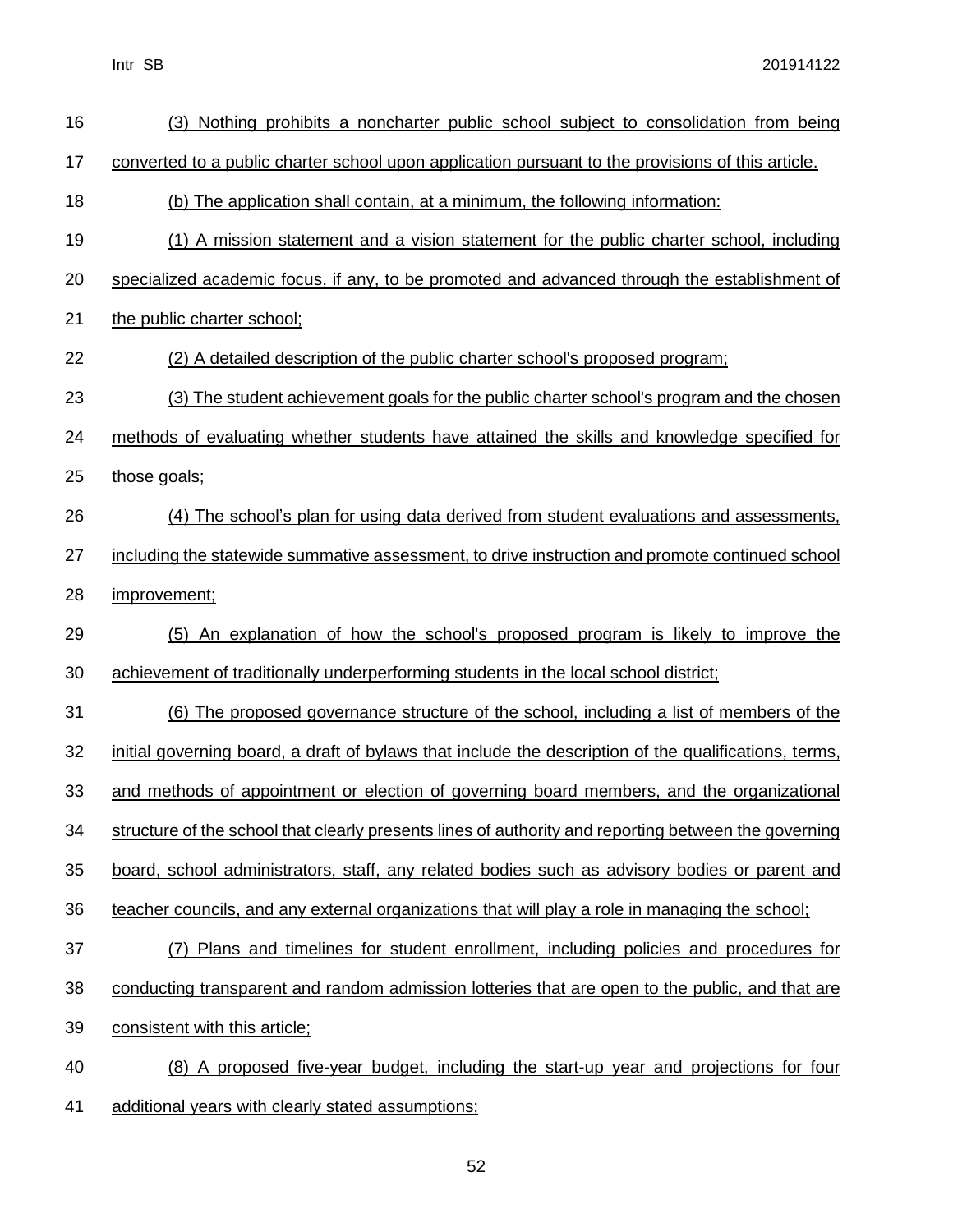| 42 | (9) Proposed fiscal and internal control policies for the public charter school;                        |
|----|---------------------------------------------------------------------------------------------------------|
| 43 | (10) Acknowledgement that the public charter school will participate in the state's                     |
| 44 | accountability system;                                                                                  |
| 45 | (11) A proposed handbook that outlines the personnel policies of the public charter school,             |
| 46 | including the criteria to be used in the hiring of qualified teachers, school administrators, and other |
| 47 | school employees, a description of staff responsibilities, and the school's plan to evaluate            |
| 48 | personnel on an annual basis;                                                                           |
| 49 | (12) An explanation of proposed student discipline procedures, including disciplinary                   |
| 50 | procedures for students with disabilities, which shall be consistent with the requirements of due       |
| 51 | process and with state and federal laws and regulations governing the placement of students with        |
| 52 | disabilities;                                                                                           |
| 53 | (13) A description of the facilities to be used by the public charter school, including the             |
| 54 | location of the school and how the facility supports the implementation of the school's program.        |
| 55 | The school shall obtain all required occupation and operation certificates and licenses prior to the    |
| 56 | first instructional day for students;                                                                   |
| 57 | (14) The proposed ages and grade levels to be served by the public charter school,                      |
| 58 | including the planned minimum and maximum enrollment per grade per year;                                |
| 59 | (15) The school calendar and school day schedule, which shall meet the requirements of                  |
| 60 | §18-5-45 of this code;                                                                                  |
| 61 | (16) Types and amounts of insurance coverage to be obtained by the public charter                       |
| 62 | school, which:                                                                                          |
| 63 | (A) Shall include adequate insurance for liability, property loss, and the personal injury of           |
| 64 | students comparable to noncharter public schools within the local school district operated by the       |
| 65 | county board; and                                                                                       |
| 66 | (B) May include coverage from the Board of Risk and Insurance Management pursuant to                    |
| 67 | §29-12-5a of this code;                                                                                 |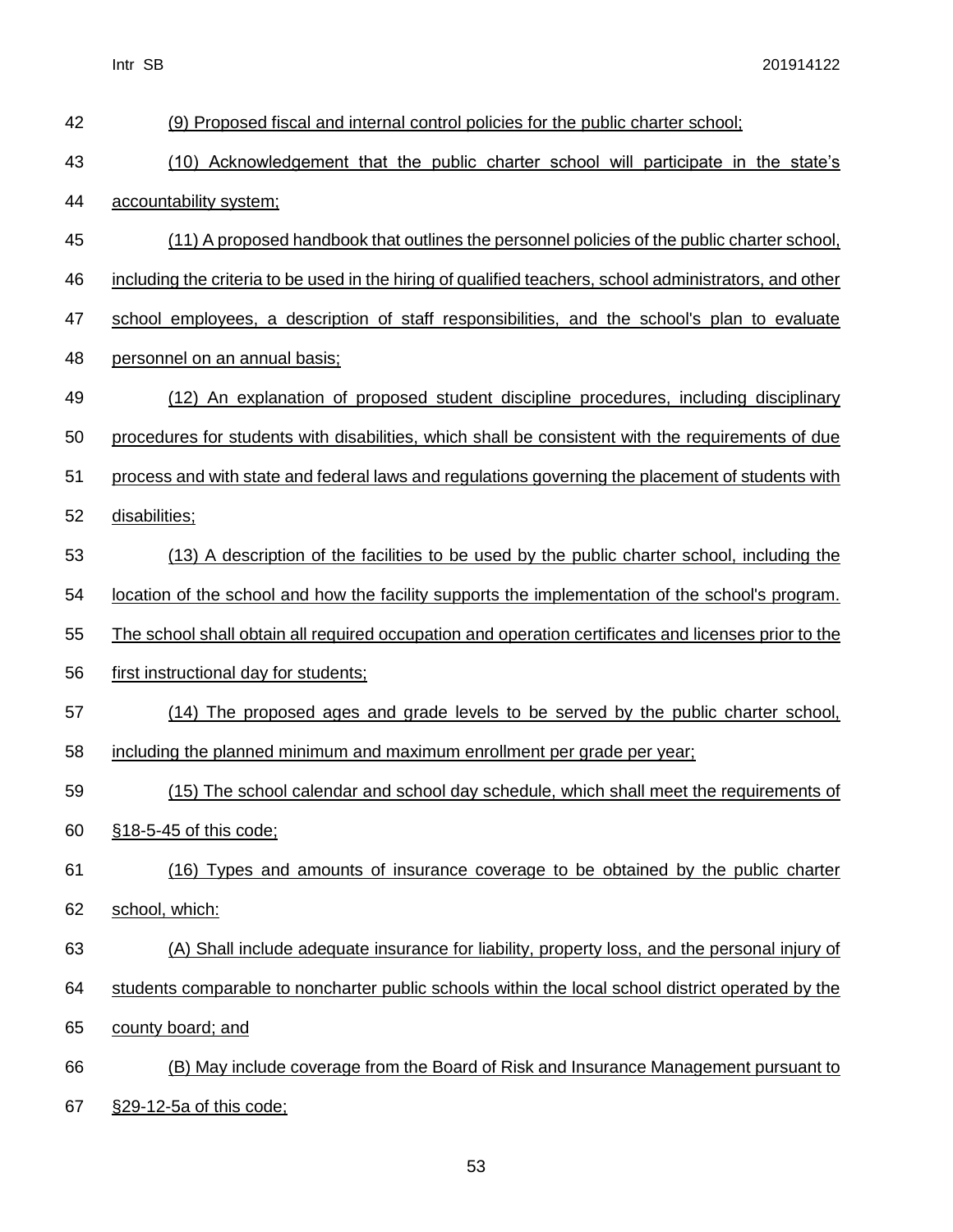| 68 | (17) A description of the food services to be provided to students attending the school;             |
|----|------------------------------------------------------------------------------------------------------|
| 69 | (18) Process and procedures to be followed in the case of the closure or dissolution of the          |
| 70 | public charter school, including provisions for the transfer of students and student records to the  |
| 71 | appropriate local school district and an assurance and agreement to payment of net assets or         |
| 72 | equity, after payment of debts as specified in §18-5G-8 of this code;                                |
| 73 | (19) A code of ethics for the school setting forth the standards of conduct expected of its          |
| 74 | governing board, officers, and employees;                                                            |
| 75 | (20) The public charter school's plan for successfully serving students with disabilities,           |
| 76 | students who are English language learners, bilingual students, and students who are                 |
| 77 | academically behind and gifted, including, but not limited to, the school's plan for compliance with |
| 78 | all applicable federal and state laws and regulations;                                               |
| 79 | (21) A description of cocurricular and extracurricular programs to be offered by the public          |
| 80 | charter school and how they will be funded and delivered;                                            |
| 81 | (22) The process by which the school will resolve any disputes with the authorizer;                  |
| 82 | (23) A detailed start-up plan, including financing, tasks, timelines, and individuals                |
| 83 | responsible for carrying out the plan; and                                                           |
| 84 | (24) The public charter school's plan for parental involvement.                                      |
| 85 | (c) If the applicant intends to contract with an education service provider for educational          |
| 86 |                                                                                                      |
|    | program implementation or comprehensive management, the application shall additionally require       |
| 87 | the applicant to provide the following information with respect to the educational service provider: |
| 88 | (1) Evidence of success in serving student populations similar to the targeted population,           |
| 89 | demonstrated academic achievement as well as successful management of<br>including                   |
| 90 | nonacademic school functions, if applicable;                                                         |
| 91 | (2) Student performance data and financial audit reports for all current and past public             |
| 92 | charter schools;                                                                                     |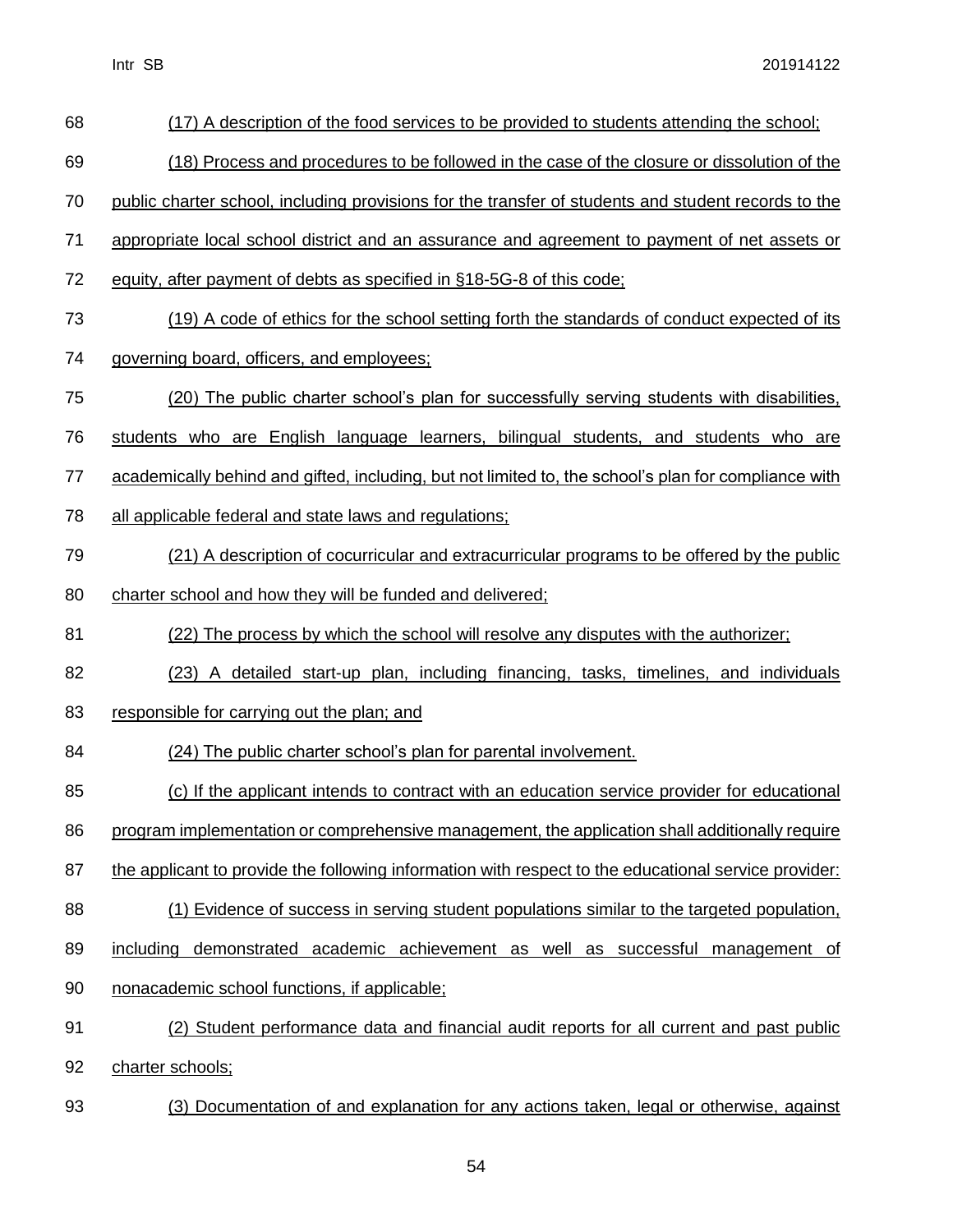| 94          | any of its public charter schools for academic, financial, or ethical concerns;                      |
|-------------|------------------------------------------------------------------------------------------------------|
| 95          | (4) The proposed duration of the service contract;                                                   |
| 96          | (5) The annual proposed fees and other amounts to be paid to the education service                   |
| 97          | provider;                                                                                            |
| 98          | (6) The roles and responsibilities of the governing board, the school staff, and the                 |
| 99          | education service provider;                                                                          |
| 100         | (7) The scope of services and resources to be provided by the education service provider;            |
| 101         | (8) Performance evaluation measures and timelines;                                                   |
| 102         | (9) Methods of contract oversight and enforcement;                                                   |
| 103         | (10) Investment disclosure;                                                                          |
| 104         | (11) Conditions for renewal and termination of the contract; and                                     |
| 105         | (12) Disclosure and explanation of any existing or potential conflicts of interest between           |
| 106         | the governing board and the proposed education service provider or any affiliated business           |
| 107         | entities.                                                                                            |
| 108         | (d) Subject to legislative appropriation or funding from another source, the state board             |
| 109         | may offer a grant to a successful applicant as an incentive to apply for authorization to create a   |
| 110         | public charter school or convert a noncharter public school to a public charter school pursuant to   |
| 111         | this article. This authority includes grants to incentivize applications to authorize youth programs |
| 112         | as charter schools pursuant to §18-5G-11(e) of this code.                                            |
|             | §18-5G-6. Authorizer duties and responsibilities.                                                    |
| 1           | (a) An authorizer shall:                                                                             |
| $\mathbf 2$ | (1) Demonstrate public accountability and transparency in all matters concerning its                 |
| 3           | charter-authorizing practices, decisions, and expenditures;                                          |
| 4           | (2) Approve new charter applications that meet the requirements of this section and                  |
| 5           | §18-5G-5 of this code, demonstrate the ability to operate the school in an educationally and         |
| 6           | fiscally sound manner, and are likely to improve student achievement through the program             |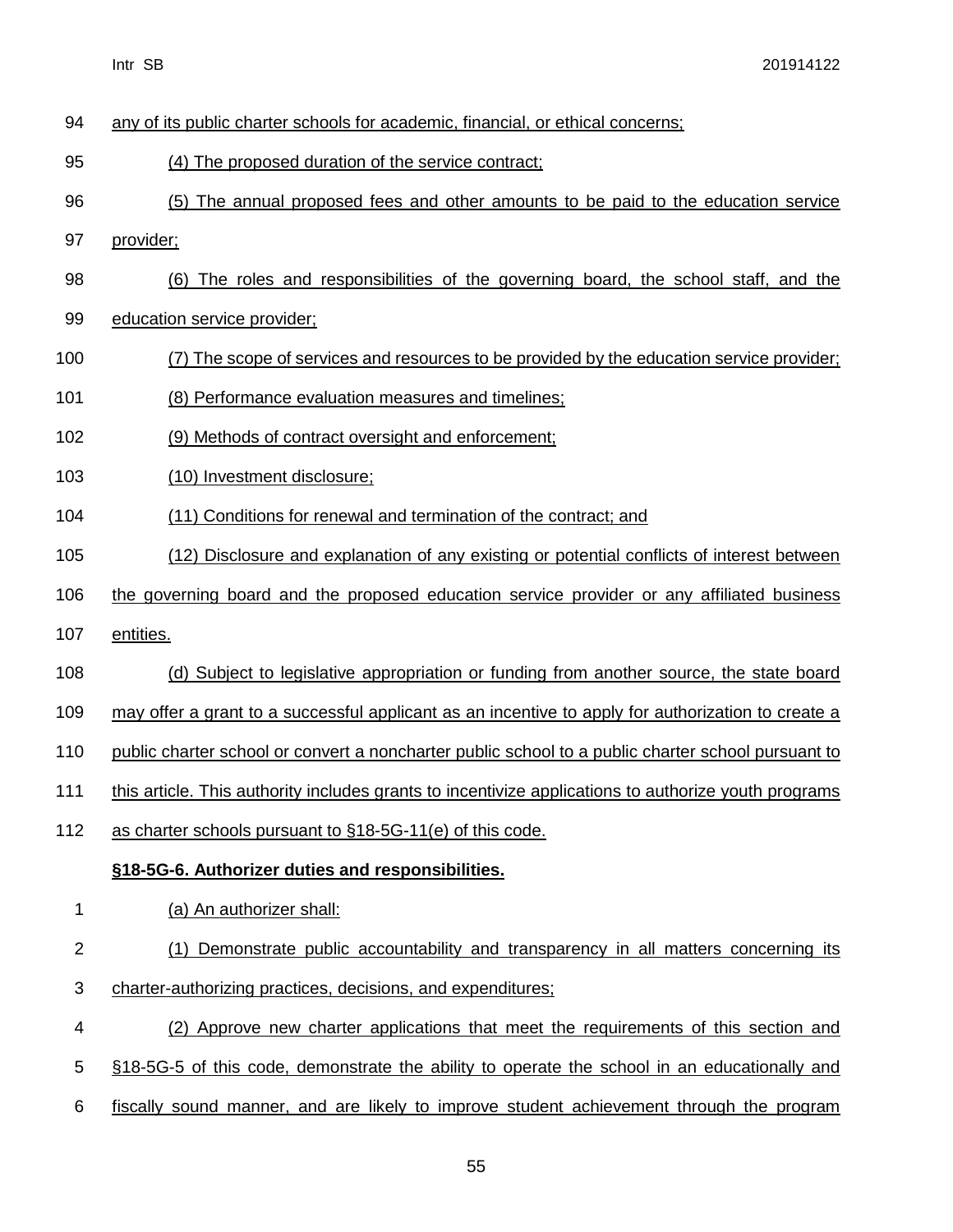| 7  | detailed in the charter application;                                                               |
|----|----------------------------------------------------------------------------------------------------|
| 8  | (3) Decline to approve charter applications that fail to meet the requirements of §18-5G-5         |
| 9  | of this code;                                                                                      |
| 10 | (4) Negotiate and execute in good faith a charter contract with each public charter school         |
| 11 | it authorizes:                                                                                     |
| 12 | (5) Monitor the performance and compliance of public charter schools according to the              |
| 13 | terms of the charter contract;                                                                     |
| 14 | (6) Determine whether each charter contract it authorizes merits renewal or revocation;            |
| 15 | and                                                                                                |
| 16 | Establish and maintain policies and practices consistent with the principles and<br>(7)            |
| 17 | professional standards for authorizers of public charter schools, including standards relating to: |
| 18 | (A) Organizational capacity and infrastructure;                                                    |
| 19 | (B) Evaluation of applications:                                                                    |
| 20 | (C) Ongoing public charter school oversight and evaluation; and                                    |
| 21 | (D) Charter approval, renewal, and revocation decision-making.                                     |
| 22 | (b) After an applicant submits a written application to establish a public charter school, the     |
| 23 | authorizer shall:                                                                                  |
| 24 | (1) Complete a thorough review process;                                                            |
| 25 | (2) Conduct an in-person interview with the applicant;                                             |
| 26 | (3) Provide an opportunity in a public forum for local residents to provide input and learn        |
| 27 | about the charter application;                                                                     |
| 28 | (4) Provide a detailed analysis of the application to the applicant or applicants;                 |
| 29 | (5) Allow an applicant a reasonable time to provide additional materials and amendments            |
| 30 | to its application to address any identified deficiencies; and                                     |
| 31 | (6) Approve or deny a charter application based on established objective criteria or request       |

32 additional information.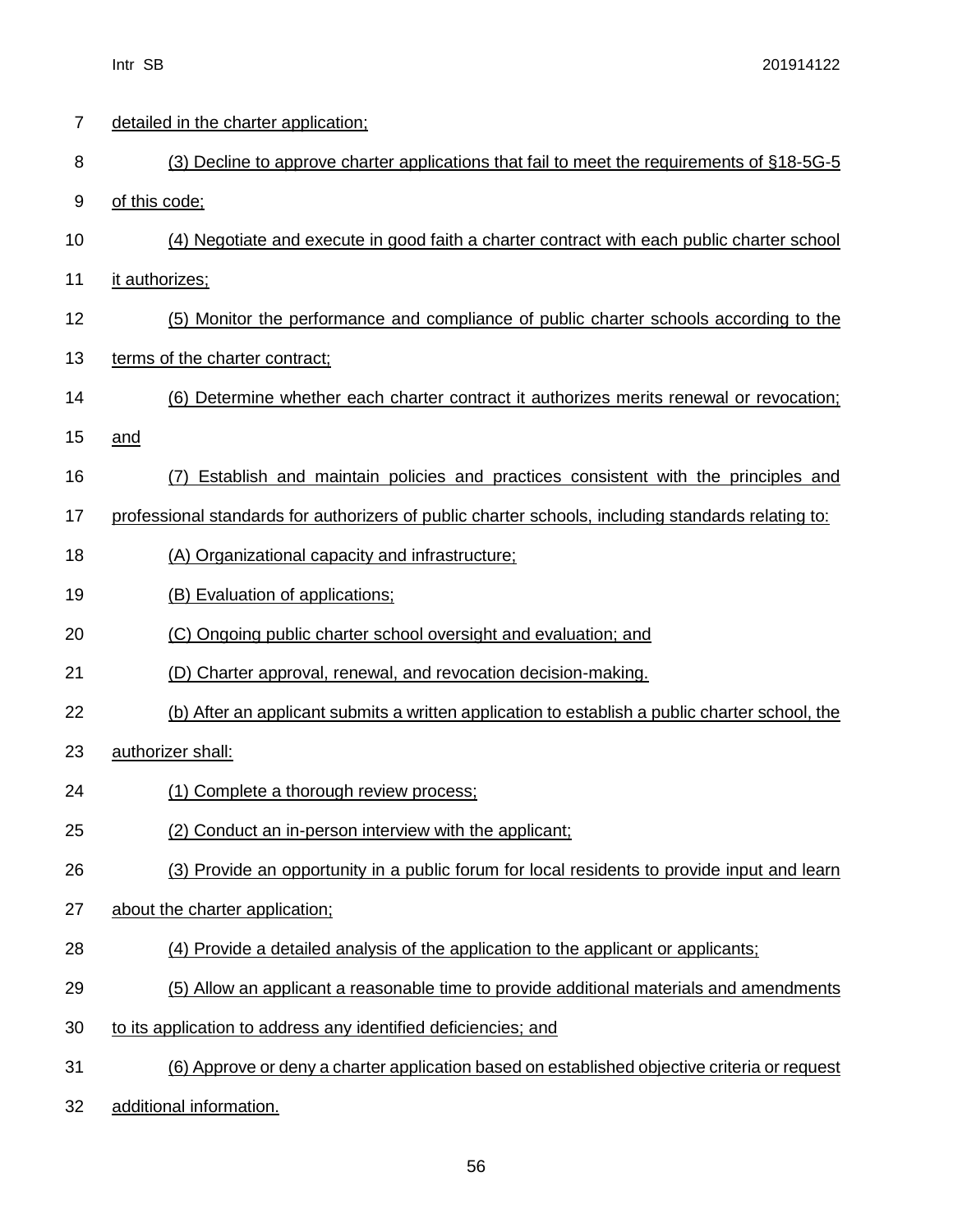| 33 | (c) In deciding to approve a charter application, the authorizer shall:                                 |
|----|---------------------------------------------------------------------------------------------------------|
| 34 | (1) Approve charter applications only to applicants that possess competence in all                      |
| 35 | elements of the application requirements identified in this section and §18-5G-5 of this code;          |
| 36 | (2) Base decisions on documented evidence collected through the application review                      |
| 37 | process; and                                                                                            |
| 38 | (3) Follow charter-granting policies and practices that are transparent, based on merit,                |
| 39 | and avoid conflicts of interest.                                                                        |
| 40 | (d) No later than 90 days following the filing of the charter application, the authorizer shall         |
| 41 | approve or deny the charter application. The authorizer shall provide its decision in writing,          |
| 42 | including an explanation stating the reasons for approval or denial of its decision during an open      |
| 43 | meeting. Any failure to act on a charter application within the time specified shall be deemed an       |
| 44 | approval by the authorizer.                                                                             |
| 45 | (e) An authorizer's charter application approval shall be submitted to the West Virginia                |
| 46 | Department of Education.                                                                                |
| 47 | (f) No public charter school may begin operations prior to July 1, 2020.                                |
| 48 | (g) Notwithstanding any provision of this code to the contrary, no civil liability shall attach         |
| 49 | to an authorizer or to any of its members or employees for any acts or omissions of the public          |
| 50 | charter school. Neither the county board of education nor the State of West Virginia shall be liable    |
| 51 | for the debts or financial obligations of a public charter school or any person or entity that operates |
| 52 | a public charter school.                                                                                |
| 53 | (h) To cover authorizer costs for overseeing public charter schools in accordance with this             |
| 54 | act, each public charter school shall remit to its respective authorizer an oversight fee. The          |
| 55 | oversight fee shall be drawn from and calculated as a uniform percentage of the per student             |
| 56 | operational funding allocated to each public charter school under §18-5G-11 of this code, not to        |
| 57 | exceed one percent of each public charter school's per-student funding in a single school year.         |
| 58 | The state board shall establish a statewide formula for authorizer funding, which shall apply           |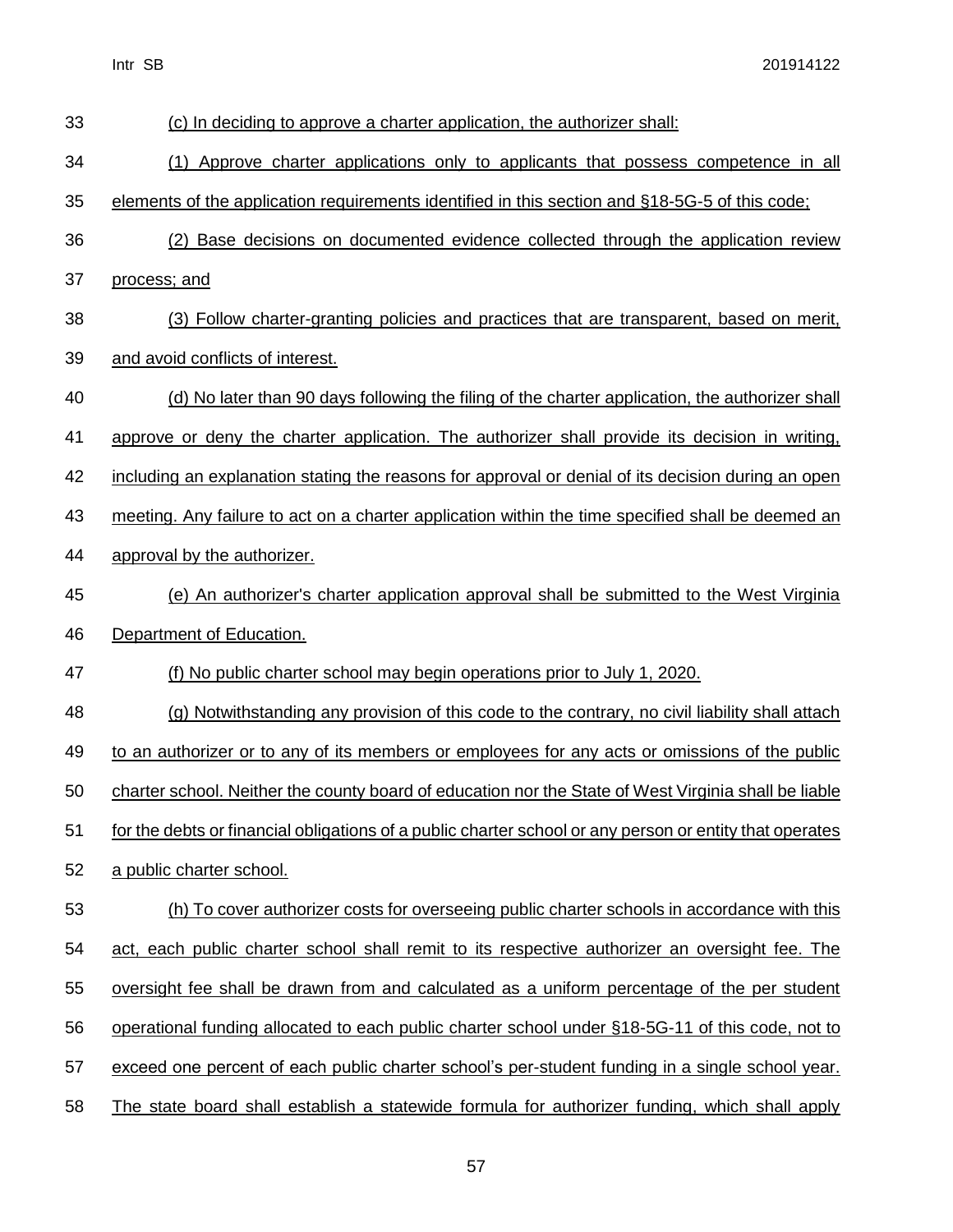| 59             | uniformly to every authorizer in the state. The state board may establish a sliding scale for          |
|----------------|--------------------------------------------------------------------------------------------------------|
| 60             | <u>authorizing funding, with the funding percentage decreasing after the authorizer has achieved a</u> |
| 61             | certain threshold, such as after a certain number of schools have been authorized or after a           |
| 62             | certain number of students are enrolled in the authorizer's public charter schools. The state board    |
| 63             | shall establish a cap on the total amount of funding that an authorizer may withhold from a full-      |
| 64             | time charter school. The state board shall annually review the effectiveness of the state formula      |
| 65             | for authorizer funding and shall adjust the formula if necessary to maximize public benefit and        |
| 66             | strengthen the implementation of this act.                                                             |
|                | §18-5G-7. Charter contract requirements; term of contract.                                             |
| 1              | (a) Within 90 days of the approval of a charter application, the governing board and the               |
| $\overline{2}$ | authorizer shall negotiate and enter into a charter contract.                                          |
| 3              | (b) The charter contract shall address, in detail, the following items:                                |
| 4              | (1) The term of the contract: <i>Provided</i> , That the contract term shall be no longer than five    |
| 5              | years;                                                                                                 |
| 6              | (2) Provisions to address each item required under §18-5G-5(b) and §18-5G-5(c) of this                 |
| 7              | code;                                                                                                  |
| 8              | (3) The rights and duties of the authorizer and the public charter school;                             |
| 9              | (4) The administrative relationship between the authorizer and the public charter school;              |
| 10             | (5) The process the authorizer will use to provide ongoing oversight;                                  |
| 11             | (6) The specific commitments of the authorizer relating to its obligations to oversee.                 |
| 12             | monitor the progress of, and supervise the public charter school;                                      |
| 13             | (7) The process and criteria the authorizer will use to annually monitor and evaluate the              |
| 14             | overall academic, operating, and fiscal conditions of the public charter school, including the         |
| 15             | process the authorizer will use to oversee the correction of any deficiencies found;                   |
| 16             | (8) The process for revision or amendment to the terms of the charter contract agreed to               |
| 17             | by the authorizer and the governing board;                                                             |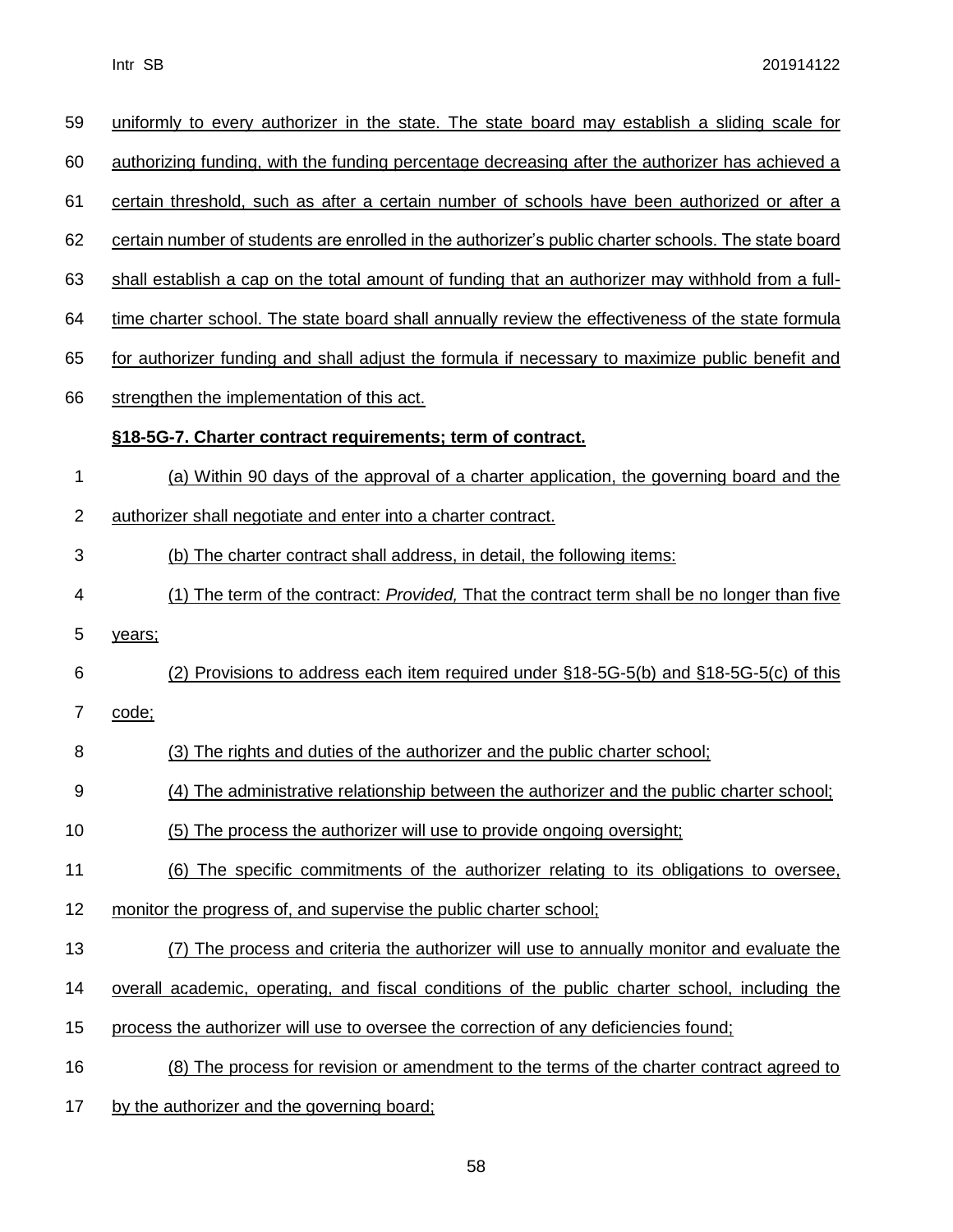| 18 | (9) The process agreed to by the authorizer and the governing board that identifies how            |
|----|----------------------------------------------------------------------------------------------------|
| 19 | disputes between the authorizer and the board will be handled; and                                 |
| 20 | (10) Any other terms and conditions agreed to by the authorizer and the governing board,           |
| 21 | including preopening conditions.                                                                   |
| 22 | (c) The charter contract shall include provisions relating to the performance of the public        |
| 23 | charter school that set forth the academic and operational performance indicators, measures, and   |
| 24 | metrics to be used by the authorizer to evaluate the public charter school. At a minimum, the      |
| 25 | performance provisions shall include indicators, measures, and metrics for:                        |
| 26 | (1) Student academic proficiency;                                                                  |
| 27 | (2) Student academic growth;                                                                       |
| 28 | (3) Achievement gaps in both student proficiency and student growth between student                |
| 29 | subgroups, including race, sex, socioeconomic status, and areas of exceptionality;                 |
| 30 | (4) Student attendance:                                                                            |
| 31 | (5) Student suspensions;                                                                           |
| 32 | (6) Student withdrawals;                                                                           |
| 33 | (7) Recurrent enrollment from year to year;                                                        |
| 34 | (8) Governing board's performance and stewardship, including compliance with all                   |
| 35 | applicable statutes and terms of charter contract; and                                             |
| 36 | (9) Additional valid and reliable indicators requested by the public charter school.               |
| 37 | (d) The authorizer shall be responsible for collecting and reporting to the state board all        |
| 38 | state-required assessment and achievement data for the public charter school.                      |
| 39 | (e) The charter contract shall be signed by the chair of the governing board and the               |
| 40 | president of the county board, presidents of the county boards, the president of the public        |
| 41 | institution of higher education, or the president of the state board, as applicable. A copy of the |
| 42 | charter contract shall be provided to the State Superintendent of Schools.                         |
| 43 | (f) No public charter school may commence operations without a charter contract that               |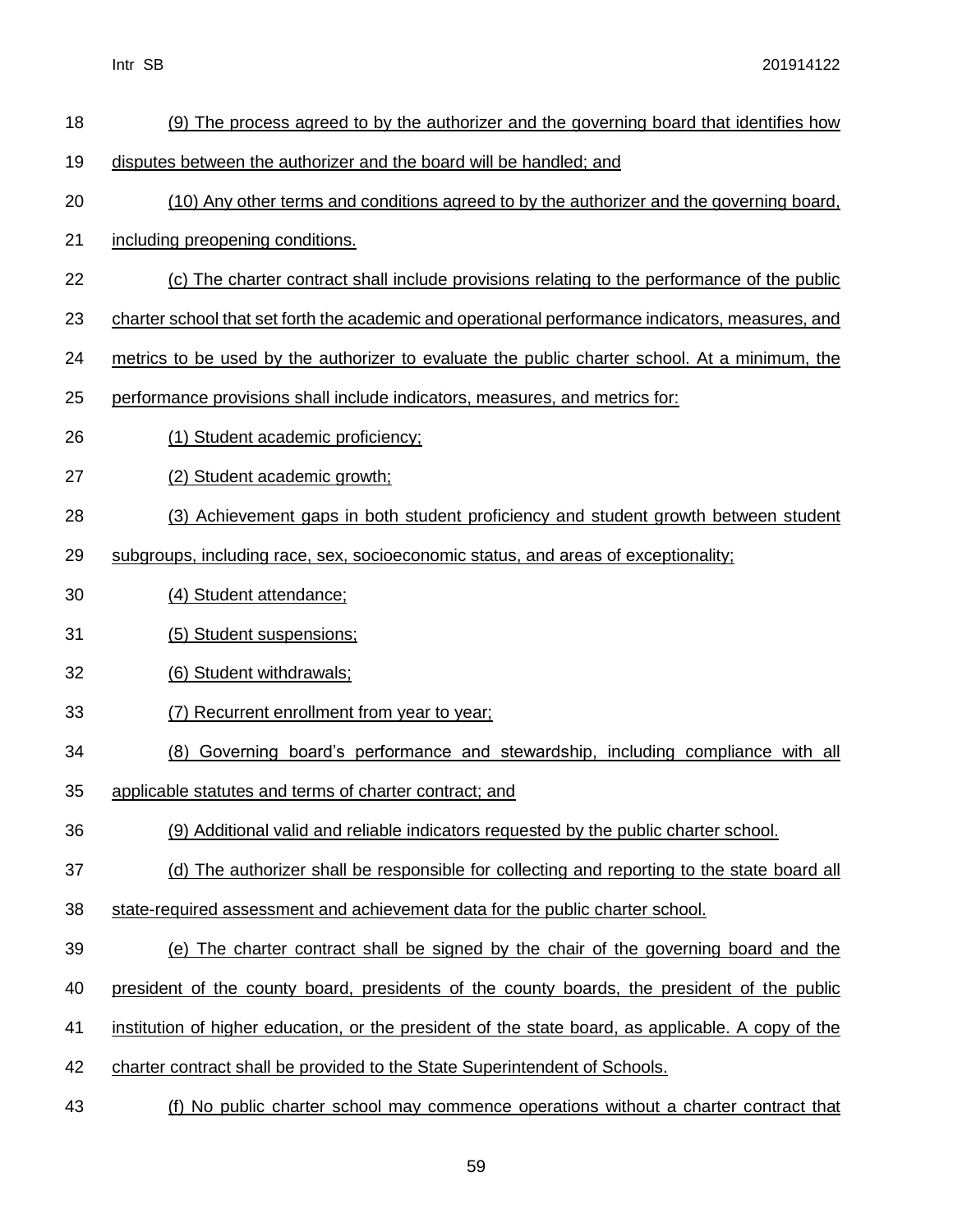| 44             | meets the requirements of this section, has been properly executed, and has been approved by,      |
|----------------|----------------------------------------------------------------------------------------------------|
| 45             | as applicable, a county board, county boards, the institutional board of governors of a public     |
| 46             | institution of higher education, or the state board.                                               |
|                | §18-5G-8. Renewal or nonrenewal of charter contracts; revocation of charter contracts;             |
|                | rulemaking.                                                                                        |
| 1              | (a) A charter contract may be renewed by the authorizer for a term of no more than five            |
| $\overline{2}$ | years. Authorizers may grant renewal with specific conditions for necessary improvements in the    |
| 3              | public charter school: Provided, That any specific condition imposed does not contradict the terms |
| 4              | of this article.                                                                                   |
| 5              | (b) The State Board of Education shall promulgate a rule establishing the process for              |
| 6              | renewing or not renewing a charter contract. At a minimum, this rule shall include:                |
| 7              | (1) A timeline for a governing board to submit an application for renewal to an authorizer;        |
| 8              | (2) The information that must be included in an application for renewal;                           |
| 9              | (3) If the authorizer initially determines to deny a renewal application:                          |
| 10             | (A) Notification requirements to the governing board about the prospect of nonrenewal              |
| 11             | and the reasons for possible closure of the public charter school;                                 |
| 12             | (B) An opportunity and timeframe for the governing board to provide a response to the              |
| 13             | notice of the nonrenewal;                                                                          |
| 14             | (C) An opportunity for the governing board to submit documentation and provide testimony           |
| 15             | as to why the charter contract should be renewed; and                                              |
| 16             | (D) An opportunity for a recorded public hearing, at the request of the governing board;           |
| 17             | (4) That the authorizer shall consider the governing board's response, testimony, and              |
| 18             | documentation, as well as the recorded public hearing, prior to rendering a final decision on the  |
| 19             | nonrenewal of the charter contract;                                                                |
| 20             | (5) The information that must be included in the authorizer's final decision if it determines      |
| 21             | to deny a renewal application;                                                                     |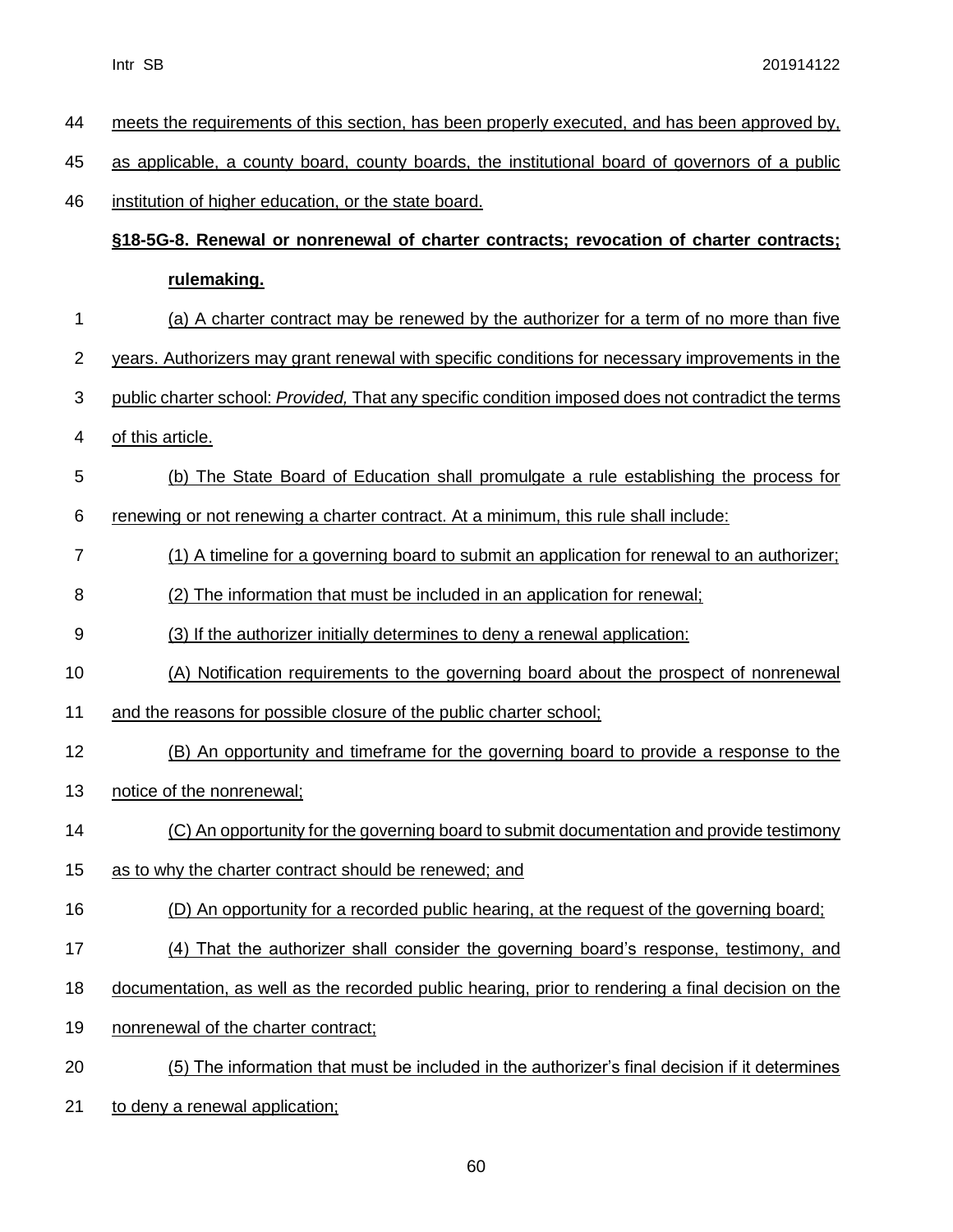| 22 | (6) A timeline for an authorizer to render a final decision on whether to revoke a charter             |
|----|--------------------------------------------------------------------------------------------------------|
| 23 | contract;                                                                                              |
| 24 | (7) Approval of the authorizer's decision shall be adopted by the county board, county                 |
| 25 | boards, institutional board of governors, or state board, as applicable, during an open meeting;       |
| 26 | and                                                                                                    |
| 27 | (8) A provision that the failure of the authorizer to act on a renewal application within the          |
| 28 | designated timeframes shall be deemed an approval of the renewal application.                          |
| 29 | (c) A charter contract shall not be renewed if the authorizer determines that the public               |
| 30 | charter school has:                                                                                    |
| 31 | (1) Committed a material violation of any of the terms, conditions, standards, or                      |
| 32 | procedures required under this article or the charter contract, and has persistently failed to correct |
| 33 | the violation after fair and specific notice from the authorizer;                                      |
| 34 | (2) Failed to meet or make significant progress toward the program performance                         |
| 35 | expectations identified in the charter contract;                                                       |
| 36 | (3) Failed to meet generally accepted standards of fiscal management, and has failed to                |
| 37 | correct the violation after fair and specific notice from the authorizer; or                           |
| 38 | (4) Substantially violated any material provision of law from which the public charter school          |
| 39 | was not exempted and has failed to correct the violation after fair and specific notice from the       |
| 40 | authorizer.                                                                                            |
| 41 | (d) The state board shall promulgate a rule establishing the process for revoking a charter            |
| 42 | contract. At a minimum, the rule shall include:                                                        |
| 43 | (1) The information that must be included in the authorizer's initial decision to revoke the           |
| 44 | charter contract;                                                                                      |
| 45 | (2) Notification requirements to the governing board about the authorizer's initial decision           |
| 46 | to revoke a charter contract and the reasons for the revocation;                                       |
| 47 | (3) An opportunity and timeframe for the governing board to provide a response to the                  |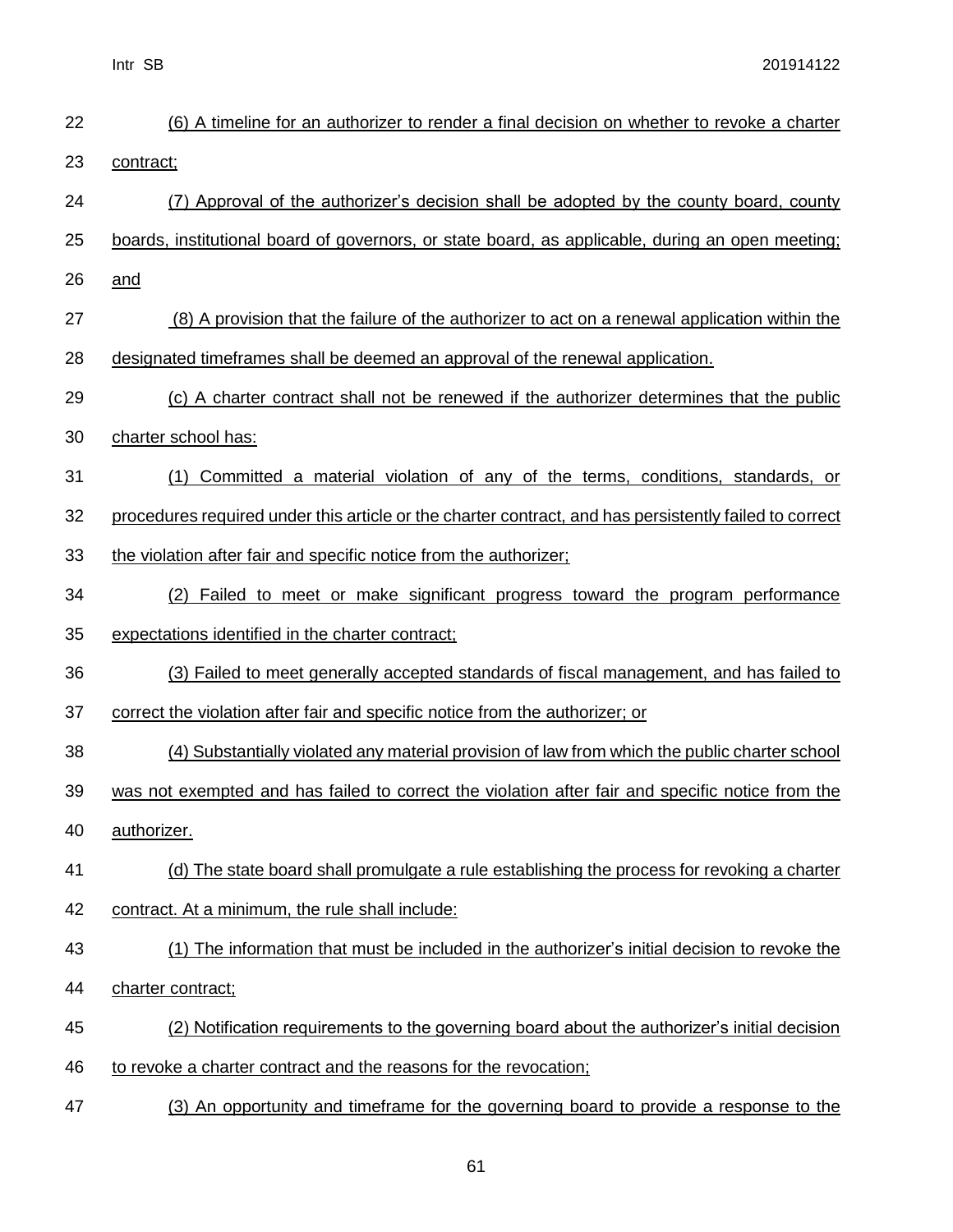authorizer's initial decision to revoke the charter contract; (4) An opportunity for the governing board to submit documentation and provide testimony as to why the charter contract should not be revoked; (5) An opportunity for a recorded public hearing, at the request of the governing board; (6) That the authorizer shall consider the governing board's response, testimony, and documentation, as well as the recorded public hearing, prior to rendering a final decision on the revocation of the charter contract; (7) The information that must be included in the authorizer's final decision if it determines to revoke the charter contract; (8) A timeline for an authorizer to render a final decision on whether or not to revoke a charter contract; (9) Approval of the authorizer's decision shall be adopted during an open meeting; and (10) A provision that the failure of the authorizer to render a final decision on whether or not to revoke a charter contract within the designated timeframes shall be deemed a determination to not revoke the charter contract. (e) Notwithstanding the process set forth in subsection (d) of this section, an authorizer 64 shall take immediate action to revoke a charter contract if the health and safety of students attending the public charter school are threatened. (f) An authorizer shall develop a public charter school closure protocol or protocol for transitioning a charter school to noncharter public school status. The protocol shall ensure timely notification to parents, orderly transition of students and student records to new schools when applicable, and proper disposition of school funds, property, and assets. The protocol shall specify tasks, timelines, and responsible parties, including delineating the respective duties of the public charter school and the authorizer. If a public charter school closes or transitions to noncharter public school status for any reason, the authorizer shall oversee and work with the closing or transitioning school to ensure a smooth and orderly closure or transition and transition for students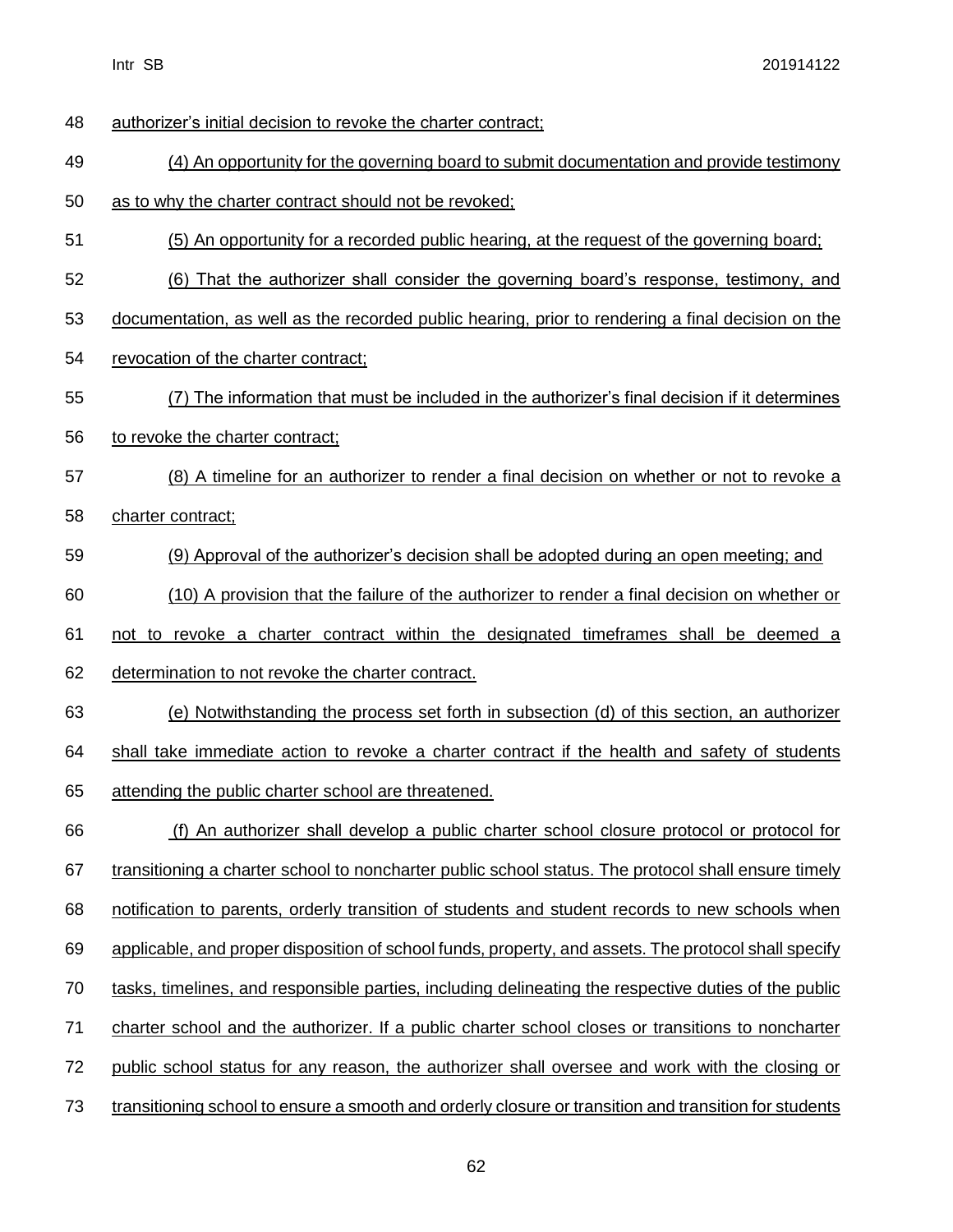| 74             | and parents, as guided by the closure or school transition protocol. If a public charter school is         |
|----------------|------------------------------------------------------------------------------------------------------------|
| 75             | subject to closure or transition, an authorizer may remove at will at any time any or all of the           |
| 76             | members of the board of directors of the public charter school in connection with ensuring a               |
| 77             | smooth and orderly closure or transition. If the authorizer removes members of the board of                |
| 78             | directors such that the board of directors can no longer function, the authorizer shall be                 |
| 79             | empowered to take any further necessary and proper acts connected with closure or transition of            |
| 80             | the public charter school in the name and interest of the public charter school.                           |
|                | §18-5G-9. Appeal of authorizer's decision to West Virginia Board of Education.                             |
| 1              | (a) A charter applicant or governing board of an existing public charter school may appeal                 |
| 2              | a decision of an authorizer concerning the denial of a charter application, the nonrenewal of a            |
| 3              | charter contract, or the revocation of a charter contract to the state board within 30 days of the         |
| 4              | authorizer's decision: <i>Provided</i> , That if the state board is the authorizer that denies the charter |
| 5              | application, fails to renew a charter contract, or revokes a charter contract, the state board's           |
| 6              | decision is final.                                                                                         |
| $\overline{7}$ | (b) The state board shall promulgate a rule pursuant to §29A-3B-1 et seq. establishing the                 |
| 8              | process and timeline for appeals filed pursuant to this section.                                           |
| 9              | (c) If the state board finds that the application, applicant, and public charter school, as                |
| 10             | applicable, meet the requirements of this act, the state board shall remand the decision to the            |
| 11             | authorizer with written instructions to approve the application, or renew or reinstate the charter         |
| 12             | contract.                                                                                                  |
|                | §18-5G-10. Prohibitions.                                                                                   |
| 1              | Notwithstanding any provision in this article that may be interpreted to the contrary, a                   |
| 2              | public charter school shall not:                                                                           |
| 3              | (1) Be home-school based; and                                                                              |
| 4              | (2) Discriminate on any basis for which the noncharter public schools of this state may                    |
| 5              | not discriminate: Provided, That nothing in this subsection may be construed to limit the formation        |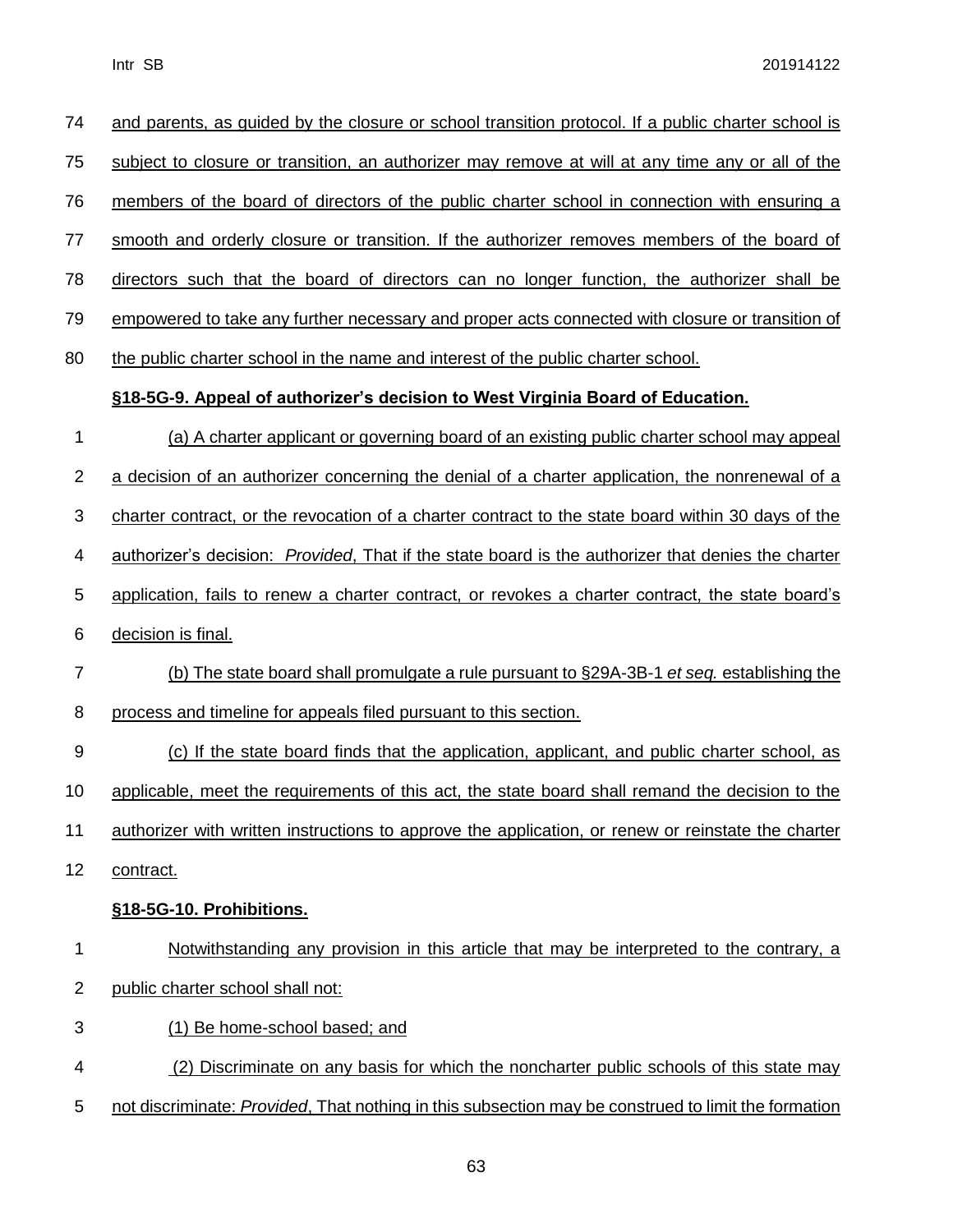of a public charter school that is dedicated to focusing education services on at-risk students,

7 students with disabilities, and students who pose such severe disciplinary problems that they

warrant a specific education program.

**§18-5G-11. State board rules relating to funding for charter school enrollment, other necessary provisions, prohibiting discrimination against employees, ensuring accountability, allowing schools for deaf and blind to apply for charter school status, and facilitating establishment of two charter school youth programs for school dropouts.**

- (a) The state board shall promulgate a rule in accordance with §29A-3B-1 *et seq.* of this code setting forth requirements for public charter school funding. The rule shall include a requirement that 90 percent of the per pupil total basic foundation allowance follow the student to 4 the public charter school, subject to the following:
- (1) Notwithstanding §18-9A-1 *et seq.* of this code, the rule may provide for modifications to the calculations set forth in §18-9A-7 of this code regarding the allowance for student 7 transportation and in §18-9A-9(1) of this code regarding the allowance for current expense for the purpose of making appropriate adjustments to those allowances to account for student 9 transportation and current expense related funding a school district loses in situations where it pays money to a charter school pursuant to this subsection without a corresponding decrease in the county's transportation and current expense related expenditures; 12 (2) The rule shall designate which county school district is required to pay for a student
- attending a public charter school, and notwithstanding the terms in the definition of "net enrollment" in §18-9A-2 of this code, shall provide that the county school district paying for the student attending a public charter school have that student included in its net enrollment for the purposes of §18-9A-1 *et seq.* of this code; and
- (3) The rule shall require the Department of Education to follow federal requirements in
- ensuring that federal funding follows the student to a public charter school.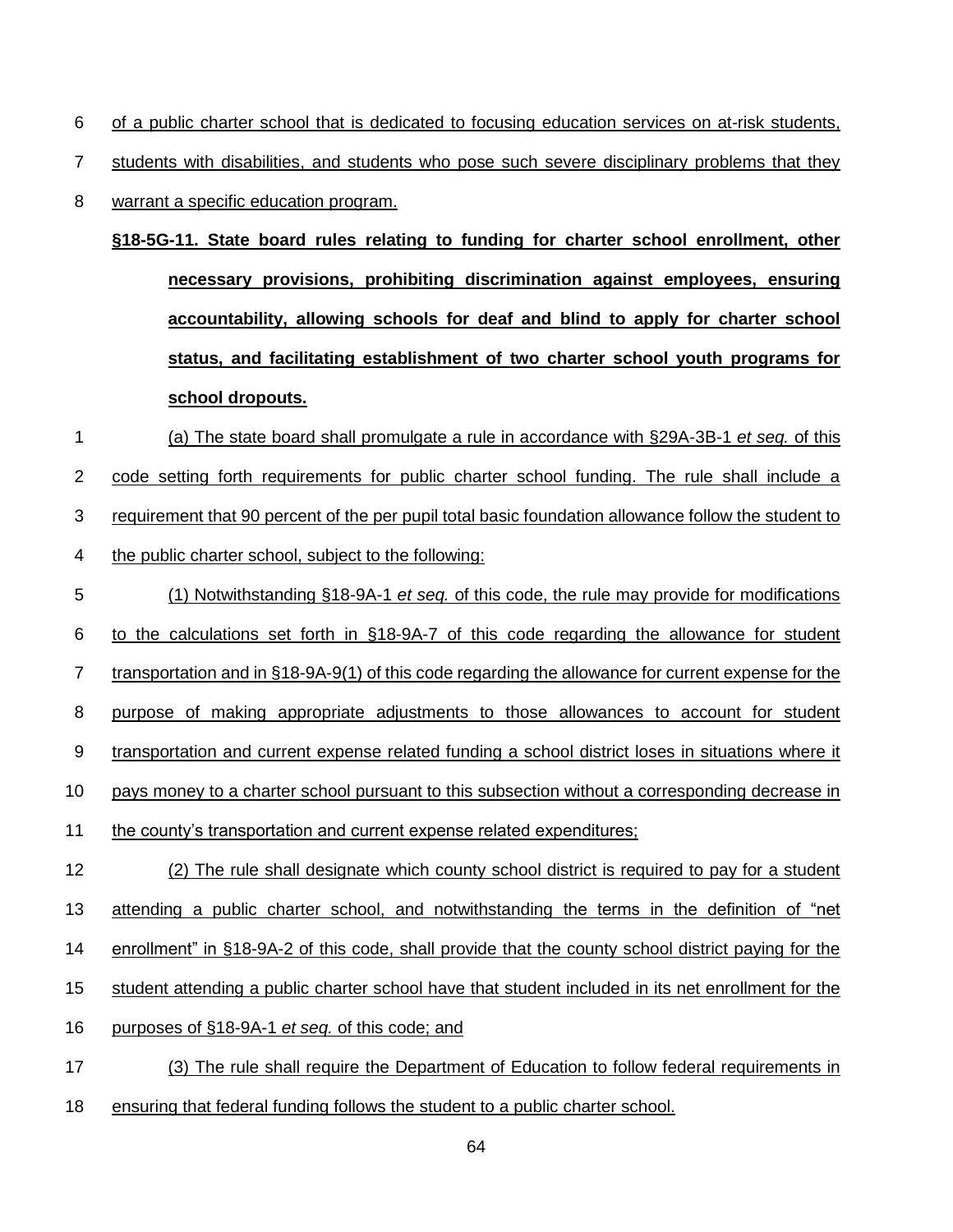| 19 | (b) The state board shall promulgate a rule in accordance with §29A-3B-1 et seq. of this            |
|----|-----------------------------------------------------------------------------------------------------|
| 20 | code to clarify, if necessary, the requirements of this article and address any unforeseen issues   |
| 21 | that might arise relating to the implementation of the requirements of this article. The rule also  |
| 22 | shall include a provision prohibiting a county board from discrimination against any district       |
| 23 | employee involved directly or indirectly with an application to establish a public charter school   |
| 24 | under this article.                                                                                 |
| 25 | (c) The state board may promulgate a rule in accordance with §29A-3B-1 et seq. of this              |
| 26 | code, if necessary, for ensuring the accountability of public charter schools for meeting the       |
| 27 | standards for student performance required of other public school students under §18-2E-5 of        |
| 28 | this code and the accountability of authorizers for ensuring that those standards are met in the    |
| 29 | schools authorized by it. If an authorizer fails to close a charter school that does not meet the   |
| 30 | standards, the authorizer shall appear before the state board to justify its decision. The state    |
| 31 | board may uphold or overturn the authorizer's decision and may revoke the authority of the          |
| 32 | authorizer to authorize charter schools.                                                            |
| 33 | (d) Notwithstanding §18-5G-2(2)(D), the state board may promulgate a rule in accordance             |
| 34 | with §29A-3B-1 et seq. of this code which allows the schools for the deaf and blind to apply to the |
| 35 | state board for authorization to become a public charter school.                                    |
| 36 | (e) The state board shall facilitate and promulgate a rule in accordance with §29A-3B-1 et          |
| 37 | seq. of this code which facilitates the creation of at least two youth programs as charter schools  |
| 38 | for school dropouts that are modeled after the Mountaineer Challenge Academy in Preston             |
| 39 | County. The programs shall be in geographically diverse areas of the state with the goal of         |
| 40 | providing a program similar to that of the Mountaineer Challenge Academy that is closer in          |
| 41 | proximity to eligible students in the other parts of the state.                                     |
| 42 | (f) All state board rules required to be promulgated by this article shall be promulgated on        |
| 43 | or before January 1, 2020.                                                                          |

# **§18-5G-12. Access to public facilities.**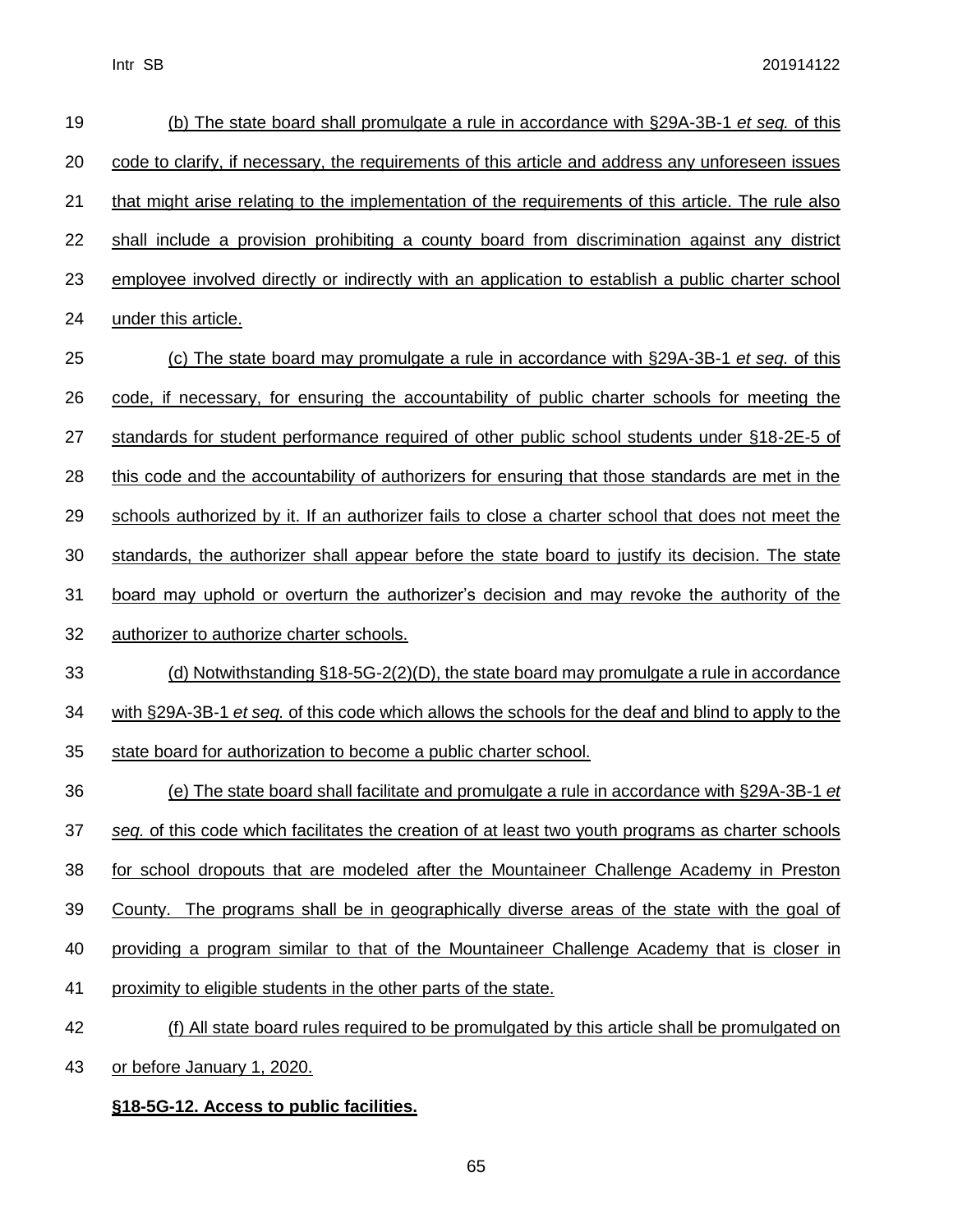| 1              | (a) A public charter school may request usage of public facilities from a local county board           |
|----------------|--------------------------------------------------------------------------------------------------------|
| $\overline{2}$ | where the charter school is located. A local county board or other public entity shall make facilities |
| 3              | available to the charter school that are either not used in whole or in part for classroom instruction |
| 4              | at the time the charter school seeks to use or lease the public facility.                              |
| 5              | (b) If a charter school seeks to lease the whole or part of a public facility, the cost of the         |
| 6              | lease must be at or under current market value.                                                        |
| 7              | (c) During the term of the lease, the charter school is solely responsible for the direct              |
| 8              | expenses related to the public facility lease, including utilities, insurance, maintenance, repairs    |
| 9              | and remodeling. The county school board is responsible for any debt incurred or liens that are         |
| 10             | attached to the school building before the charter school leases the public facility.                  |
|                | §18-5G-13. Reports.                                                                                    |
| 1              | (a) An authorizer that has authorized a public charter school that is currently in operation           |
| 2              | shall submit to the state superintendent for presentation to the state board an annual report within   |
| 3              | 60 days of the end of each school fiscal year summarizing:                                             |
| 4              | (1) The performance of the public charter schools overseen by the authorizer, according                |
| 5              | to the performance measures and expectations specified in the charter contracts;                       |
| 6              | (2) The authorizing duties and functions provided by the authorizer during the previous                |
| 7              | academic year.                                                                                         |
| 8              | (b) One year after public charter schools have been in operation, and each year thereafter,            |
| 9              | the State Superintendent shall issue to the Governor, the Legislature, and the general public, a       |
| 10             | report on the state's public charter school program, drawing from the annual reports submitted by      |
| 11             | authorizers pursuant to this section, as well as any additional relevant data compiled by the State    |
| 12             | Superintendent up to the school year ending in the preceding calendar year. The report must            |
| 13             | include an assessment of the public charter school program's successes, challenges, and areas          |
| 14             | for improvement in meeting the purposes of this chapter as well as any suggested changes in            |
| 15             | state law or policy necessary to strengthen the public charter school program.                         |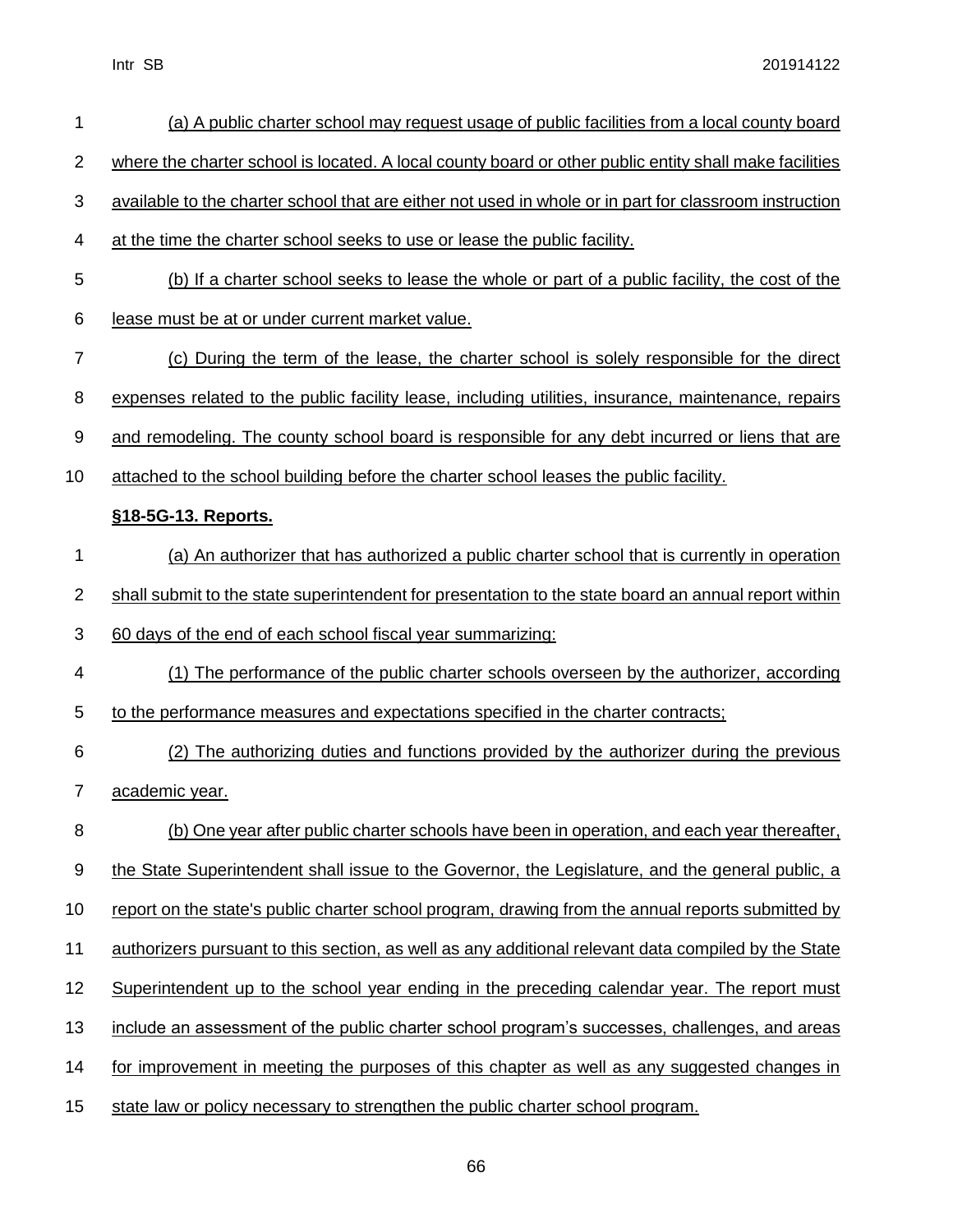### **ARTICLE 7A. STATE TEACHERS RETIREMENT SYSTEM.**

#### **§18-7A-3. Definitions.**

As used in this article, unless the context clearly requires a different meaning:

 "Accumulated contributions" means all deposits and all deductions from the gross salary of a contributor plus regular interest.

 "Accumulated net benefit" means the aggregate amount of all benefits paid to or on behalf of a retired member.

 "Actuarially equivalent" or "of equal actuarial value" means a benefit of equal value computed upon the basis of the mortality table and interest rates as set and adopted by the retirement board in accordance with the provisions of this article: *Provided,* That when used in the context of compliance with the federal maximum benefit requirements of Section 415 of the Internal Revenue Code, "actuarially equivalent" shall be computed using the mortality tables and interest rates required to comply with those requirements.

 "Annuities" means the annual retirement payments for life granted beneficiaries in accordance with this article.

 "Average final salary" means the average of the five highest fiscal year salaries earned as a member within the last 15 fiscal years of total service credit, including military service as provided in this article, or if total service is less than 15 years, the average annual salary for the period on which contributions were made: *Provided,* That salaries for determining benefits during any determination period may not exceed the maximum compensation allowed as adjusted for cost of living in accordance with §5-10D-7 of this code and Section 401(a)(17) of the Internal Revenue Code.

 "Beneficiary" means the recipient of annuity payments made under the retirement system. "Contributor" means a member of the retirement system who has an account in the Teachers Accumulation Fund.

"Deposit" means a voluntary payment to his or her account by a member.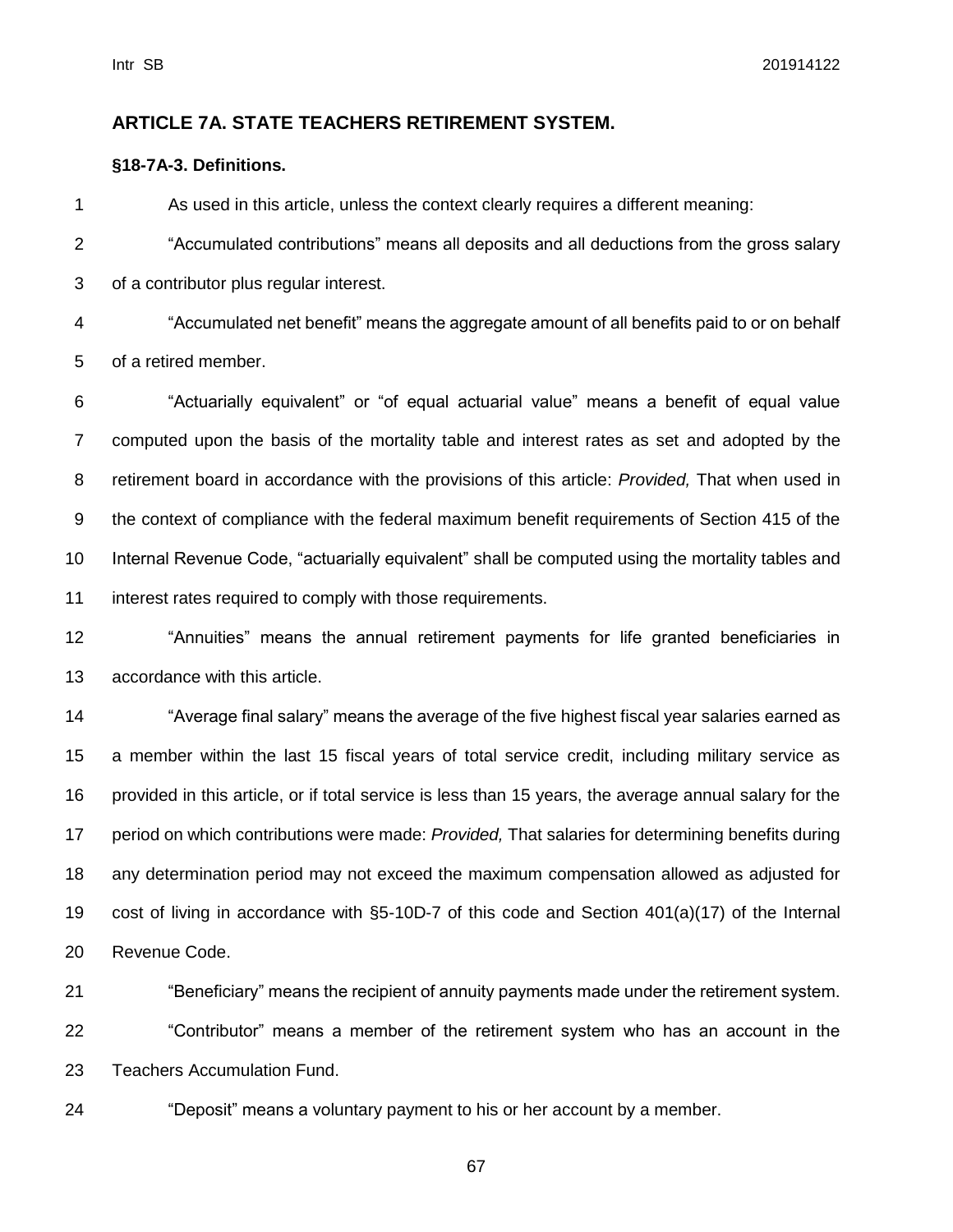"Employer" means the agency of and within the state which has employed or employs a member.

 "Employer error" means an omission, misrepresentation, or violation of relevant provisions of the West Virginia Code, or of the West Virginia Code of State Regulations, or the relevant provisions of both the West Virginia Code and of the West Virginia Code of State Regulations by the participating public employer that has resulted in an underpayment or overpayment of contributions required. A deliberate act contrary to the provisions of this section by a participating public employer does not constitute employer error.

 "Employment term" means employment for at least 10 months, a month being defined as 20 employment days.

 "Gross salary" means the fixed annual or periodic cash wages paid by a participating public employer to a member for performing duties for the participating public employer for which the member was hired. Gross salary shall be allocated and reported in the fiscal year in which the work was done. Gross salary also includes retroactive payments made to a member to correct a clerical error, or made pursuant to a court order or final order of an administrative agency charged with enforcing federal or state law pertaining to the member's rights to employment or wages, with all retroactive salary payments to be allocated to and considered paid in the periods in which the work was or would have been done. Gross salary does not include lump sum payments for bonuses, early retirement incentives, severance pay, or any other fringe benefit of any kind including, but not limited to, transportation allowances, automobiles or automobile allowances, or lump sum payments for unused, accrued leave of any type or character.

 "Internal Revenue Code" means the Internal Revenue Code of 1986, as it has been amended.

 "Member" means any person who has accumulated contributions standing to his or her credit in the State Teachers Retirement System. A member shall remain a member until the benefits to which he or she is entitled under this article are paid or forfeited, or until cessation of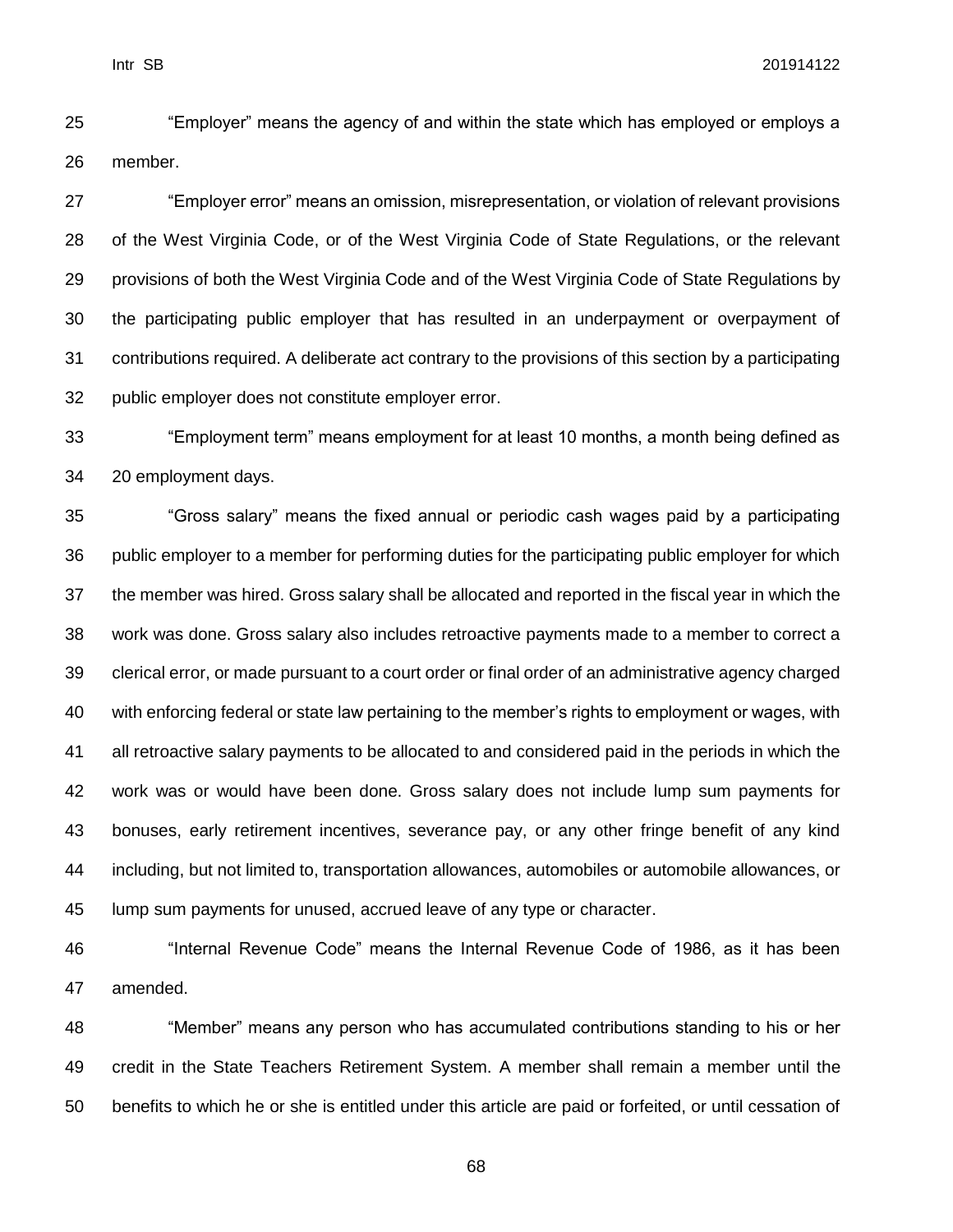membership pursuant to §18-7A-13 of this code. "Members of the administrative staff of the public schools" means deans of instruction, deans of men, deans of women, and financial and administrative secretaries. "Members of the extension staff of the public schools" means every agricultural agent, boys and girls club agent, and every member of the agricultural extension staff whose work is not primarily stenographic, clerical, or secretarial. "New entrant" means a teacher who is not a present teacher. "Nonteaching member" means any person, except a teacher member, who is regularly employed for full-time service by: (A) Any county board of education or educational services cooperative; (B) the State Board of Education; (C) the Higher Education Policy Commission; (D) the West Virginia Council for Community and Technical College Education; or (E) a governing board, as defined in §18B-1-2 of this code; or (F) a public charter school established pursuant to §18-5G-1 *et seq.* of this code if the charter school includes in its charter contract entered into pursuant to §18-5G-7 of this code a determination to participate in the retirement systems under this article and §18-7B-1 *et seq.* of this code, subject to §18-7B-7a: *Provided,* That any person whose employment with the Higher Education Policy Commission, the West Virginia Council for Community and Technical College Education, or a governing board commences on or after July 1, 1991, is not considered a nonteaching member. "Plan year" means the 12-month period commencing on July 1 and ending the following June 30 of any designated year. "Present member" means a present teacher or nonteacher who is a member of the retirement system. "Present teacher" means any person who was a teacher within the 35 years beginning July 1, 1934, and whose membership in the retirement system is currently active. "Prior service" means all service as a teacher completed prior to July 1, 1941, and all service of a present member who was employed as a teacher and did not contribute to a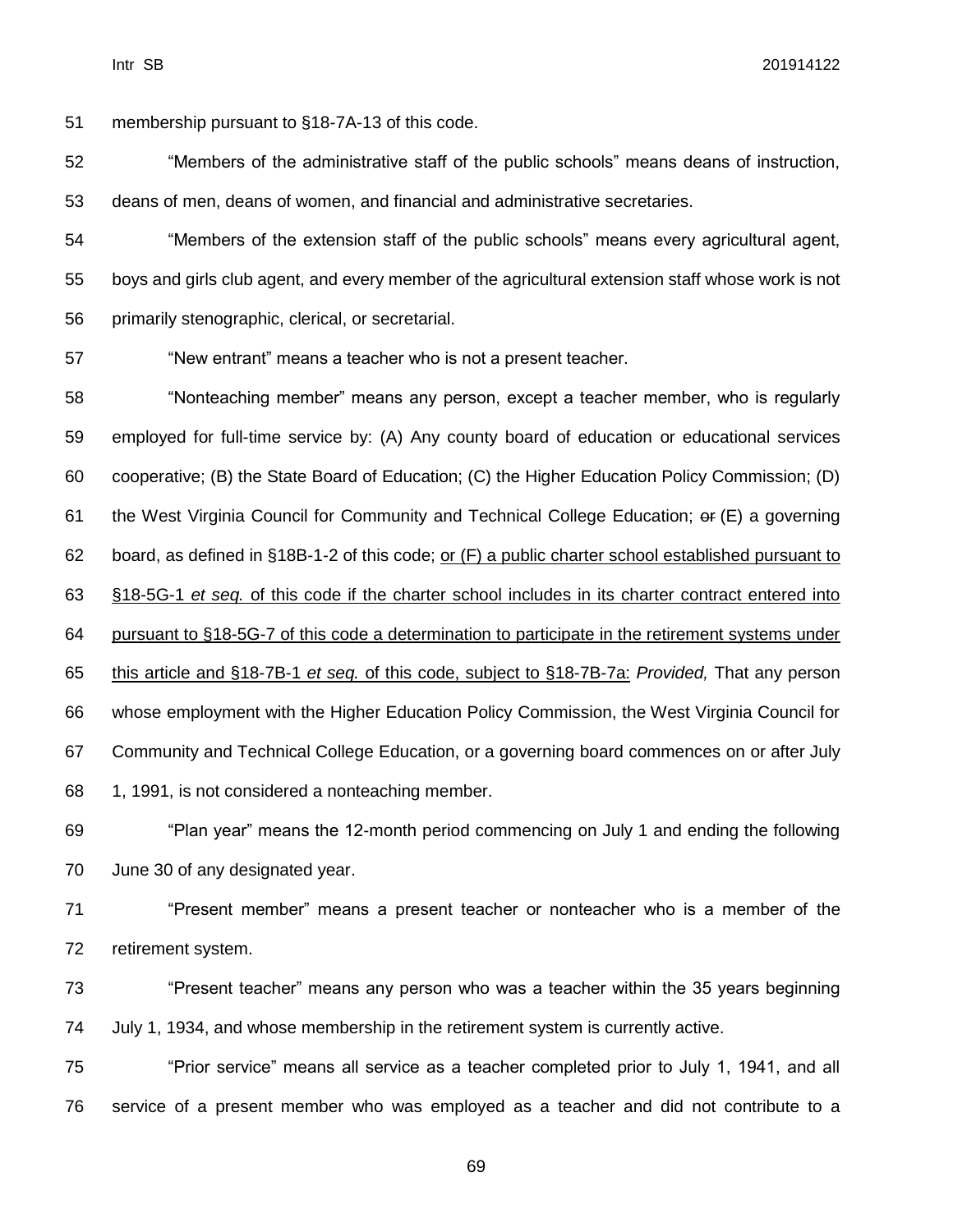retirement account because he or she was legally ineligible for membership during the service.

 "Public schools" means all publicly supported schools, including colleges and universities in this state.

 "Refund beneficiary" means the estate of a deceased contributor or a person he or she has nominated as beneficiary of his or her contributions by written designation duly executed and filed with the retirement board.

83 "Regular interest" means interest at four percent compounded annually, or a higher earnable rate if set forth in the formula established in legislative rules, series seven of the Consolidated Public Retirement Board, 162 CSR 7.

 "Regularly employed for full-time service" means employment in a regular position or job throughout the employment term regardless of the number of hours worked or the method of pay.

88 "Required beginning date" means April 1 of the calendar year following the later of: (A) The calendar year in which the member attains age 70 and one-half years; or (B) the calendar year in which the member retires or ceases covered employment under the system after having attained the age of 70 and one-half years.

 "Retirant" means any member who commences an annuity payable by the retirement system.

 "Retirement board" means the Consolidated Public Retirement Board created pursuant to §5-10D-1 *et seq*. of this code.

 "Retirement system" means the State Teachers Retirement System established by this article.

 "Teacher member" means the following persons, if regularly employed for full-time service: (A) Any person employed for instructional service in the public schools of West Virginia; (B) principals; (C) public school librarians; (D) superintendents of schools and assistant county superintendents of schools; (E) any county school attendance director holding a West Virginia teacher's certificate; (F) members of the research, extension, administrative, or library staffs of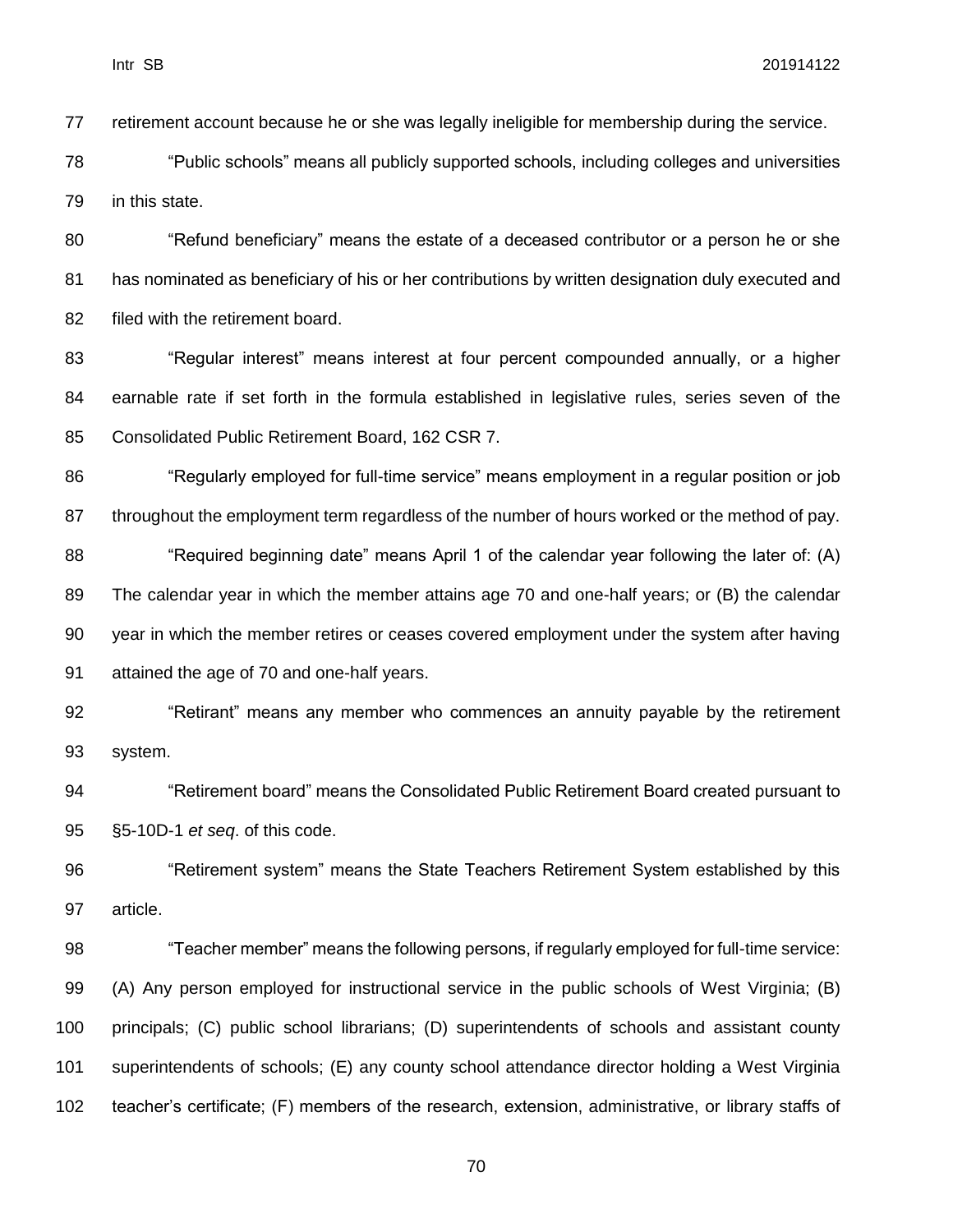the public schools; (G) the State Superintendent of Schools, heads and assistant heads of the divisions under his or her supervision, or any other employee under the state superintendent performing services of an educational nature; (H) employees of the State Board of Education who are performing services of an educational nature; (I) any person employed in a nonteaching capacity by the State Board of Education, any county board of education, the State Department of Education, or the State Teachers Retirement Board, if that person was formerly employed as a teacher in the public schools; (J) all classroom teachers, principals, and educational administrators in schools under the supervision of the Division of Corrections and Rehabilitation, 111 the Division of Health, or the Division of Human Services; (K) an employee of the State Board of School Finance, if that person was formerly employed as a teacher in the public schools; (L) employees of an educational services cooperative who are performing services of an educational 114 nature; and (M) any person designated as a 21st Century Learner Fellow pursuant to §18A-3-11 of this code who elects to remain a member of the State Teachers Retirement System provided 116 in this article; and (N) any person employed by a public charter school established pursuant to §18-5G-1 *et seq.* of this code if the charter school includes in its charter contract entered into pursuant to §18-5G-7 of this code a determination to participate in the retirement systems under this article and §18-7B-1 *et seq.* of this code. "Total service" means all service as a teacher or nonteacher while a member of the

 retirement system since last becoming a member and, in addition thereto, credit for prior service, if any.

Age in excess of 70 years shall be considered to be 70 years.

### **ARTICLE 7B. TEACHERS' DEFINED CONTRIBUTION RETIREMENT SYSTEM.**

#### **§18-7B-2. Definitions.**

As used in this article, unless the context clearly requires a different meaning:

"Annual addition" means, for purposes of the limitations under Section 415(c) of the

Internal Revenue Code, the sum credited to a member's account for any limitation year of: (A)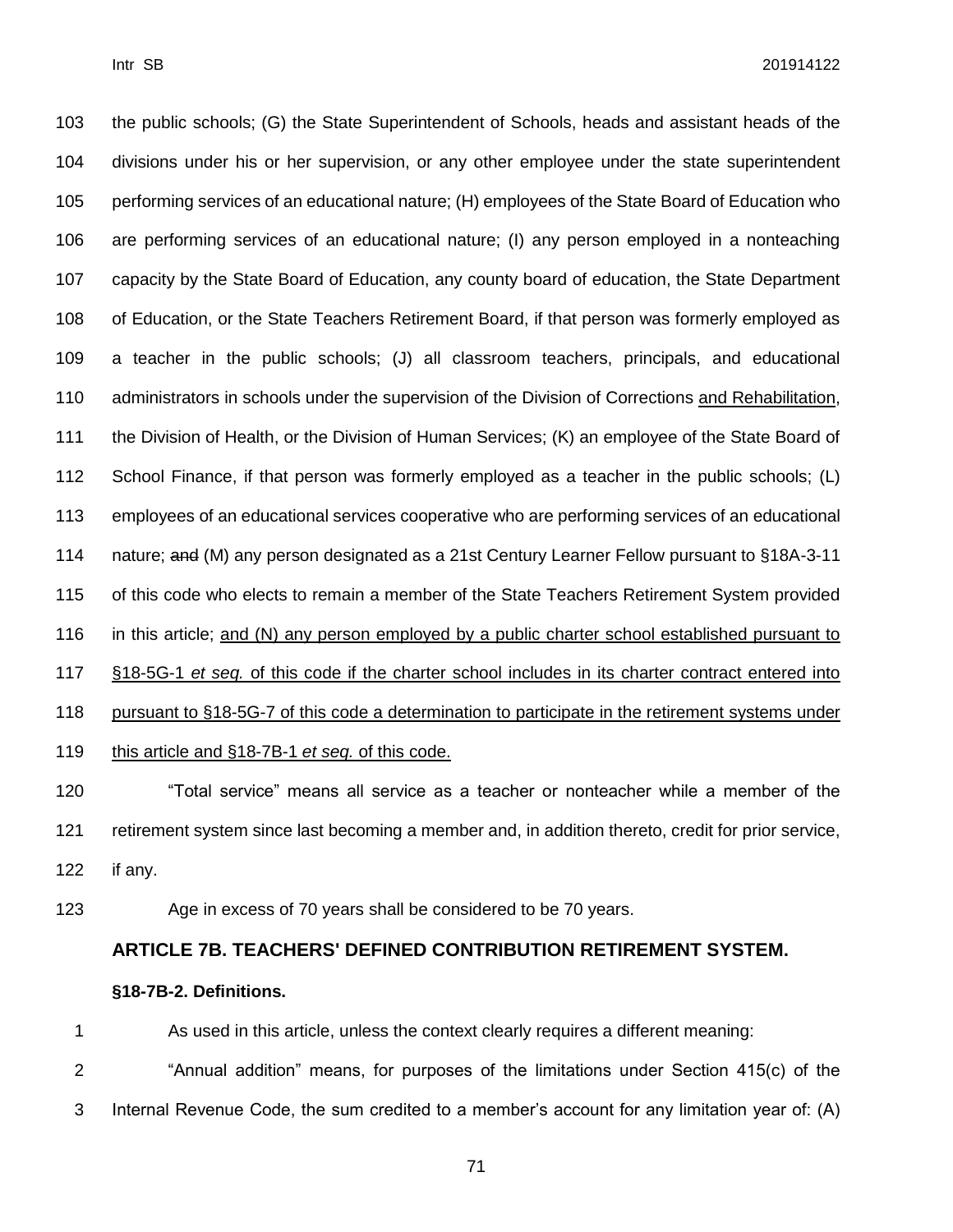Employer contributions; (B) employee contributions; and (C) forfeitures. Repayment of cash-outs or contributions as described in Section 415(k)(3) of the Internal Revenue Code, rollover contributions and picked-up employee contributions to a defined benefit plan may not be treated as annual additions, consistent with the requirements of Treasury Regulation §1.415(c)-1.

 "Annuity account" or "annuity" means an account established for each member to record the deposit of member contributions and employer contributions and interest, dividends, or other accumulations credited on behalf of the member.

 "Compensation" means the full compensation actually received by members for service whether or not a part of the compensation is received from other funds, federal or otherwise, than those provided by the state or its subdivisions: *Provided,* That annual compensation for determining contributions during any determination period may not exceed the maximum compensation allowed as adjusted for cost of living in accordance with §5-10D-7 of this code and Section 401(a)(17) of the Internal Revenue Code: *Provided, however,* That solely for purposes of applying the limitations of Section 415 of the Internal Revenue Code to any annual addition, "compensation" has the meaning given it in §18-7B-13d §18-7B-13(d) of this code.

 "Consolidated board" or "board" means the Consolidated Public Retirement Board created and established pursuant to §5-10D-1 *et seq*. of this code.

 "Defined contribution system" or "system" means the Teachers' Defined Contribution Retirement System created and established by this article.

 "Employer" means the agency of and within the State of West Virginia which has employed or employs a member.

 "Employer contribution" means an amount deposited into the member's individual annuity account on a periodic basis coinciding with the employee's regular pay period by an employer from its own funds.

 "Employment term" means employment for at least 10 months in any plan year with a month being defined as 20 employment days.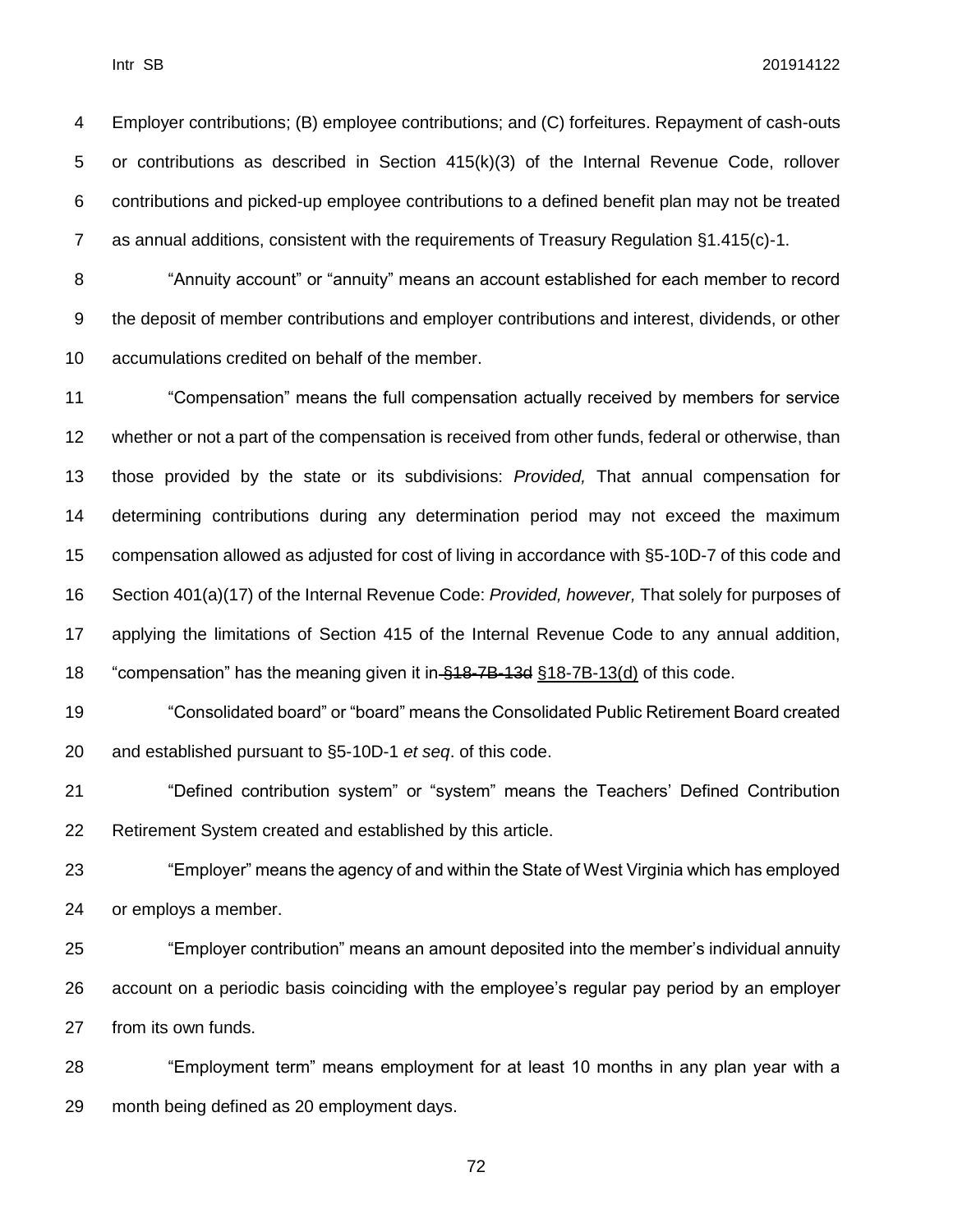"Existing employer" means any employer who employed or employs a member of the system.

 "Existing retirement system" means the State Teachers Retirement System established in §18-7A-1 *et seq*. of this code.

 "Internal Revenue Code" means the Internal Revenue Code of 1986, as it has been amended.

 "Member" or "employee" means the following persons, if regularly employed for full-time service: (A) Any person employed for instructional service in the public schools of West Virginia; (B) principals; (C) public school librarians; (D) superintendents of schools and assistant county superintendents of schools; (E) any county school attendance director holding a West Virginia teacher's certificate; (F) members of the research, extension, administrative, or library staffs of the public schools; (G) the State Superintendent of Schools, heads and assistant heads of the divisions under his or her supervision, or any other employee under the state superintendent performing services of an educational nature; (H) employees of the State Board of Education who are performing services of an educational nature; (I) any person employed in a nonteaching capacity by the State Board of Education, any county board of education, or the State Department of Education, if that person was formerly employed as a teacher in the public schools; (J) all classroom teachers, principals, and educational administrators in schools under the supervision of the Division of Corrections and the Department of Health and Human Resources; (K) any person who is regularly employed for full-time service by any county board of education, educational services cooperative, or the State Board of Education; (L) the administrative staff of the public schools including deans of instruction, deans of men and deans of women, and financial 52 and administrative secretaries; and (M) any person designated as a 21st Century Learner Fellow pursuant to §18A-3-11 of this code who elects to remain a member of the Teachers' Defined Contribution Retirement System established by this article; and (N) any person employed by a public charter school established pursuant to §18-5G-1 *et seq.* of this code if the charter school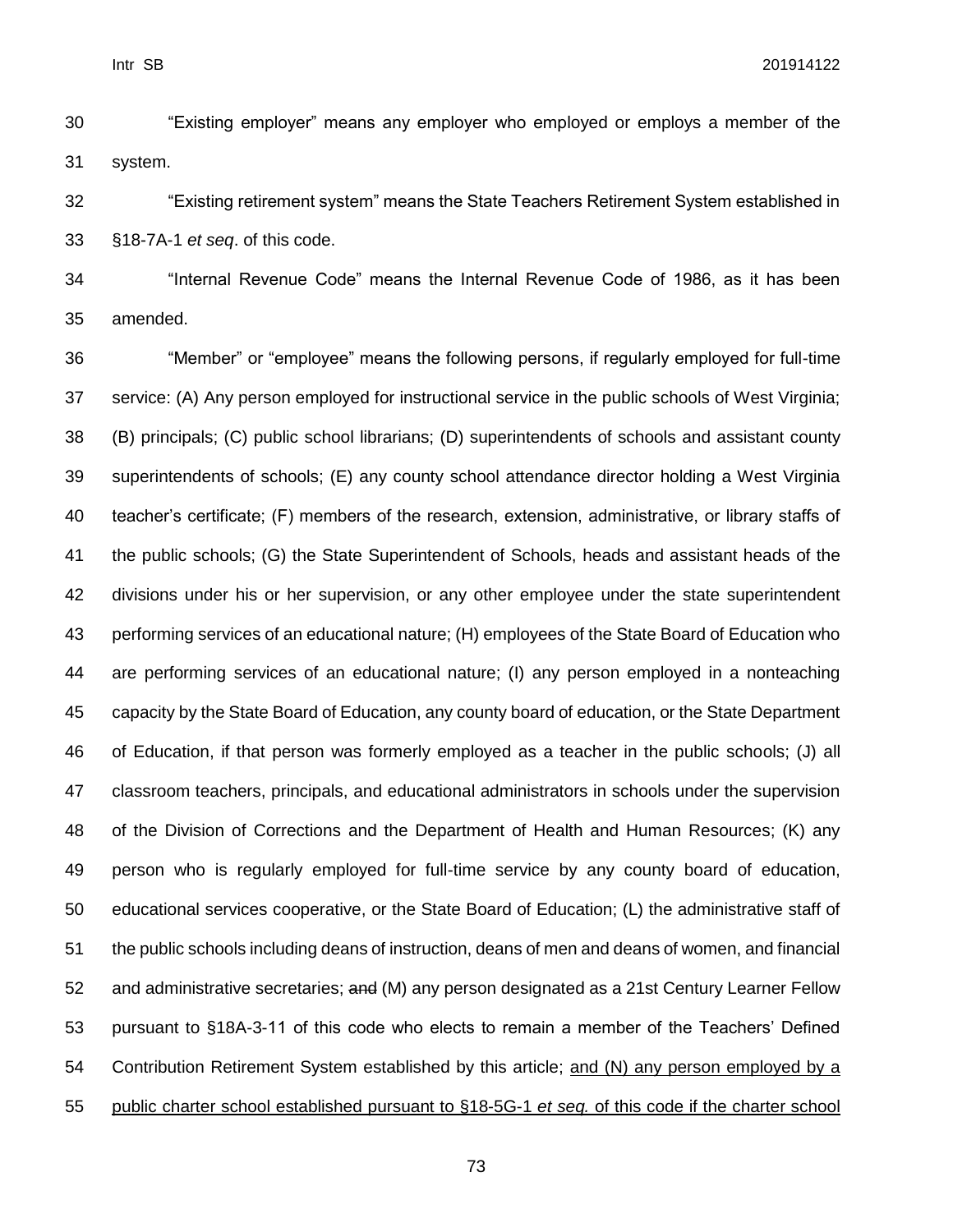# includes in its charter contract entered into pursuant to §18-5G-7 of this code a determination to participate in the retirement systems under this article, subject to §18-7B-7a, and §18-7A-1 *et seq.* of this code.

 "Member contribution" means an amount reduced from the employee's regular pay periods, and deposited into the member's individual annuity account within the Teachers' Defined Contribution Retirement System.

 "Permanent, total disability" means a mental or physical incapacity requiring absence from employment service for at least six months: *Provided,* That the incapacity is shown by an examination by a physician or physicians selected by the board: *Provided, however,* That for employees hired on or after July 1, 2005, "permanent, total disability" means an inability to engage in substantial gainful activity by reason of any medically determinable physical or mental impairment that can be expected to result in death, or has lasted or can be expected to last for a continuous period of not less than 12 months and the incapacity is so severe that the member is likely to be permanently unable to perform the duties of the position the member occupied immediately prior to his or her disabling injury or illness.

 "Plan year" means the 12-month period commencing on July 1 of any designated year and ending on the following June 30.

 "Public schools" means all publicly supported schools, including normal schools, colleges, and universities in this state.

 "Regularly employed for full-time service" means employment in a regular position or job throughout the employment term regardless of the number of hours worked or the method of pay. 77 "Required beginning date" means April 1 of the calendar year following the later of: (A) The calendar year in which the member attains age 70 and one-half years; or (B) the calendar year in which the member retires or otherwise ceases employment with a participating employer after having attained the age of 70 and one-half years.

"Retirement" means a member's withdrawal from the active employment of a participating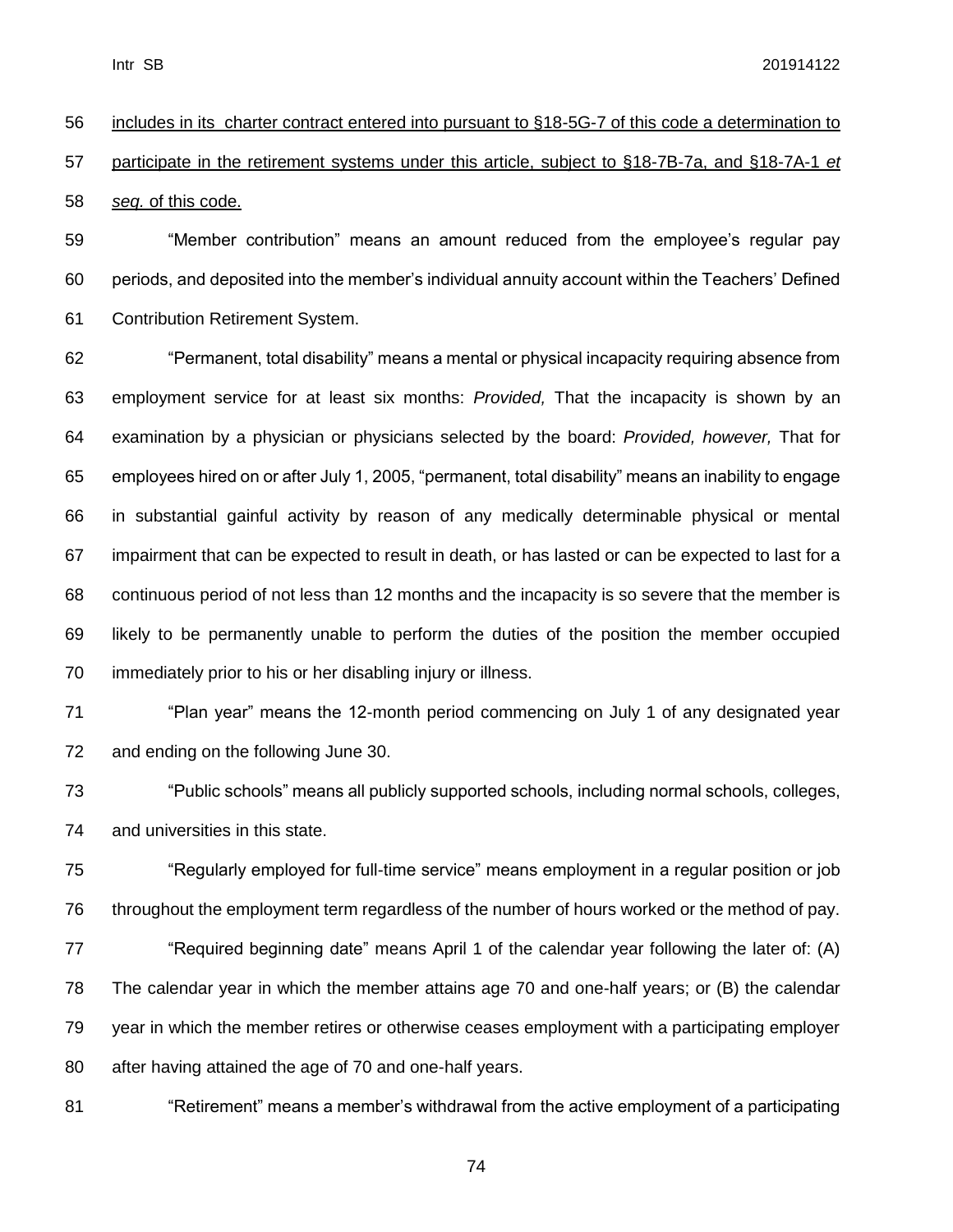employer and completion of all conditions precedent to retirement.

"Year of employment service" means employment for at least 10 months, with a month

being defined as 20 employment days: *Provided,* That no more than one year of service may be

accumulated in any 12-month period.

#### **ARTICLE 8. COMPULSORY SCHOOL ATTENDANCE.**

**§18-8-4. Duties of attendance director and assistant directors; complaints, warrants and hearings.**

 (a) The county attendance director and the assistants shall diligently promote regular school attendance. The director and assistants shall:

- (1) Ascertain reasons for unexcused absences from school of students of compulsory school age and students who remain enrolled beyond the compulsory school age as defined under section one-a of this article;
- (2) Take such steps as are, in their discretion, best calculated to encourage the attendance of students and to impart upon the parents and guardians the importance of attendance and the seriousness of failing to do so;
- (3) For the purposes of this article, the following definitions apply:
- (A) "Excused absence" includes:

(i) Personal illness or injury of the student;

 (ii) Personal illness or injury of the student's parent, guardian, custodian, or family member: *Provided*, That the excuse must provide a reasonable explanation for why the student's absence was necessary and caused by the illness or injury in the family;

- (iii) Medical or dental appointment with written excuse from physician or dentist;
- (iv) Chronic medical condition or disability that impacts attendance;

 (v) Participation in home or hospital instruction due to an illness or injury or other extraordinary circumstance that warrants home or hospital confinement;

(vi) Calamity, such as a fire or flood;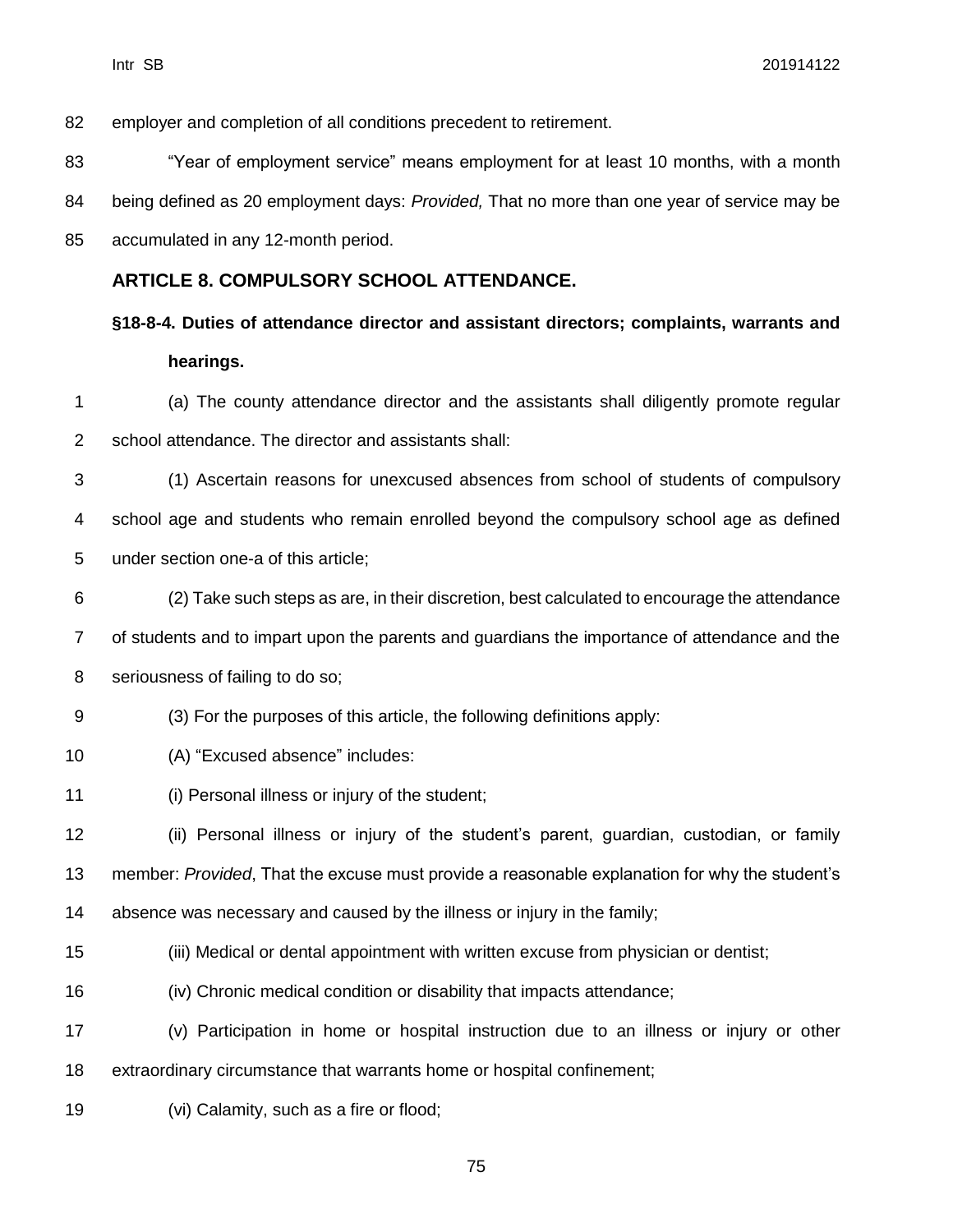| 20 | (vii) Death in the family;                                                                            |
|----|-------------------------------------------------------------------------------------------------------|
| 21 | (viii) School-approved or county-approved curricular or extra-curricular activities;                  |
| 22 | (ix) Judicial obligation or court appearance involving the student;                                   |
| 23 | (x) Military requirement for students enlisted or enlisting in the military;                          |
| 24 | (xi) Personal or academic circumstances approved by the principal; and                                |
| 25 | (xii) Such other situations as may be further determined by the county board: Provided,               |
| 26 | That absences of students with disabilities shall be in accordance with the Individuals with          |
| 27 | Disabilities Education Improvement Act of 2004 and the federal and state regulations adopted in       |
| 28 | compliance therewith; and                                                                             |
| 29 | (B) "Unexcused absence" means any absence not specifically included in the definition of              |
| 30 | "excused absence"; and                                                                                |
| 31 | (4) All documentation relating to absences shall be provided to the school no later than              |
| 32 | three instructional days after the first day the student returns to school.                           |
| 33 | (b) In the case of three total unexcused absences of a student during a school year, the              |
| 34 | attendance director, or assistant, or principal shall serve written notice to the parent, guardian or |
| 35 | custodian of the student that the attendance of the student at school is required and that if the     |
| 36 | student has five unexcused absences, a conference with the principal or other designated              |
| 37 | representative will be required. make meaningful contact with the parent, quardian, or custodian      |
| 38 | of the student to ascertain the reasons for the unexcused absences and what measures the              |
| 39 | school may employ to assist the student in attending and not incurring any additional unexcused       |
| 40 | absences.                                                                                             |
| 41 | (c) In the case of five total unexcused absences, the attendance director or assistant or             |
| 42 | principal shall serve written notice to the parent, quardian or custodian of the student that within  |
| 43 | five days of receipt of the notice the parent, guardian or custodian, accompanied by the student,     |
| 44 | shall report in person to the school the student attends for a conference with the principal or other |
| 45 | designated representative of the school in order to discuss and correct the circumstances causing     |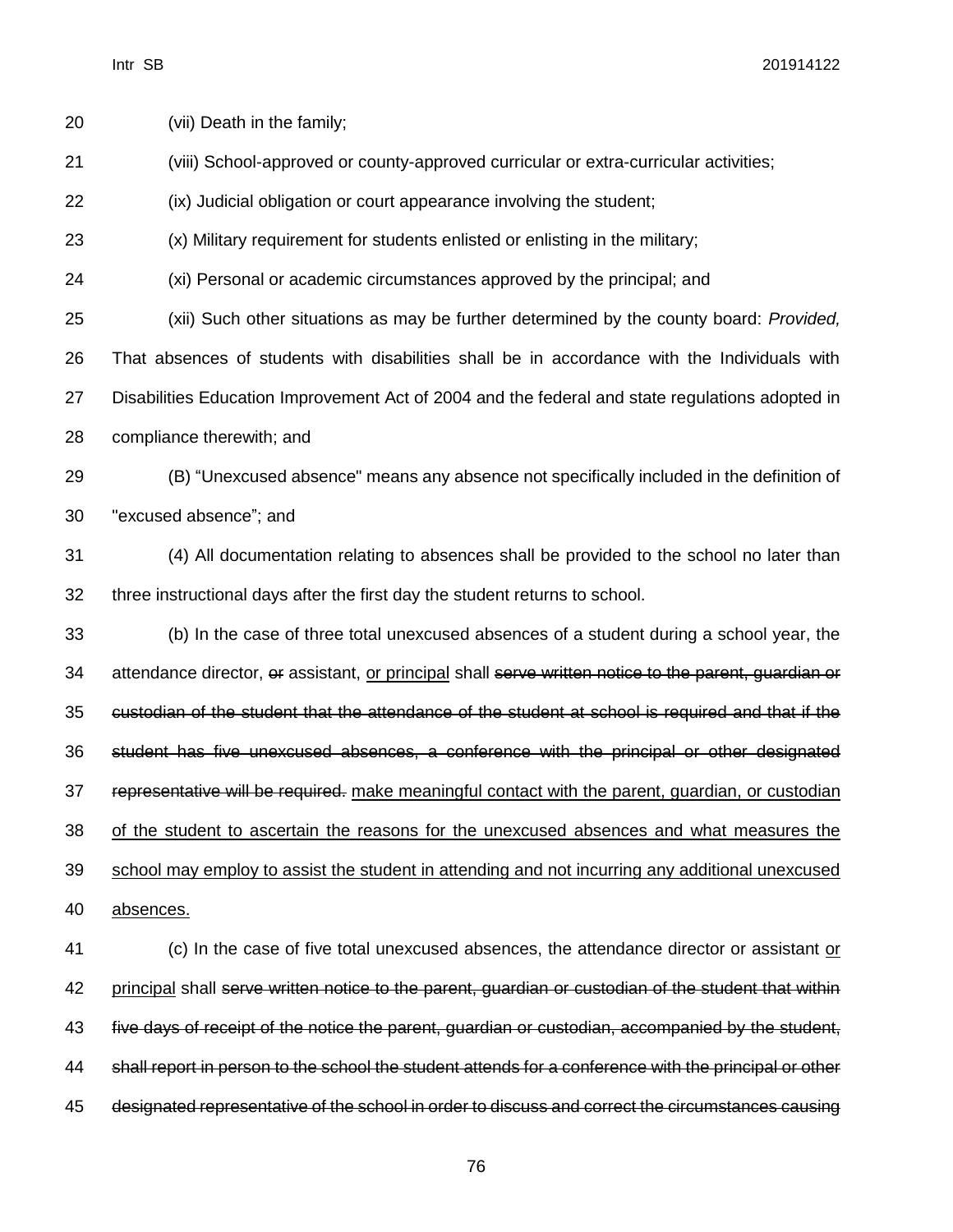the unexcused absences of the student, including the adjustment of unexcused absences based 47 upon such meeting. again make meaningful contact with the parent, guardian, or custodian of the student to ascertain the reasons for the unexcused absences and what measures the school may employ to assist the student in attending school and not incurring any additional unexcused absences.

 (d) In the case of 10 total unexcused absences of a student during a school year, the attendance director or assistant may make a complaint against the parent, guardian or custodian before a magistrate of the county. If it appears from the complaint that there is probable cause to believe that an offense has been committed and that the accused has committed it, a summons or a warrant for the arrest of the accused shall issue to any officer authorized by law to serve the summons or to arrest persons charged with offenses against the state. More than one parent, guardian or custodian may be charged in a complaint. Initial service of a summons or warrant issued pursuant to the provisions of this section shall be attempted within ten calendar days of receipt of the summons or warrant and subsequent attempts at service shall continue until the summons or warrant is executed or until the end of the school term during which the complaint is made, whichever is later.

 (e) The magistrate court clerk, or the clerk of the circuit court performing the duties of the magistrate court as authorized in §50-1-8 of this code, shall assign the case to a magistrate within 10 days of execution of the summons or warrant. The hearing shall be held within 20 days of the assignment to the magistrate, subject to lawful continuance. The magistrate shall provide to the accused at least 10 days' advance notice of the date, time and place of the hearing.

 (f) When any doubt exists as to the age of a student absent from school, the attendance director and assistants have authority to require a properly attested birth certificate or an affidavit from the parent, guardian or custodian of the student, stating age of the student. In the performance of his or her duties, the county attendance director and assistants have authority to take without warrant any student absent from school in violation of the provisions of this article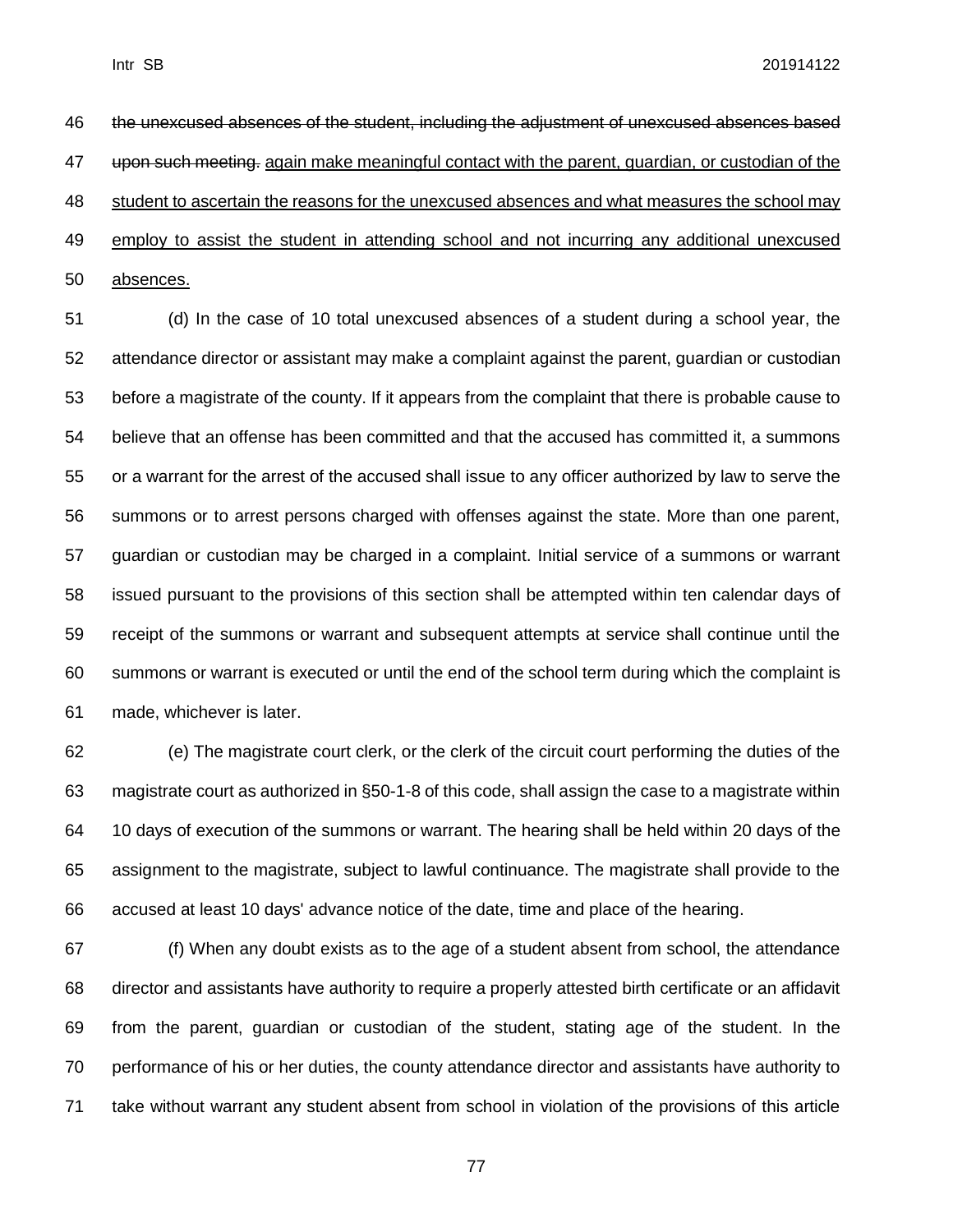and to place the student in the school in which he or she is or should be enrolled.

 (g) The county attendance director and assistants shall devote such time as is required by section three of this article to the duties of attendance director in accordance with this section during the instructional term and at such other times as the duties of an attendance director are required. All attendance directors and assistants hired for more than 200 days may be assigned other duties determined by the superintendent during the period in excess of 200 days. The county attendance director is responsible under direction of the county superintendent for efficiently administering school attendance in the county.

 (h) In addition to those duties directly relating to the administration of attendance, the county attendance director and assistant directors also shall perform the following duties:

 (1) Assist in directing the taking of the school census to see that it is taken at the time and in the manner provided by law;

 (2) Confer with principals and teachers on the comparison of school census and enrollment for the detection of possible nonenrollees;

 (3) Cooperate with existing state and federal agencies charged with enforcing child labor laws;

 (4) Prepare a report for submission by the county superintendent to the State Superintendent of Schools on school attendance, at such times and in such detail as may be required. The state board shall promulgate a legislative rule pursuant to §29A-3B-1 *et seq*. of this code that set forth student absences that are excluded for accountability purposes. The absences that are excluded by rule shall include, but are not limited to, excused student absences, students not in attendance due to disciplinary measures and absent students for whom the attendance director has pursued judicial remedies to compel attendance to the extent of his or her authority. The attendance director shall file with the county superintendent and county board at the close of each month a report showing activities of the school attendance office and the status of attendance in the county at the time;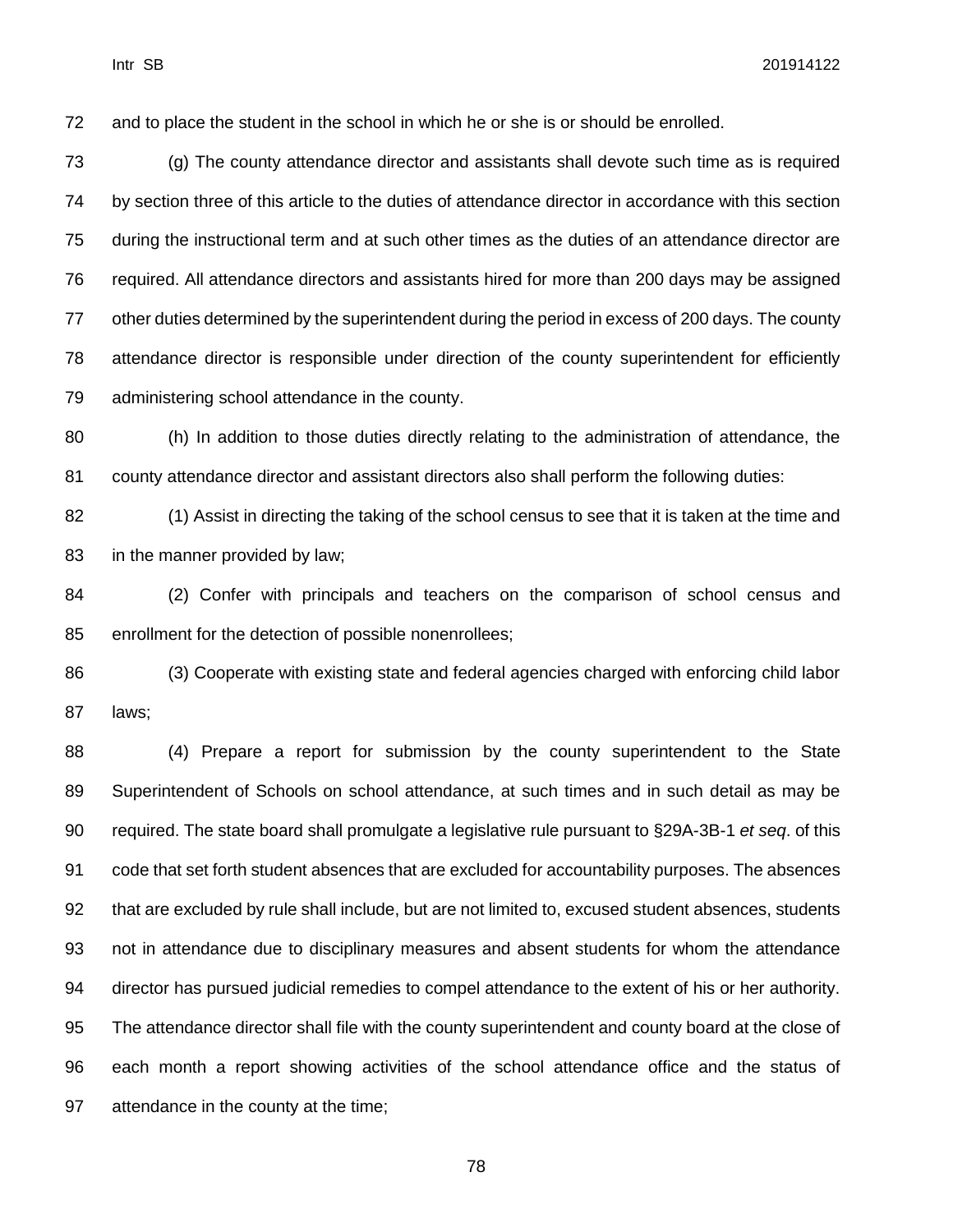(5) Promote attendance in the county by compiling data for schools and by furnishing suggestions and recommendations for publication through school bulletins and the press, or in such manner as the county superintendent may direct;

(6) Participate in school teachers' conferences with parents and students;

(7) Assist in such other ways as the county superintendent may direct for improving school

attendance;

 (8) Make home visits of students who have excessive unexcused absences, as provided in subsection-a of this section, or if requested by the chief administrator, principal or assistant principal; and

(9) Serve as the liaison for homeless children and youth.

#### **ARTICLE 9A. PUBLIC SCHOOL SUPPORT.**

#### **§18-9A-2. Definitions.**

For the purpose of this article:

(a) "State board" means the West Virginia Board of Education.

(b) "County board" or "board" means a county board of education.

 (c) "Professional salaries" means the state legally mandated salaries of the professional educators as provided in §18A-4-1 *et seq.* of this code.

 (d) "Professional educator" shall be synonymous with and shall have the same meaning as "teacher" as defined in §18-1-1 of this code, and includes technology integration specialists.

 (e) "Professional instructional personnel" means a professional educator whose regular duty is as that of a classroom teacher, librarian, attendance director, or school psychologist. A professional educator having both instructional and administrative or other duties shall be included as professional instructional personnel for that ratio of the school day for which he or she is assigned and serves on a regular full-time basis in appropriate instruction, library, attendance, or psychologist duties.



(f) "Professional student support personnel" means a "teacher" as defined in §18-1-1 of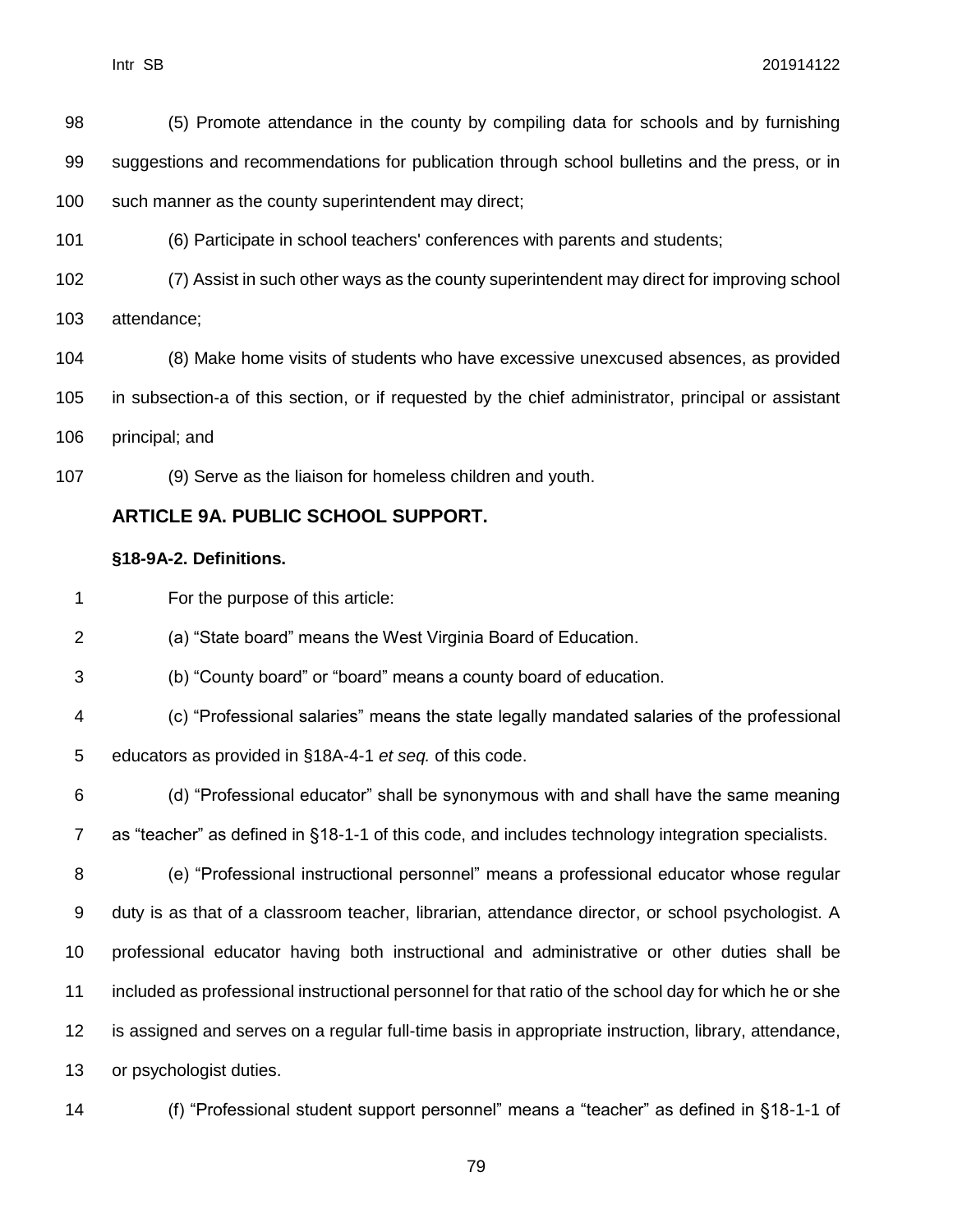this code who is assigned and serves on a regular full-time basis as a counselor or as a school nurse with a bachelor's degree and who is licensed by the West Virginia Board of Examiners for Registered Professional Nurses. Professional student support personnel shall also include professional personnel providing direct social and emotional support services to students, as well as professional personnel addressing chronic absenteeism. For all purposes except for the determination of the allowance for professional educators pursuant to §18-9A-4 of this code, professional student support personnel are professional educators.

 (g) "Service personnel salaries" means the state legally mandated salaries for service personnel as provided in §18A-4-8a of this code.

 (h) "Service personnel" means all personnel as provided in §18A-4-8 of this code. For the purpose of computations under this article of ratios of service personnel to net enrollment, a service employee shall be counted as that number found by dividing his or her number of employment days in a fiscal year by 200: *Provided,* That the computation for any service person employed for three and one-half hours or fewer per day as provided in §18A-4-8a of this code shall be calculated as one-half an employment day.

 (i) "Net enrollment" means the number of pupils enrolled in special education programs, kindergarten programs, and grades one to 12, inclusive, of the public schools of the county. Net enrollment further shall include:

 (1) Adults enrolled in regular secondary vocational programs: subject to the following *Provided*, That (A) net enrollment includes no more than 2,500 of those adults counted on the basis of full-time equivalency and apportioned annually to each county to support Advanced Career Education programs, as provided in §18-2E-11 of this code, in proportion to the adults participating in regular secondary vocational programs in the prior year counted on the basis of full-time equivalency: *Provided further*, That beginning with the 2021 fiscal year and every year thereafter, a career technical education center may only receive the funding for enrollment as authorized by this paragraph if the center has satisfied the requirements of §18-2E-11 of this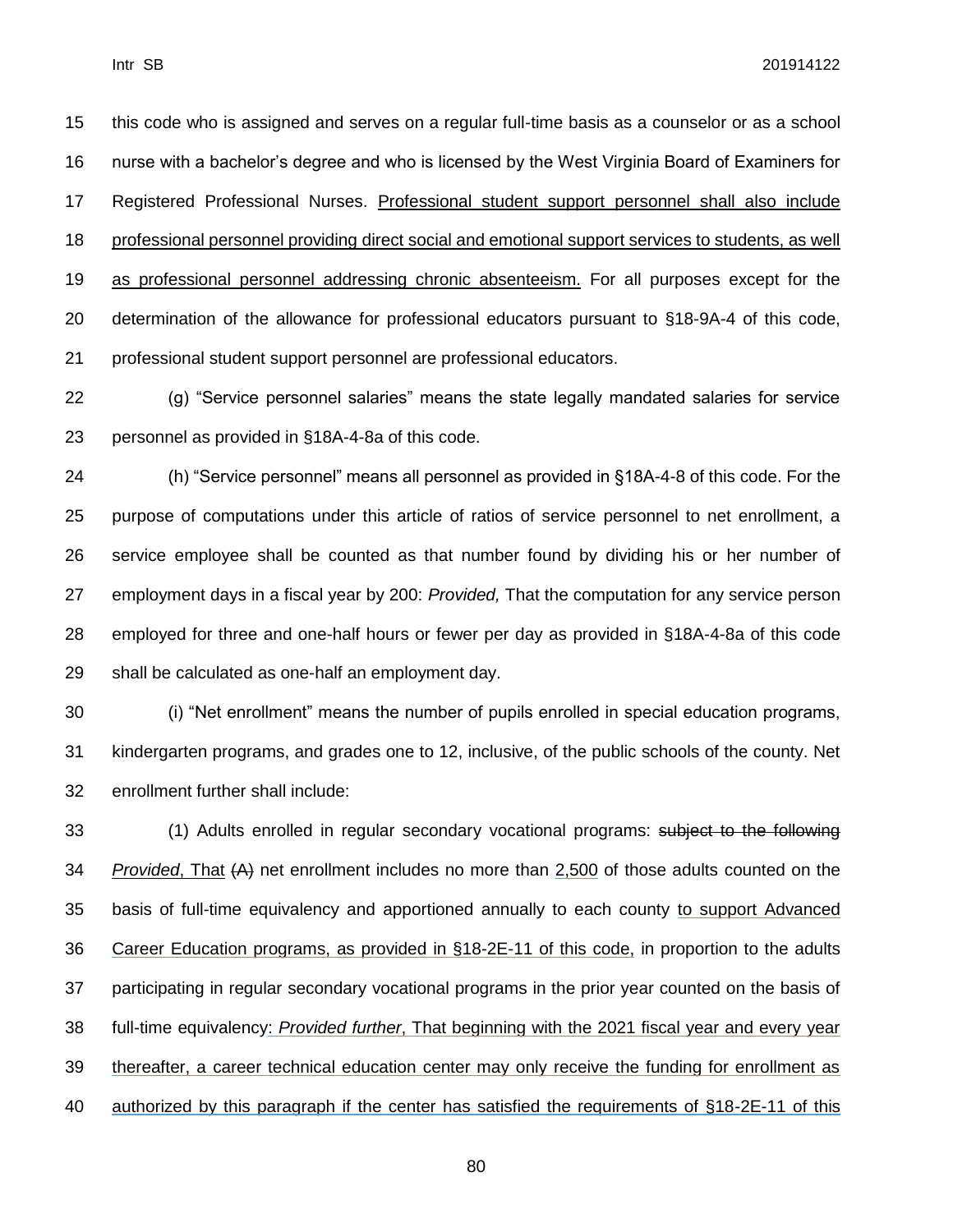41 code: and

- (B) Net enrollment does not include any adult charged tuition or special fees beyond that required of the regular secondary vocational student;
- (2) Students enrolled in early childhood education programs as provided in §18-5-44 of this code, counted on the basis of full-time equivalency;
- (3) A pupil may not be counted more than once by reason of transfer within the county or from another county within the state, and a pupil may not be counted who attends school in this state from another state;
- (4) The enrollment shall be modified to the equivalent of the instructional term and in accordance with the eligibility requirements and rules established by the state board; and
- (5) For the purposes of determining the county's basic foundation program only, for any county whose net enrollment as determined under all other provisions of this definition is less than 1,400, the net enrollment of the county shall be increased by an amount to be determined in accordance with the following:
- (A) Divide the state's lowest county student population density by the county's actual student population density;
- (B) Multiply the amount derived from the calculation in paragraph (A) of this subdivision by the difference between 1,400 and the county's actual net enrollment;
- (C) Add the amount derived from the calculation in paragraph (B) of this subdivision to the county's actual net enrollment and increase that total amount by 10 percent; and
- 61  $(G)$  (D) If the increase in net enrollment as determined under this subdivision plus the county's net enrollment as determined under all other provisions of this subsection is greater than 63 1,400, the increase in calculated net enrollment shall be reduced so that the total does not exceed to 1,400; and
- 65  $\left(\text{D}\right)$  (E) During the 2008-2009 interim period and every three interim periods thereafter, the Legislative Oversight Commission on Education Accountability shall review this subdivision to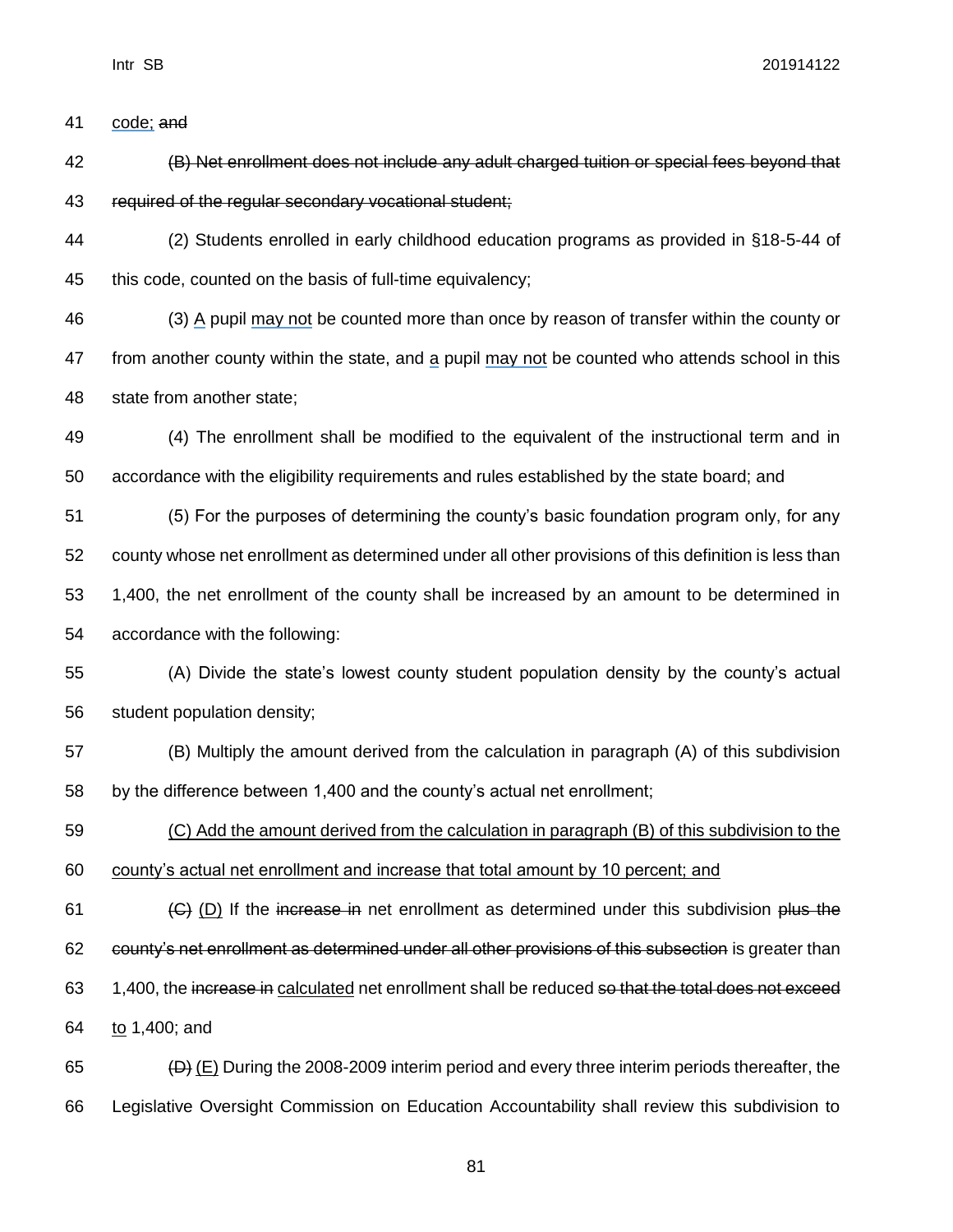67 determine whether or not these provisions properly address the needs of counties with low enrollment and a sparse population density.

 (j) "Sparse-density county" means a county whose ratio of net enrollment, excluding any increase in the net enrollment of counties, pursuant to §18-9A-2(i)(5) of this code, of the definition of "net enrollment", to the square miles of the county is less than five.

 (k) "Low-density county" means a county whose ratio of net enrollment, excluding any increase in the net enrollment of counties, pursuant to §18-9A-2(i)(5) of this code, of the definition of "net enrollment", to the square miles of the county is equal to or greater than five but less than 10.

 (l) "Medium-density county" means a county whose ratio of net enrollment, excluding any increase in the net enrollment of counties, pursuant to §18-9A-2(i)(5) of this code, of the definition of "net enrollment", to the square miles of the county is equal to or greater than 10 but less than 20.

 (m) "High-density county" means a county whose ratio of net enrollment, excluding any increase in the net enrollment of counties, pursuant to §18-9A-2(i)(5) of this code, of the definition of "net enrollment", to the square miles of the county is equal to or greater than 20.

 (n) "Levies for general current expense purposes" means 90 85 percent of the levy rate for county boards of education calculated or set by the Legislature pursuant to §11-8-6f of this code.

 (o) "Technology integration specialist" means a professional educator who has expertise in the technology field and is assigned as a resource teacher to provide information and guidance to classroom teachers on the integration of technology into the curriculum.

 (p) "State aid eligible personnel" means all professional educators and service personnel employed by a county board in positions that are eligible to be funded under this article and whose salaries are not funded by a specific funding source such as a federal or state grant, donation, contribution, or other specific funding source not listed.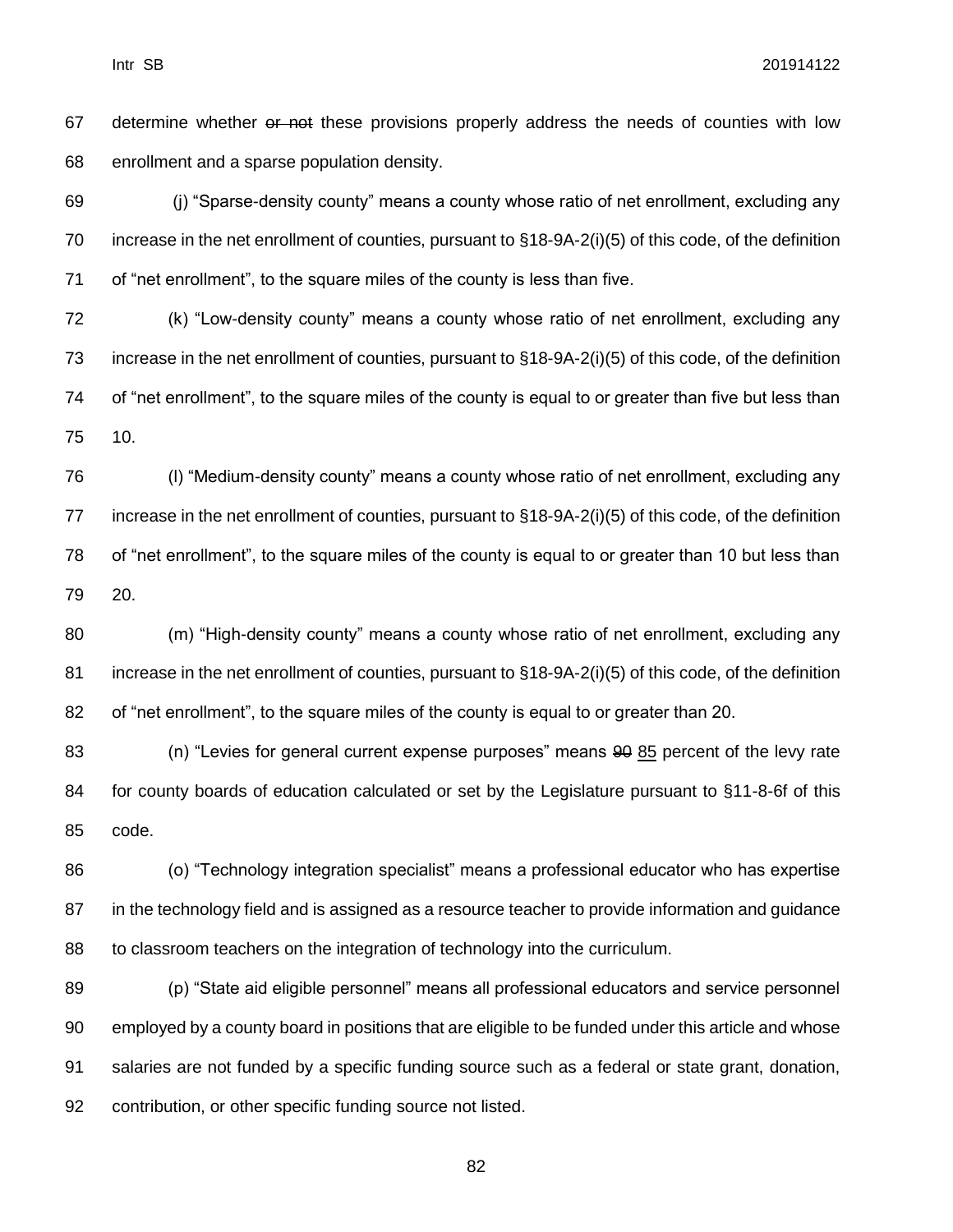| 93 | (q) The amendments to this section during the 2019 First Extraordinary Session of the             |
|----|---------------------------------------------------------------------------------------------------|
| 94 | Legislature shall be effective for the 2019-2020 funding year, and the provisions of this section |
| 95 | existing immediately prior to the 2019 First Extraordinary Session of the Legislature remain in   |
| 96 | effect for funding years prior to the 2019-2020 funding year.                                     |

#### **§18-9A-8. Foundation allowance for professional student support services.**

 (a) The basic foundation allowance to the county for professional student support personnel shall be the amount of money determined in accordance with the following:

 (1) The sum of the state minimum salaries, as determined in accordance with the provisions of §18-4-1 *et seq*. of this code, for all state aid eligible school nurse and counselor positions in the county during the 2008 fiscal year which number shall be reduced in the same proportion as the number of professional educators allowed to be funded under §18-9A-4 of this code to the total number of professional educators employed that are state aid eligible. In performing this calculation, the numerator shall be the number of professional educators actually funded under §18-9A-4 of this code and the denominator shall be the total number of professional educators employed that are eligible to be funded under §18-9A-4 of this code;

 (2) The amount derived from the calculation in §18-9A-8(a)(1) of this code is increased by one half percent;

 (3) The amount derived from the calculation in §18-9A-8(a)(2) of this code is the basic foundation allowance to the county for professional student support personnel for the 2009 fiscal year;

 (4) For fiscal years 2010, 2011, 2012, and 2013, the basic foundation allowance to the county for professional student support personnel increases by one-half percent per year over 18 the allowance for the previous year; and

 (5) For all fiscal years thereafter until 2019-2020 funding year, the basic foundation allowance to the county for professional student support personnel remains the same amount as in the 2013 fiscal year, plus any additional amount of funding necessary to cover the increases in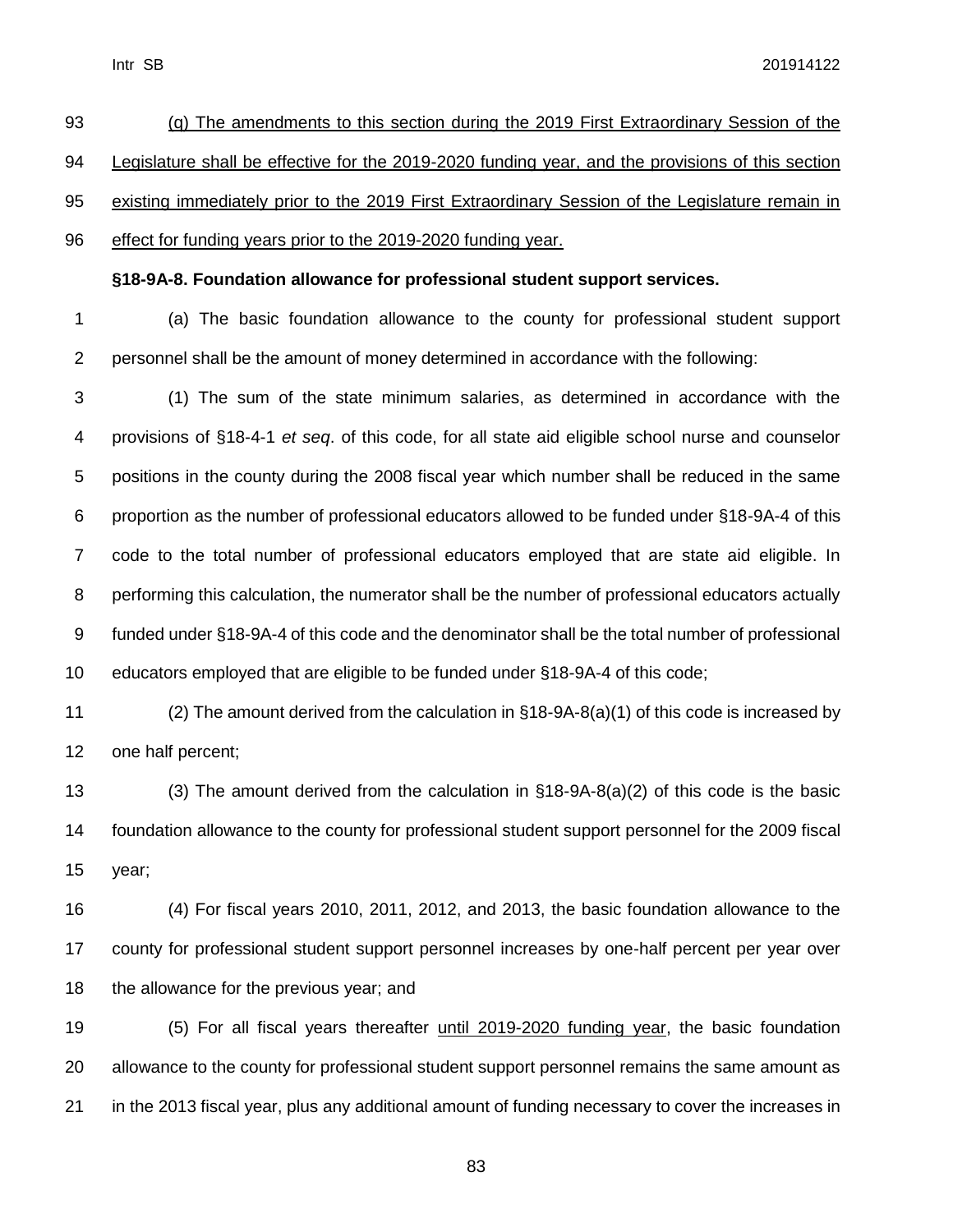the State Minimum Salary Schedule set forth in §18A-4-2 of this code effective for the fiscal year beginning July 1, 2018, and thereafter.

 (b) The additional positions for counselors that may be created as a result of the one percent increase provided pursuant to this section shall be assigned to schools where the counselor can:

- (1) Enhance student achievement;
- (2) Provide early intervention for students in grades prekindergarten through five; and
- (3) Enhance student development and career readiness.
- (c) Effective for the 2019-2020 funding year and thereafter, the basic foundation allowance
- to the county for professional student support personnel is the amount of money required to pay
- the state minimum salaries, in accordance with provisions of §18A-4-1 *et seq.* of this code, subject
- to the following:
- (1) In making this computation, each county shall receive an allowance for four and
- seventy hundredths state aid eligible professional student support personnel positions to each
- 1,000 students in net enrollment;
- (2) For any professional student support personnel positions, or fraction thereof,
- determined for a county pursuant to subdivision (1) of this subsection that exceed the number
- employed, the county's allowance for these positions shall be determined using the average state
- funded salary of professional student support personnel for the county;
- (3) The number of and the allowance for personnel paid in part by state and county funds
- shall be prorated; and
- (4) Where two or more counties join together in support of a vocational or comprehensive
- high school or any other program or service, the professional student support personnel for the
- school or program may be prorated among the participating counties on the basis of each one's
- enrollment therein and the personnel shall be considered within the above-stated limit.
- (5) For the 2020 fiscal year only, the number of positions funded for each county by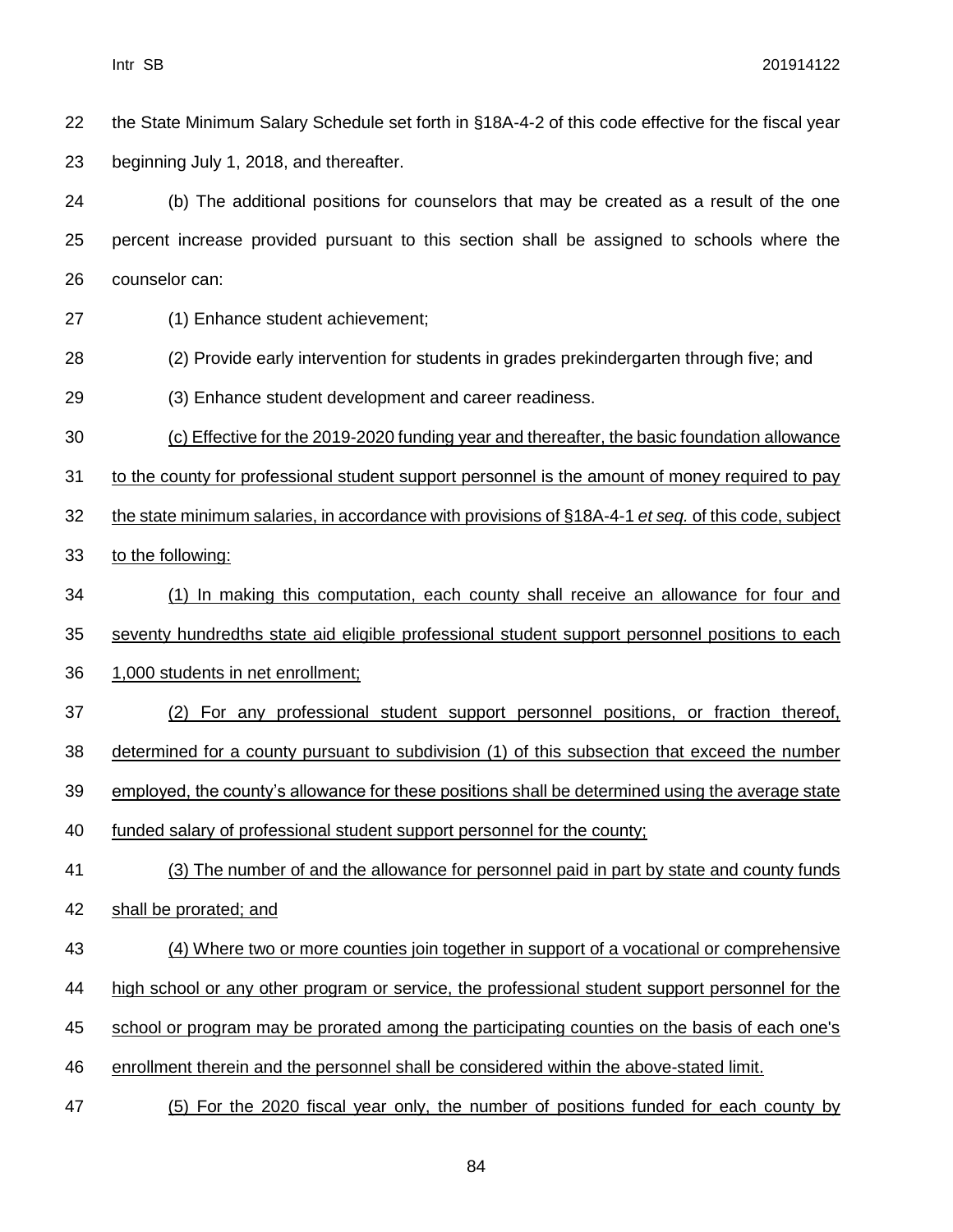| -48 | subdivision (1) cannot be less than the number of positions that would have been funded in  |
|-----|---------------------------------------------------------------------------------------------|
| -49 | accordance with the previous methodology for determining the number of professional student |
|     |                                                                                             |
| -50 | support personnel positions funded for each county.                                         |

**§18-9A-9. Foundation allowance for other current expense and substitute employees and faculty senates.**

 The total allowance for other current expense and substitute employees is the sum of the following:

(1) For current expense:

 (A) The non-salary related expenditures for operations and maintenance, exclusive of expenditures reported in special revenue funds, for the latest available school year, in each county, divided by the total square footage of school buildings in each county is used to calculate a state average expenditure per square foot for operations and maintenance;

 (B) The total square footage of school buildings in each county divided by each county's net enrollment for school aid purposes is used to calculate a state average square footage per student;

 (C) Each county's net enrollment for school aid purposes multiplied by the state average expenditure per square foot for operations and maintenance as calculated in paragraph (A) of this subdivision and multiplied by the state average square footage per student as calculated in paragraph (B) of this subdivision is that county's state average costs per square footage per student for operations and maintenance;

 (D) Where two or more counties join together in support of a vocational or comprehensive high school or any other program or service, the allowance for current expense may be prorated among the participating counties by adjusting the net enrollment for school aid purposes utilized in the calculation by the number of students enrolled therein for each county; and

 (E) Each county's allowance for current expense is 70.25% of the county's state average costs per square footage per student for operations and maintenance amount as calculated in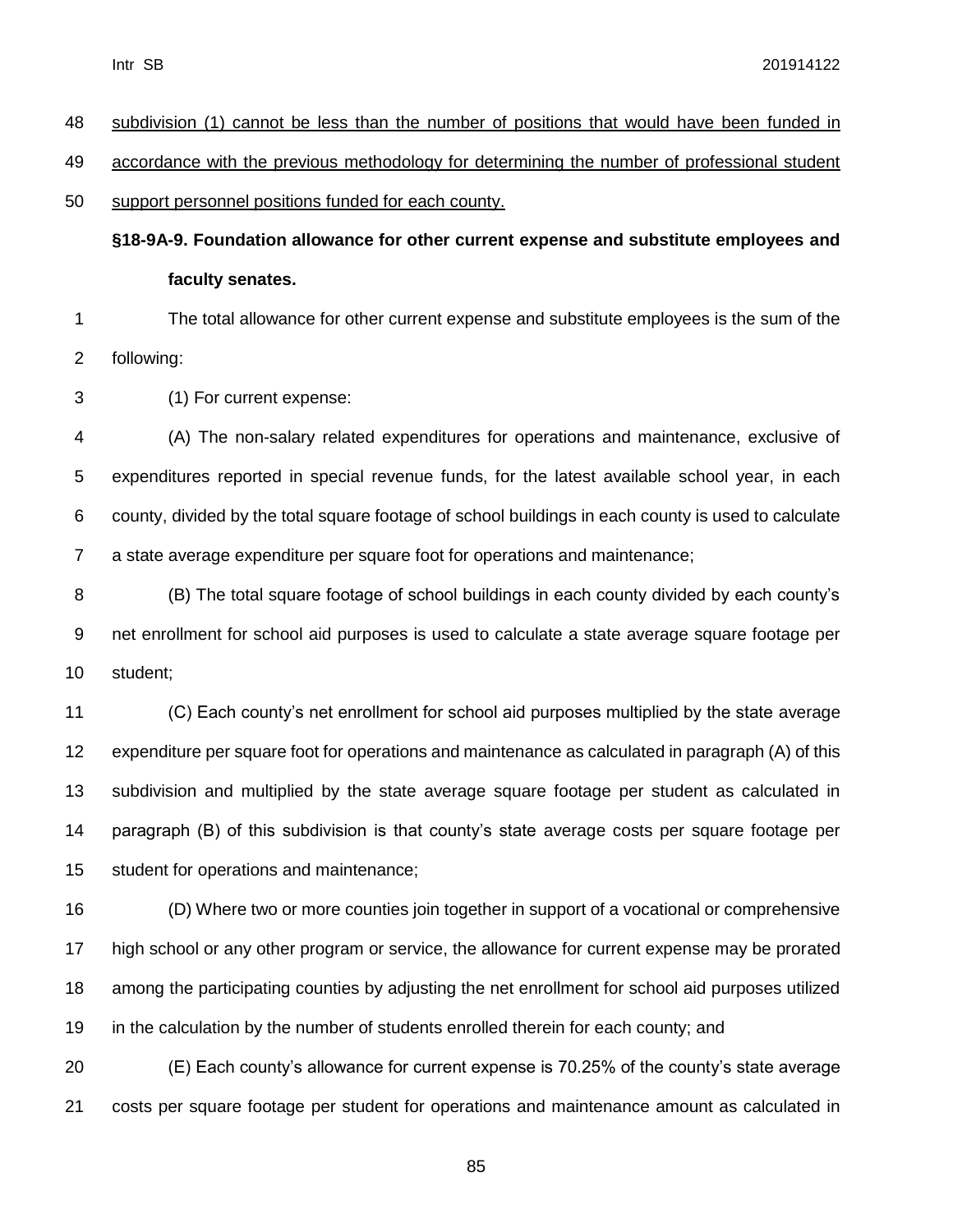paragraph (C) of this subdivision; *Provided*, That effective for the 2019-2020 funding year, each county's allowance for current expense is 71.25 percent of the county's state average costs per square footage per student for operations and maintenance amount as calculated in paragraph (C) of this subdivision; plus (2) For professional educator substitutes or current expense, two and five-tenths percent of the computed state allocation for professional educators and professional student support personnel as determined in §18-9A-4 and §18-9A-8 of this code. Distribution to the counties is made proportional to the number of professional educators and professional student support personnel authorized for the county in compliance with §18-9A-4 and §18-9A-8 of this code; plus

 (3) For service personnel substitutes or current expense, two and five-tenths percent of the computed state allocation for service personnel as determined in §18-9A-5 of this code. Distribution to the counties is made proportional to the number of service personnel authorized for the county in compliance with §18-9A-5 of this code; plus

 (4) For academic materials, supplies and equipment for use in instructional programs, \$200 multiplied by the number of professional instructional personnel and professional student support personnel employed in the schools of the county. Distribution is made to each county for allocation to the faculty senate of each school in the county on the basis of \$200 per professional instructional personnel employed at the school. "Faculty Senate" means a faculty senate created pursuant to §18-5A-5 of this code. Decisions for the expenditure of such funds are made at the school level by the faculty senate in accordance with the provisions of §18-5A-5 of this code and may not be used to supplant the current expense expenditures of the county. Beginning on September 1, 1994, and every September thereafter, county boards shall forward to each school for the use by faculty senates the appropriation specified in this section. Each school shall be responsible for keeping accurate records of expenditures.

#### **§18-9A-19. State Aid Block Grant Funding.**

Beginning for the school year 2019-2020 and thereafter, each county board shall receive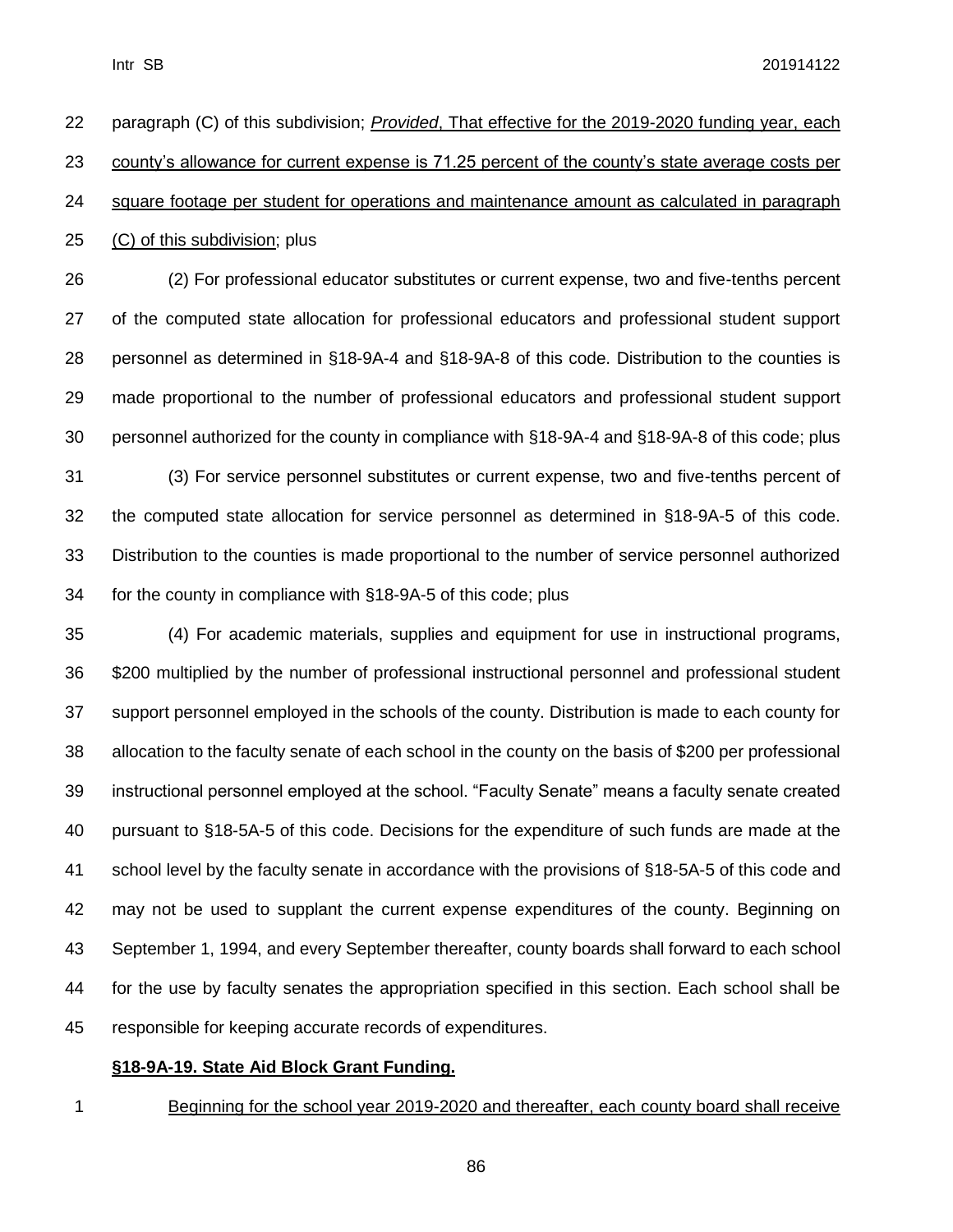| $\overline{2}$ | its allocated state aid share of the county's basic foundation program as calculated pursuant to          |
|----------------|-----------------------------------------------------------------------------------------------------------|
| 3              | this article in the form of block grants. Notwithstanding other provisions within this article, all funds |
| 4              | distributed to a county board in a block grant shall be exempt from expenditure requirements and          |
| 5              | limitations contained within this article and a recipient county board may expend such funds in           |
| 6              | any authorized and allowable manner the county board deems appropriate: Provided, That all                |
| $\overline{7}$ | expenditures shall be consistent with the provisions of all other articles of this code.                  |
|                | ARTICLE 9B. STATE BOARD OF SCHOOL FINANCE.                                                                |
|                | §18-9B-22. Searchable budget database and website.                                                        |
| 1              | (a) Effective July 1, 2020, the state superintendent shall provide the State Auditor with the             |
| 2              | required data for use by the searchable budget data website: Provided, That the state                     |
| 3              | superintendent shall not be required to violate the Family Educational Rights and Privacy Act in          |
| 4              | providing such data. The data shall also contain the required information for the previous three          |
| 5              | fiscal years provided such data is available.                                                             |
| 6              | (b) The required data shall include for use by the searchable budget database website the                 |
| $\overline{7}$ | following content:                                                                                        |
| 8              | (1) The name and principal location or residence of the entity or recipients of funds:                    |
| 9              | <i>Provided</i> , That employee addresses shall not be made public or otherwise displayed on the          |
| 10             | budget data website;                                                                                      |
| 11             | (2) The name of the person or entity requesting the funds:                                                |
| 12             | (3) The amount of funds expended;                                                                         |
| 13             | (4) The funding or expending agency;                                                                      |
| 14             | (5) The funding source of the revenue expended;                                                           |
| 15             | (6) The budget program or activity of the expenditure;                                                    |
| 16             | (7) A descriptive purpose for the funding action or expenditure;                                          |
| 17             | (8) Any state audit or report relating to the entity or recipient of funds or the budget program          |
|                |                                                                                                           |

18 or agency; and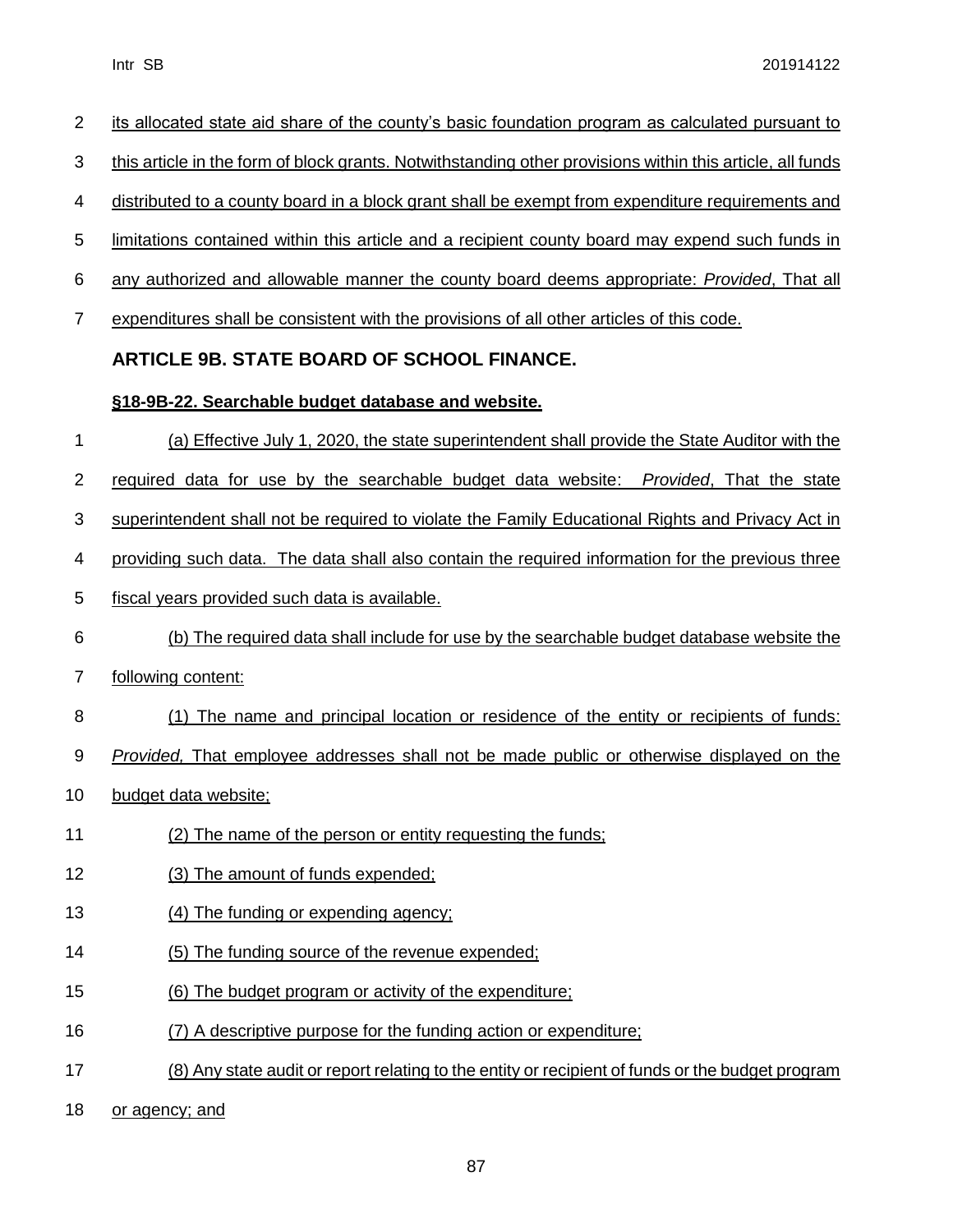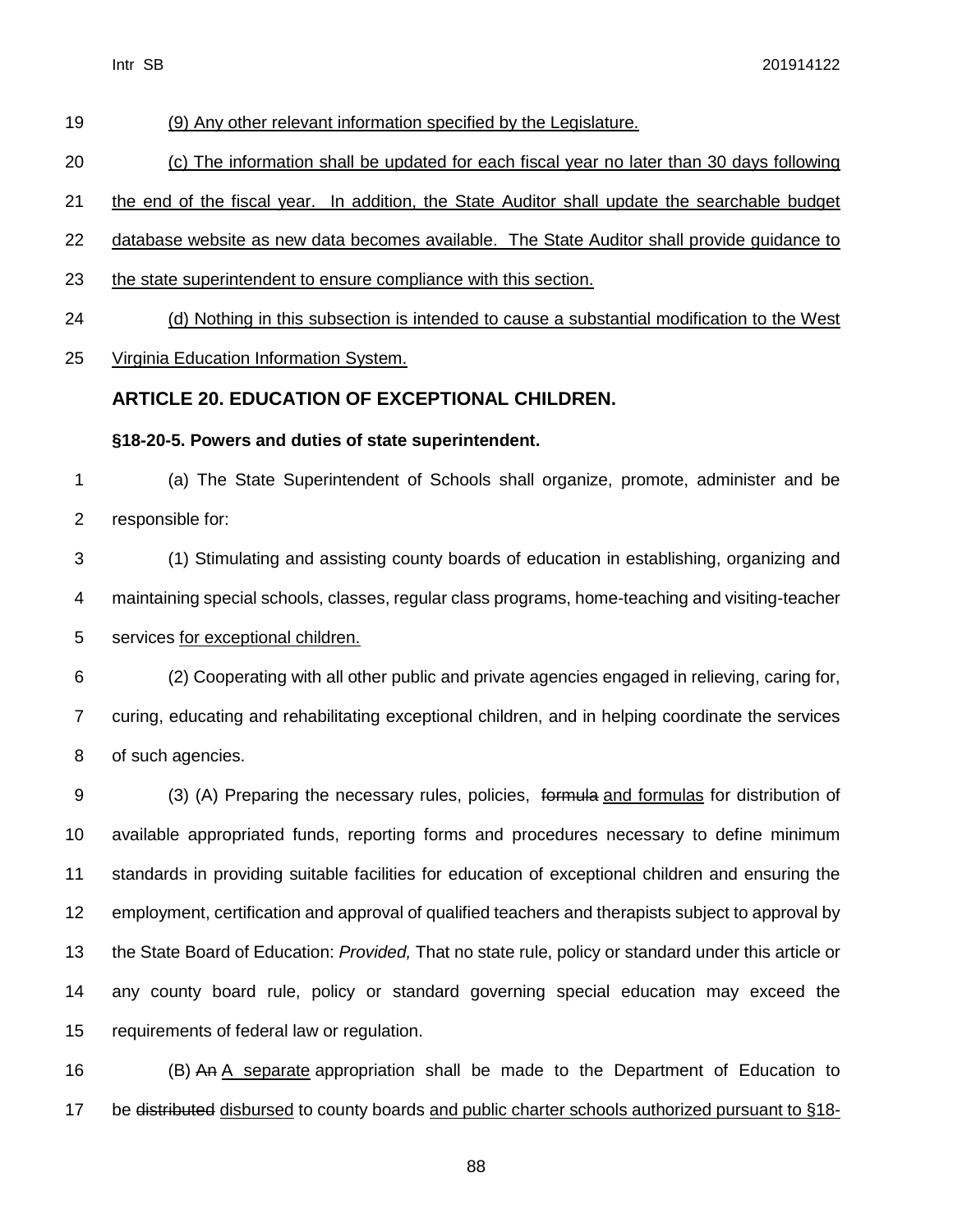5G-1 *et seq.* of this code to support children assist them with serving exceptional children with high cost/high acuity special needs that exceed the capacity of county to provide with funds available. Each county board and public charter school shall apply to the state 21 superintendent for receipt of to receive this funding in a manner set forth by the state superintendent that assesses and takes into account varying acuity levels of the exceptional students. Any remaining funds at the end of a fiscal year from the appropriation shall be carried 24 over to the next fiscal year. When possible, federal funds shall be distributed disbursed to county boards and public charter schools for this purpose before any of the state appropriation 26 is distributed disbursed. The state board shall promulgate a rule in accordance with the provisions of §29A-3B-1 *et seq.* of this code that implements the provisions of this subdivision relating to 28 distributing disbursing the funds to the county boards and public charter schools. The rule at least shall include a definition for "children with high acuity needs".

30 (4) Receiving from county boards of education and public charter schools, their applications, annual reports and claims for reimbursement from such moneys as are appropriated by the Legislature, auditing such claims, and preparing vouchers to reimburse said counties the amounts reimbursable to them.

 (5) Assuring that all exceptional children in the state, including children in mental health facilities, residential institutions, private schools and correctional facilities as provided in §18-2- 13f of this code receive an education in accordance with state and federal laws: *Provided,* That the state superintendent shall also assure that adults in correctional facilities and regional jails receive an education to the extent funds are provided therefor.

 (6) Performing other duties and assuming other responsibilities in connection with this program as needed.

 (7) Receive the county plan for integrated classroom submitted by the county boards of 42 education and submit a state plan, approved by the State Board of Education, to the Legislative Oversight Commission on Education Accountability no later than December 1, 1995.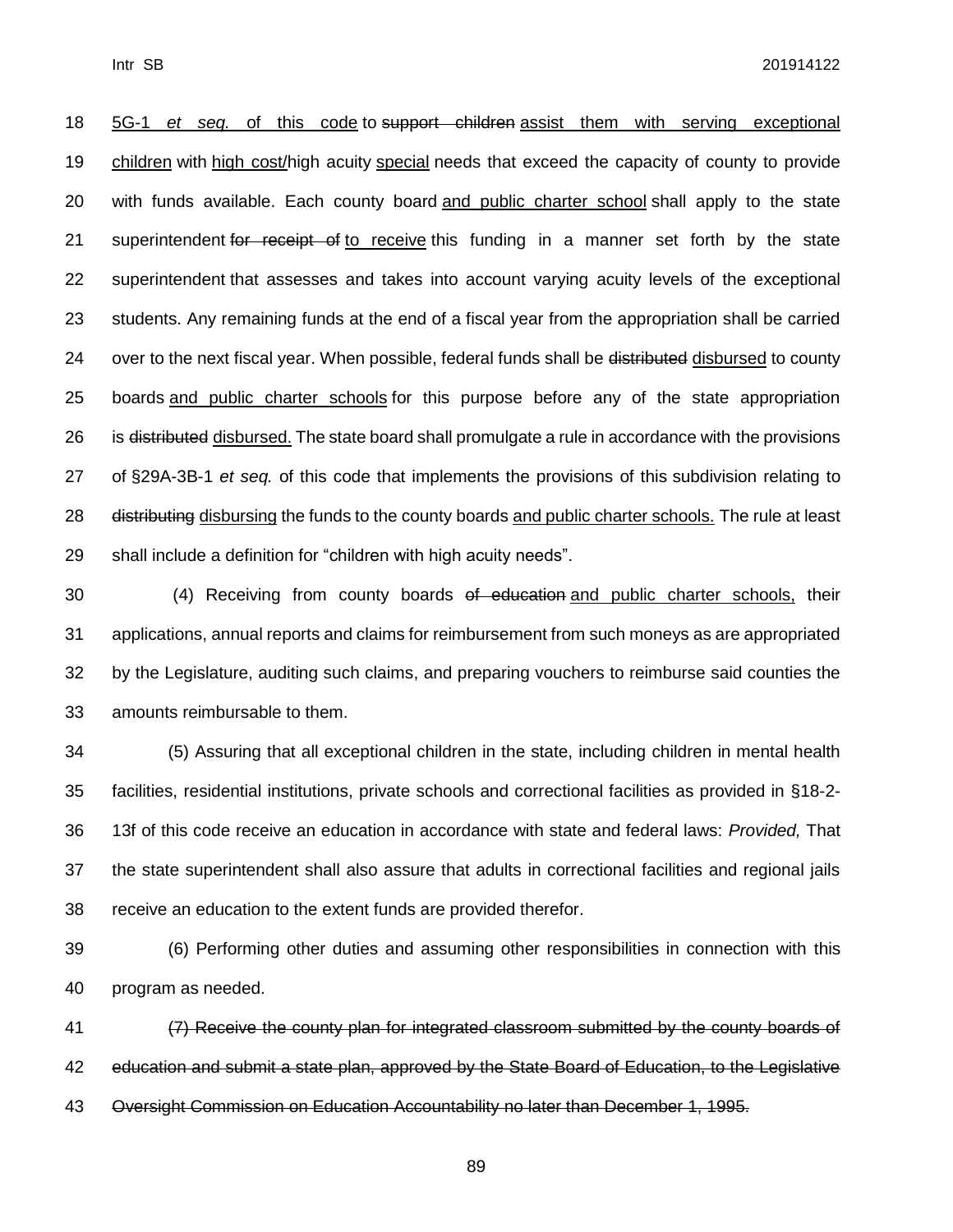(b) Nothing contained in this section shall be construed to prevent any county board of education from establishing and maintaining special schools, classes, regular class programs, home-teaching or visiting-teacher services for exceptional children out of funds available from local revenue.

## **CHAPTER 18A. SCHOOL PERSONNEL.**

#### **ARTICLE 4. SALARIES, WAGES, AND OTHER BENEFITS.**

#### **§18A-4-2. State minimum salaries for teachers.**

1 (a) It is the goal of the Legislature to increase the state minimum salary for teachers with 2 zero years of experience and an A. B. degree, including the equity supplement, to at least \$43,000 3 by fiscal year 2019.

 (b) For school year 2018–2019, and continuing thereafter, each teacher shall receive the 5 amount prescribed in the State Minimum Salary Schedule *I* as set forth in this section; specific additional amounts prescribed in this section or article; and any county supplement in effect in a county pursuant to §18A-4-5a of this code during the contract year: *Provided,* That for the school year 2019-2020, and continuing thereafter, each teacher shall receive the amount prescribed in 9 the State Minimum Salary Schedule II as set forth in this section, specific additional amounts prescribed in this section or article, and any county supplement in effect in a county pursuant to §18A-4-5a of this code during the contract year.

#### STATE MINIMUM SALARY SCHEDULE I

Years Exp  $4<sup>th</sup>$ Class 3 rd Class 2 nd Class A.B. A.B. + 15 M.A. M.A. + 15 M.A. + 30 M.A. + 45 Doctorate 0 29,937 30,626 30,892 32,335 33,096 34,863 35,624 36,385 37,146 38,181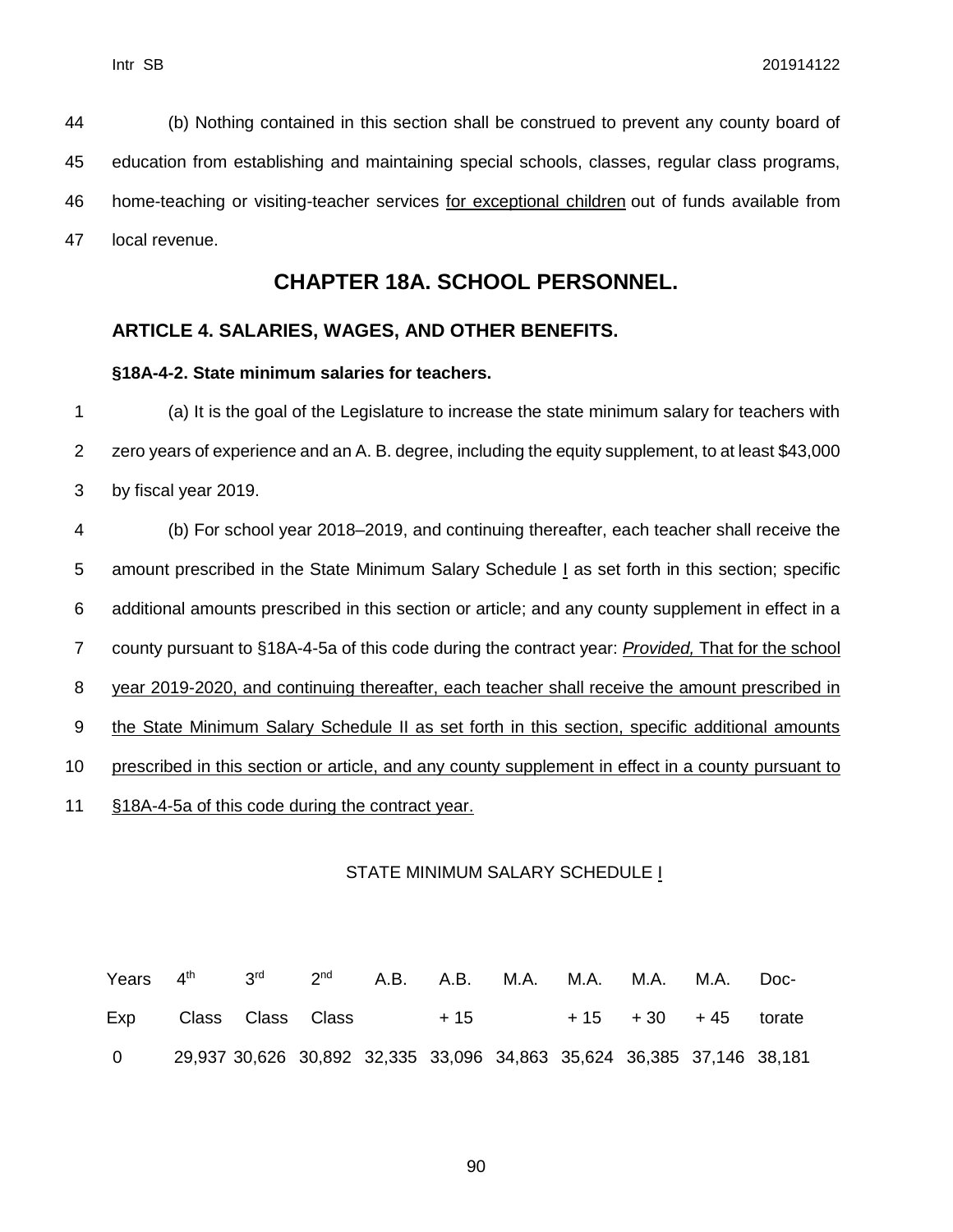| 1              | 30,265 30,954 31,220 32,853 33,614 35,382 36,143 36,903 37,664 38,699 |  |  |  |  |
|----------------|-----------------------------------------------------------------------|--|--|--|--|
| $\overline{2}$ | 30,594 31,282 31,548 33,372 34,133 35,900 36,661 37,422 38,183 39,218 |  |  |  |  |
| 3              | 30,922 31,610 31,876 33,891 34,651 36,419 37,180 37,940 38,701 39,736 |  |  |  |  |
| 4              | 31,494 32,182 32,448 34,653 35,414 37,182 37,943 38,703 39,464 40,499 |  |  |  |  |
| 5              | 31,822 32,510 32,776 35,172 35,933 37,700 38,461 39,222 39,983 41,018 |  |  |  |  |
| 6              | 32,150 32,838 33,104 35,690 36,451 38,219 38,980 39,740 40,501 41,536 |  |  |  |  |
| $\overline{7}$ | 32,478 33,167 33,432 36,209 36,970 38,737 39,498 40,259 41,020 42,055 |  |  |  |  |
| 8              | 32,806 33,495 33,761 36,727 37,488 39,256 40,017 40,777 41,538 42,573 |  |  |  |  |
| 9              | 33,134 33,823 34,089 37,246 38,007 39,774 40,535 41,296 42,057 43,092 |  |  |  |  |
| 10             | 33,463 34,151 34,417 37,766 38,526 40,294 41,055 41,816 42,576 43,611 |  |  |  |  |
| 11             | 33,791 34,479 34,745 38,284 39,045 40,813 41,573 42,334 43,095 44,130 |  |  |  |  |
| 12             | 34,119 34,807 35,073 38,803 39,563 41,331 42,092 42,853 43,613 44,648 |  |  |  |  |
| 13             | 34,447 35,135 35,401 39,321 40,082 41,850 42,610 43,371 44,132 45,167 |  |  |  |  |
| 14             | 34,775 35,463 35,729 39,840 40,600 42,368 43,129 43,890 44,650 45,685 |  |  |  |  |
| 15             | 35,103 35,791 36,057 40,358 41,119 42,887 43,647 44,408 45,169 46,204 |  |  |  |  |
| 16             | 35,431 36,119 36,385 40,877 41,637 43,405 44,166 44,927 45,687 46,722 |  |  |  |  |
| 17             | 35,759 36,448 36,713 41,395 42,156 43,924 44,685 45,445 46,206 47,241 |  |  |  |  |
| 18             | 36,087 36,776 37,042 41,914 42,675 44,442 45,203 45,964 46,725 47,760 |  |  |  |  |
| 19             | 36,415 37,104 37,370 42,432 43,193 44,961 45,722 46,482 47,243 48,278 |  |  |  |  |
| 20             | 36,743 37,432 37,698 42,951 43,712 45,479 46,240 47,001 47,762 48,797 |  |  |  |  |
| 21             | 37,072 37,760 38,026 43,469 44,230 45,998 46,759 47,519 48,280 49,315 |  |  |  |  |
| 22             | 37,400 38,088 38,354 43,988 44,749 46,516 47,277 48,038 48,799 49,834 |  |  |  |  |
| 23             | 37,728 38,416 38,682 44,507 45,267 47,035 47,796 48,556 49,317 50,352 |  |  |  |  |
| 24             | 38,056 38,744 39,010 45,025 45,786 47,554 48,314 49,075 49,836 50,871 |  |  |  |  |
| 25             | 38,384 39,072 39,338 45,544 46,304 48,072 48,833 49,594 50,354 51,389 |  |  |  |  |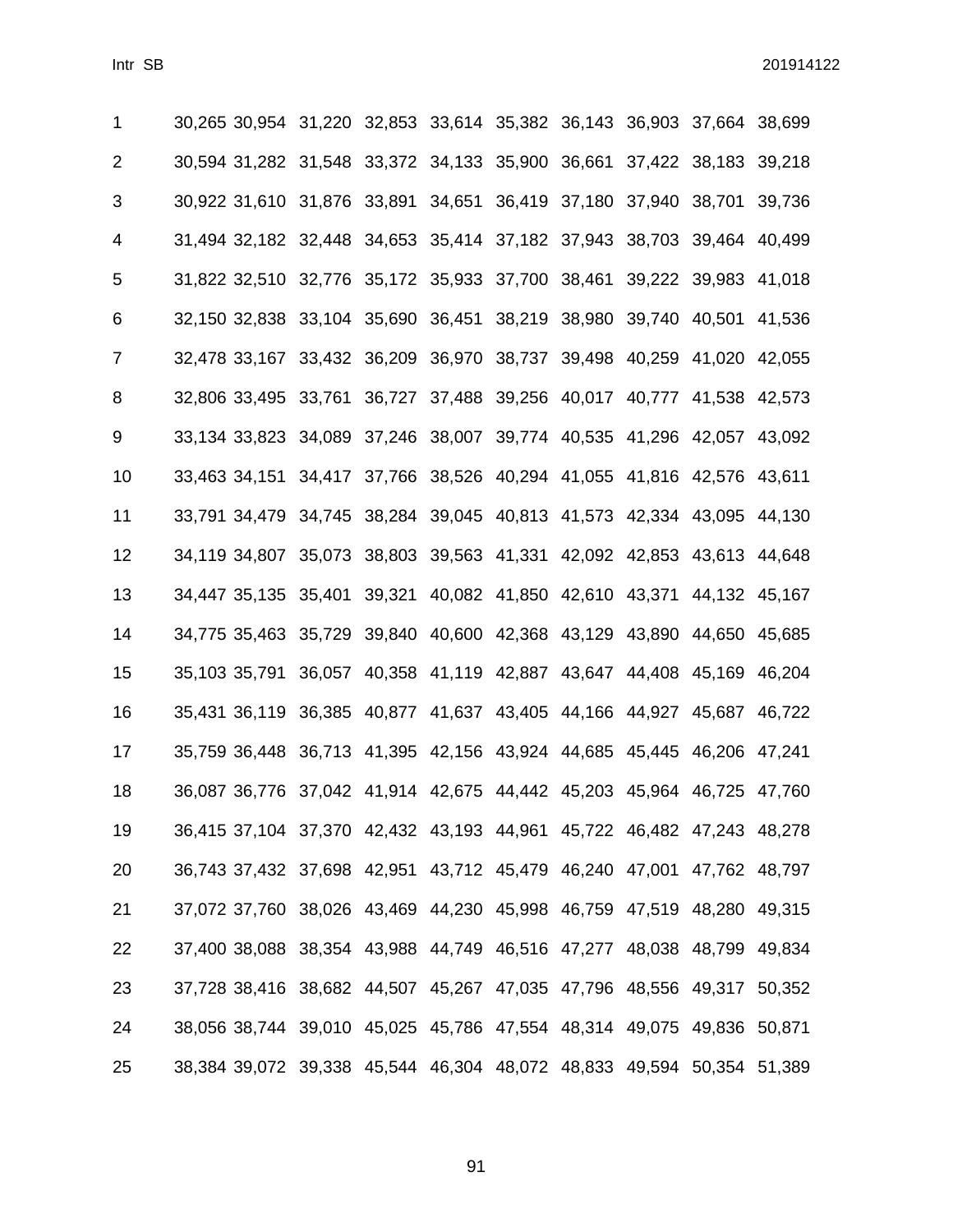| 26 | 38,712 39,400 39,666 46,062 46,823 48,591 49,351 50,112 50,873 51,908 |  |  |  |        |
|----|-----------------------------------------------------------------------|--|--|--|--------|
| 27 | 39,040 39,728 39,994 46,581 47,341 49,109 49,870 50,631 51,391 52,426 |  |  |  |        |
| 28 | 39,368 40,057 40,322 47,099 47,860 49,628 50,388 51,149 51,910 52,945 |  |  |  |        |
| 29 | 39,696 40,385 40,651 47,618 48,378 50,146 50,907 51,668 52,428 53,463 |  |  |  |        |
| 30 | 40,024 40,713 40,979 48,136 48,897 50,665 51,425 52,186 52,947 53,982 |  |  |  |        |
| 31 | 40,353 41,041 41,307 48,655 49,416 51,183 51,944 52,705 53,465 54,500 |  |  |  |        |
| 32 | 40,681 41,369 41,635 49,173 49,934 51,702 52,463 53,223 53,984 55,019 |  |  |  |        |
| 33 | 41,009 41,697 41,963 49,692 50,453 52,220 52,981 53,742 54,503 55,538 |  |  |  |        |
| 34 | 41,337 42,025 42,291 50,210 50,971 52,739 53,500 54,260 55,021        |  |  |  | 56,056 |
| 35 | 41,665 42,353 42,619 50,729 51,490 53,257 54,018 54,779 55,540 56,575 |  |  |  |        |

12

## STATE MINIMUM SALARY SCHEDULE II

| Years           | 4 <sup>th</sup> | 3 <sup>rd</sup> | 2 <sup>nd</sup> | <u>A.B.</u> | <u>A.B.</u> | <u>M.A.</u> | <u>M.A.</u> | <u>MA.</u> | <u>M.A.</u> | Doc-   |
|-----------------|-----------------|-----------------|-----------------|-------------|-------------|-------------|-------------|------------|-------------|--------|
| <u>Exp.</u>     | <b>Class</b>    | <b>Class</b>    | <b>Class</b>    |             | $+15$       |             | $+15$       | $+30$      | $+45$       | torate |
| $\overline{0}$  | 32,057          | 32,746          | 33,012          | 34,455      | 35,216      | 36,983      | 37,744      | 38,505     | 39,266      | 40,301 |
| <u> 1</u>       | 32,385          | 33,074          | 33,340          | 34,973      | 35,734      | 37,502      | 38,263      | 39,023     | 39,784      | 40,819 |
| $\overline{2}$  | 32,714          | 33,402          | 33,668          | 35,492      | 36,253      | 38,020      | 38,781      | 39,542     | 40,303      | 41,338 |
| $\overline{3}$  | 33,042          | 33,730          | 33,996          | 36,011      | 36,771      | 38,539      | 39,300      | 40,060     | 40,821      | 41,856 |
| $\overline{4}$  | 33,614          | 34,302          | 34,568          | 36,773      | 37,534      | 39,302      | 40,063      | 40,823     | 41,584      | 42,619 |
| $\overline{5}$  | 33,942          | 34,630          | 34,896          | 37,292      | 38,053      | 39,820      | 40,581      | 41,342     | 42,103      | 43,138 |
| $\underline{6}$ | 34,270          | 34,958          | 35,224          | 37,810      | 38,571      | 40,339      | 41,100      | 41,860     | 42,621      | 43,656 |
| $\overline{L}$  | 34,598          | 35,287          | 35,552          | 38,329      | 39,090      | 40,857      | 41,618      | 42,379     | 43,140      | 44,175 |
| $\underline{8}$ | 34,926          | 35,615          | 35,881          | 38,847      | 39,608      | 41,376      | 42,137      | 42,897     | 43,658      | 44,693 |
| 9               | 35,254          | 35,943          | 36,209          | 39,366      | 40,127      | 41,894      | 42,655      | 43,416     | 44,177      | 45,212 |
| 10              | 35,583          | 36,271          | 36,537          | 39,886      | 40,646      | 42,414      | 43,175      | 43,936     | 44,696      | 45,731 |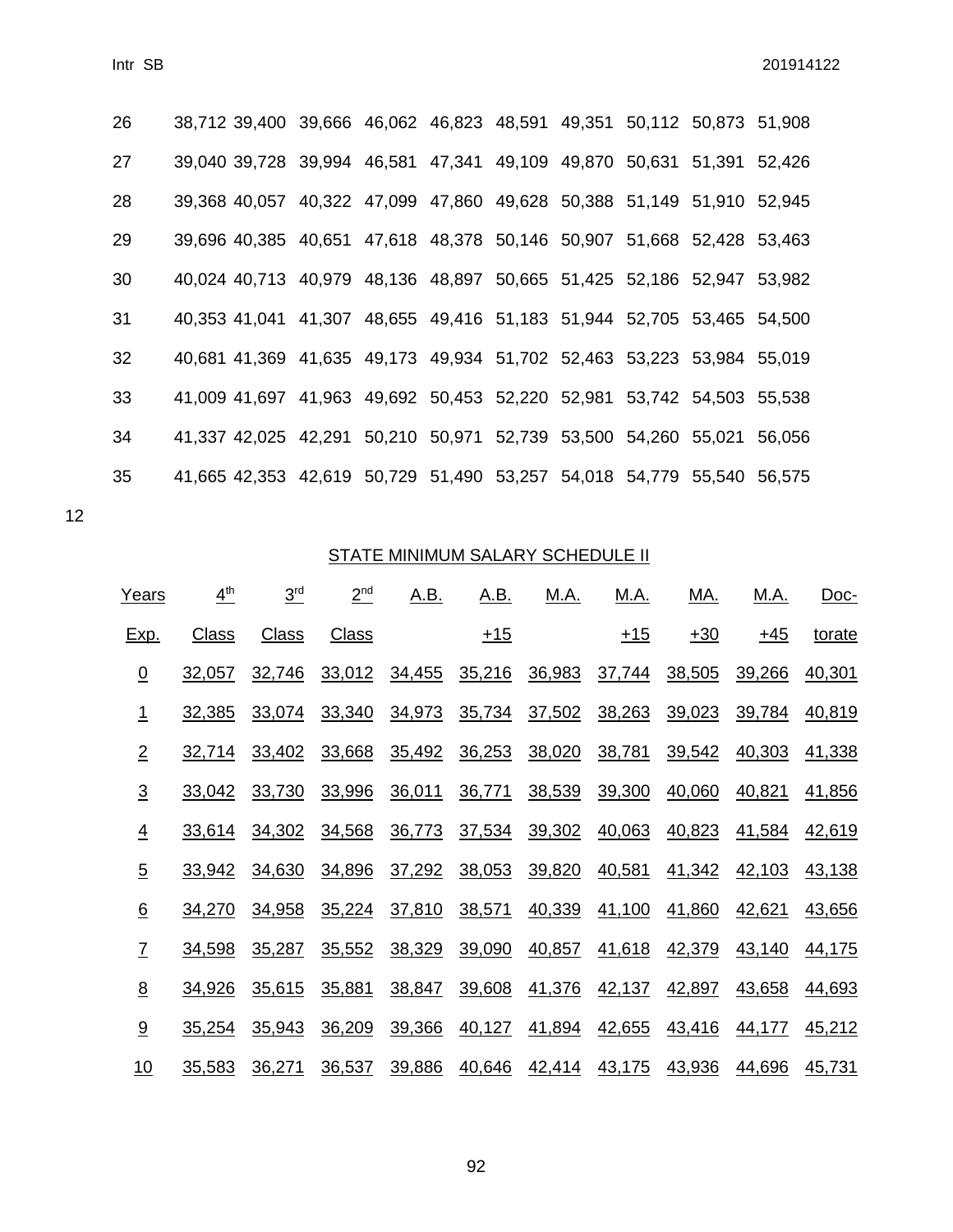| <u> 11</u>       | <u>35,911</u> | 36,599        | 36,865                                                                | 40,404        | 41,165        | 42,933        | 43,693        | 44,454        | 45,215        | 46,250 |
|------------------|---------------|---------------|-----------------------------------------------------------------------|---------------|---------------|---------------|---------------|---------------|---------------|--------|
| <u>12</u>        | 36,239        | 36,927        | 37,193                                                                | 40,923        | 41,683        | 43,451        | 44,212        | 44,973        | 45,733        | 46,768 |
| <u>13</u>        | 36,567        | 37,255        | 37,521                                                                | <u>41,441</u> | 42,202        | <u>43,970</u> | 44,730        | <u>45,491</u> | 46,252        | 47,287 |
| <u>14</u>        | 36,895        | 37,583        | 37,849                                                                | <u>41,960</u> | 42,720        | <u>44,488</u> | 45,249        | 46,010        | 46,770        | 47,805 |
| 15               | 37,223        | 37,911        | 38,177                                                                | 42,478        | 43,239        | <u>45,007</u> | 45,767        | 46,528        | 47,289        | 48,324 |
| <u>16</u>        | 37,551        | 38,239        | 38,505                                                                | 42,997        | 43,757        | 45,525        | 46,286        | 47,047        | 47,807        | 48,842 |
| <u> 17</u>       | 37,879        | 38,568        | 38,833                                                                | 43,515        | 44,276        | 46,044        | 46,805        | 47,565        | 48,326        | 49,361 |
| <u> 18</u>       | 38,207        | 38,896        | 39,162                                                                | 44,034        | 44,795        | 46,562        | 47,323        | 48,084        | 48,845        | 49,880 |
| <u>19</u>        | 38,535        | 39,224        | 39,490                                                                | 44,552        | 45,313        | 47,081        | 47,842        | 48,602        | 49,363        | 50,398 |
| 20               | 38,863        | 39,552        | 39,818                                                                | 45,071        | 45,832        | 47,599        | 48,360        | 49,121        | 49,882        | 50,917 |
| <u>21</u>        | 39,192        | 39,880        | 40,146                                                                | 45,589        | 46,350        | 48,118        | 48,879        | 49,639        | 50,400        | 51,435 |
| 22               | 39,520        | 40,208        | 40,474                                                                | 46,108        | 46,869        | 48,636        | 49,397        | 50,158        | 50,919        | 51,954 |
| 23               | <u>39,848</u> | 40,536        | 40,802                                                                | <u>46,627</u> |               | 47,387 49,155 | <u>49,916</u> | <u>50,676</u> | <u>51,437</u> | 52,472 |
| $\frac{24}{1}$   | 40,176        | 40,864        | 41,130                                                                | 47,145        | 47,906        | 49,674        | 50,434 51,195 |               | 51,956        | 52,991 |
| 25               | 40,504        | 41,192        | 41,458                                                                | 47,664        | 48,424        | 50,192        | 50,953        | 51,714        | 52,474        | 53,509 |
| $\frac{26}{5}$   | 40,832        | 41,520        | 41,786                                                                | 48,182        | 48,943        | 50,711        | 51,471        | 52,232        | 52,993        | 54,028 |
| 27               | 41,160        | 41,848        | <u>42,114</u>                                                         | 48,701        | 49,461        | 51,229        | 51,990        | 52,751        | 53,511        | 54,546 |
| 28               | 41,488        | <u>42,177</u> | <u>42,442</u>                                                         | <u>49,219</u> | <u>49,980</u> | 51,748        | <u>52,508</u> | <u>53,269</u> | 54,030        | 55,065 |
| 29               |               |               | <u>41,816 42,505 42,771 49,738 50,498 52,266 53,027 53,788 54,548</u> |               |               |               |               |               |               | 55,583 |
| $\underline{30}$ | 42,144        | 42,833        | 43,099                                                                | 50,256        | <u>51,017</u> |               | 52,785 53,545 | 54,306        | 55,067        | 56,102 |
| 31               | 42,473        | 43,161        | 43,427                                                                | 50,775        | 51,536        | 53,303        | 54,064        | 54,825        | 55,585        | 56,620 |
| 32               | 42,801        | 43,489        | <u>43,755</u>                                                         | 51,293        | <u>52,054</u> | 53,822 54,583 |               | 55,343        | 56,104        | 57,139 |
| 33               | 43,129        | <u>43,817</u> | 44,083                                                                | 51,812        | <u>52,573</u> | 54,340        | 55,101        | 55,862        | 56,623        | 57,658 |
| $\frac{34}{5}$   | 43,457        | 44,145        | 44,411                                                                | 52,330        | 53,091        | 54,859        | 55,620        | 56,380        | 57,141        | 58,176 |
| $\frac{35}{5}$   | <u>43,785</u> |               | <u>44,473 44,739 52,849 53,610 55,377 56,138 56,899</u>               |               |               |               |               |               | 57,660        | 58,695 |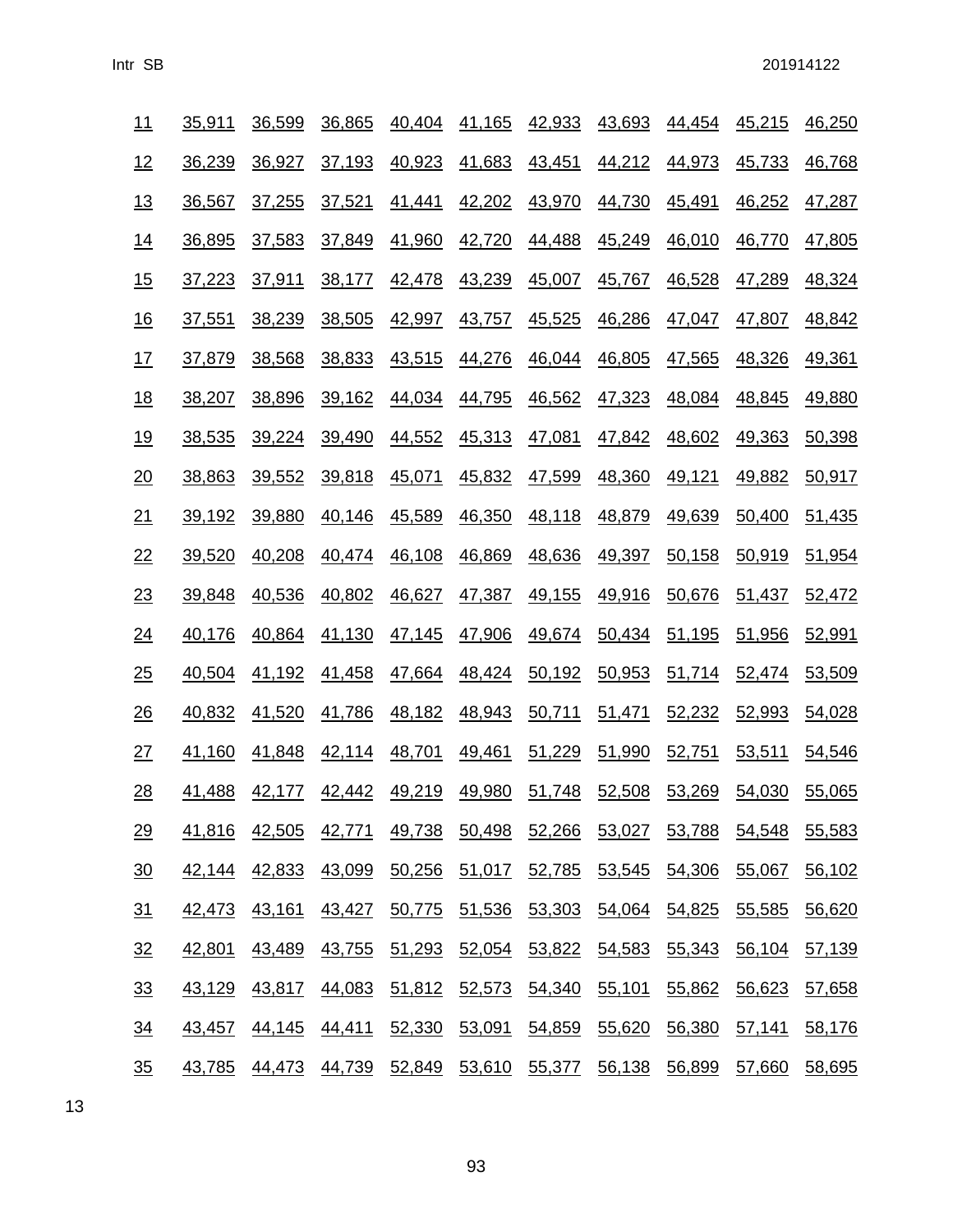(c) Six hundred dollars shall be paid annually to each classroom teacher who has at least 20 years of teaching experience. The payments: (i) Shall be in addition to any amounts prescribed in the applicable State Minimum Salary Schedule; (ii) shall be paid in equal monthly installments; and (iii) shall be considered a part of the state minimum salaries for teachers. (d) Effective July 1, 2019, each classroom teacher providing math instruction in the teacher's certified area of study for at least 60 percent of the time the teacher is providing instruction to students shall be considered to have three additional years of experience only for the purposes of the salary schedule set forth in subsection (b) of this section. (e) Effective July 1, 2019, each classroom teacher certified in special education and employed as a full-time special education teacher shall be considered to have three additional years of experience only for the purposes of the salary schedule set forth in §18A-4-2(b) of this code. 26 (d) (f) To meet the objective of salary equity among the counties as set forth in §18A-4-5 27 of this code, In accordance with §18A-4-5 of this code, each teacher shall be paid an equity the supplement amount as applicable for his or her classification of certification or classification of training and years of experience as follows, subject to the provisions of that section: (1) For "4th Class" at zero years of experience, \$1,781. An additional \$38 shall be paid for each year of experience up to and including 35 years of experience; (2) For "3rd Class" at zero years of experience, \$1,796. An additional \$67 shall be paid for each year of experience up to and including 35 years of experience; (3) For "2nd Class" at zero years of experience, \$1,877. An additional \$69 shall be paid for each year of experience up to and including 35 years of experience; (4) For "A. B." at zero years of experience, \$2,360. An additional \$69 shall be paid for each year of experience up to and including 35 years of experience; (5) For "A. B. + 15" at zero years of experience, \$2,452. An additional \$69 shall be paid for each year of experience up to and including 35 years of experience;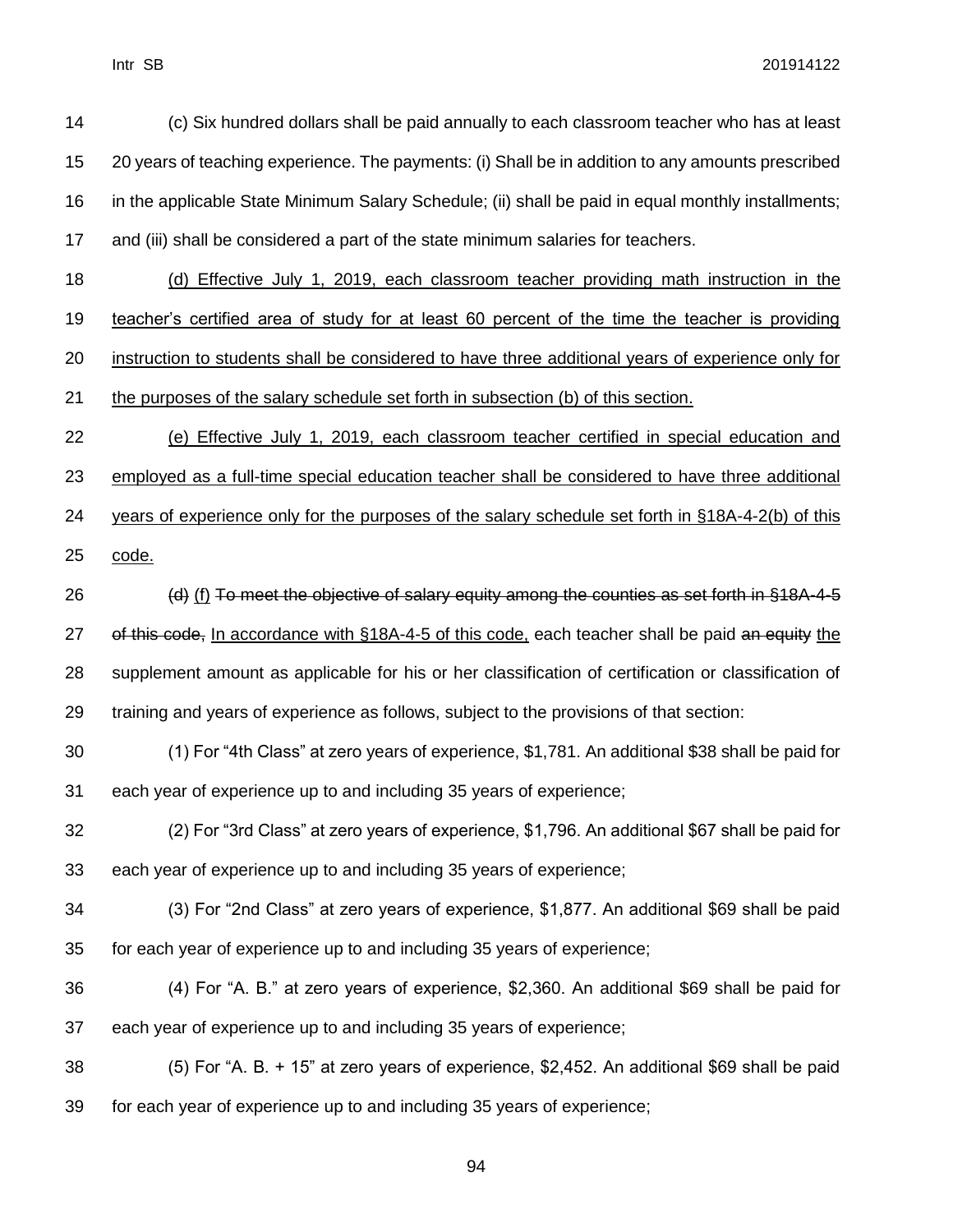(6) For "M. A." at zero years of experience, \$2,644. An additional \$69 shall be paid for each year of experience up to and including 35 years of experience; (7) For "M. A. + 15" at zero years of experience, \$2,740. An additional \$69 shall be paid for each year of experience up to and including 35 years of experience; (8) For "M. A. + 30" at zero years of experience, \$2,836. An additional \$69 shall be paid for each year of experience up to and including 35 years of experience; (9) For "M. A. + 45" at zero years of experience, \$2,836. An additional \$69 shall be paid for each year of experience up to and including 35 years of experience; and (10) For "Doctorate" at zero years of experience, \$2,927. An additional \$69 shall be paid for each year of experience up to and including 35 years of experience. These payments: (i) Shall be in addition to any amounts prescribed in the applicable State Minimum Salary Schedule, any specific additional amounts prescribed in this section and article and any county supplement in effect in a county pursuant to §18A-4-5a of this code; (ii) shall be paid in equal monthly installments; and (iii) shall be considered a part of the state minimum salaries for teachers. **§18A-4-5. Salary equity among the counties; state salary supplement.** (a) For the purposes of this section, salary equity among the counties means that the salary potential of school employees employed by the various districts throughout the state does

 not differ by greater than ten percent between those offering the highest salaries and those offering the lowest salaries. In the case of professional educators, the difference shall be calculated using the average of the professional educator salary schedules, degree classifications B. A. through doctorate and the years of experience provided in the most recent state minimum salary schedule for teachers, in effect in the ten counties offering the highest salary schedules compared to the lowest salary schedule in effect among the fifty-five counties. In the case of school service personnel, the difference shall be calculated utilizing the average of the school service personnel salary schedules, pay grades A through H and the years of experience provided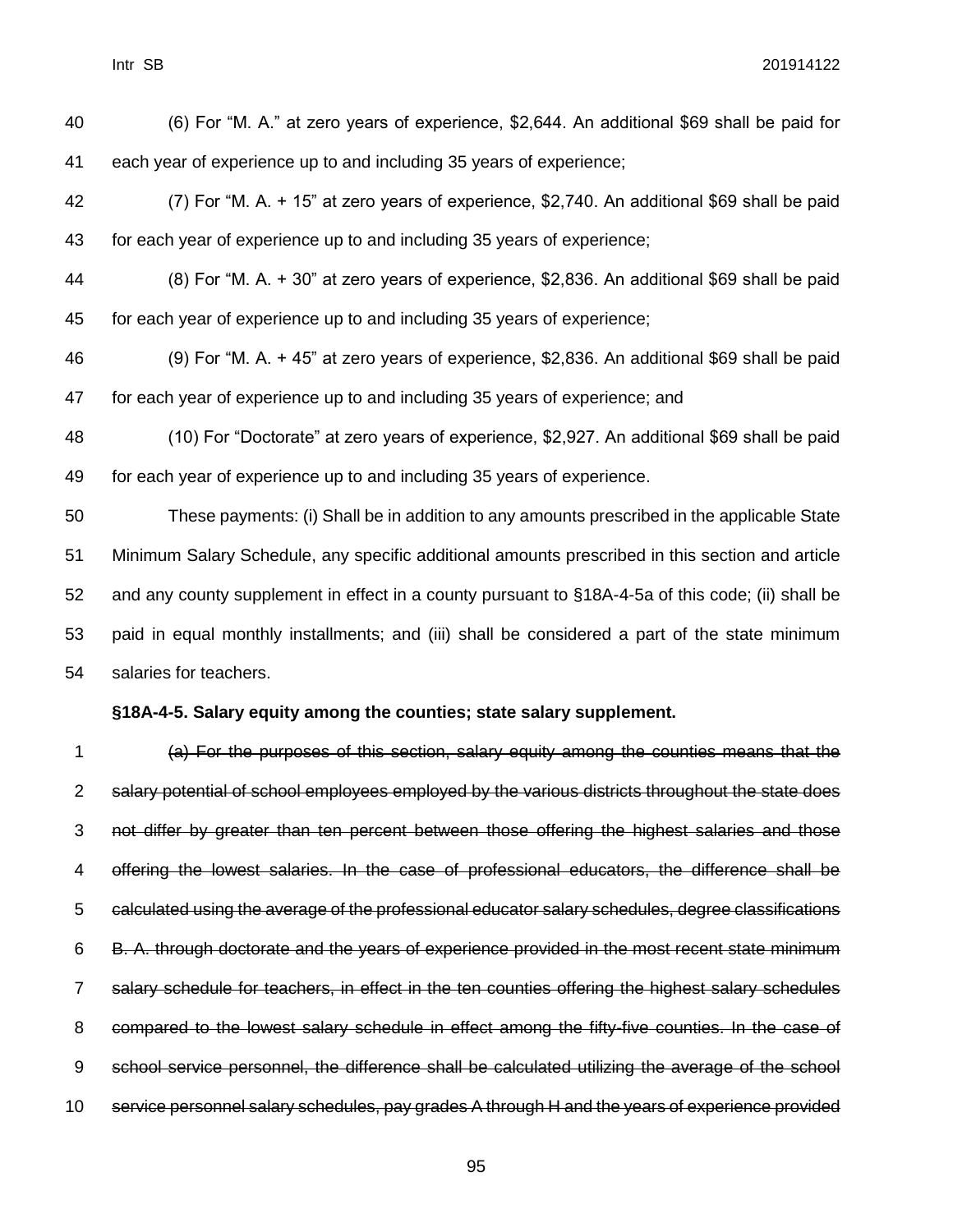| 11 | in the most recent state minimum pay scale pay grade for service personnel, in effect in the ten           |
|----|------------------------------------------------------------------------------------------------------------|
| 12 | counties offering the highest salary schedules compared to the lowest salary schedule in effect            |
| 13 | among the fifty-five counties.                                                                             |
| 14 | (a) The Legislature recognizes its constitutional responsibility to provide for a thorough                 |
| 15 | and efficient system of education. To carry out this responsibility the Legislature enacted, and           |
| 16 | continues to update, as necessary, the public school support program as set forth in §18-9A-1, et          |
| 17 | seq. of this code. The public school support program is a non-discriminatory funding mechanism             |
| 18 | for financing the educational system in this state as it takes into account each county's specific         |
| 19 | characteristics, and ensures that all counties are provided equitable funding.                             |
| 20 | (b) The Legislature further finds that the purpose of the public school support program is                 |
| 21 | not to deter counties from growing economically or from using county resources in a manner that            |
| 22 | best meets their specific educational needs and the desires of their citizens. To that end, counties       |
| 23 | <u>must have the discretion and flexibility to use local county funds, not otherwise factored into the</u> |
| 24 | public school support program, to provide the best education possible to their students, including,        |
| 25 | but not limited to, providing salary supplements to teachers.                                              |
| 26 | (b)(c) To meet the objective of salary equity among the counties, as defined in subsection                 |
| 27 | (a) of this section, on and after July 1, 1984, subject Subject to available state appropriations and      |
| 28 | the conditions set forth herein, each teacher and school service personnel shall receive an equity         |
| 29 | a supplement amount as specified in sections two and eight-a, respectively, of this article in             |
| 30 | addition to the amount from the state minimum salary schedules provided in those sections. State           |
| 31 | funds for this purpose shall be paid within the West Virginia public school support plan in                |
| 32 | accordance with §18-9A-1 et seq. of this code. The amount allocated for this supplement shall be           |
| 33 | apportioned between teachers and school service personnel in direct proportion to that amount              |
| 34 | necessary to support the professional salaries and service personnel salaries statewide under              |
| 35 | §18-9A-4, §18-9A-5, and §18-9A-8 of this code.                                                             |
| 36 | (c) State funds for this purpose shall be paid within the West Virginia public school support              |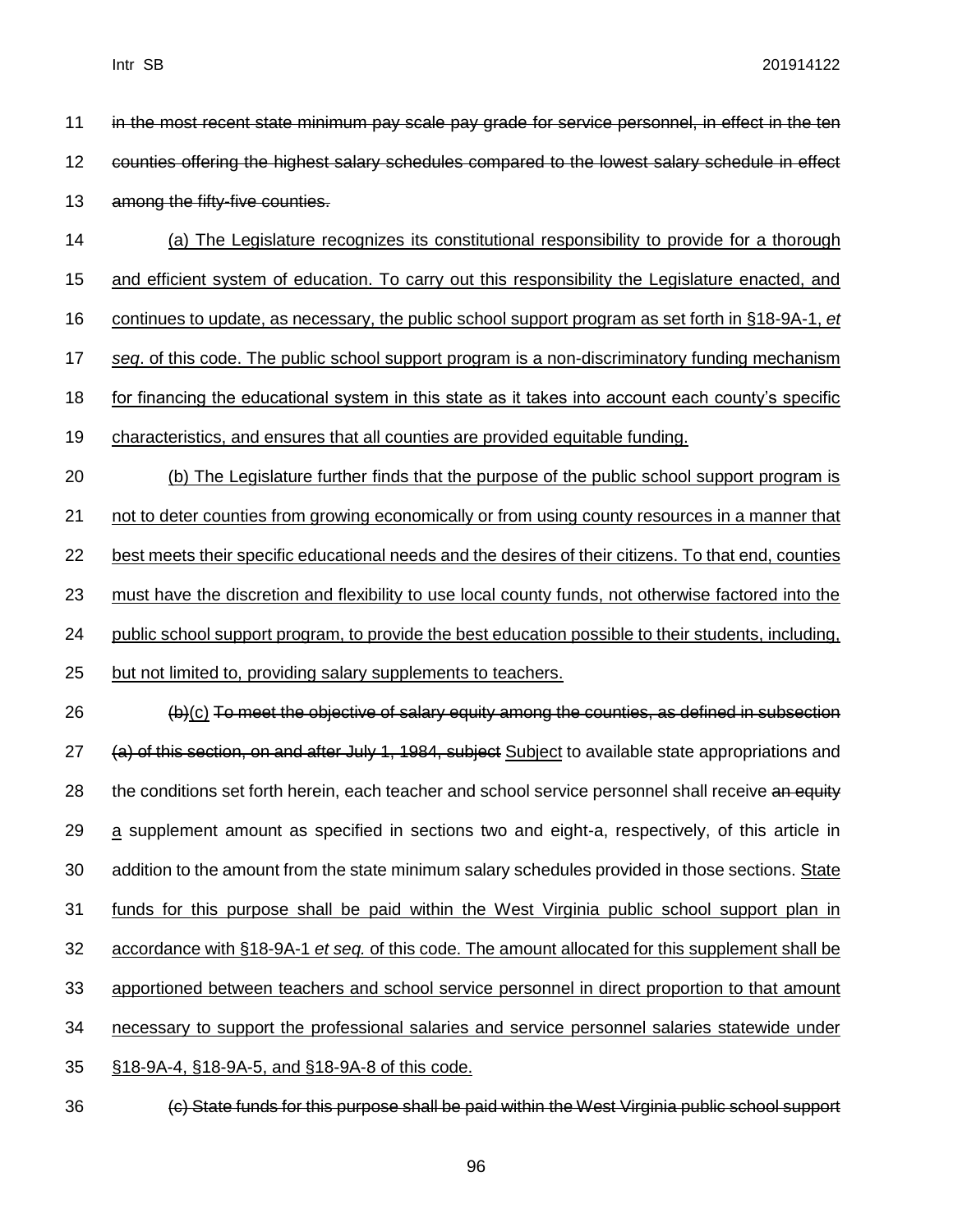plan in accordance with article nine-a, chapter eighteen of this code. The amount allocated for salary equity shall be apportioned between teachers and school service personnel in direct proportion to that amount necessary to support the professional salaries and service personnel salaries statewide under sections four, five and eight, article nine-a, chapter eighteen of this code. In the event the Department of Education determines that the objective of salary equity among the counties has not been met, it shall include in its budget request for the public school support 43 plan for the next school year a request for funding sufficient to meet the objective of salary equity through an across-the-board increase in the equity supplement amount of the affected class of employees.

 (d) Pursuant to this section, each teacher and service person shall receive from state funds the equity supplement amount indicated in §18A-4-2(c) and §18A-4-8a(f) of this code, as applicable, reduced by any amount provided by the county as a salary supplement for teachers and school service personnel on January 1, 1984.

 (e) The amount received pursuant to this section shall not be decreased as a result of any county supplement increase instituted after January 1, 1984: *Provided,* That any amount received pursuant to this section may be reduced proportionately based upon the amount of funds appropriated for this purpose. No county may reduce any salary supplement that was in effect on January 1, 1984, except as permitted by §18-4-5a and §18-4-5b of this code.

 (f) The amendments to this section during the 2019 First Extraordinary Session of the Legislature shall be effective for school years beginning on or after July 1, 2019, and the provisions of this section existing immediately prior to the 2019 First Extraordinary Session of the Legislature remain in effect for school years beginning prior to July 1, 2019.

#### **§18A-4-5a. County salary supplements for teachers.**

 (a) County boards of education in fixing the salaries of teachers shall use at least the state minimum salaries established under the provisions of this article. The board may establish salary schedules which shall be in excess of the state minimums fixed by this article, such county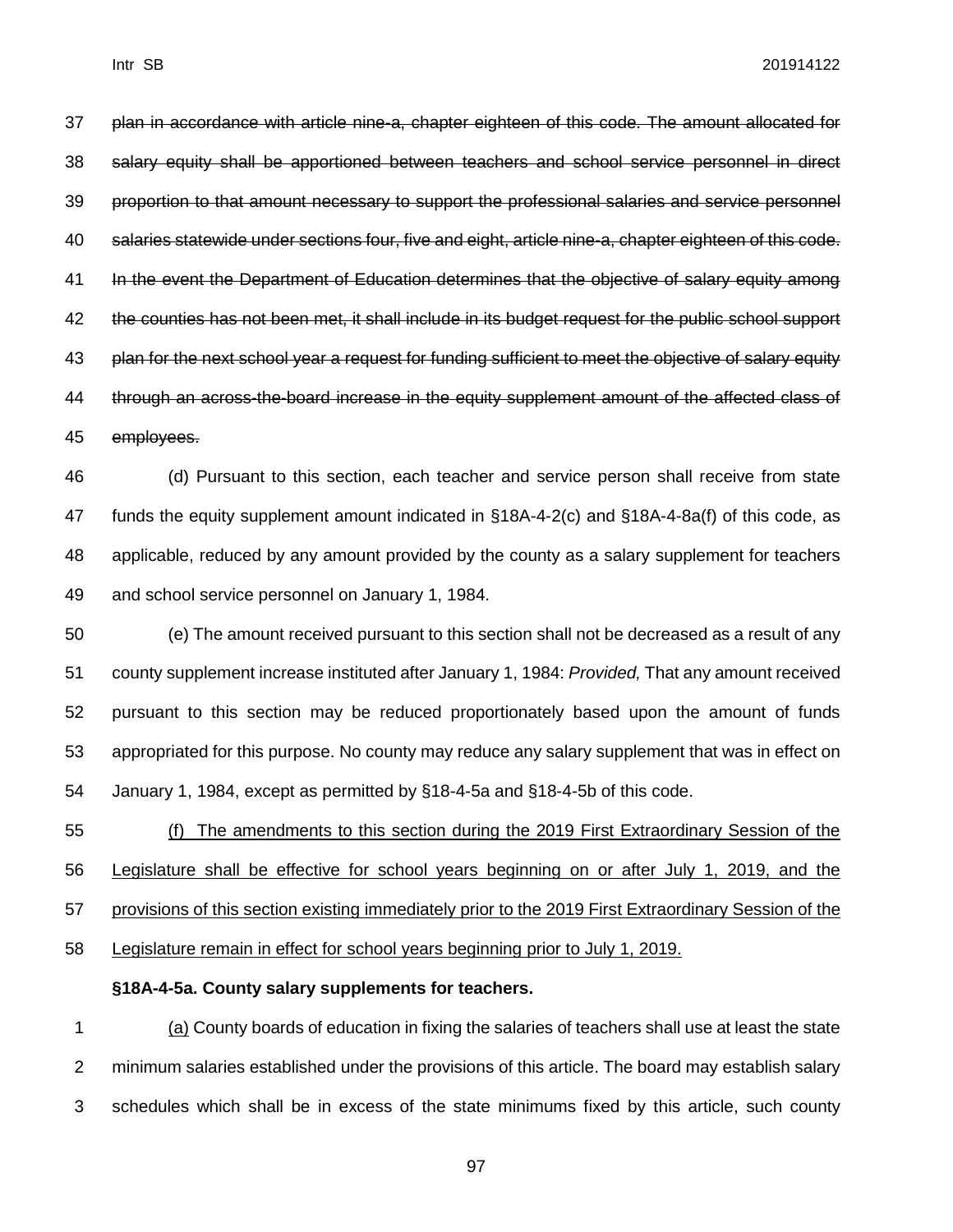| 4  | schedules to be uniform throughout the county as to the classification of training, experience,     |
|----|-----------------------------------------------------------------------------------------------------|
| 5  | responsibility and other requirements subject to the following:                                     |
| 6  | (1) Counties may fix higher salaries for teachers placed in special instructional                   |
| 7  | assignments, for those assigned to or employed for duties other than regular instructional duties,  |
| 8  | and for teachers of one-teacher schools; and they                                                   |
| 9  | (2) Counties may provide additional compensation for any teacher assigned duties in                 |
| 10 | addition to the teacher's regular instructional duties wherein such noninstructional duties are not |
| 11 | a part of the scheduled hours of the regular school day. Uniformity also shall apply to such        |
| 12 | additional salary increments or compensation for all persons performing like assignments and        |
| 13 | duties within the county: Provided, That in                                                         |
| 14 | (3) Counties may provide additional compensation for teachers who are assigned and fully            |
| 15 | certified to teach in a subject area in which the county board finds it has a critical need and     |
| 16 | shortage of fully certified teachers;                                                               |
| 17 | (4) Counties may provide additional compensation or other financial assistance to                   |
| 18 | teachers who teach in schools that are in remote geographical locations or have experienced high    |
|    |                                                                                                     |
| 19 | rates of turnover in experienced teachers; and                                                      |
| 20 | (5) Counties may provide additional compensation to teachers who, in addition to regularly          |
| 21 | assigned teaching duties, are assigned as a master teacher, mentor, academic coach, or other        |
| 22 | title whose duties include providing strong school-based support and supervision to assist          |
| 23 | licensure candidates in a clinical internship, beginning teachers, and other teachers at the school |
| 24 | to improve their professional practice as set forth in the county's comprehensive system of support |
| 25 | for teacher and leader induction and professional growth provided for in section §18A-3C-3 of this  |
| 26 | code.                                                                                               |
| 27 | (b) In establishing such local salary schedules authorized in subsection (a) of this section,       |
| 28 | no county shall a county may not reduce local funds allocated for salaries in effect on January 1,  |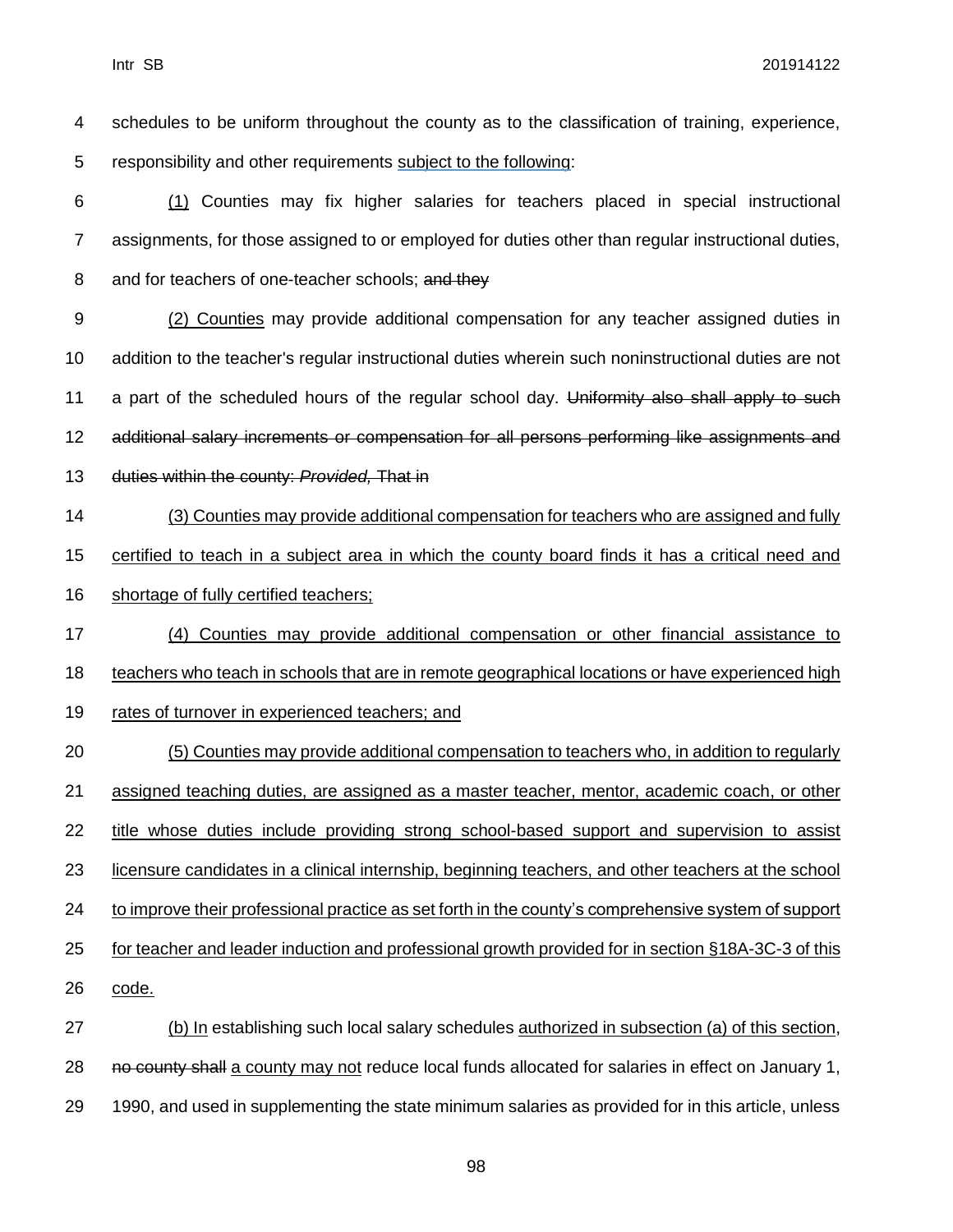forced to do so by defeat of a special levy, or a loss in assessed values or events over which it has no control and for which the county board has received approval from the state board prior to making such reduction.

 (c) Counties may provide, in a uniform manner, benefits for teachers which require an appropriation from local funds including, but not limited to, dental, optical, health and income protection insurance, vacation time and retirement plans excluding the State Teachers Retirement System. Nothing herein shall prohibit the maintenance nor result in the reduction of any benefits in effect on January 1, 1984, by any county board of education.

## **§18A-4-7a. Employment, promotion, and transfer of professional personnel; seniority qualifications.**

 (a) A county board of education shall make decisions affecting the filling of vacancies in professional positions of employment on the basis of the applicant with the highest qualifications: *Provided*, That the county superintendent shall be hired under separate criteria pursuant to §18-4-2 of this code.

 (b) In judging qualifications for the filling of vacancies of professional positions of employment, consideration shall be given to each of the following:

#### (1) Appropriate certification, licensure or both;

 (2) Amount of experience relevant to the position or, in the case of a classroom teaching position, the amount of teaching experience in the required certification area;

 (3) The amount of course work, degree level or both in the relevant field and degree level generally;

(4) Academic achievement;

 (5) In the case of a principal or classroom teaching position, certification by the National Board for Professional Teaching Standards;

(6) Specialized training relevant to performing the duties of the job;

(7) Past performance evaluations conducted pursuant to §18A-2-12 and §18A-3C-2 of this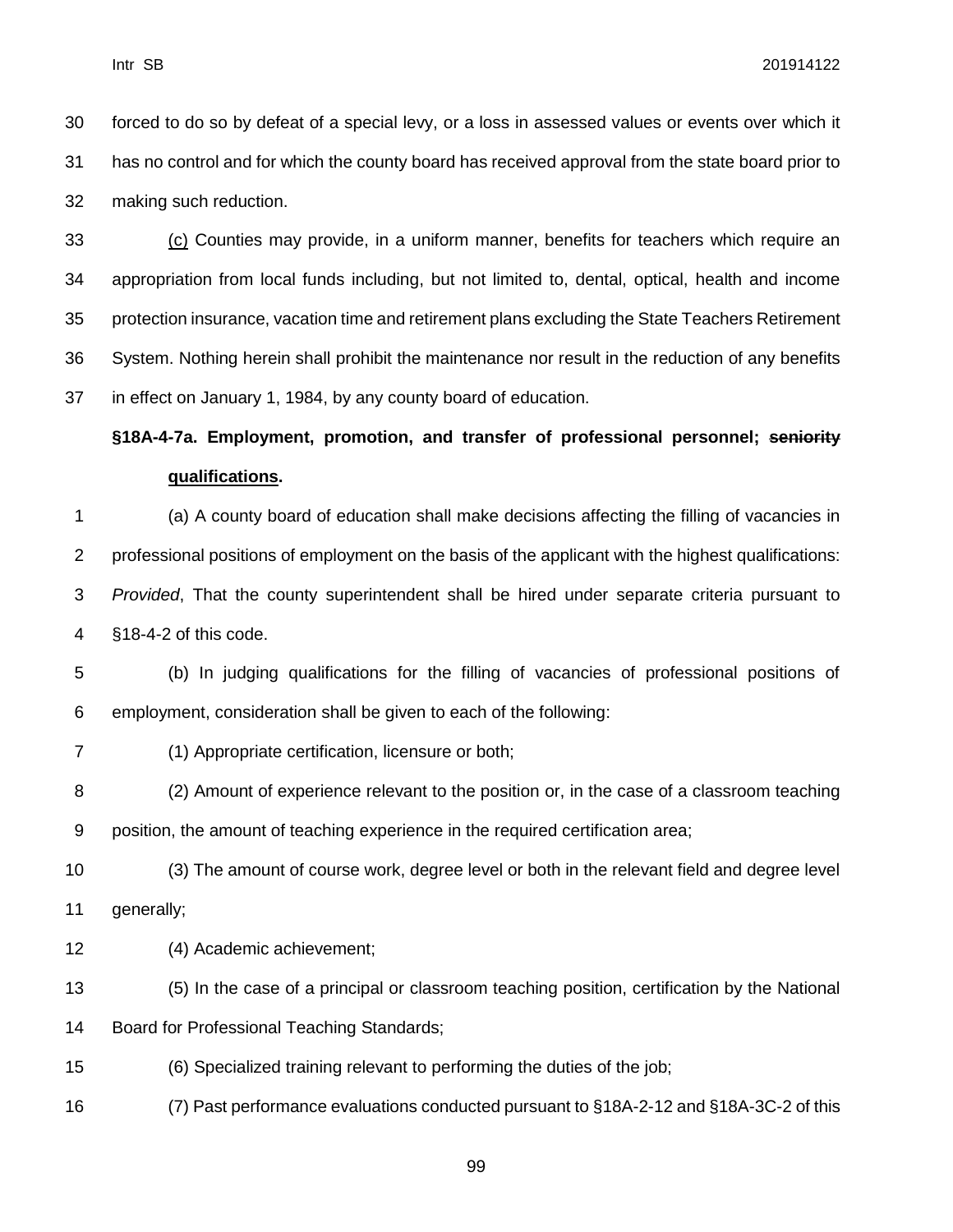17 code or, in the case of a classroom teacher, past evaluations of the applicants applicant's performance in the teaching profession;

(8) Seniority;

 (9) Other measures or indicators upon which the relative qualifications of the applicant may fairly be judged;

 (10) In the case of a classroom teaching position, the recommendation of the principal of the school at which the applicant will be performing a majority of his or her duties; and

 (11) In the case of a classroom teaching position, the recommendation, if any, resulting from the process established pursuant to the provisions of §18-5A-5 of this code by the faculty senate of the school at which the employee will be performing a majority of his or her duties.

 (c) When filling of a vacancy pursuant to this section, a county board is entitled to 28 determine the appropriate weight to apply to each of the criterion when assessing an applicants applicant's qualifications: *Provided,* That if one or more permanently employed instructional personnel apply for a classroom teaching position and meet the standards set forth in the job posting, each criterion under subsection (b) of this section shall be given equal weight except that the criterion in subdivisions (10) and (11) shall each be double weighted.

 (d) For a classroom teaching position, if the principal and faculty senate recommend the same applicant pursuant to subdivisions (10) and (11), subsection (b) of this section, and the superintendent concurs with those recommendations, then the other provisions of subsections (b) and (c) of this section do not apply and the county board shall appoint that applicant notwithstanding any other provision of this code to the contrary.

 (e) The state board shall promulgate a rule, including an emergency rule if necessary, in accordance with the provisions of §29A-3B-1 *et seq*. of this code to implement and interpret the provisions of this section. The rule may provide for a classroom teacher who directly participates in making recommendations pursuant to this section to be compensated at the appropriate daily rate during periods of participation beyond his or her individual contract.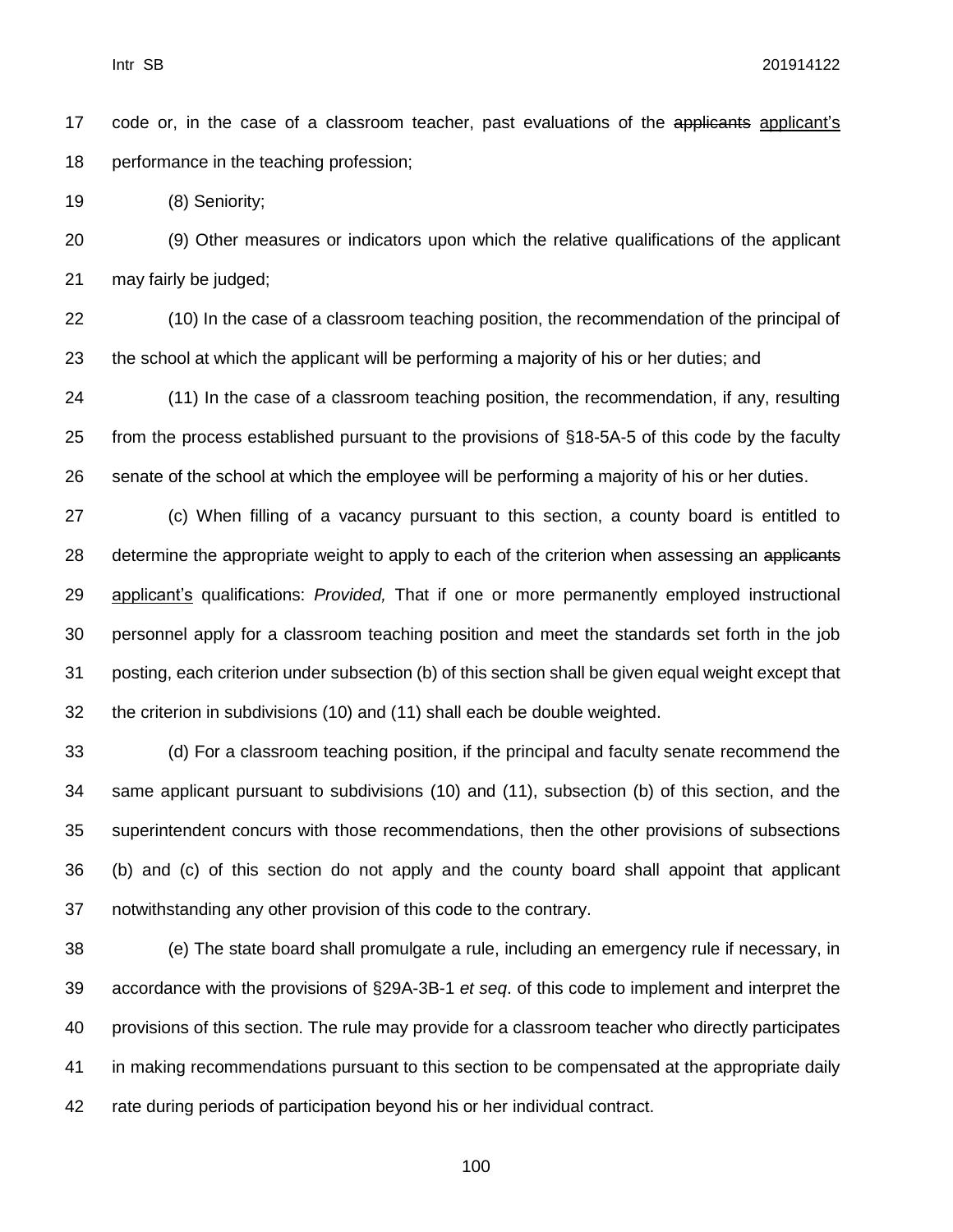(f) The recommendations of the principal and faculty senate made pursuant to subdivisions (10) and (11), subsection (b) of this section shall be based on a determination as to which applicant is the most highly qualified for the position: *Provided*, That nothing in this subsection may require principals or faculty senates to assign any amount of weight to any factor in making a recommendation.

 (g) With the exception of guidance counselors, the seniority of classroom teachers, as defined in section one, article one of this chapter, shall be determined on the basis of the length of time the employee has been employed as a regular full-time certified and/or licensed professional educator by the county board of education and shall be granted in all areas that the employee is certified, licensed or both.

 (h) Upon completion of 133 days of employment in any one school year, substitute teachers, except retired teachers and other retired professional educators employed as substitutes, shall accrue seniority exclusively for the purpose of applying for employment as a permanent, full-time professional employee. One hundred thirty-three days or more of said employment shall be prorated and shall vest as a fraction of the school year worked by the permanent, full-time teacher.

 (i) Guidance counselors and all other professional employees, as defined in §18A-1-1 of this code, except classroom teachers, shall gain seniority in their nonteaching area of professional employment on the basis of the length of time the employee has been employed by the county board of education in that area: *Provided,* That if an employee is certified as a classroom teacher, the employee accrues classroom teaching seniority for the time that employee is employed in 64 another professional area. For the purposes of accruing seniority under this paragraph subsection, employment as principal, supervisor or central office administrator, as defined in §18A-1-1 of this code, shall be considered one area of employment.

 (j) Employment for a full employment term equals one year of seniority, but an employee may not accrue more than one year of seniority during any given fiscal year. Employment for less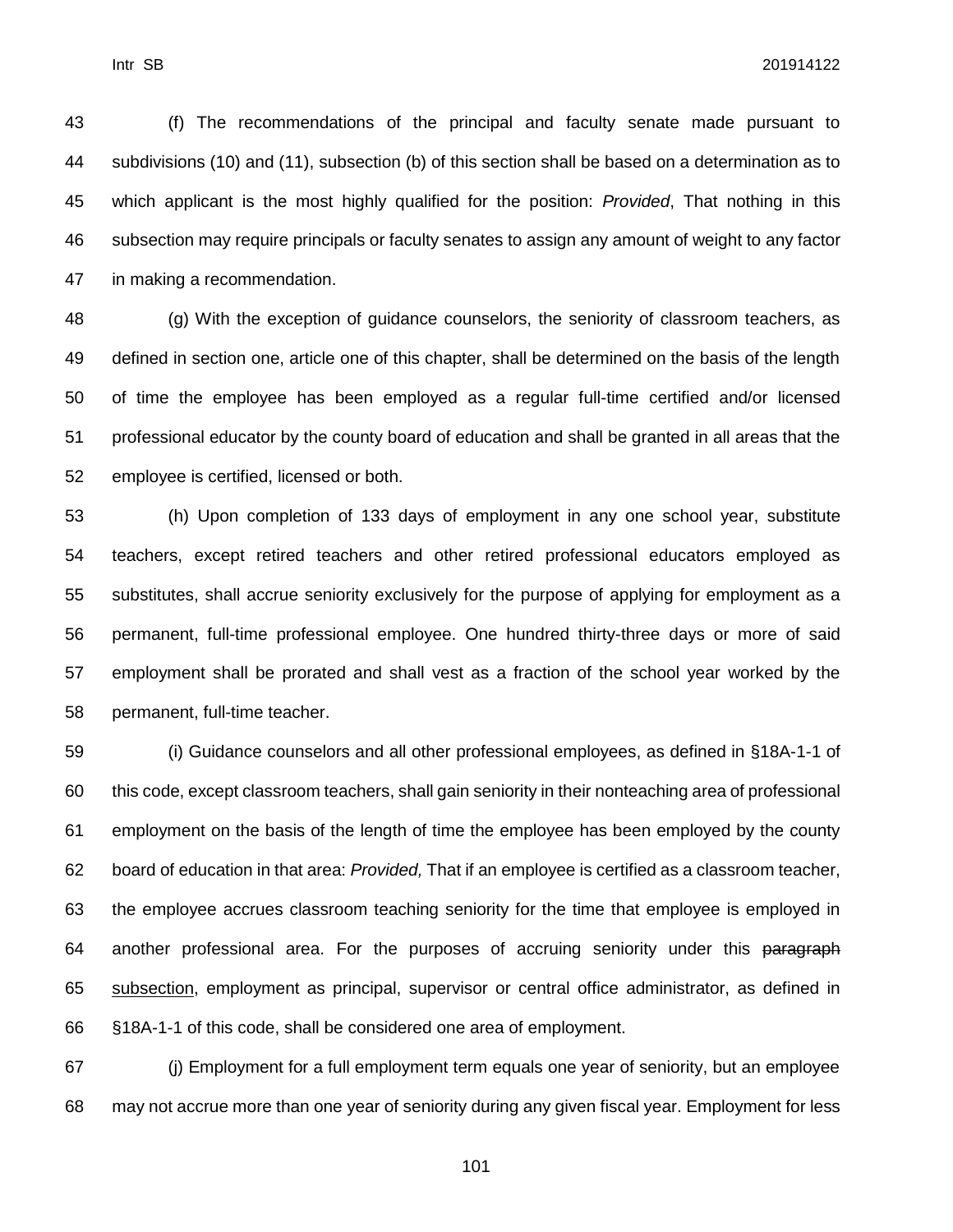| 69 | than the full employment term shall be prorated. A random selection system established by the           |
|----|---------------------------------------------------------------------------------------------------------|
| 70 | employees and approved by the county board shall be used to determine the priority if two or            |
| 71 | more employees accumulate identical seniority: Provided, That when two or more principals have          |
| 72 | accumulated identical seniority All decisions on reductions in force shall be based on                  |
| 73 | qualifications as set forth in a county board policy. Furthermore, for the purposes of this             |
| 74 | subsection and subsections (k) through (s), inclusive, of this section, the word "qualifications"       |
| 75 | means the qualifications set forth in county board policy and only means qualifications set forth in    |
| 76 | subsection (b) of this section to the extent those qualifications are set forth in county board policy: |
| 77 | Provided, That in defining the word "qualifications" in its policy, the county board:                   |
| 78 | (1) Shall consider including the following criteria:                                                    |
| 79 | (A) Seniority;                                                                                          |
| 80 | (B) Appropriate certification, licensure, or both;                                                      |
| 81 | (C) Amount of experience relevant to the position or, in the case of a classroom teaching               |
| 82 | position, the amount of teaching experience in the required certification area;                         |
| 83 | (D) The amount of course work, degree level, or both in the relevant field and degree level             |
| 84 | generally;                                                                                              |
| 85 | (E) Academic achievement;                                                                               |
| 86 | (F) In the case of a principal or classroom teaching position, certification by the National            |
| 87 | Board for Professional Teaching Standards;                                                              |
| 88 | (G) Specialized training relevant to performing the duties of the job:                                  |
| 89 | (H) Past performance evaluations conducted pursuant to §18A-2-12 and §18A-3C-2 of                       |
| 90 | this code or, in the case of a classroom teacher, past evaluations of the applicant's performance       |
| 91 | in the teaching profession;                                                                             |
| 92 | (I) Other measures or indicators upon which the relative qualifications of the applicant                |
| 93 | may fairly be judged;                                                                                   |
| 94 | (J) In the case of a classroom teaching position, the recommendation of the principal of                |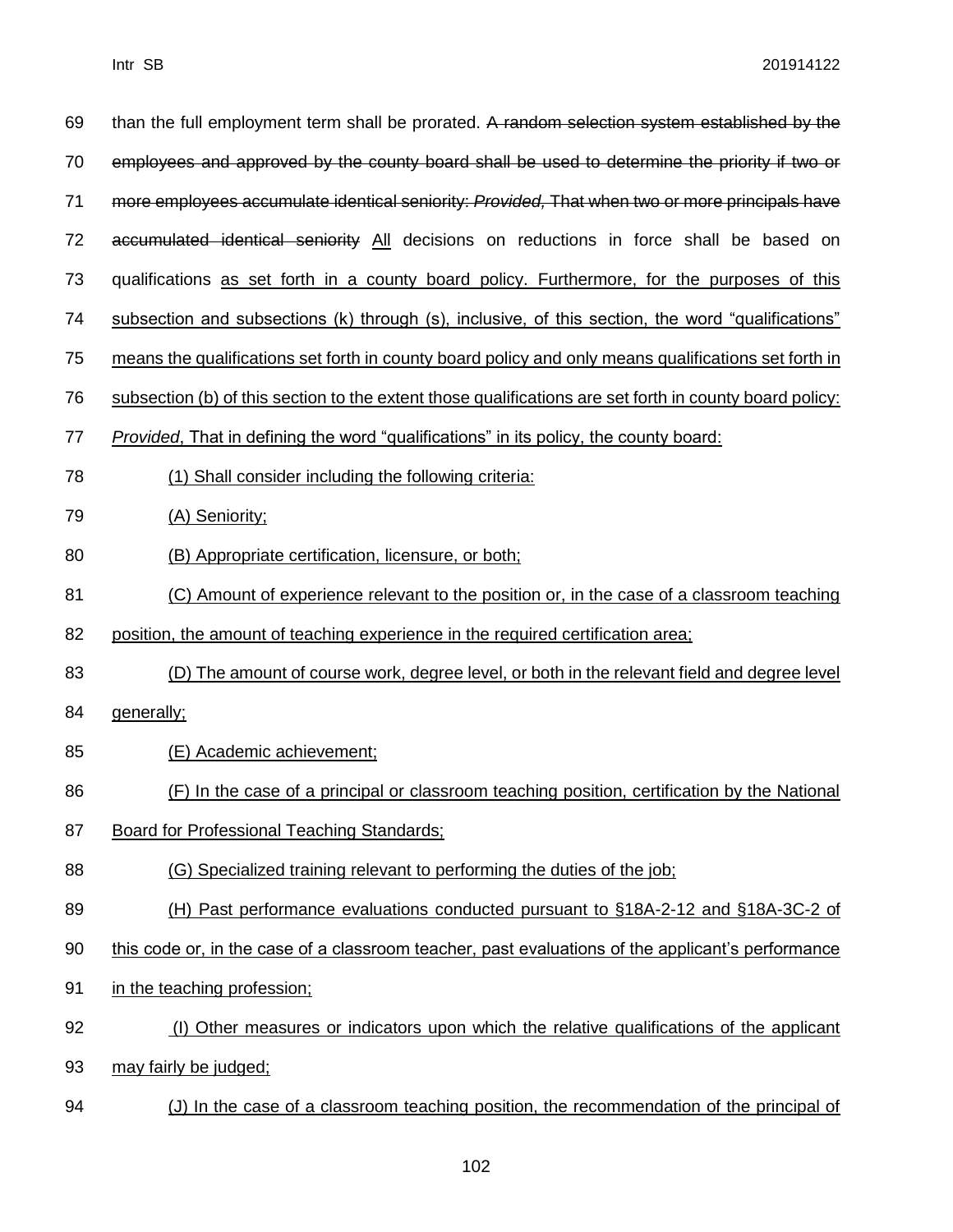(K) In the case of a classroom teaching position, the recommendation, if any, resulting from the process established pursuant to the provisions of §18-5A-5 of this code by the faculty senate of the school at which the employee will be performing a majority of his or her duties; (2) Shall consider other criteria set forth in subdivision (1) of this subsection to the extent they are included in the county board policy only after considering personnel whose last performance evaluation conducted pursuant to §18A-2-12 or §18A-3C-2 of this code, as applicable, is less than satisfactory; and (3) May not include salary as one of the criteria in the definition.

the school at which the applicant will be performing a majority of his or her duties; and

 (k) Whenever a county board is required to reduce the number of professional personnel 105 in its employment, the employee with the least amount of seniority who is least qualified, as set 106 forth in county board policy, shall be properly notified and released from employment pursuant to 107 the provisions of §18A-2-2 of this code. The provisions of this subsection are This subsection is subject to the following:

 (1) All persons employed in a certification area to be reduced who are employed under a temporary permit shall be properly notified and released before a fully certified employee in such 111 a position is subject to release;

 (2) Notwithstanding any provision of this code to the contrary, for any vacancy in an established, existing or newly created position that, on or before March 1, is known to exist for the ensuing school year, upon recommendation of the superintendent, the board shall appoint the successful applicant from among all qualified applicants. All employees subject to release shall be considered applicants for the positions for which they are qualified and shall be considered before posting such vacancies for application by nonemployees;

 (3) An employee subject to release shall be employed in any other professional position where the employee is certified and was previously employed or to any lateral area for which the 120 employee is certified, licensed or both: if the employees seniority is greater than the seniority of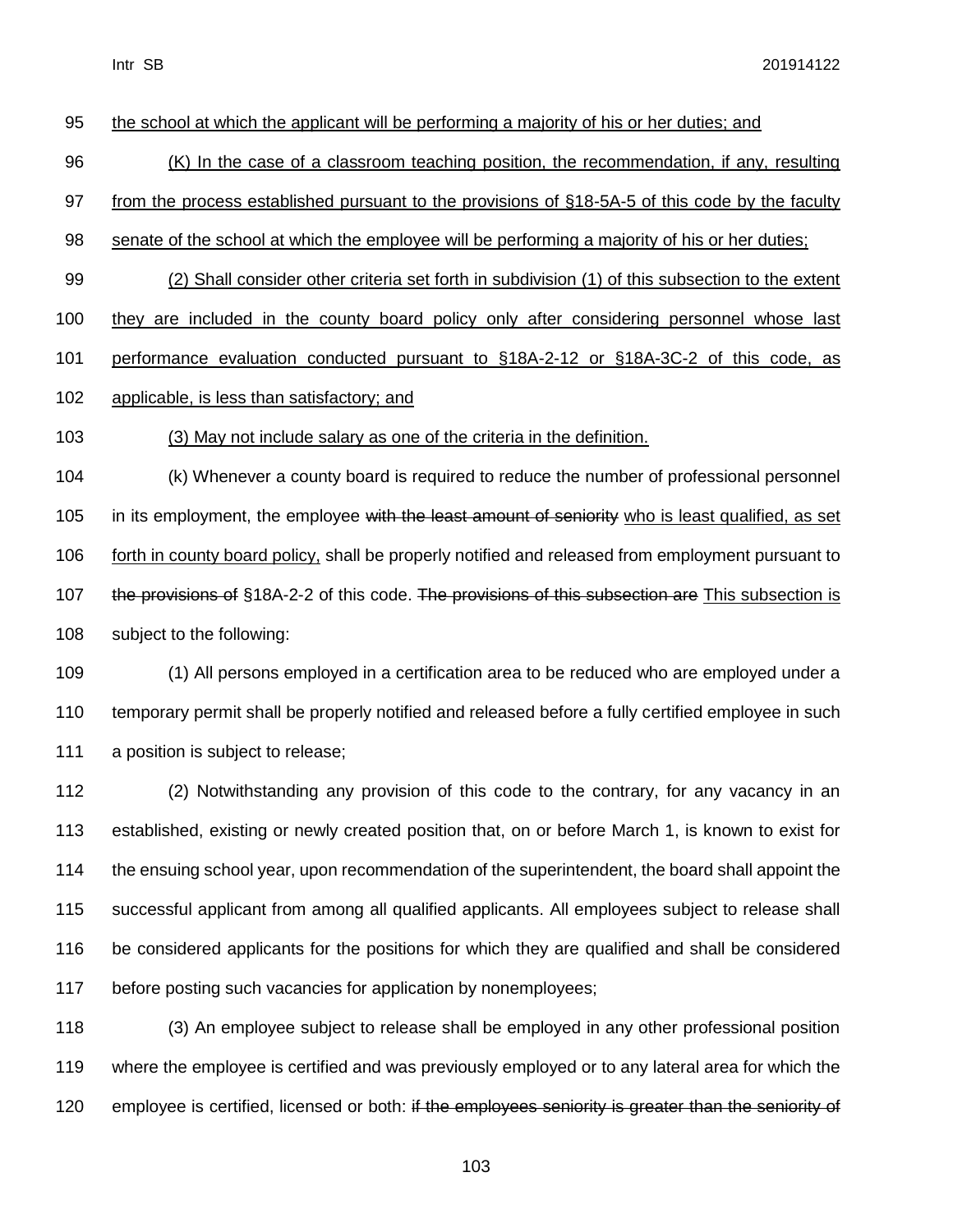any other employee in that area of certification, licensure or both *Provided,* That the employee is the most qualified person for that position;

 (4) If an employee subject to release holds certification, licensure or both in more than one 124 lateral area and if the employees seniority employee's qualifications are greater than the seniority qualifications of any other employee in one or more of those areas of certification, licensure or 126 both, the employee subject to release shall be employed in the professional position held by the 127 employee with the least seniority who is least qualified in any of those areas of certification, licensure or both; and

 (5) If, prior to August 1 of the year, a reduction in force is approved, the reason for any particular reduction in force no longer exists as determined by the county board in its sole and exclusive judgment, the board shall rescind the reduction in force or transfer and shall notify the released employee in writing of his or her right to be restored to his or her position of employment. Within five days of being so notified, the released employee shall notify the board, in writing, of his or her intent to resume his or her position of employment or the right to be restored shall terminate. Notwithstanding any other provision of this subdivision, if there is another employee on 136 the preferred recall list with proper certification and higher seniority has greater qualifications, that 137 person shall be placed in the position restored as a result of the reduction in force being rescinded. (l) For the purpose of this article, all positions which meet the definition of "classroom teacher" as defined in §18A-1-1 of this code shall be lateral positions. For all other professional positions, the county board of education shall adopt a policy by October 31, 1993, and may modify the policy thereafter as necessary, which defines which positions shall be lateral positions. In 142 adopting the policy, the board shall may give consideration to the rank of each position in terms 143 of title; nature of responsibilities; salary level; and certification, licensure or both; and along with 144 the days in the period of employment.

145 (m) All professional personnel whose seniority lesser qualifications, as determined by county board policy, with the county board is insufficient to allow their retention by the county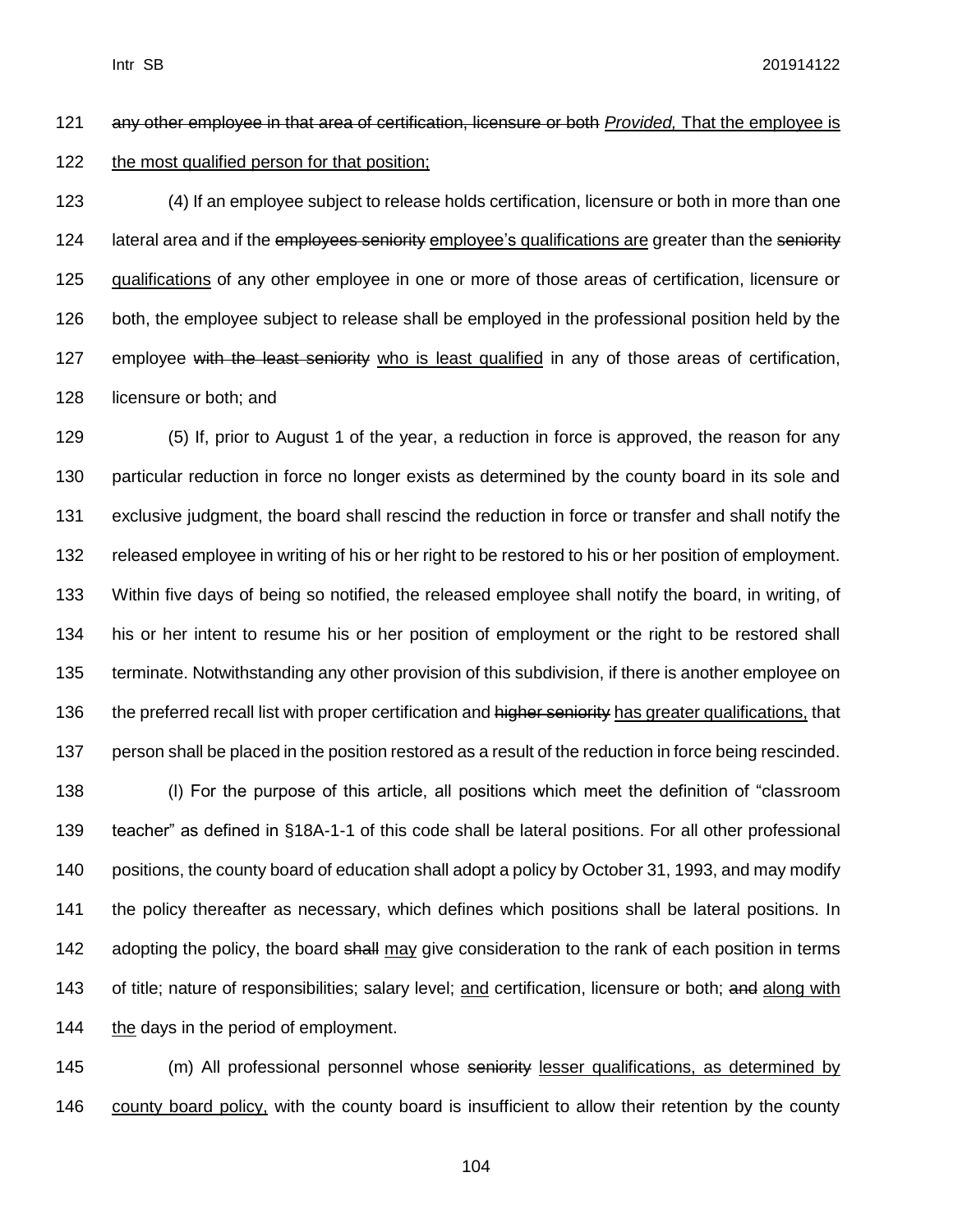147 board during a reduction in workforce shall be placed upon a preferred recall list. As to any 148 professional position opening within the area where they had previously been employed or to any 149 lateral area for which they have certification, licensure or both, the employee shall be recalled on 150 the basis of seniority qualifications if no regular, full-time professional personnel, or those 151 returning from leaves of absence with greater seniority, are qualified qualifications apply for and 152 accept the position.

153 (n) Before position openings that are known or expected to extend for twenty consecutive 154 employment days or longer for professional personnel may be filled by the board, the board shall 155 be required to notify all qualified professional personnel on the preferred list and give them an 156 opportunity to apply, but failure to apply shall not cause the employee to forfeit any right to recall. 157 The notice shall be sent by certified mail to the last known address of the employee and it shall 158 be the duty of each professional personnel to notify the board of continued availability annually, 159 of any change in address or of any change in certification, licensure or both The board shall 160 annually notify professional personnel on the preferred list of the job application procedures and 161 any websites used to advertise vacancies. The notice shall be sent by certified mail via the U.S. 162 Postal Service to the last known address of the employee, and it shall be the duty of each 163 professional person to notify the board of continued availability annually of any change in address, 164 or of any change in certification, licensure or both.

165 (o) Openings in established, existing or newly created positions shall be processed as 166 follows:

167 (1) Boards shall be required to post and date notices of each opening at least once. At 168 their discretion, boards may post an opening for a position other than classroom teacher more 169 than once in order to attract more qualified applicants. At their discretion, boards may post repost 170 an opening for a classroom teacher one additional time after the first posting in order to attract 171 more qualified applicants only if fewer than three individuals apply during the first posting subject 172 to the following: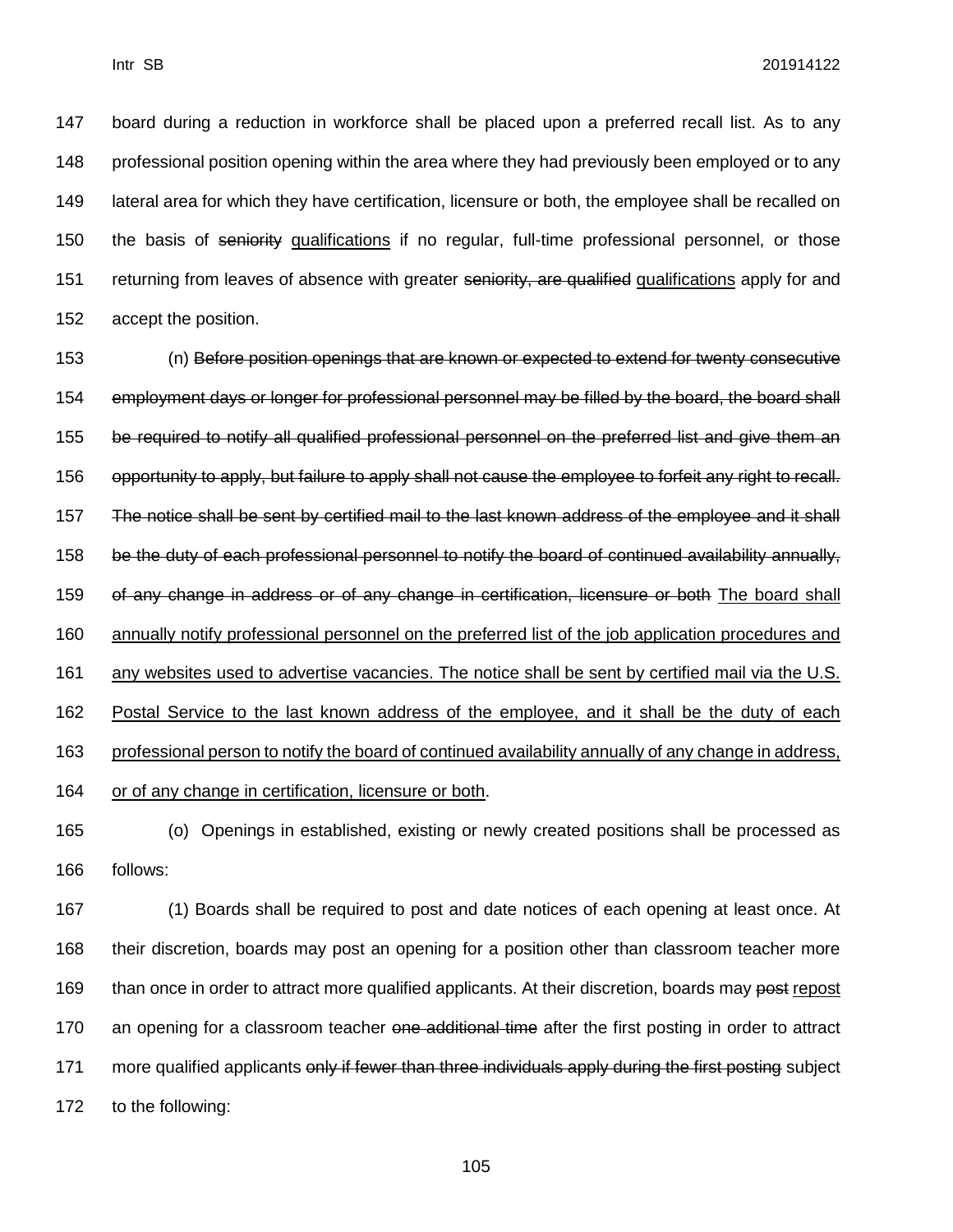(A) Each notice shall be posted in conspicuous working places for all professional personnel to observe for at least five working days which may include any website maintained by the county board;

 (B) At least one notice shall be posted within 20 working days of the position openings and shall include the job description;

 (C) Any special criteria or skills that are required by the position shall be specifically stated in the job description and directly related to the performance of the job;

(D) Postings for vacancies made pursuant to this section shall be written so as to ensure

181 that the largest possible pool of qualified applicants may apply; and

 (E) Job postings may not require criteria which are not necessary for the successful performance of the job and may not be written with the intent to favor a specific applicant;

 (2) No vacancy may be filled until after the five-day minimum posting period of the most recent posted notice of the vacancy;

 (3) If one or more applicants under all the postings for a vacancy meets the qualifications listed in the job posting, the successful applicant to fill the vacancy shall be selected by the board within 30 working days of the end of the first posting period;

 (4) A position held by a teacher who is certified, licensed or both, who has been issued a permit for full-time employment and is working toward certification in the permit area shall not be subject to posting if the certificate is awarded within five years; and

 (5) Nothing provided herein may prevent the county board of education from eliminating a position due to lack of need.

 (p) Notwithstanding any other provision of the code to the contrary, where the total number of classroom teaching positions in an elementary school does not increase from one school year to the next, but there exists in that school a need to realign the number of teachers in one or more grade levels, kindergarten through six, teachers at the school may be reassigned to grade levels for which they are certified without that position being posted: *Provided,* That the employee and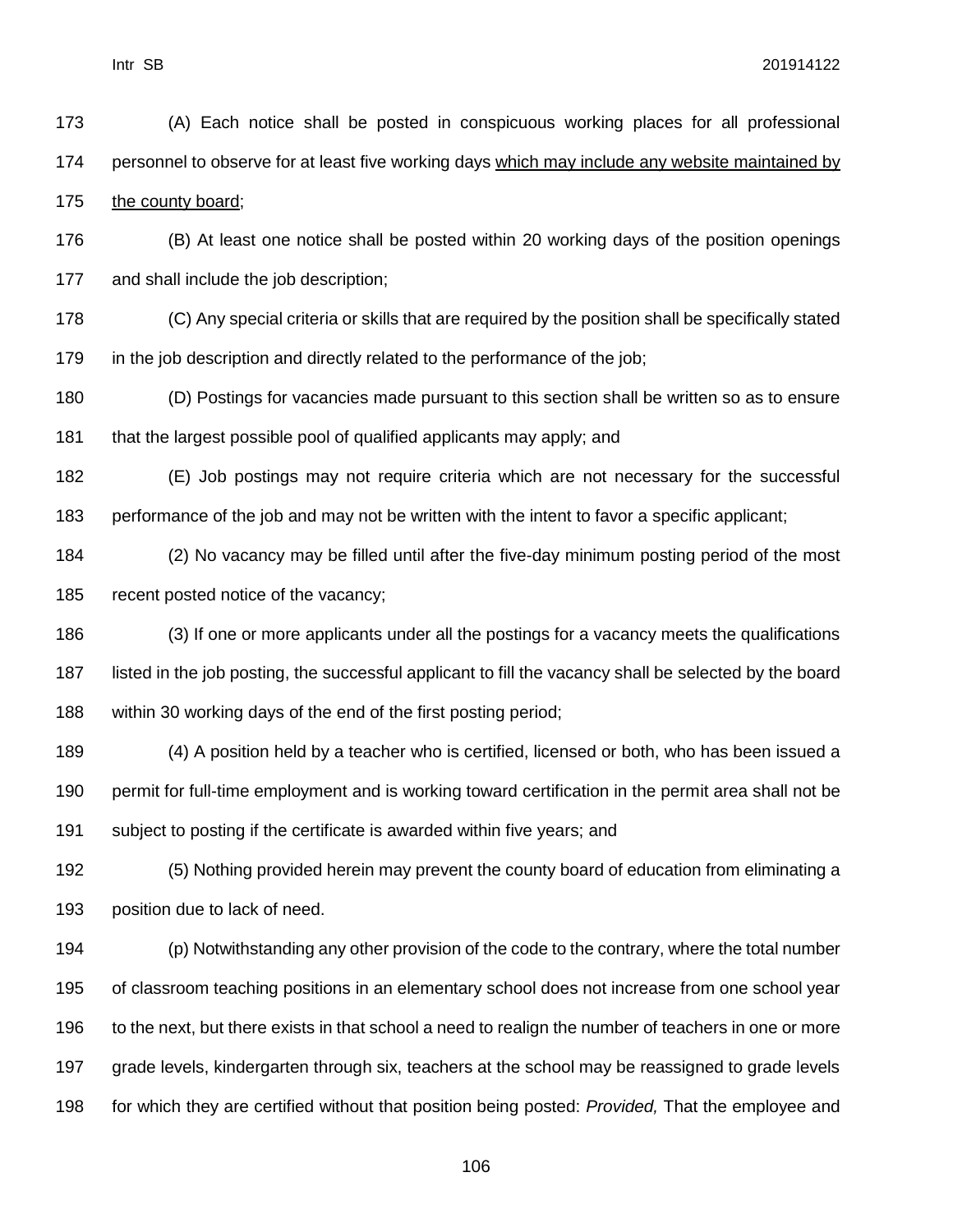the county board mutually agree to the reassignment.

 (q) Reductions in classroom teaching positions in elementary schools shall be determined 201 pursuant to the considerations set forth in county board policy and processed as follows:

 (1) When the total number of classroom teaching positions in an elementary school needs 203 to be reduced, the reduction shall be made on the basis of seniority qualifications with the least 204 senior qualified classroom teacher being recommended for transfer; and

205 (2) When a specified grade level needs to be reduced and the least senior qualified 206 employee in the school is not in that grade level, the least senior qualified classroom teacher in 207 the grade level that needs to be reduced shall be reassigned to the position made vacant by the 208 transfer of the least senior qualified classroom teacher in the school without that position being posted: *Provided,* That the employee is certified, licensed or both and agrees to the reassignment.

 (r) Any board failing to comply with the provisions of this article may be compelled to do so by mandamus and shall be liable to any party prevailing against the board for court costs and reasonable attorney fees as determined and established by the court. Further, employees denied promotion or employment in violation of this section shall be awarded the job, pay and any applicable benefits retroactive to the date of the violation and payable entirely from local funds. Further, the board shall be liable to any party prevailing against the board for any court reporter costs including copies of transcripts.

 (s) The county board shall compile, update annually on July 1 and make available by electronic or other means to all employees a list of all professional personnel employed by the county, their areas of certification and their seniority.

 $(t)(s)$  Notwithstanding any other provision of this code to the contrary, upon recommendation of the principal and approval by the classroom teacher and county board, a classroom teacher assigned to the school may at any time be assigned to a new or existing classroom teacher position at the school without the position being posted.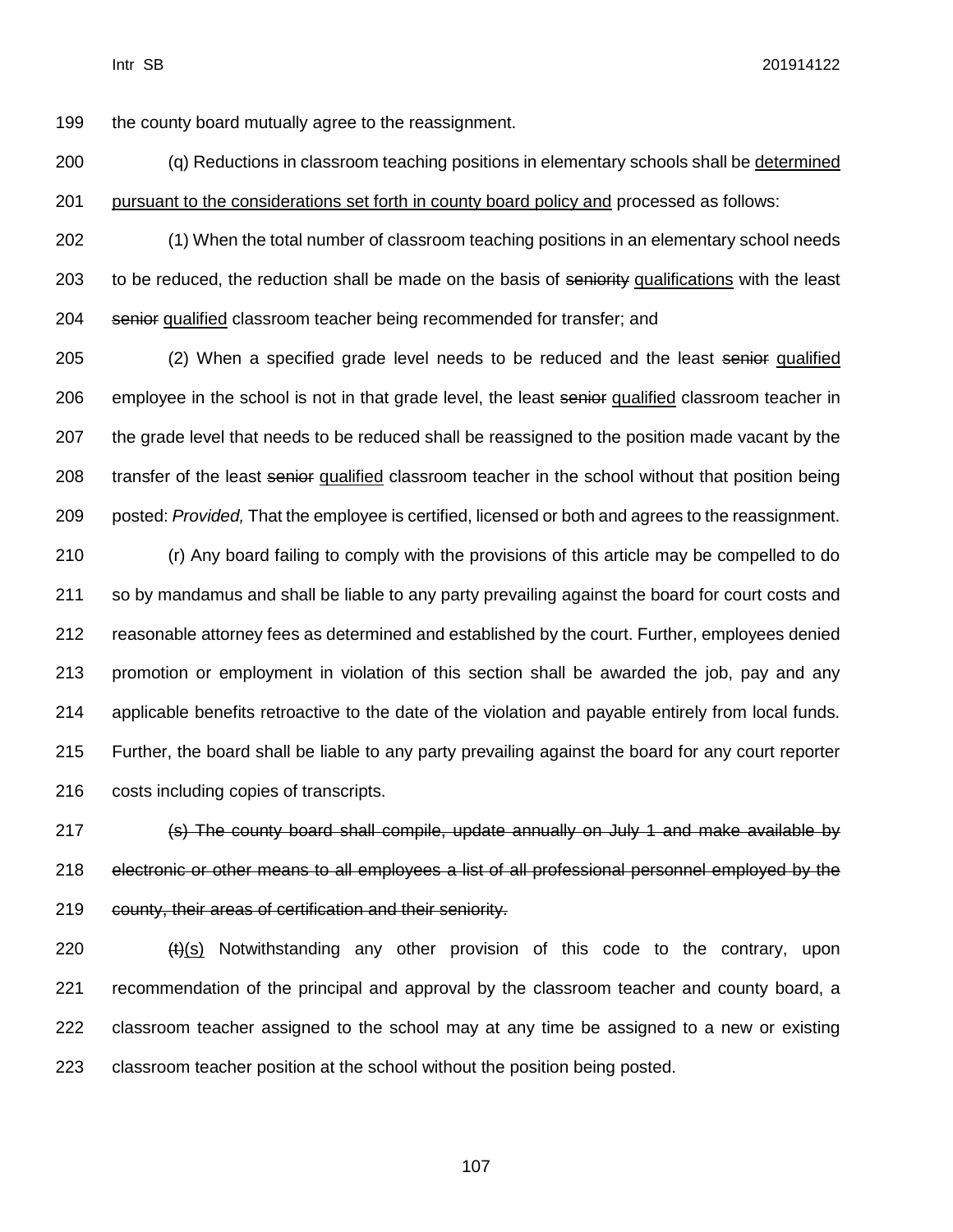| 224              | (t) All personnel in a public charter school shall continue to accrue seniority in the same         |
|------------------|-----------------------------------------------------------------------------------------------------|
| 225              | manner that they would accrue seniority if employed in a noncharter public school in the county     |
| 226              | for the purpose of employment in noncharter public schools.                                         |
|                  | §18A-4-8a. Service personnel minimum monthly salaries.                                              |
| 1                | (a) The minimum monthly pay for each service employee shall be as follows:                          |
| $\overline{2}$   | (1) For school year 2018–2019, and continuing thereafter, the minimum monthly pay for               |
| $\sqrt{3}$       | each service employee whose employment is for a period of more than three and one-half hours        |
| 4                | a day shall be at least the amounts indicated in the State Minimum Pay Scale Pay Grade              |
| $\sqrt{5}$       | Schedule I and the minimum monthly pay for each service employee whose employment is for a          |
| 6                | period of three and one-half hours or less a day shall be at least one-half the amount indicated in |
| $\overline{7}$   | the State Minimum Pay Scale Pay Grade Schedule I set forth in this subdivision: Provided, That      |
| 8                | for school year 2019-2020, and continuing thereafter, the minimum monthly pay for each service      |
| $\boldsymbol{9}$ | employee whose employment is for a period of more than three and one-half hours a day shall         |
| 10               | be at least the amounts indicated in the State Minimum Pay Scale Pay Grade Schedule II and the      |
| 11               | minimum monthly pay for each service employee whose employment is for a period of three and         |

12 one-half hours or less a day shall be at least one-half the amount indicated in the State Minimum

13 Pay Scale Pay Grade Schedule II set forth in this subdivision.

# 14 STATE MINIMUM PAY SCALE PAY GRADE SCHEDULE I

| Years | <b>PAY GRADE</b> |       |       |       |       |       |       |       |  |  |
|-------|------------------|-------|-------|-------|-------|-------|-------|-------|--|--|
| Exp.  | A                | в     | C     | D     | Ε     | F     | G     | Н     |  |  |
| 0     | 1.770            | 1,791 | 1,833 | 1,886 | 1,939 | 2,002 | 2,034 | 2,107 |  |  |
| 1     | 1,802            | 1,824 | 1,865 | 1,918 | 1,972 | 2,035 | 2,066 | 2,140 |  |  |
| 2     | 1,835            | 1,856 | 1,898 | 1,951 | 2,004 | 2,067 | 2,099 | 2,172 |  |  |
| 3     | 1,867            | 1,889 | 1,931 | 1,984 | 2,037 | 2,100 | 2,132 | 2,205 |  |  |
| 4     | 1,900            | 1,922 | 1,963 | 2,016 | 2,069 | 2,133 | 2,164 | 2,239 |  |  |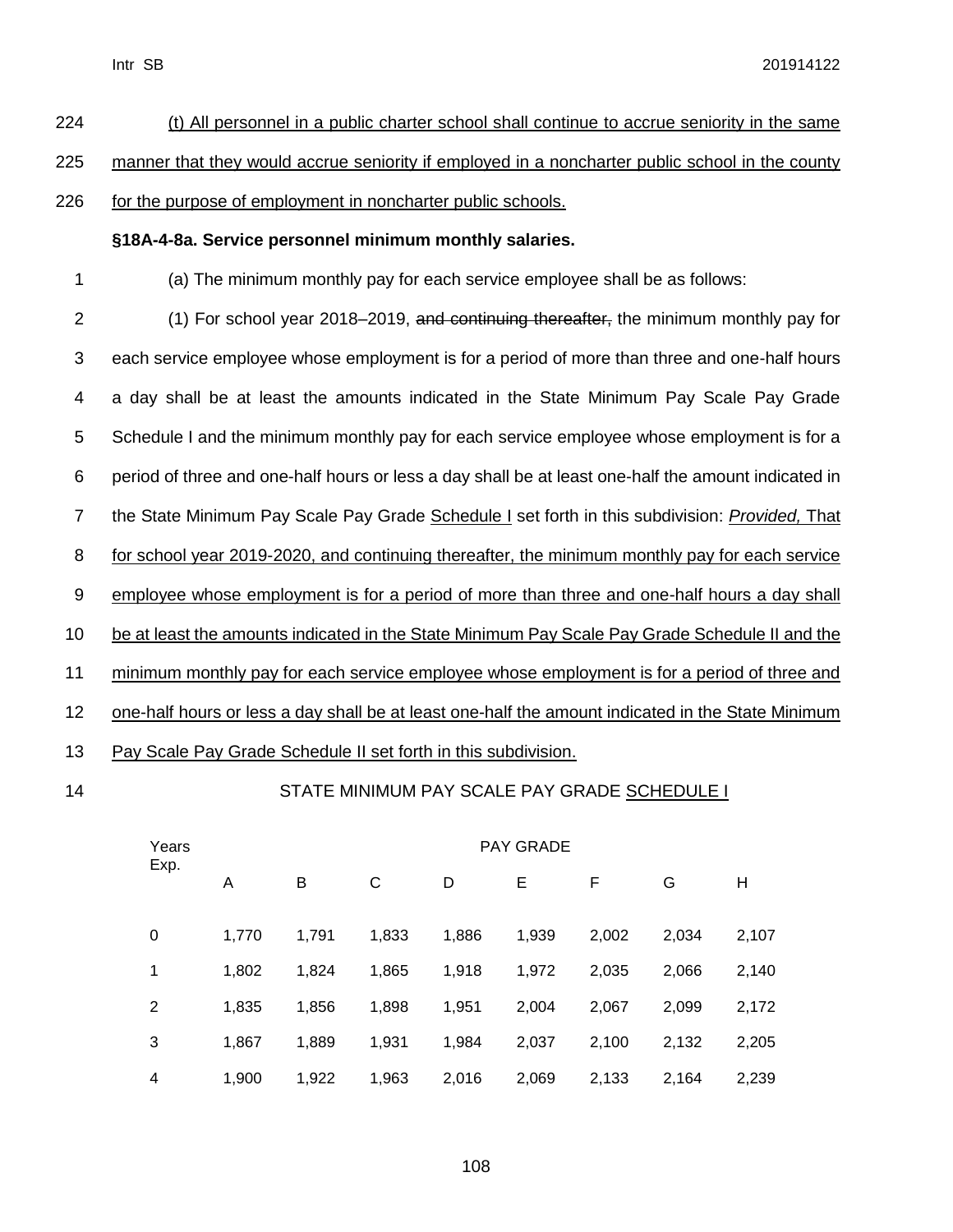| 5  | 1,933 | 1,954 | 1,996 | 2,049 | 2,102 | 2,165 | 2,197 | 2,271 |
|----|-------|-------|-------|-------|-------|-------|-------|-------|
| 6  | 1,965 | 1,987 | 2,030 | 2,082 | 2,135 | 2,198 | 2,230 | 2,304 |
| 7  | 1,999 | 2,019 | 2,062 | 2,114 | 2,167 | 2,231 | 2,262 | 2,337 |
| 8  | 2,032 | 2,052 | 2,095 | 2,147 | 2,200 | 2,263 | 2,295 | 2,369 |
| 9  | 2,064 | 2,085 | 2,128 | 2,181 | 2,233 | 2,296 | 2,327 | 2,402 |
| 10 | 2,097 | 2,118 | 2,160 | 2,213 | 2,265 | 2,330 | 2,361 | 2,435 |
| 11 | 2,130 | 2,151 | 2,193 | 2,246 | 2,298 | 2,362 | 2,394 | 2,467 |
| 12 | 2,162 | 2,184 | 2,225 | 2,279 | 2,332 | 2,395 | 2,426 | 2,500 |
| 13 | 2,195 | 2,216 | 2,258 | 2,311 | 2,364 | 2,427 | 2,459 | 2,533 |
| 14 | 2,228 | 2,249 | 2,291 | 2,344 | 2,397 | 2,460 | 2,492 | 2,565 |
| 15 | 2,260 | 2,282 | 2,323 | 2,376 | 2,429 | 2,493 | 2,524 | 2,598 |
| 16 | 2,293 | 2,314 | 2,356 | 2,409 | 2,462 | 2,525 | 2,557 | 2,631 |
| 17 | 2,325 | 2,347 | 2,390 | 2,442 | 2,495 | 2,558 | 2,590 | 2,664 |
| 18 | 2,358 | 2,380 | 2,422 | 2,474 | 2,527 | 2,591 | 2,622 | 2,697 |
| 19 | 2,392 | 2,412 | 2,455 | 2,507 | 2,560 | 2,623 | 2,655 | 2,729 |
| 20 | 2,424 | 2,445 | 2,488 | 2,541 | 2,593 | 2,656 | 2,688 | 2,763 |
| 21 | 2,457 | 2,477 | 2,520 | 2,573 | 2,625 | 2,689 | 2,720 | 2,797 |
| 22 | 2,490 | 2,511 | 2,553 | 2,606 | 2,658 | 2,722 | 2,754 | 2,829 |
| 23 | 2,522 | 2,544 | 2,586 | 2,639 | 2,692 | 2,756 | 2,788 | 2,863 |
| 24 | 2,555 | 2,576 | 2,618 | 2,671 | 2,724 | 2,790 | 2,821 | 2,897 |
| 25 | 2,588 | 2,609 | 2,651 | 2,704 | 2,758 | 2,822 | 2,855 | 2,929 |
| 26 | 2,620 | 2,642 | 2,683 | 2,738 | 2,792 | 2,856 | 2,887 | 2,963 |
| 27 | 2,653 | 2,674 | 2,716 | 2,770 | 2,824 | 2,888 | 2,921 | 2,996 |
| 28 | 2,686 | 2,707 | 2,750 | 2,804 | 2,858 | 2,922 | 2,955 | 3,030 |
| 29 | 2,718 | 2,741 | 2,783 | 2,836 | 2,891 | 2,956 | 2,987 | 3,064 |
| 30 | 2,752 | 2,773 | 2,817 | 2,870 | 2,924 | 2,988 | 3,021 | 3,097 |
| 31 | 2,785 | 2,807 | 2,851 | 2,904 | 2,958 | 3,022 | 3,055 | 3,130 |
| 32 | 2,819 | 2,840 | 2,883 | 2,937 | 2,990 | 3,056 | 3,087 | 3,164 |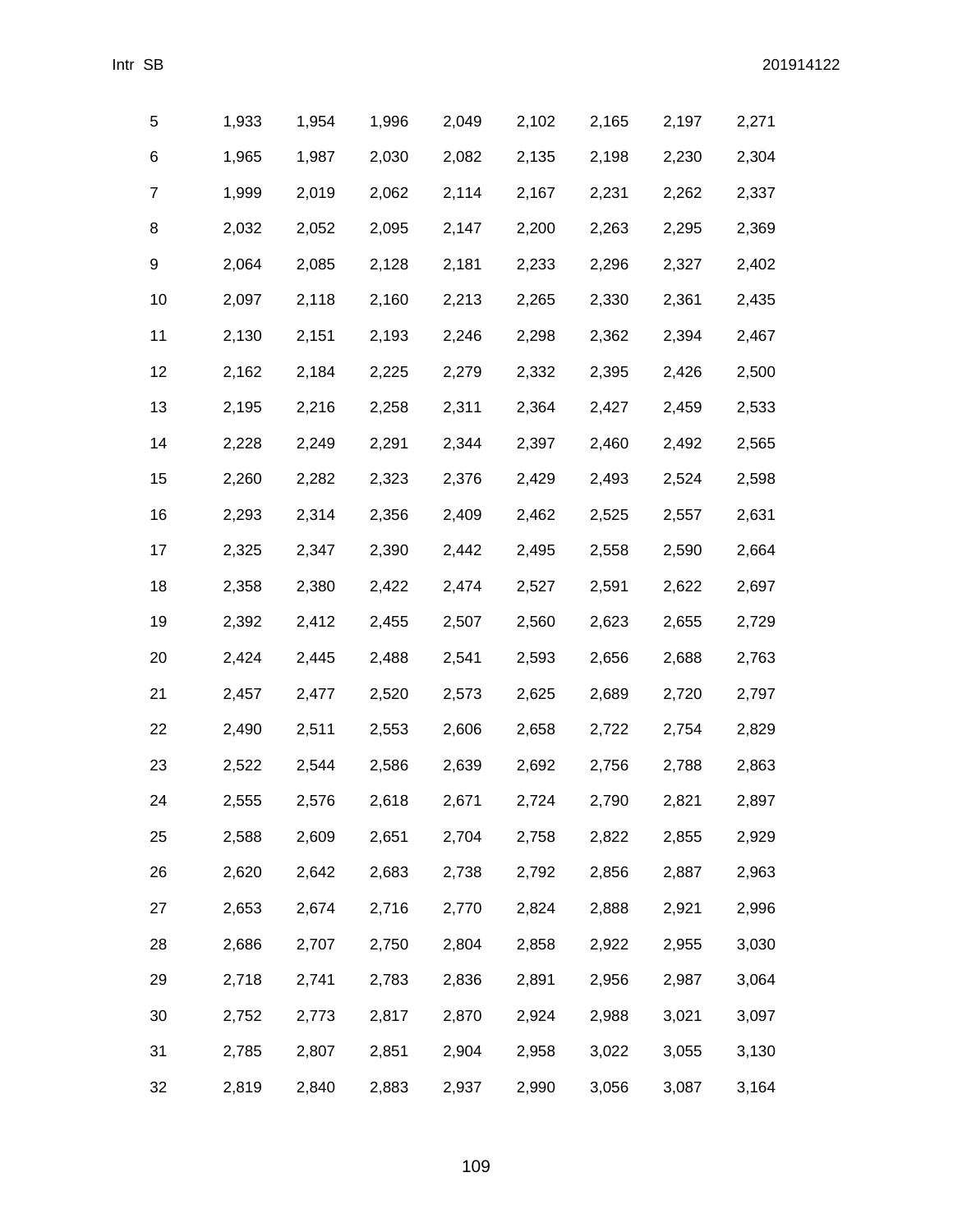|    | 33             | 2,853                    | 2,873                    | 2,917                                         | 2,971                   | 3,024            | 3,088 | 3,121                    | 3,197                    |
|----|----------------|--------------------------|--------------------------|-----------------------------------------------|-------------------------|------------------|-------|--------------------------|--------------------------|
|    | 34             | 2,885                    | 2,907                    | 2,951                                         | 3,005                   | 3,058            | 3,122 | 3,155                    | 3,230                    |
|    | 35             | 2,919                    | 2,941                    | 2,983                                         | 3,037                   | 3,090            | 3,156 | 3,188                    | 3,264                    |
|    | 36             | 2,953                    | 2,974                    | 3,017                                         | 3,071                   | 3,125            | 3,189 | 3,222                    | 3,296                    |
|    | 37             | 2,985                    | 3,008                    | 3,051                                         | 3,105                   | 3,159            | 3,223 | 3,255                    | 3,330                    |
|    | 38             | 3,019                    | 3,040                    | 3,083                                         | 3,137                   | 3,191            | 3,256 | 3,288                    | 3,364                    |
|    | 39             | 3,053                    | 3,074                    | 3,117                                         | 3,171                   | 3,225            | 3,289 | 3,322                    | 3,396                    |
|    | 40             | 3,085                    | 3,108                    | 3,150                                         | 3,204                   | 3,259            | 3,323 | 3,355                    | 3,430                    |
| 15 |                |                          |                          |                                               |                         |                  |       |                          |                          |
| 16 |                |                          |                          | STATE MINIMUM PAY SCALE PAY GRADE SCHEDULE II |                         |                  |       |                          |                          |
|    | Years          |                          |                          |                                               |                         |                  |       |                          |                          |
|    | <u>Exp.</u>    |                          |                          |                                               |                         | <b>PAY GRADE</b> |       |                          |                          |
|    |                | $\underline{\mathsf{A}}$ | $\underline{\mathsf{B}}$ | $\underline{\mathsf{C}}$                      | $\overline{\mathsf{D}}$ | E                | E     | $\underline{\mathsf{G}}$ | $\underline{\mathsf{H}}$ |
|    | $\overline{0}$ | 1,885                    | 1,906                    | 1,948                                         | 2,001                   | 2,054            | 2,117 | 2,149                    | 2,222                    |
|    | $\perp$        | 1,917                    | 1,939                    | 1,980                                         | 2,033                   | 2,087            | 2,150 | 2,181                    | 2,255                    |
|    | $\overline{2}$ | 1,950                    | 1,971                    | 2,013                                         | 2,066                   | 2,119            | 2,182 | 2,214                    | 2,287                    |
|    | $\overline{3}$ | 1,982                    | 2,004                    | 2,046                                         | 2,099                   | 2,152            | 2,215 | 2,247                    | 2,320                    |
|    | $\overline{4}$ | 2,015                    | 2,037                    | 2,078                                         | <u>2,131</u>            | 2,184            | 2,248 | 2,279                    | 2,354                    |
|    | $\overline{5}$ | 2,048                    | 2,069                    | 2,111                                         | 2,164                   | 2,217            | 2,280 | 2,312                    | 2,386                    |
|    | 6              | 2,080                    | 2,102                    | 2,145                                         | 2,197                   | 2,250            | 2,313 | 2,345                    | 2,419                    |
|    | $\overline{1}$ | 2,114                    | 2,134                    | 2,177                                         | 2,229                   | 2,282            | 2,346 | 2,377                    | <u>2,452</u>             |
|    | 8              | 2,147                    | 2,167                    | 2,210                                         | 2,262                   | 2,315            | 2,378 | 2,410                    | <u>2,484</u>             |
|    | 9              | 2,179                    | 2,200                    | 2,243                                         | 2,296                   | 2,348            | 2,411 | 2,442                    | 2,517                    |
|    | 10             | 2,212                    | 2,233                    | 2,275                                         | 2,328                   | 2,380            | 2,445 | 2,476                    | 2,550                    |
|    | 11             | 2,245                    | 2,266                    | 2,308                                         | 2,361                   | 2,413            | 2,477 | 2,509                    | 2,582                    |
|    | 12             | 2,277                    | 2,299                    | 2,340                                         | 2,394                   | 2,447            | 2,510 | 2,541                    | 2,615                    |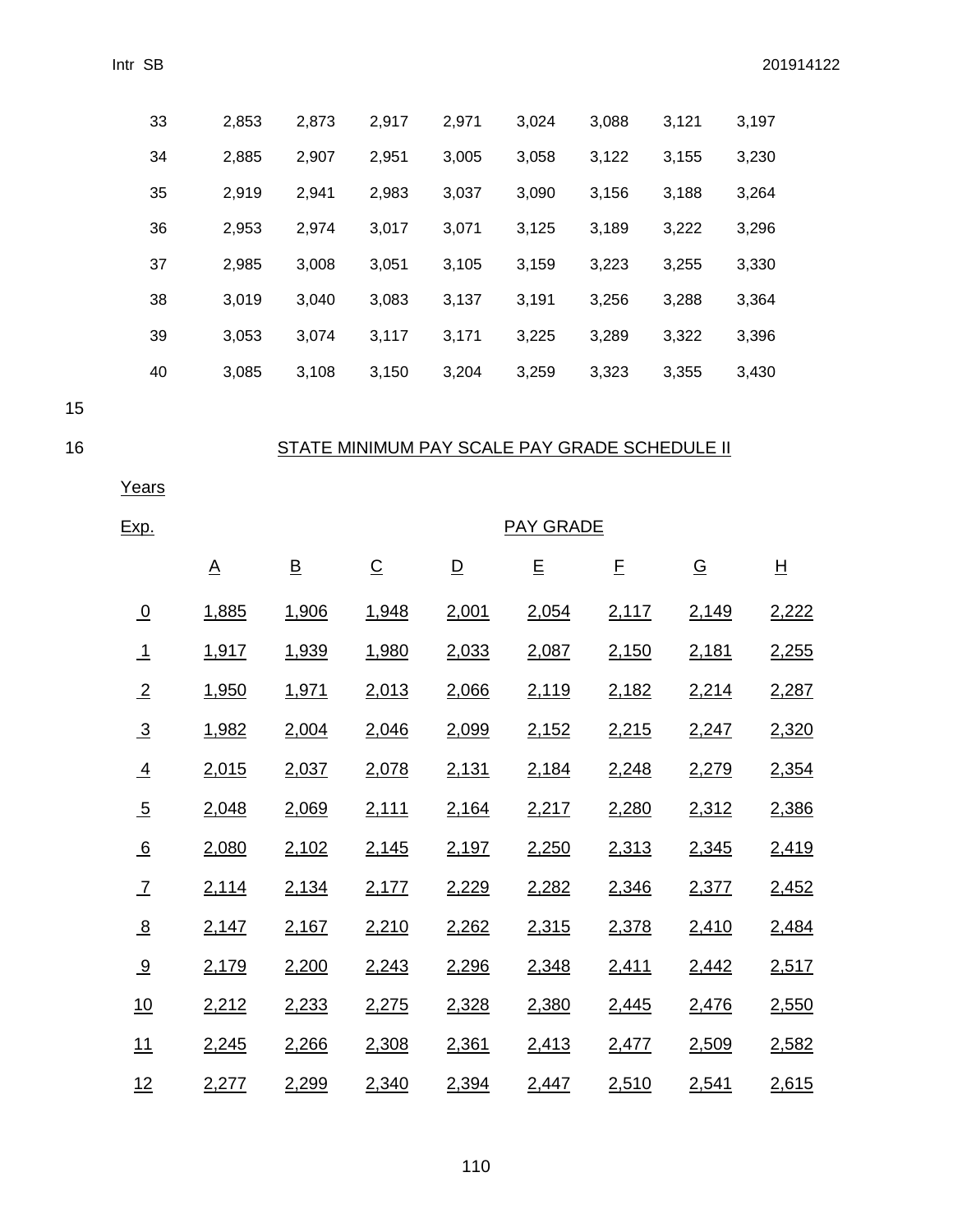| 13               | 2,310        | 2,331        | 2,373 | 2,426 | 2,479        | 2,542        | 2,574        | 2,648        |
|------------------|--------------|--------------|-------|-------|--------------|--------------|--------------|--------------|
| $\underline{14}$ | 2,343        | 2,364        | 2,406 | 2,459 | 2,512        | <u>2,575</u> | 2,607        | 2,680        |
| 15               | <u>2,375</u> | 2,397        | 2,438 | 2,491 | 2,544        | 2,608        | 2,639        | 2,713        |
| $\underline{16}$ | <u>2,408</u> | 2,429        | 2,471 | 2,524 | 2,577        | 2,640        | 2,672        | 2,746        |
| 17               | <u>2,440</u> | 2,462        | 2,505 | 2,557 | 2,610        | 2,673        | 2,705        | 2,779        |
| 18               | 2,473        | <u>2,495</u> | 2,537 | 2,589 | 2,642        | <u>2,706</u> | 2,737        | 2,812        |
| <u>19</u>        | 2,507        | 2,527        | 2,570 | 2,622 | 2,675        | 2,738        | 2,770        | 2,844        |
| $\underline{20}$ | <u>2,539</u> | 2,560        | 2,603 | 2,656 | <u>2,708</u> | <u>2,771</u> | 2,803        | <u>2,878</u> |
| 21               | 2,572        | 2,592        | 2,635 | 2,688 | 2,740        | 2,804        | 2,835        | 2,912        |
| 22               | 2,605        | 2,626        | 2,668 | 2,721 | 2,773        | 2,837        | 2,869        | 2,944        |
| 23               | 2,637        | <u>2,659</u> | 2,701 | 2,754 | 2,807        | 2,871        | 2,903        | 2,978        |
| $\underline{24}$ | 2,670        | 2,691        | 2,733 | 2,786 | 2,839        | 2,905        | 2,936        | 3,012        |
| 25               | <u>2,703</u> | 2,724        | 2,766 | 2,819 | 2,873        | 2,937        | 2,970        | 3,044        |
| 26               | <u>2,735</u> | 2,757        | 2,798 | 2,853 | 2,907        | 2,971        | 3,002        | 3,078        |
| 27               | <u>2,768</u> | <u>2,789</u> | 2,831 | 2,885 | <u>2,939</u> | 3,003        | 3,036        | <u>3,111</u> |
| $\frac{28}{1}$   | 2,801        | 2,822        | 2,865 | 2,919 | 2,973        | <u>3,037</u> | 3,070        | 3,145        |
| 29               | 2,833        | 2,856        | 2,898 | 2,951 | 3,006        | 3,071        | <u>3,102</u> | <u>3,179</u> |
| $\frac{30}{2}$   | 2,867        | 2,888        | 2,932 | 2,985 | 3,039        | 3,103        | 3,136        | 3,212        |
| 31               | 2,900        | 2,922        | 2,966 | 3,019 | 3,073        | 3,137        | 3,170        | 3,245        |
| 32               | 2,934        | <u>2,955</u> | 2,998 | 3,052 | 3,105        | 3,171        | 3,202        | <u>3,279</u> |
| 33               | 2,968        | 2,988        | 3,032 | 3,086 | 3,139        | 3,203        | 3,236        | 3,312        |
| $\underline{34}$ | 3,000        | 3,022        | 3,066 | 3,120 | 3,173        | 3,237        | 3,270        | 3,345        |
| $\frac{35}{5}$   | 3,034        | 3,056        | 3,098 | 3,152 | 3,205        | 3,271        | 3,303        | 3,379        |
| $\frac{36}{5}$   | 3,068        | 3,089        | 3,132 | 3,186 | 3,240        | 3,304        | 3,337        | <u>3,411</u> |
| 37               | 3,100        | <u>3,123</u> | 3,166 | 3,220 | <u>3,274</u> | <u>3,338</u> | 3,370        | 3,445        |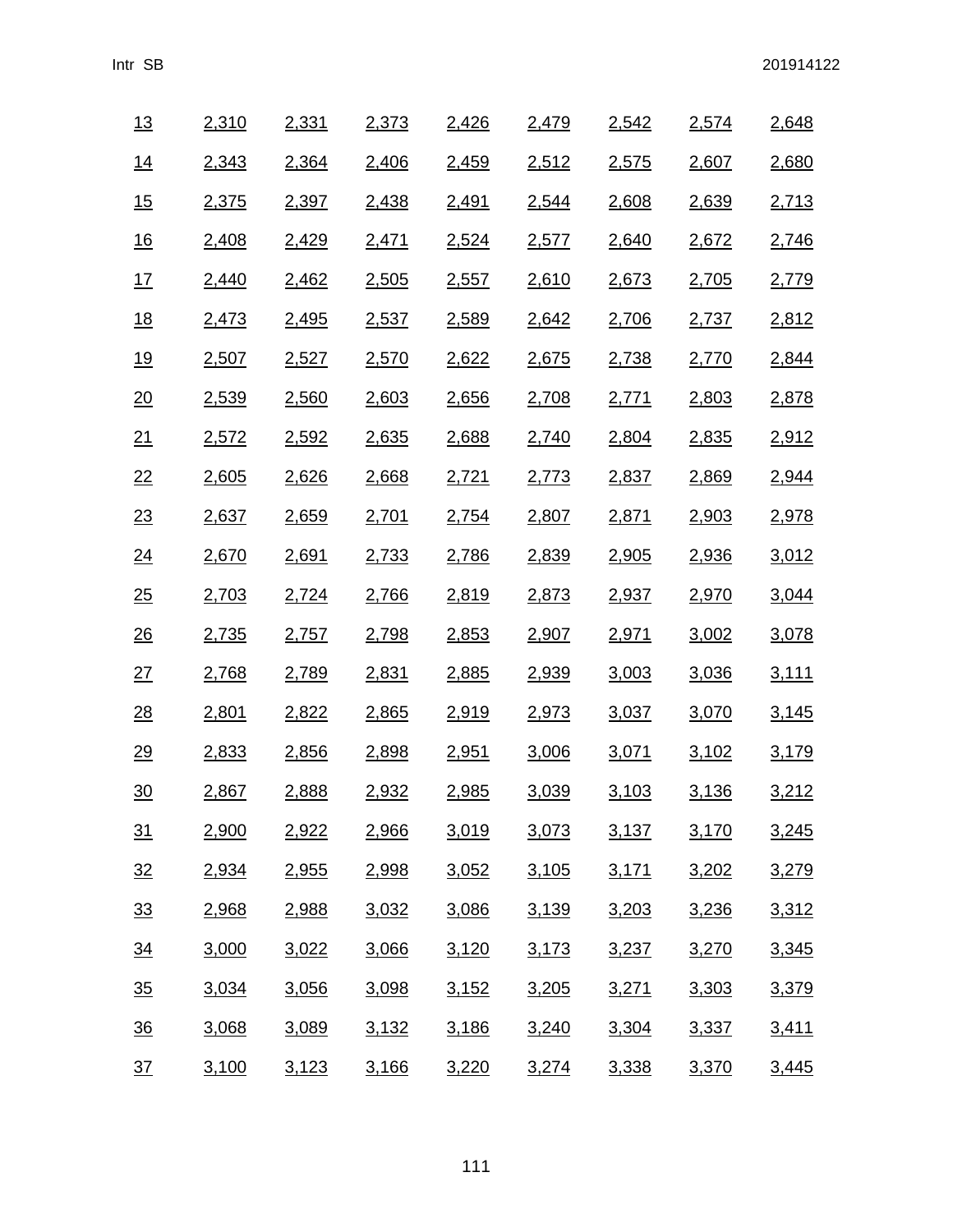|    | <u>38</u> | 3,134                                                                                               | 3,155 | 3,198 | 3,252 | 3,306 | 3,371 | 3,403 | 3,479            |
|----|-----------|-----------------------------------------------------------------------------------------------------|-------|-------|-------|-------|-------|-------|------------------|
|    | <u>39</u> | 3,168                                                                                               | 3,189 | 3,232 | 3,286 | 3,340 | 3,404 | 3,437 | 3,511            |
|    | 40        | 3,200                                                                                               | 3,223 | 3,265 | 3,319 | 3,374 | 3,438 | 3,470 | 3,545            |
| 17 |           |                                                                                                     |       |       |       |       |       |       |                  |
| 18 |           | (2) Each service employee shall receive the amount prescribed in the State Minimum Pay              |       |       |       |       |       |       |                  |
| 19 |           | Scale Pay Grade in accordance with the provisions of this subsection according to their class title |       |       |       |       |       |       |                  |
| 20 |           | and pay grade as set forth in this subdivision:                                                     |       |       |       |       |       |       |                  |
| 21 |           | <b>CLASS TITLE</b>                                                                                  |       |       |       |       |       |       | <b>PAY GRADE</b> |
| 22 |           |                                                                                                     |       |       |       |       |       |       |                  |
| 23 |           |                                                                                                     |       |       |       |       |       |       |                  |
| 24 |           |                                                                                                     |       |       |       |       |       |       |                  |
| 25 |           |                                                                                                     |       |       |       |       |       |       |                  |
| 26 |           |                                                                                                     |       |       |       |       |       |       |                  |
| 27 |           |                                                                                                     |       |       |       |       |       |       |                  |
| 28 |           |                                                                                                     |       |       |       |       |       |       |                  |
| 29 |           |                                                                                                     |       |       |       |       |       |       |                  |
| 30 |           |                                                                                                     |       |       |       |       |       |       |                  |
| 31 |           |                                                                                                     |       |       |       |       |       |       |                  |
| 32 |           |                                                                                                     |       |       |       |       |       |       |                  |
| 33 |           |                                                                                                     |       |       |       |       |       |       |                  |
| 34 |           |                                                                                                     |       |       |       |       |       |       |                  |
| 35 |           |                                                                                                     |       |       |       |       |       |       |                  |
| 36 |           |                                                                                                     |       |       |       |       |       |       |                  |
| 37 |           |                                                                                                     |       |       |       |       |       |       |                  |
| 38 |           |                                                                                                     |       |       |       |       |       |       |                  |
| 39 |           |                                                                                                     |       |       |       |       |       |       |                  |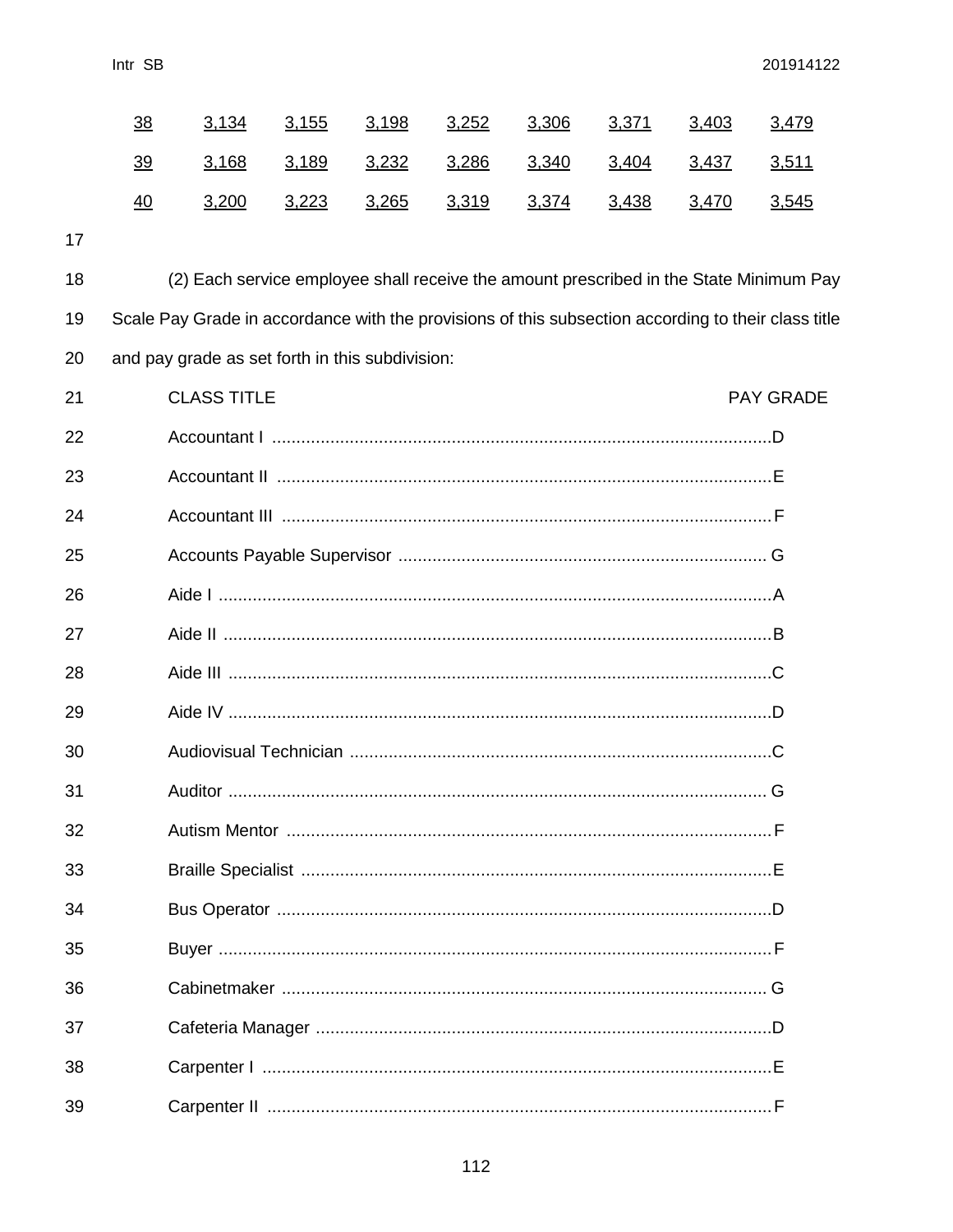| 40 |  |
|----|--|
| 41 |  |
| 42 |  |
| 43 |  |
| 44 |  |
| 45 |  |
| 46 |  |
| 47 |  |
| 48 |  |
| 49 |  |
| 50 |  |
| 51 |  |
| 52 |  |
| 53 |  |
| 54 |  |
| 55 |  |
| 56 |  |
| 57 |  |
| 58 |  |
| 59 |  |
| 60 |  |
| 61 |  |
| 62 |  |
| 63 |  |
| 64 |  |
| 65 |  |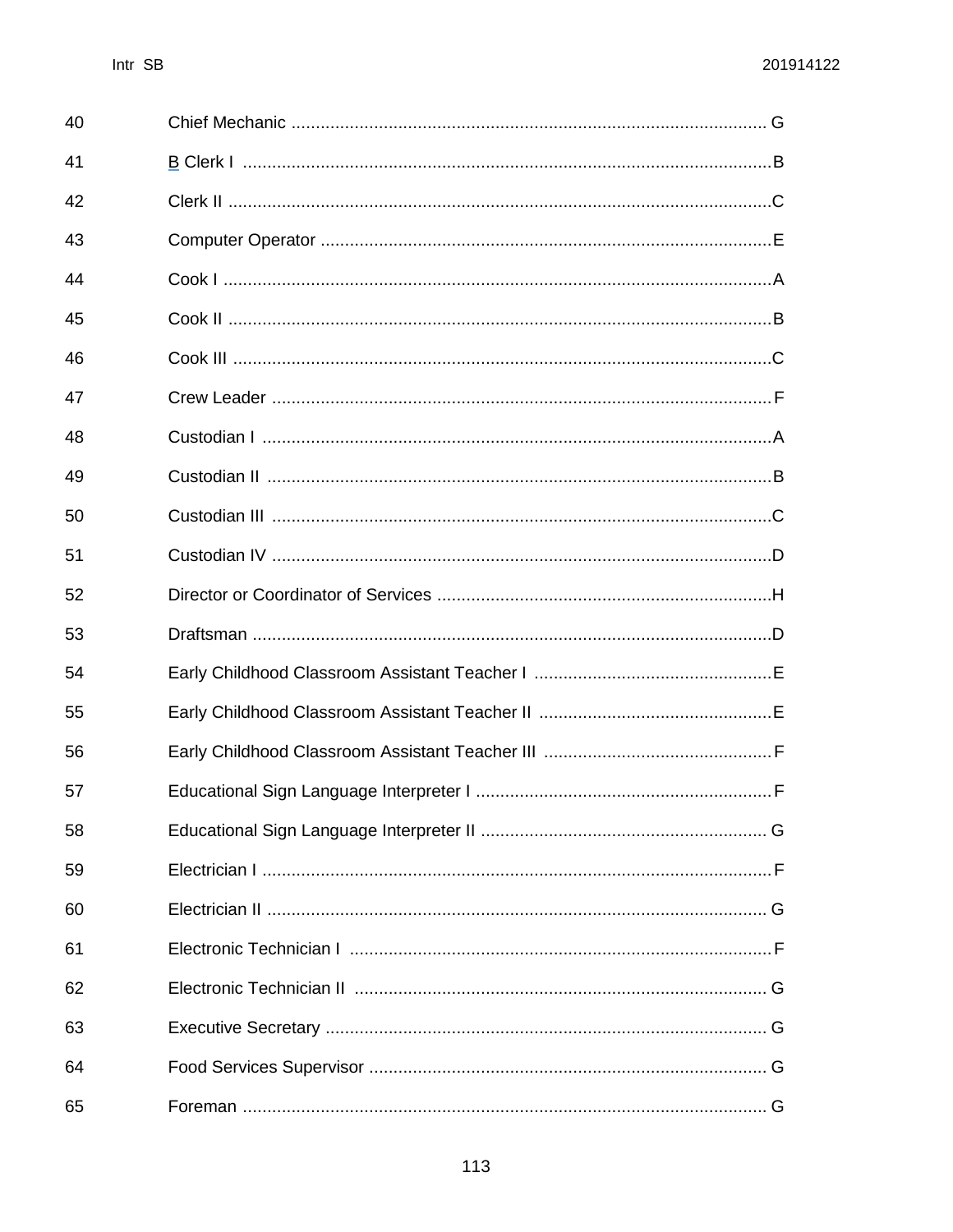| 66 |  |
|----|--|
| 67 |  |
| 68 |  |
| 69 |  |
| 70 |  |
| 71 |  |
| 72 |  |
| 73 |  |
| 74 |  |
| 75 |  |
| 76 |  |
| 77 |  |
| 78 |  |
| 79 |  |
| 80 |  |
| 81 |  |
| 82 |  |
| 83 |  |
| 84 |  |
| 85 |  |
| 86 |  |
| 87 |  |
| 88 |  |
| 89 |  |
| 90 |  |
| 91 |  |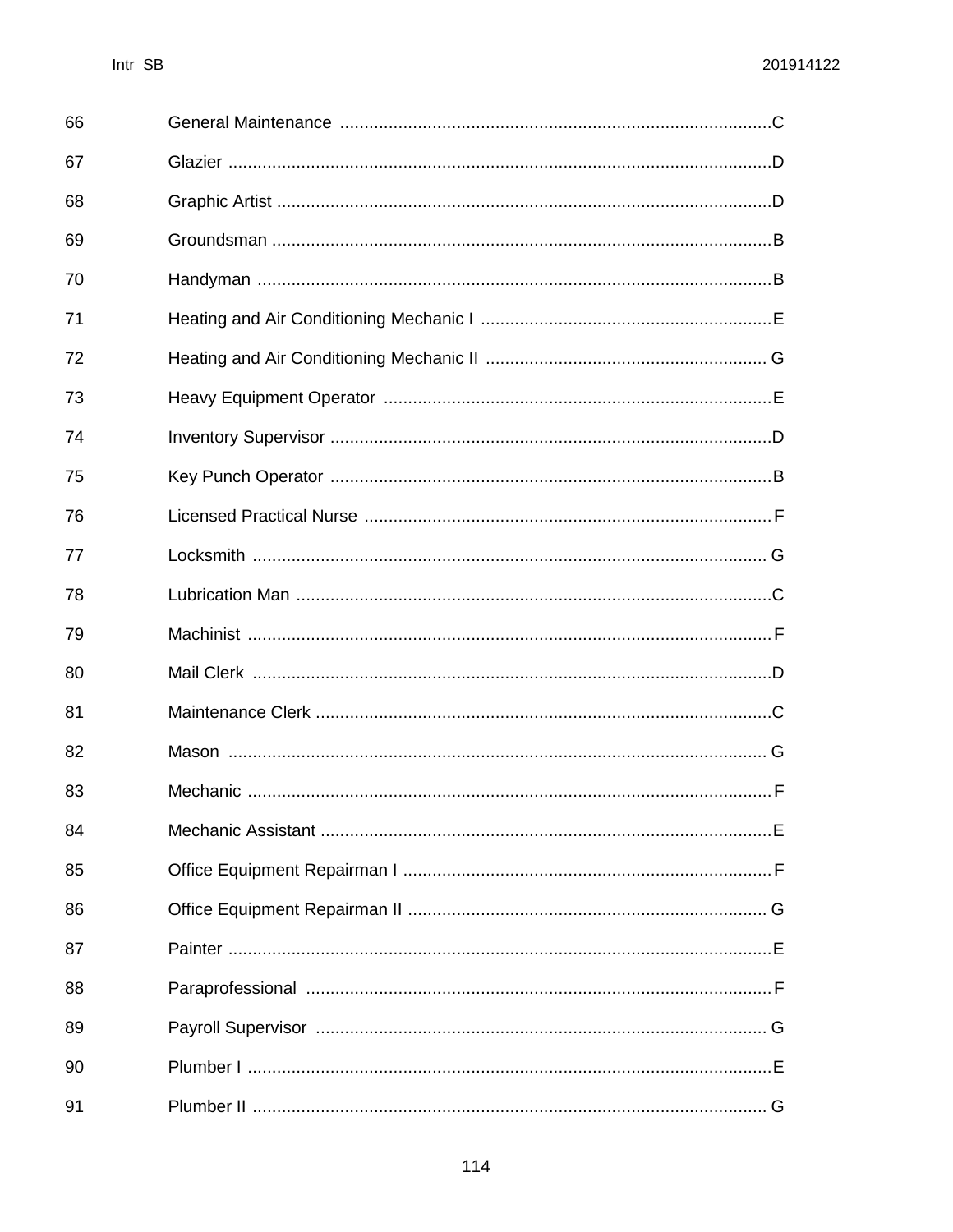| 92  |                                                                                           |
|-----|-------------------------------------------------------------------------------------------|
| 93  |                                                                                           |
| 94  |                                                                                           |
| 95  |                                                                                           |
| 96  |                                                                                           |
| 97  |                                                                                           |
| 98  |                                                                                           |
| 99  |                                                                                           |
| 100 |                                                                                           |
| 101 |                                                                                           |
| 102 |                                                                                           |
| 103 |                                                                                           |
| 104 |                                                                                           |
| 105 |                                                                                           |
| 106 |                                                                                           |
| 107 |                                                                                           |
| 108 |                                                                                           |
| 109 |                                                                                           |
| 110 | (b) An additional \$12 per month is added to the minimum monthly pay of each service      |
| 111 | person who holds a high school diploma or its equivalent.                                 |
| 112 | (c) An additional \$11 per month also is added to the minimum monthly pay of each service |
| 113 | person for each of the following:                                                         |
| 114 | (1) A service person who holds 12 college hours or comparable credit obtained in a trade  |
| 115 | or vocational school as approved by the state board;                                      |
| 116 | (2) A service person who holds 24 college hours or comparable credit obtained in a trade  |

or vocational school as approved by the state board;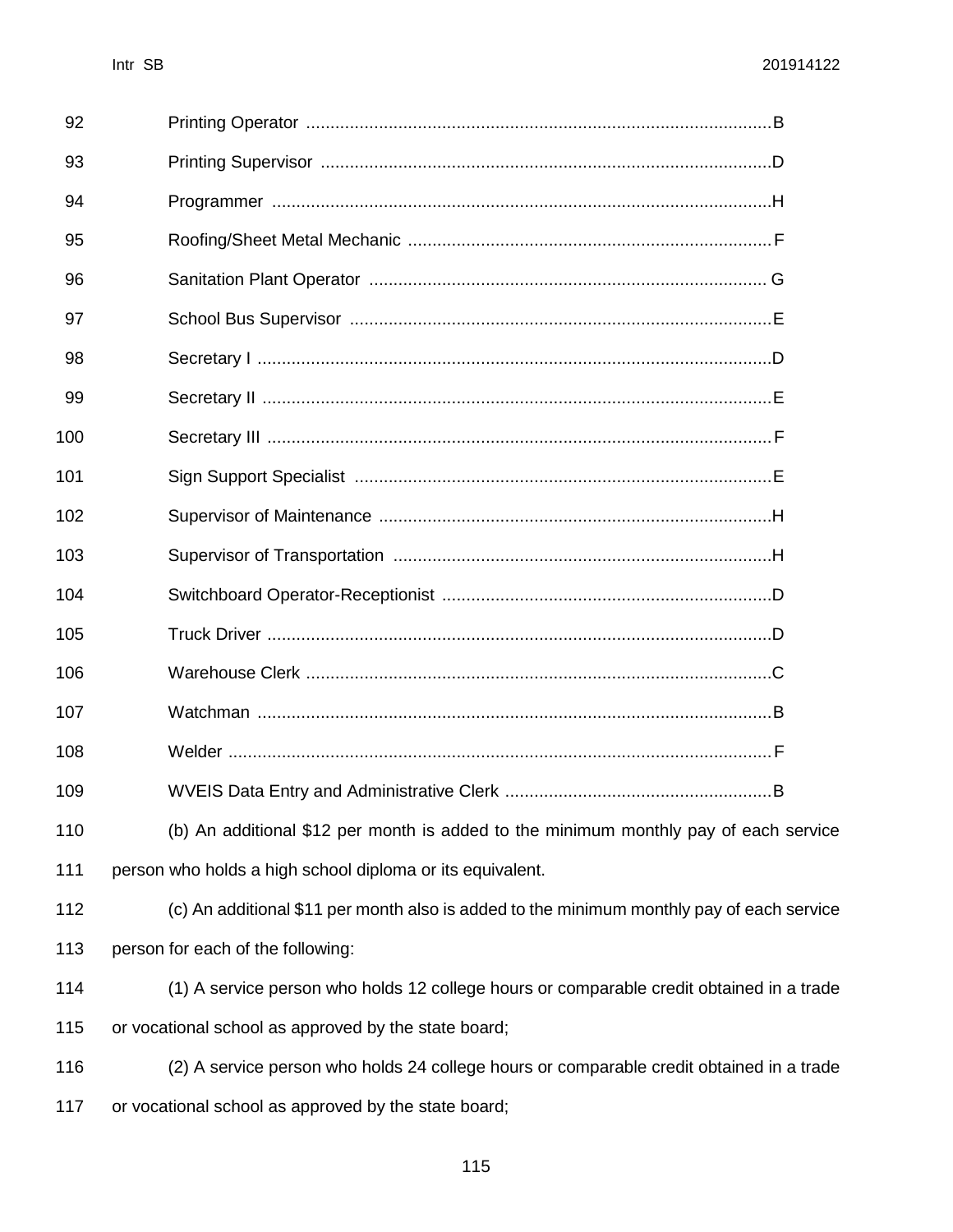(3) A service person who holds 36 college hours or comparable credit obtained in a trade or vocational school as approved by the state board;

 (4) A service person who holds 48 college hours or comparable credit obtained in a trade or vocational school as approved by the state board;

 (5) A service employee who holds 60 college hours or comparable credit obtained in a trade or vocational school as approved by the state board;

 (6) A service person who holds 72 college hours or comparable credit obtained in a trade or vocational school as approved by the state board;

 (7) A service person who holds 84 college hours or comparable credit obtained in a trade or vocational school as approved by the state board;

 (8) A service person who holds 96 college hours or comparable credit obtained in a trade or vocational school as approved by the state board;

 (9) A service person who holds 108 college hours or comparable credit obtained in a trade or vocational school as approved by the state board;

 (10) A service person who holds 120 college hours or comparable credit obtained in a trade or vocational school as approved by the state board.

 (d) An additional \$40 per month also is added to the minimum monthly pay of each service person for each of the following:

(1) A service person who holds an associate's degree;

(2) A service person who holds a bachelor's degree;

(3) A service person who holds a master's degree;

(4) A service person who holds a doctorate degree.

(e) An additional \$11 per month is added to the minimum monthly pay of each service

person for each of the following:

(1) A service person who holds a bachelor's degree plus 15 college hours;

(2) A service person who holds a master's degree plus 15 college hours;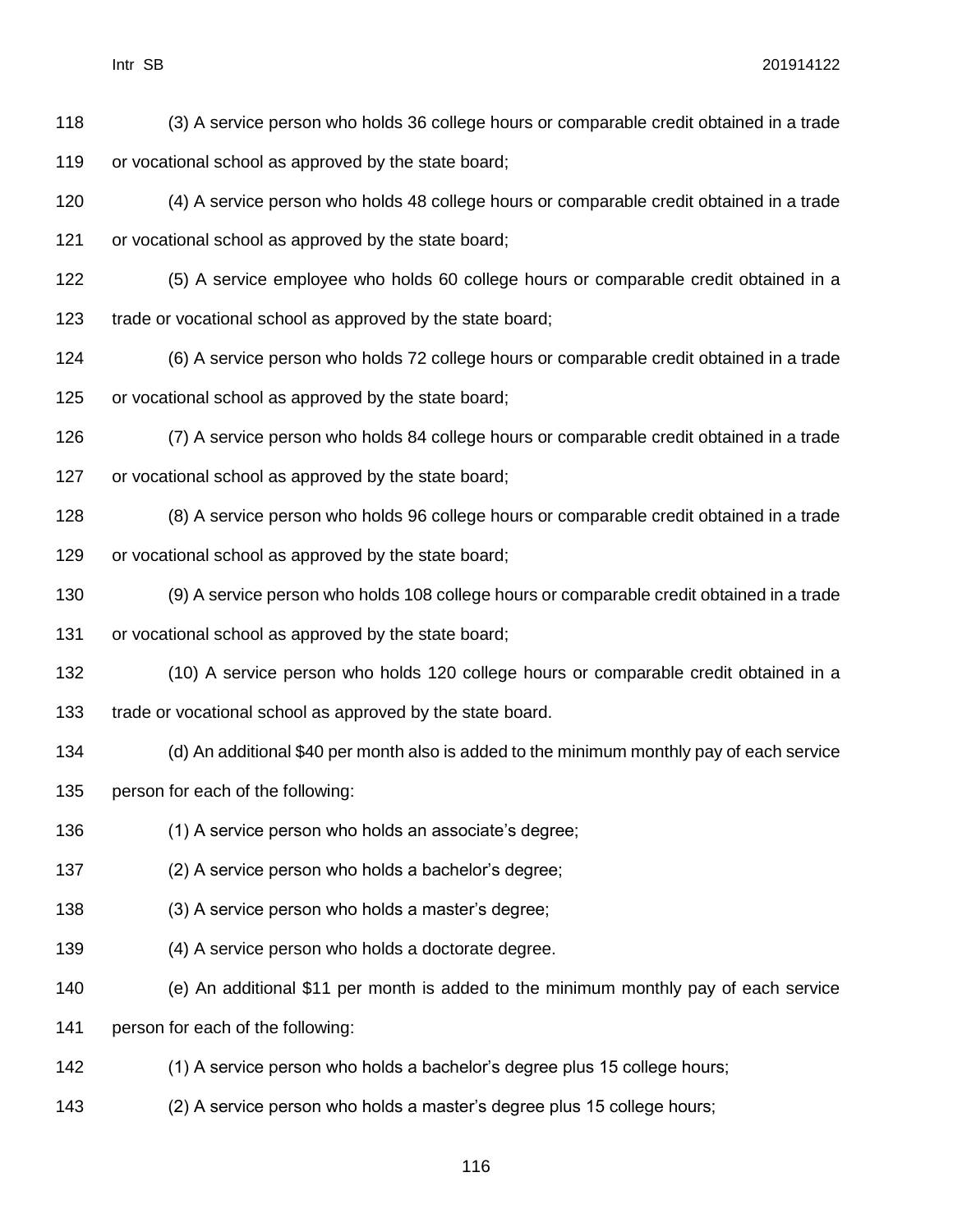(3) A service person who holds a master's degree plus 30 college hours;

(4) A service person who holds a master's degree plus 45 college hours; and

(5) A service person who holds a master's degree plus 60 college hours.

147 (f) To meet the objective of salary equity among the counties, Each service person is paid 148 an equity a supplement, as set forth in §18A-4-5 of this code, of \$164 per month, subject to the provisions of that section. These payments: (i) Are in addition to any amounts prescribed in the applicable State Minimum Pay Scale Pay Grade, any specific additional amounts prescribed in this section and article and any county supplement in effect in a county pursuant to §18A-4-5b of this code; (ii) are paid in equal monthly installments; and (iii) are considered a part of the state minimum salaries for service personnel.

 (g) When any part of a school service person's daily shift of work is performed between the hours of 6:00 p. m. and 5:00 a. m. the following day, the employee is paid no less than an additional \$10 per month and one half of the pay is paid with local funds.

 (h) Any service person required to work on any legal school holiday is paid at a rate one and one-half times the person's usual hourly rate.

 (i) Any full-time service personnel required to work in excess of their normal working day during any week which contains a school holiday for which they are paid is paid for the additional hours or fraction of the additional hours at a rate of one and one-half times their usual hourly rate and paid entirely from county board funds.

 (j) A service person may not have his or her daily work schedule changed during the school year without the employee's written consent and the person's required daily work hours may not be changed to prevent the payment of time and one-half wages or the employment of another employee.

 (k) The minimum hourly rate of pay for extra duty assignments as defined in §18A-4-8b of 168 this code is no less than one seventh of the person's daily total salary for each hour the person is involved in performing the assignment and paid entirely from local funds: *Provided*, That an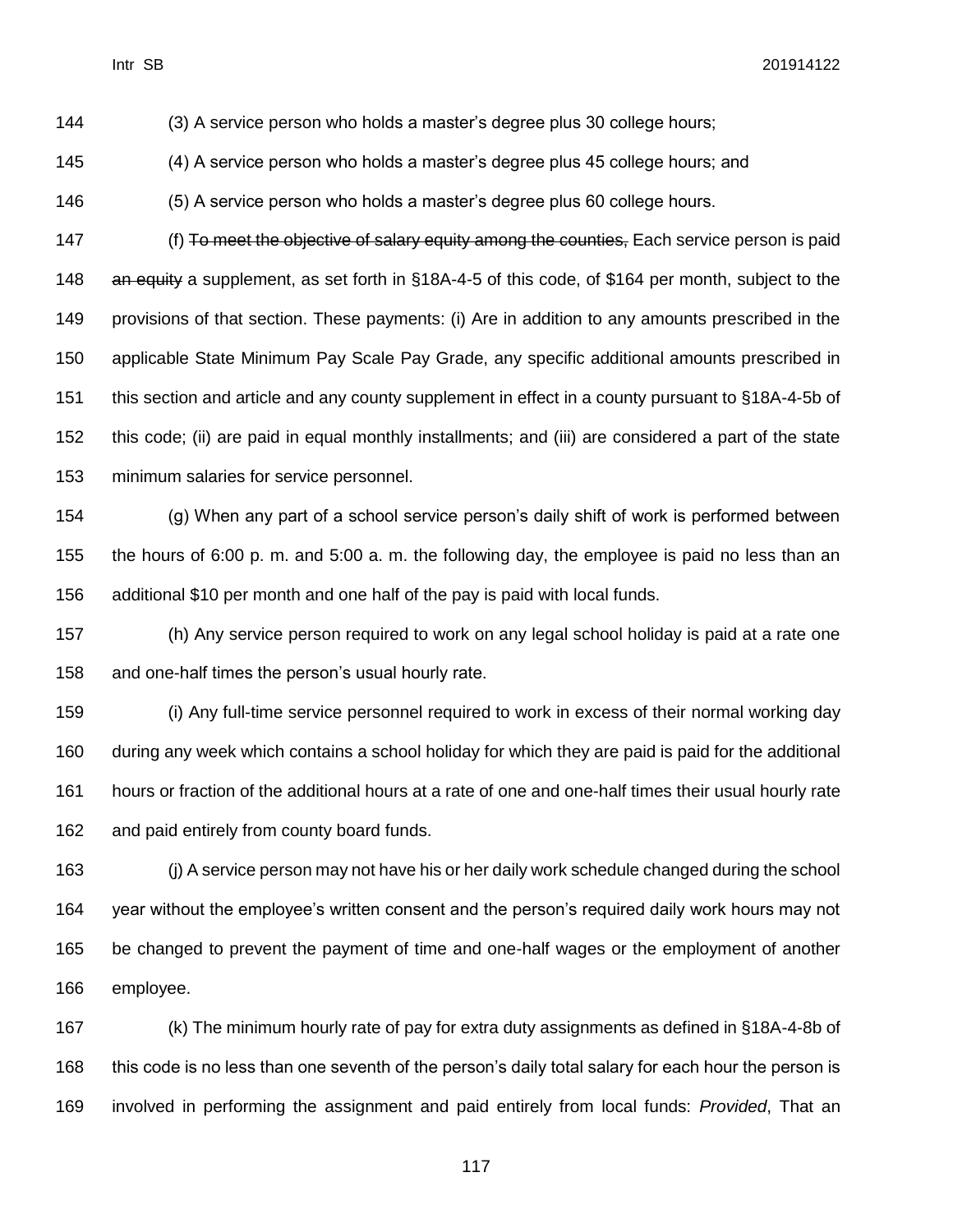alternative minimum hourly rate of pay for performing extra duty assignments within a particular category of employment may be used if the alternate hourly rate of pay is approved both by the county board and by the affirmative vote of a two-thirds majority of the regular full-time persons within that classification category of employment within that county: *Provided, however*, That the vote is by secret ballot if requested by a service person within that classification category within that county. The salary for any fraction of an hour the employee is involved in performing the assignment is prorated accordingly. When performing extra duty assignments, persons who are regularly employed on a one-half day salary basis shall receive the same hourly extra duty assignment pay computed as though the person were employed on a full-day salary basis.

 (l) The minimum pay for any service personnel engaged in the removal of asbestos material or related duties required for asbestos removal is their regular total daily rate of pay and no less than an additional \$3 per hour or no less than \$5 per hour for service personnel supervising asbestos removal responsibilities for each hour these employees are involved in asbestos-related duties. Related duties required for asbestos removal include, but are not limited to, travel, preparation of the work site, removal of asbestos, decontamination of the work site, placing and removal of equipment and removal of structures from the site. If any member of an asbestos crew is engaged in asbestos-related duties outside of the employee's regular employment county, the daily rate of pay is no less than the minimum amount as established in the employee's regular employment county for asbestos removal and an additional \$30 per each day the employee is engaged in asbestos removal and related duties. The additional pay for asbestos removal and related duties shall be payable entirely from county funds. Before service personnel may be used in the removal of asbestos material or related duties, they shall have completed a federal Environmental Protection Act-approved training program and be licensed. The employer shall provide all necessary protective equipment and maintain all records required by the Environmental Protection Act.

(m) For the purpose of qualifying for additional pay as provided in §18A-5-8 of this code,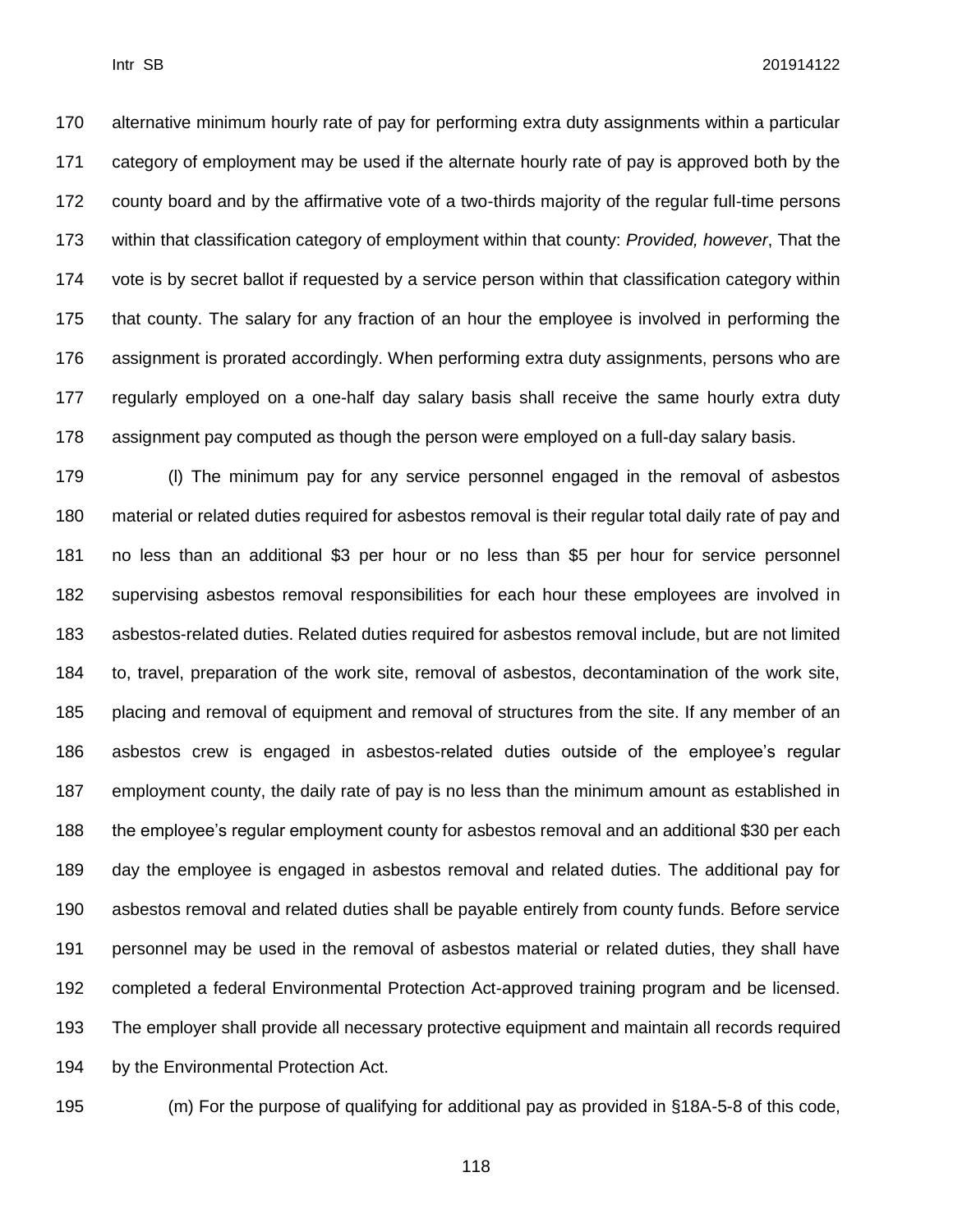an aide is considered to be exercising the authority of a supervisory aide and control over pupils if the aide is required to supervise, control, direct, monitor, escort, or render service to a child or children when not under the direct supervision of a certified professional person within the classroom, library, hallway, lunchroom, gymnasium, school building, school grounds, or wherever supervision is required. For purposes of this section, "under the direct supervision of a certified professional person" means that certified professional person is present, with and accompanying the aide.

**§18A-4-10. Personal leave for illness and other causes; leave banks; substitutes.**

(a) *Personal Leave.*

 (1) At the beginning of the employment term, any full-time employee of a county board is entitled annually to at least one and one-half days personal leave for each employment month or major fraction thereof in the employee's employment term. Unused leave shall be accumulative without limitation and is transferable within the state. A change in job assignment during the school year does not affect the employee's rights or benefits.

 (2) A regular full-time employee who is absent from assigned duties due to accident, sickness, death in the immediate family, or life threatening illness of the employee's spouse, parents or child, or other cause authorized or approved by the board, shall be paid the full salary from his or her regular budgeted salary appropriation during the period which the employee is absent, but not to exceed the total amount of leave to which the employee is entitled.

 (3) Each employee is permitted to use three days of leave annually without regard to the cause for the absence: *Provided*, That effective July 1, 2019, each employee is permitted to use four days of leave annually without regard to the cause for the absence. Personal leave without cause may not be used on consecutive work days unless authorized or approved by the employee's principal or immediate supervisor, as appropriate. The employee shall give notice of leave without cause to the principal or immediate supervisor at least 24 hours in advance, except that in the case of sudden and unexpected circumstances, notice shall be given as soon as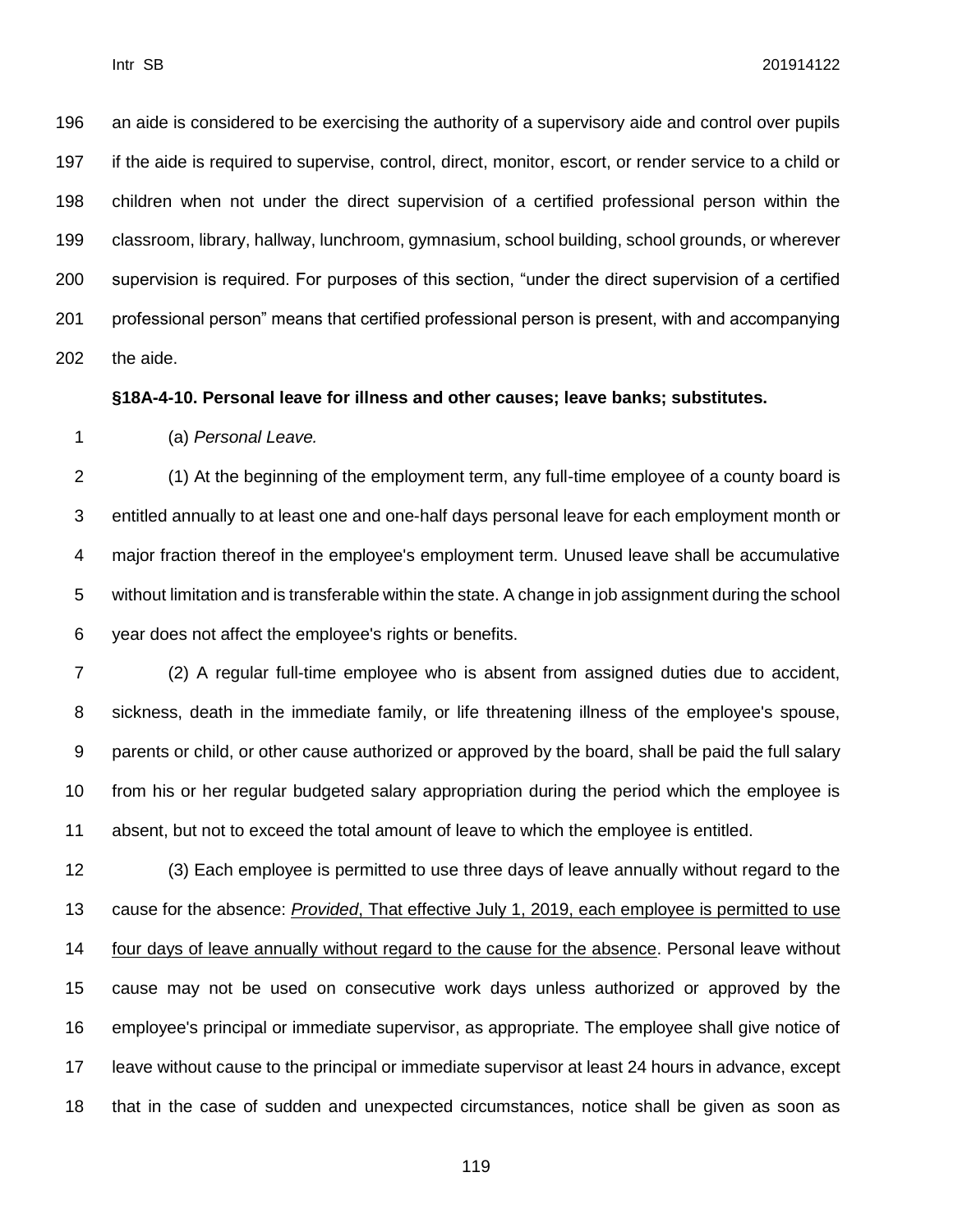reasonably practicable. The principal or immediate supervisor may deny use of the day if, at the

 time notice is given, either 15 percent of the employees or three employees, whichever is greater, under the supervision of the principal or immediate supervisor, have previously given notice of their intention to use that day for leave. Personal leave may not be used in connection with a concerted work stoppage or strike. Where the cause for leave originated prior to the beginning of the employment term, the employee shall be paid for time lost after the start of the employment term. If an employee uses personal leave which the employee has not yet accumulated on a monthly basis and subsequently leaves the employment, the employee is required to reimburse the board for the salary or wages paid for the unaccumulated leave.

 (4) The State Board shall maintain a rule to restrict the payment of personal leave benefits and the charging of personal leave time used to an employee receiving a workers' compensation benefit from a claim filed against and billed to the county board by which the person is employed. If an employee is awarded this benefit, the employee shall receive personal leave compensation only to the extent the compensation is required, when added to the workers' compensation benefit, to equal the amount of compensation regularly paid the employee. If personal leave compensation equal to the employee's regular pay is paid prior to the award of the workers' compensation benefit, the amount which, when added to the benefit, is in excess of the employee's regular pay shall be deducted from the employee's subsequent pay. The employee's accrued personal leave days shall be charged only for such days as equal the amount of personal leave compensation required to compensate the employee at the employee's regular rate of pay. (5) The county board may establish reasonable rules for reporting and verification of

 absences for cause. If any error in reporting absences occurs, the county board may make necessary salary adjustments:

(A) In the next pay after the employee has returned to duty; or

(B) In the final pay if the absence occurs during the last month of the employment term.

(b) *Leave Banks.*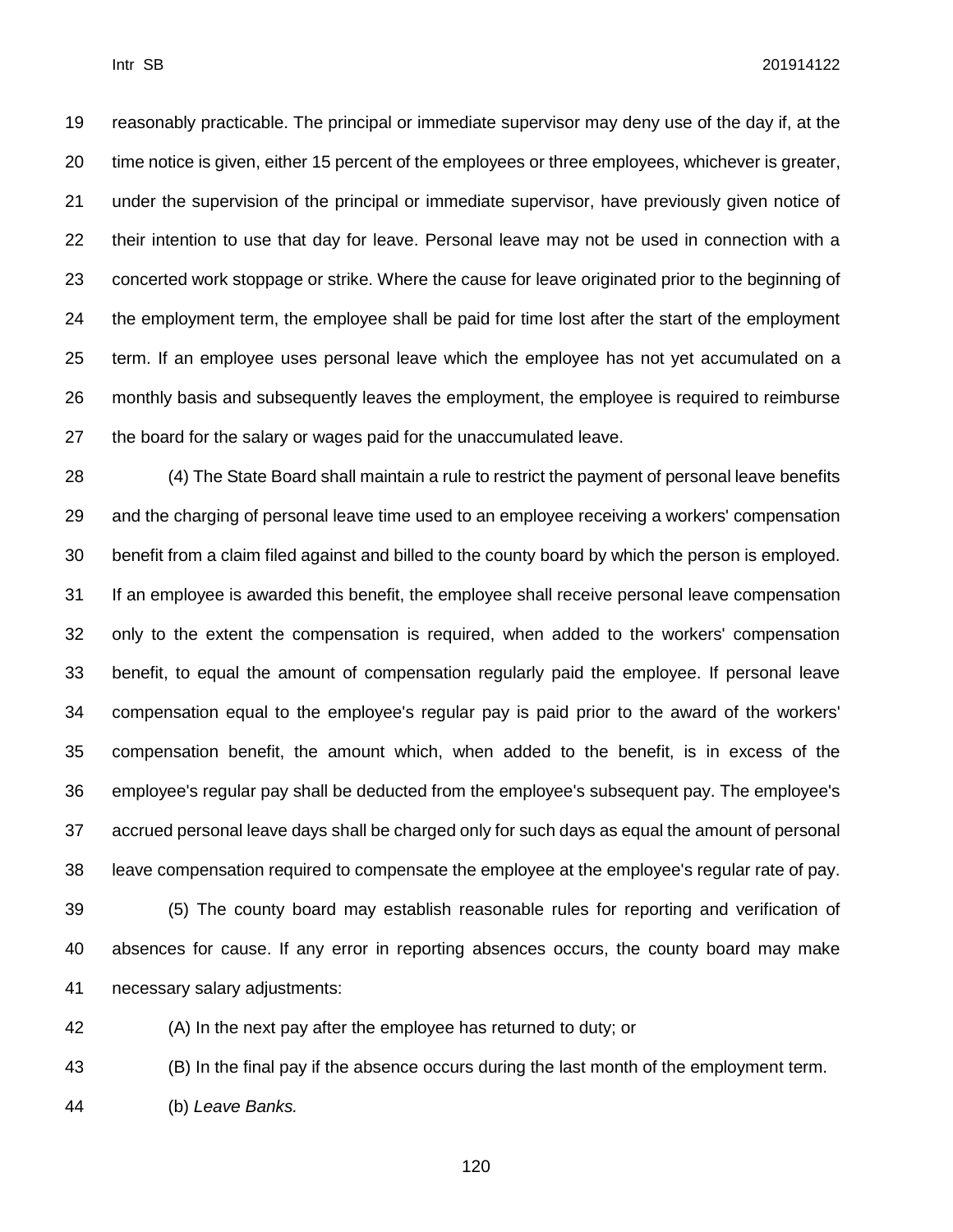| 45 | (1) Each county board shall establish a personal leave bank that is available to all school          |
|----|------------------------------------------------------------------------------------------------------|
| 46 | personnel. The board may establish joint or separate banks for professional personnel and school     |
| 47 | service personnel. Each employee may contribute up to two days of personal leave per school          |
| 48 | year. An employee may not be coerced or compelled to contribute to a personal leave bank.            |
| 49 | (2) The personal leave bank shall be established and operated pursuant to a rule adopted             |
| 50 | by the county board. The rule:                                                                       |
| 51 | (A) May limit the maximum number of days used by an employee;                                        |
| 52 | (B) Shall limit the use of leave bank days to an active employee with fewer than five days           |
| 53 | accumulated personal leave who is absent from work due to accident or illness of the employee;       |
| 54 | and                                                                                                  |
| 55 | (C) Shall prohibit the use of days to:                                                               |
| 56 | (i) Qualify for or add to service for any retirement system administered by the state; or            |
| 57 | (ii) Extend insurance coverage pursuant to §5-16-13 of this code.                                    |
| 58 | (D) Shall require that each personal leave day contributed:                                          |
| 59 | (i) Is deducted from the number of personal leave days to which the donor employee is                |
| 60 | entitled by this section;                                                                            |
| 61 | (ii) Is not deducted from the personal leave days without cause to which a donor employee            |
| 62 | is entitled if sufficient general personal leave days are otherwise available to the donor employee; |
| 63 | (iii) Is credited to the receiving employee as one full personal leave day;                          |
| 64 | (iv) May not be credited for more or less than a full day by calculating the value of the            |
| 65 | leave according to the hourly wage of each employee; and                                             |
| 66 | (v) May be used only for an absence due to the purpose for which the leave was                       |
| 67 | transferred. Any transferred days remaining when the catastrophic medical emergency ends             |
| 68 | revert back to the leave bank.                                                                       |
| 69 | (3) The administration, subject to county board approval, may use its discretion as to the           |
| 70 | need for a substitute where limited absence may prevail, when an allowable absence does not:         |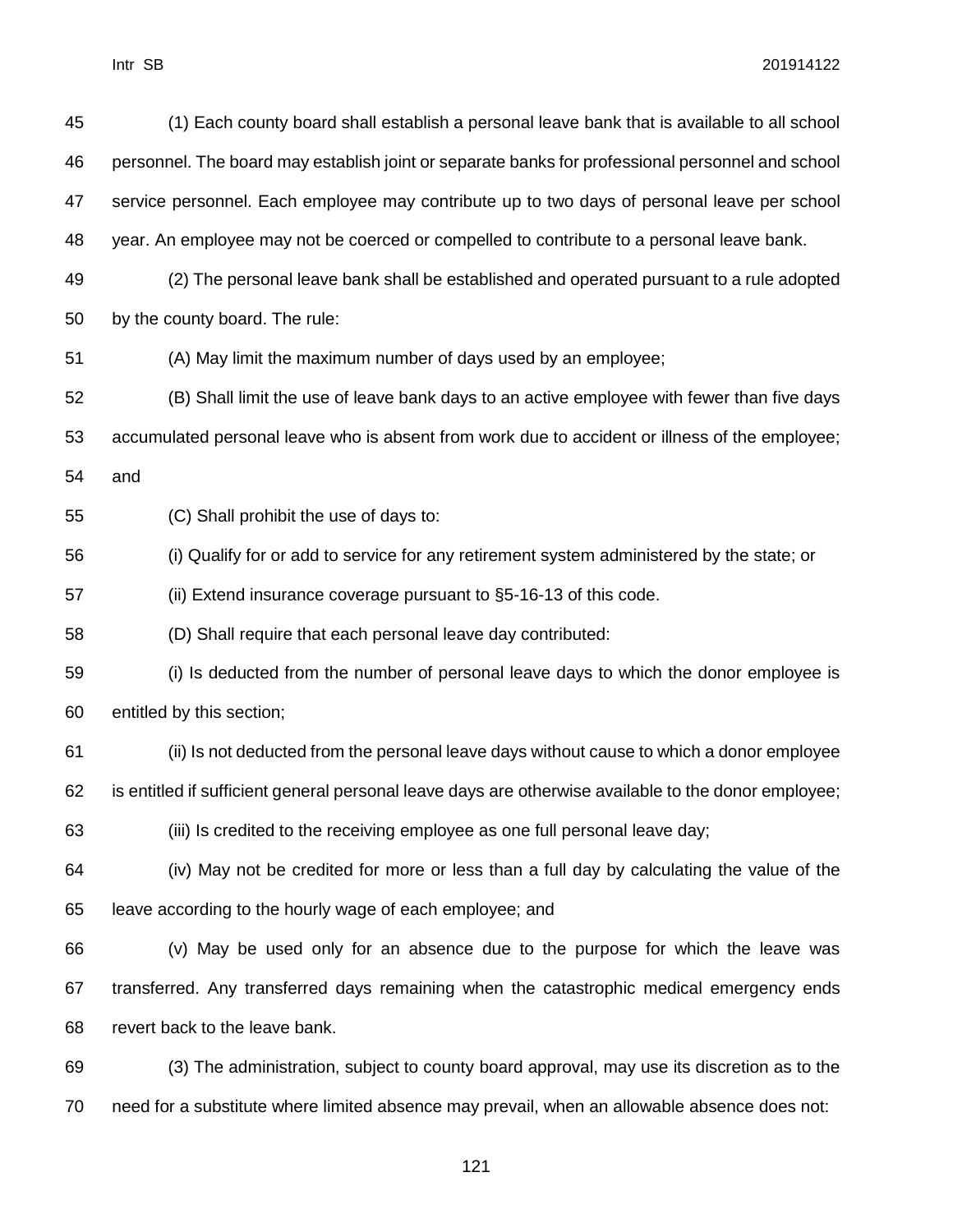(i) Directly affect the instruction of the students; or

 (ii) Require a substitute employee because of the nature of the work and the duration of the cause for the absence.

 (4) If funds in any fiscal year, including transfers, are insufficient to pay the full cost of substitutes for meeting the provisions of this section, the remainder shall be paid on or before the August 31 from the budget of the next fiscal year.

 (5) A county board may supplement the leave provisions in any manner it considers advisable in accordance with applicable rules of the state Board and the provisions of this chapter and chapter 18 of this code.

 (c) Effective July 1, 2019, a classroom teacher who has not utilized more than four days of personal leave during the 200-day employment term shall receive a bonus of \$500 at the end of the school year. If the appropriations to the Department of Education for this purpose are insufficient to compensate all applicable classroom teachers, the Department of Education shall request a supplemental appropriation in an amount sufficient to compensate all eligible classroom teachers. This bonus may not be counted as part of the final average salary for the purpose of calculating retirement.

## **ARTICLE 5. AUTHORITY; RIGHTS; RESPONSIBILITY.**

**§18A-5-2. Holidays; closing of schools; time lost because of such; special Saturday classes.**

 (a) Schools shall be closed on Saturdays and on the following days which are designated as legal school holidays: Independence Day, Labor Day, Veterans Day, Thanksgiving Day, Christmas Day, New Year's Day, Martin Luther King's birthday, Memorial Day and West Virginia Day. Schools also shall be closed on any day on which a primary election, general election or special election is held throughout the state or school district and on any day appointed and set apart by the president or the Governor as a holiday of special observance by the people of the state.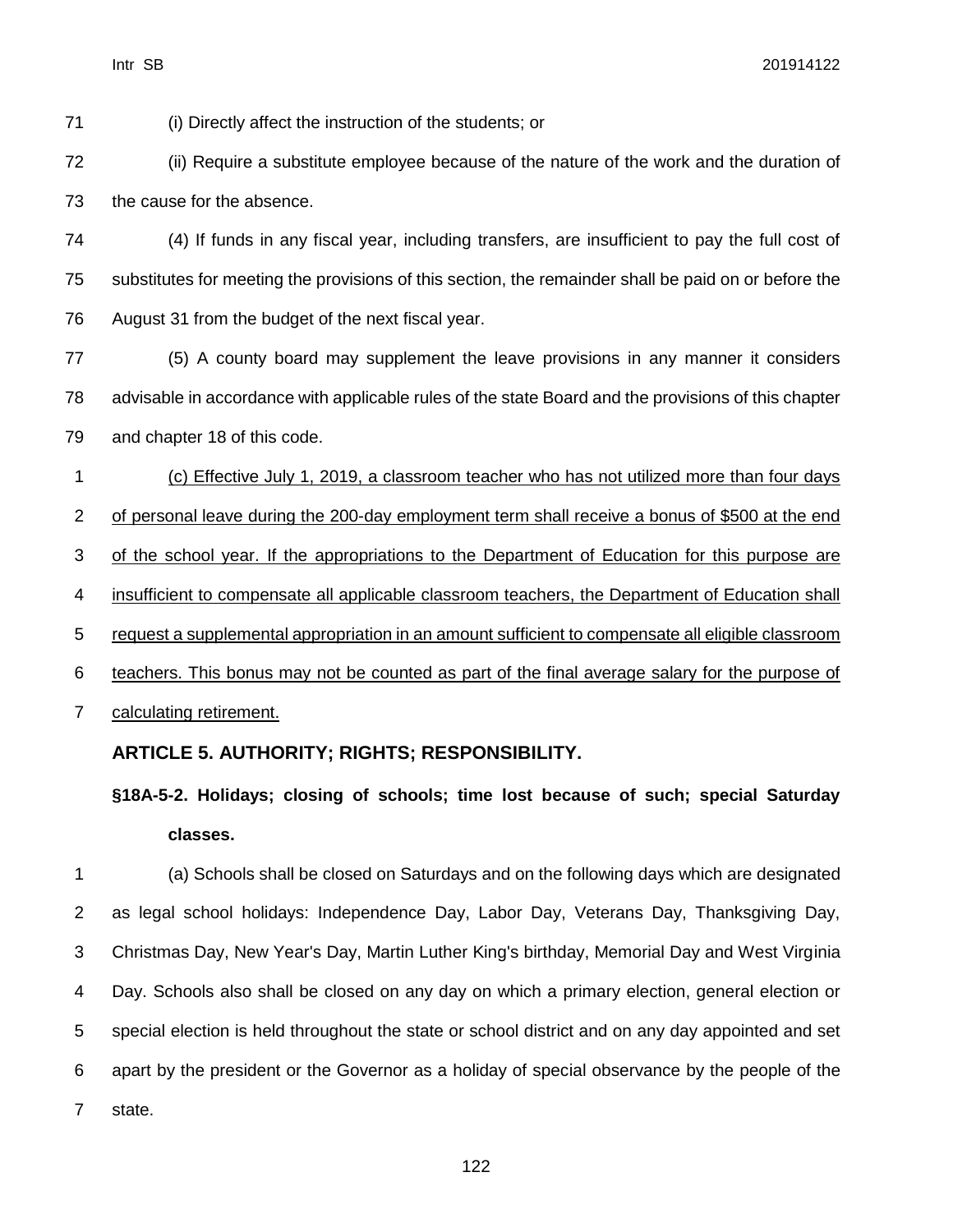(b) When any of the above designated holidays, except a special election, falls on Saturday, the schools shall be closed on the preceding Friday. When any designated holiday falls on Sunday, the schools shall be closed on the following Monday.

 (c) Special classes may be conducted on Saturdays for pupils and by teachers and service personnel. Saturday classes shall be conducted on a voluntary basis and teachers and service personnel shall be remunerated in ratio to the regularly contracted pay.

 (d) Any school or schools may be closed by proper authorities on account of the prevalence of contagious disease, conditions of weather or any other calamitous cause over which the board has no control.

 (1) Under any or all of the above provisions, the time lost by the school closings may not be counted as days of employment and may not be counted as meeting a part of the requirements 19 of the minimum term of one hundred eighty days of instruction. A Except as otherwise provided by §18-5-45a, a school employee's pay per pay period may not change as a result of a school closing not being counted as a day of employment, and the employee shall be paid the same amount during any pay period in which a school closing occurs that the employee would have been paid during the pay period if a school closing had not occurred.

 (2) On the day or days when a school or schools are closed, county boards may provide appropriate alternate work schedules for professional and service personnel affected by the closing of any school or schools under any or all of the provisions of this subsection. Professional and service personnel shall receive pay the same as if school were in session.

 (3) Insofar as funds are available or can be made available during the school year, the 29 board may extend the employment term for the purpose of making up time that might affect the instructional term.

 (e) In addition to any other provisions of this chapter, the board further is authorized to provide in its annual budget for meetings, workshops, vacation time or other holidays through extended employment of personnel at the same rate of pay.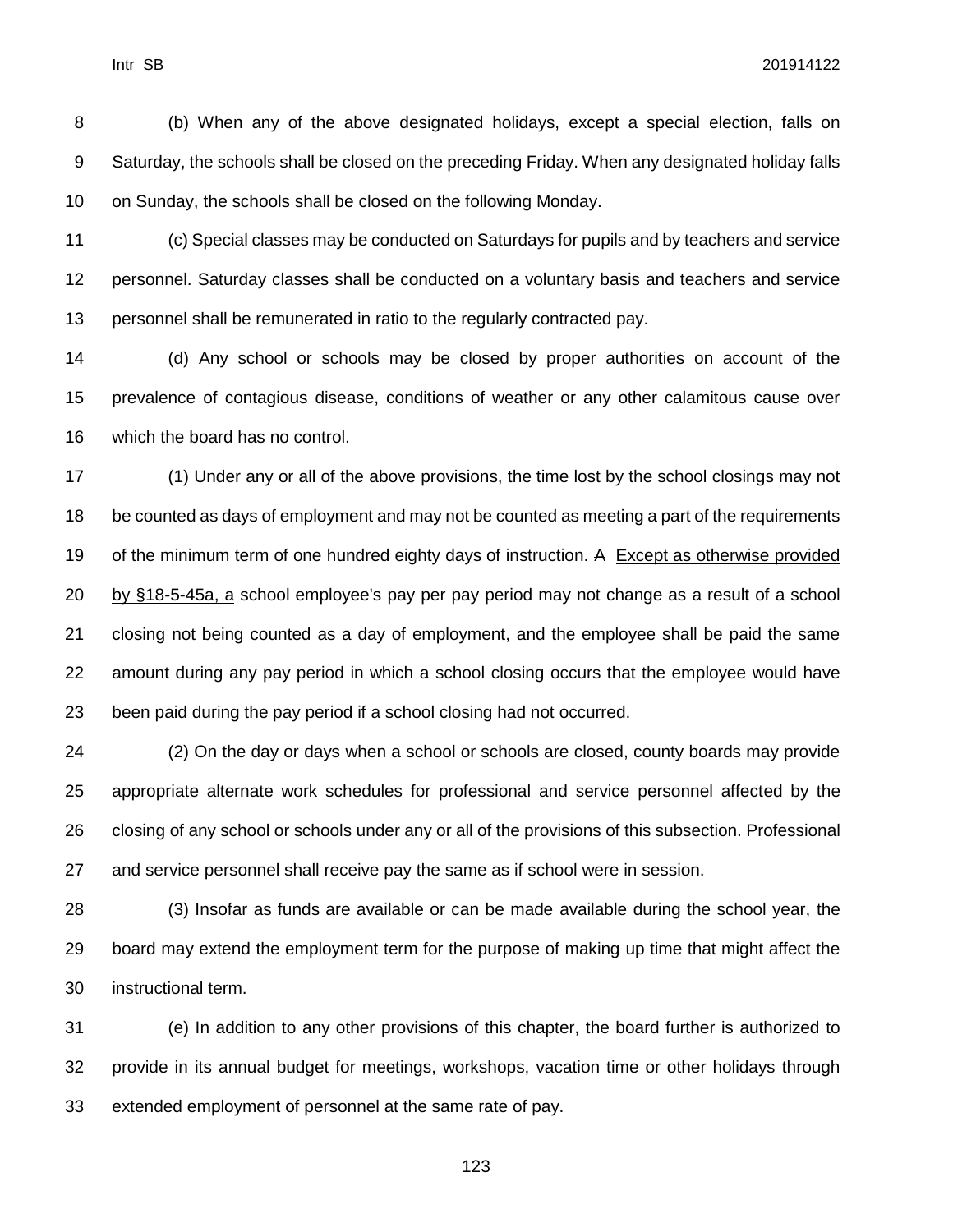# **CHAPTER 18C. STUDENT LOANS; SCHOLARSHIPS AND STATE AID. ARTICLE 4. UNDERWOOD-SMITH TEACHER SCHOLARSHIP TEACHING SCHOLARS PROGRAM.**

# **§18C-4-1. Scholarship and loan assistance fund Underwood-Smith Teaching Scholars Program Fund created; purposes; funding; effective date.**

 (a) It is the purpose of this article and §18C-4A-1 *et seq.* of this code to improve the quality of education in the public schools of West Virginia by encouraging and enabling individuals who have demonstrated outstanding academic abilities to pursue teaching careers in critical shortage fields at the preschool elementary, middle or secondary levels in the public schools of this state. In addition, of those individuals who have demonstrated outstanding academic abilities to pursue teaching careers, for scholarships initially awarded for the fall semester, 2014, and thereafter Particular efforts shall be made in the scholarship selection criteria and procedures to reflect the 8 state's present and projected subject and geographic areas of critical need critical teacher shortage fields.

 (b) In consultation with the State Board of Education and the State Superintendent of Schools, the commission shall propose legislative rules in accordance with the provisions of §29A-3A-1 *et seq*. of this code. The rules shall provide for the administration of the Underwood-13 Smith Teacher Scholarship and Loan Assistance programs Teaching Scholars Program and the Teacher Education Loan Repayment Program by the Vice Chancellor for Administration in furtherance of the purposes of this article, and §18C-4A-1 *et seq.* of this code including, but not limited to, the following:

(1) Establishing scholarship selection criteria and procedures;

18 (2) Establishing criteria and procedures for identifying subject areas public schools or 19 geographic areas in critical need of teachers-critical teacher shortage fields;

(3) Establishing and updating as necessary a list of critical teacher shortage fields in the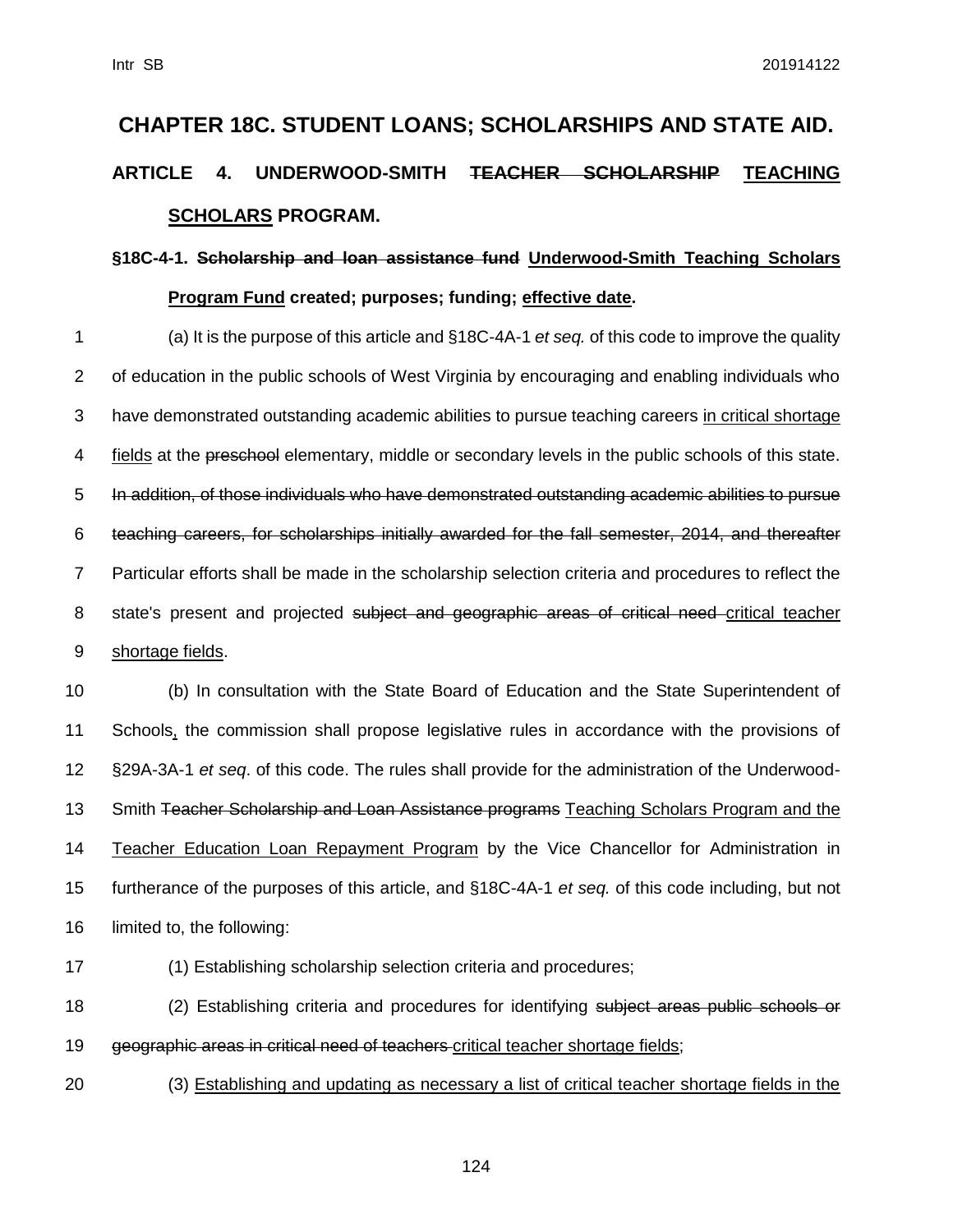public schools for which scholarships are available; (4) Requiring scholarship recipients to teach in a public school in this state at the elementary, middle or secondary level in a critical teacher shortage field pursuant to the provisions of §18C-4-3 of this code; (5) Awarding loan repayment assistance, including establishing conditions under which 26 partial awards may be granted for less than a full year of teaching in an area of critical need in a critical teacher shortage field; (4) (6) Determining eligibility for loan repayment assistance renewal;  $(5)$  (7) Establishing procedures ensuring that loan repayment assistance funds are paid 30 directly to the proper lending entity; and (6) Establishing criteria for determining participant compliance or noncompliance with terms of the agreement and establishing procedures to address noncompliance including, but not limited to, repayment, deferral and excusal; and  $(7)$  (9) Developing model agreements. (c) The commission and State Board of Education jointly shall ensure that Underwood- Smith Teaching Scholars award recipients receive additional academic support and training from mentors in their academic field beginning with the freshman year and continuing through degree completion and the teaching obligation. (d) There is created in the State Treasury a special revolving fund in the State Treasury 40 to be known as The Underwood-Smith Teacher Scholarship and Loan Assistance Fund is continued in the State Treasury as a special revolving fund and is hereafter to be known as the 42 Underwood-Smith Teaching Scholars Program Fund. The fund shall to be administered by the Vice Chancellor for Administration solely for granting scholarships and loan repayment assistance to teachers and prospective teachers in accordance with this article and §18C-4A-1 *et seq.* of this code. Any moneys which may be appropriated by the Legislature, or received by the Vice Chancellor for Administration from other sources, for the purposes of this article and §18C-4A-1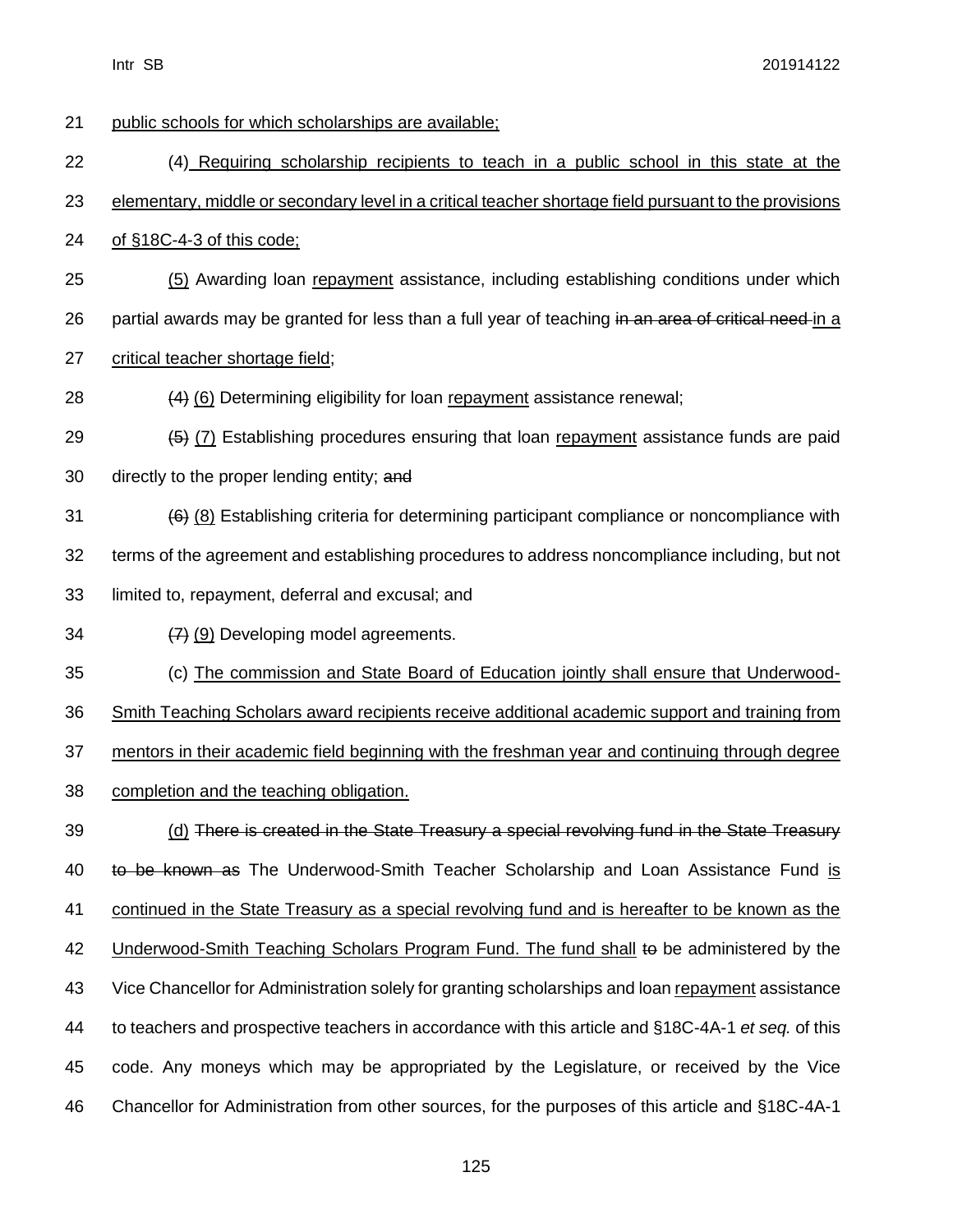*et seq.* of this code shall be deposited in the fund. Any moneys remaining in the fund at the close of a fiscal year shall be carried forward for use in the next fiscal year. Any moneys repaid to the Vice Chancellor for Administration by reason of default of a scholarship or loan repayment assistance agreement under this article or §18C-4A-1 *et seq.* of this code also shall be deposited in the fund. Fund balances shall be invested with the state's consolidated investment fund, and any and all interest earnings on these investments shall be used solely for the purposes for which moneys invested were appropriated or otherwise received.

 $\left(4\right)$  (e) The Vice Chancellor for Administration may accept and expend any gift, grant, contribution, bequest, endowment, or other money for the purposes of this article and §18C-4A- 1 *et seq.* of this code and shall make a reasonable effort to encourage external support for the scholarship and loan repayment assistance programs.

 $\left\{\frac{1}{2} \right\}$  (f) For the purpose of encouraging support for the scholarship and loan repayment assistance programs from private sources, the Vice Chancellor for Administration may set aside 60 no more than half of the funds appropriated by the Legislature for Underwood-Smith Teacher 61 Scholarships Teaching Scholars Program and loan repayment assistance awards to be used to match two state dollars to each private dollar from a nonstate source contributed on behalf of a specific institution of higher education in this state.

 (g) In recognition of the high academic achievement necessary to receive an award under this article, each recipient shall be distinguished as an "Underwood-Smith Teaching Scholar" in a

manner befitting the distinction as determined by the commission.

 (h) Notwithstanding the provisions of subsection (d) of this section, and §18C-4A-3 of this code:

 (1) Moneys in the Underwood-Smith Teaching Scholars Program Fund may be used to satisfy loan repayment assistance agreements pursuant to §18C-4A-1 *et seq.* of this code and

any renewals for which a recipient would be eligible pursuant to the prior enactment of §18C-4A-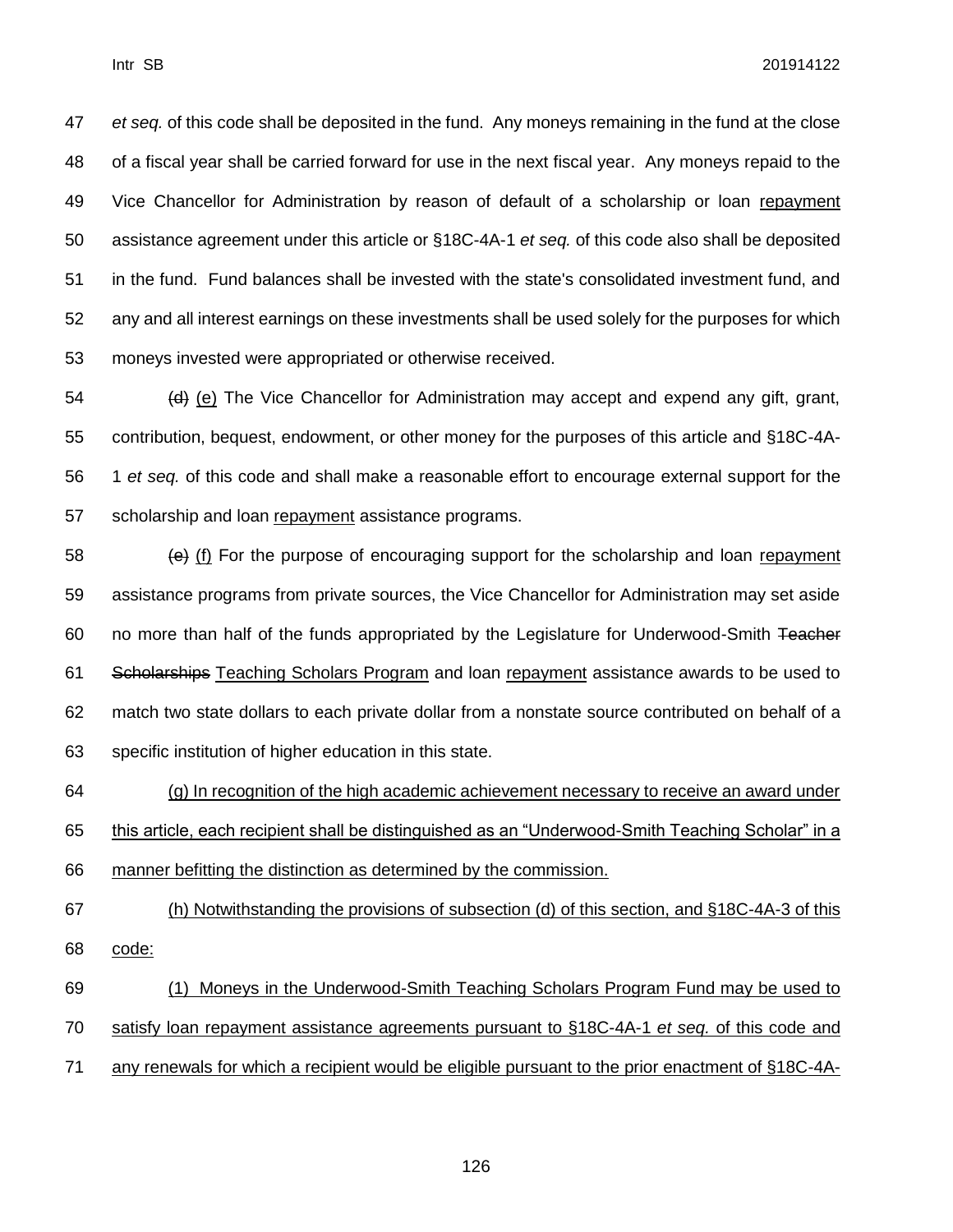| 72               | 1 et seq. of this code for any student who is receiving such loan repayment assistance or fulfilling  |
|------------------|-------------------------------------------------------------------------------------------------------|
| 73               | the requirements of an agreement on the effective date of this section;                               |
| 74               | (2) Moneys in the Underwood-Smith Teaching Scholars Program Fund may be used to                       |
| 75               | fund Underwood-Smith teacher scholarships, and any renewals for which a recipient would be            |
| 76               | eligible pursuant to the prior enactment of this article, for those students receiving such           |
| 77               | scholarship on the effective date of this section; and                                                |
| 78               | (3) The terms, conditions, requirements, and agreements applicable to an Underwood-                   |
| 79               | Smith teacher scholarship or loan repayment recipient prior to the effective date of this section     |
| 80               | shall continue in effect and are not altered by the reenactment of this section during the 2019 First |
| 81               | <b>Extraordinary Session of the Legislature.</b>                                                      |
| 82               | (i) The amendments to this article during the 2019 First Extraordinary Session of the                 |
| 83               | Legislature shall be effective for school years beginning on or after July 1, 2020, and the           |
| 84               | provisions of this article existing immediately prior to the 2019 First Extraordinary Session of the  |
| 85               | Legislature remain in effect for school years beginning prior to July 1, 2020.                        |
|                  | §18C-4-2. Selection criteria and procedures for awarding scholarships.                                |
| 1                | (a) The Governor shall designate the Higher Education Student Financial Aid Advisory                  |
| $\overline{2}$   | Board created by section five, article one of this chapter of this code Vice Chancellor for           |
| 3                | Administration shall appoint a selection panel comprised of individuals representing higher           |
| 4                | education, public education, and the community at large to select the recipients of Underwood-        |
| 5                | Smith teacher scholarships Teaching Scholars who meet the eligibility criteria set forth in           |
| 6                | subsection (b) of this section.                                                                       |
| $\overline{7}$   | (b) Eligibility for an Underwood-Smith Teacher Scholarship Teaching Scholars award shall              |
| 8                | be limited to students who meet the following criteria:                                               |
| $\boldsymbol{9}$ | (1) Have graduated or are graduating from high school and rank in the top ten percent of              |
| 10               | their graduating class or the top ten percent statewide of those West Virginia students taking the    |
| 11               | ACT test with a cumulative grade point average of at least 3.25 on a 4.0 scale;                       |
|                  |                                                                                                       |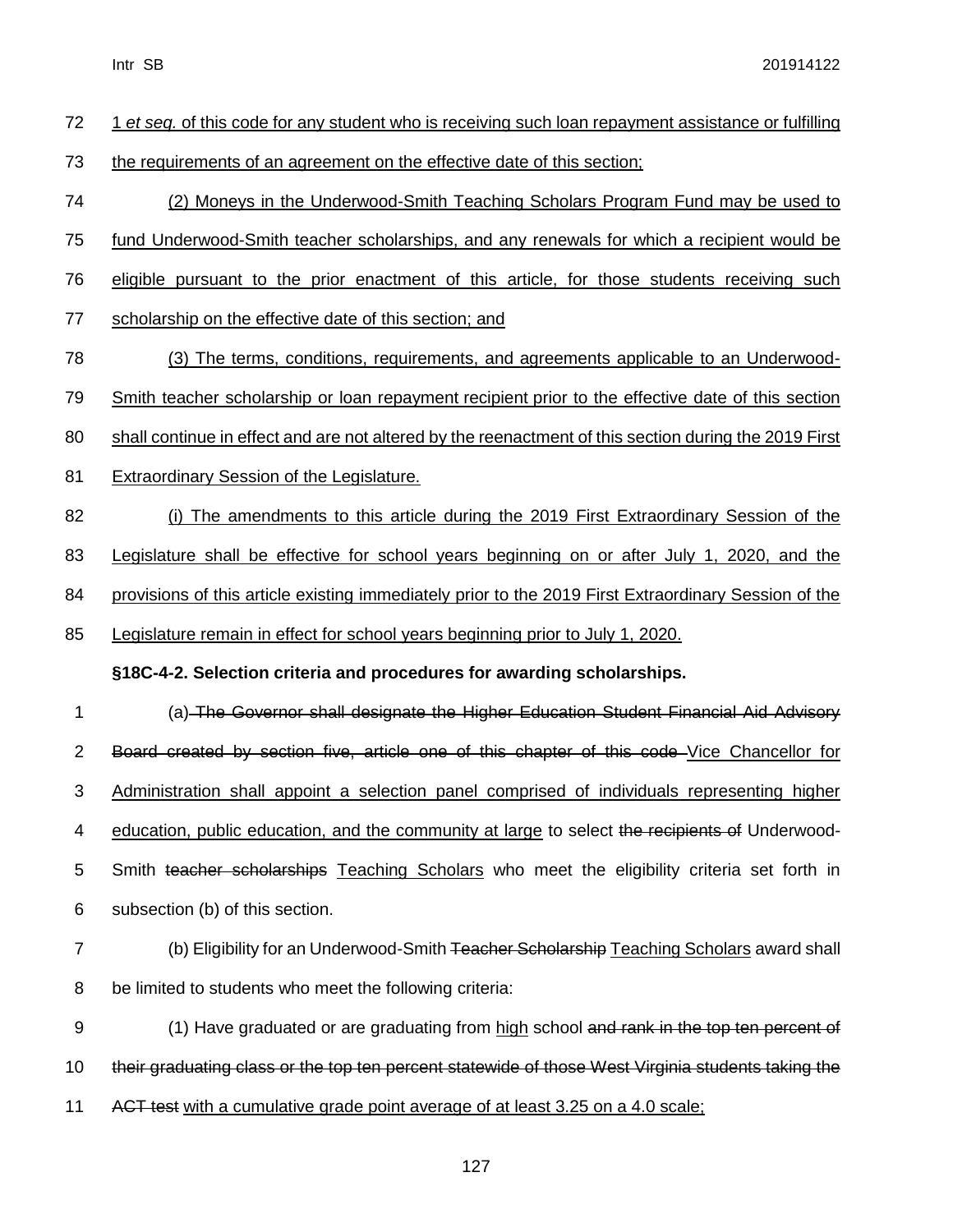| 13 | after successfully completing two years of course work at an approved institution of higher          |
|----|------------------------------------------------------------------------------------------------------|
| 14 | education in West Virginia;                                                                          |
| 15 | (3) Are public school aides or paraprofessionals as defined in section eight, article four,          |
| 16 | chapter eighteen-a of this code and who have a cumulative grade point average of at least 3.25       |
| 17 | on a possible scale of four after successfully completing two years of course work at an approved    |
| 18 | institution of higher education in West Virginia; or                                                 |
| 19 | (4) Are graduate students at the master's degree level; who have graduated or are                    |
| 20 | graduating in the top ten percent of their college graduating class.                                 |
| 21 | (2) Have met the college algebra ready assessment standards and college readiness                    |
| 22 | <b>English, reading, and writing standards as established by the commission; and</b>                 |
| 23 | (3) Agree to teach in a critical teacher shortage field at the elementary, middle or                 |
| 24 | secondary level in a public school in the state pursuant to the provisions of §18C-4-3 of this code. |
| 25 | (c) To be eligible for an award, a non-citizen of the United States shall hold a valid               |
| 26 | <b>Employment Authorization Document (EAD), or work permit, issued by the United States</b>          |
| 27 | Citizenship and Immigration Services (USCIS).                                                        |
| 28 | (d) In accordance with the rules of the commission, the Vice Chancellor for Administration           |
| 29 | shall develop criteria and procedures for the selection of scholarship recipients. The selection     |
| 30 | criteria shall reflect the purposes of this article and shall specify the areas in which particular  |
| 31 | efforts will be made in the selection of scholars as set forth in §18C-4-1 of this code. Selection   |
| 32 | procedures and criteria also may include, but are not limited to, the grade point average of the     |
| 33 | applicant, involvement in extracurricular activities, financial need, current academic standing and  |
| 34 | an expression of interest in teaching as demonstrated by an essay written by the applicant. These    |
| 35 | criteria and procedures further may require the applicant to furnish letters of recommendation       |
| 36 | from teachers and others. It is the intent of the Legislature that academic abilities be the primary |
| 37 | criteria for selecting scholarship recipients. However, the qualified applicants with the highest    |

12 (2) Have a cumulative grade point average of at least 3.25 on a possible scale of four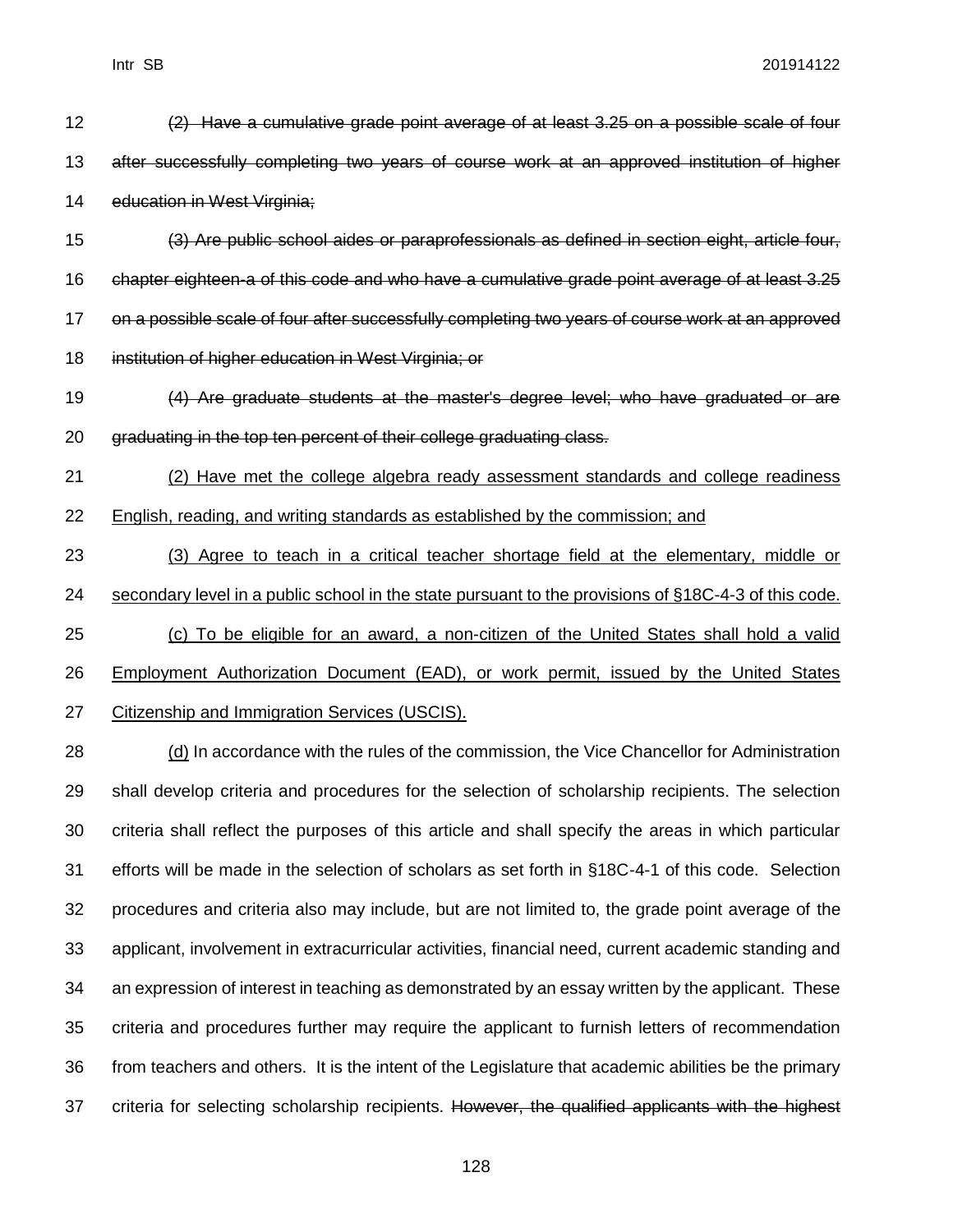academic abilities who intend to pursue teaching careers in areas of critical need and shortage pursuant to section one of this article shall be given priority.

 (e) In developing the selection criteria and procedures to be used by the Higher Education Student Financial Aid Advisory Board selection panel, the Vice Chancellor for Administration shall solicit the views of public and private education agencies and institutions and other interested parties. Input from interested parties shall be solicited by means of written and published selection criteria and procedures in final form for implementation and may be solicited by means of public hearings on the present and projected teacher needs of the state or any other methods the Vice Chancellor for Administration may determine to be appropriate to gather the information.

 $\left\langle \Theta\right\rangle$  (f) The Vice Chancellor for Administration shall make application forms for Underwood-49 Smith Teacher Scholarships Teaching Scholars available to public and private high schools in the state and in other locations convenient to applicants, parents and others, and shall make an effort to attract students from low-income backgrounds, ethnic or racial minority students, students with disabilities, and women or minority students who show interest in pursuing teaching careers in mathematics and science and who are under-represented in those fields.

### **§18C-4-3. Scholarship agreement.**

1 (a) Each recipient of an Underwood-Smith teacher scholarship Teaching Scholars award shall enter into an agreement with the Vice Chancellor for Administration under which the recipient shall meet the following conditions:

(1) Provide the commission with evidence of compliance with §18C-4-4(a) of this code;

5 (2) Beginning within a ten-year period one year after completing the teacher education 6 program for which the scholarship was awarded,  $(A)$  teach full-time in a critical teacher shortage field at the elementary, middle or secondary level, under contract with a county board of education 8 in a public education program in the state, for a period of not fewer than two five consecutive years for each year the four academic years. for which a scholarship was received; or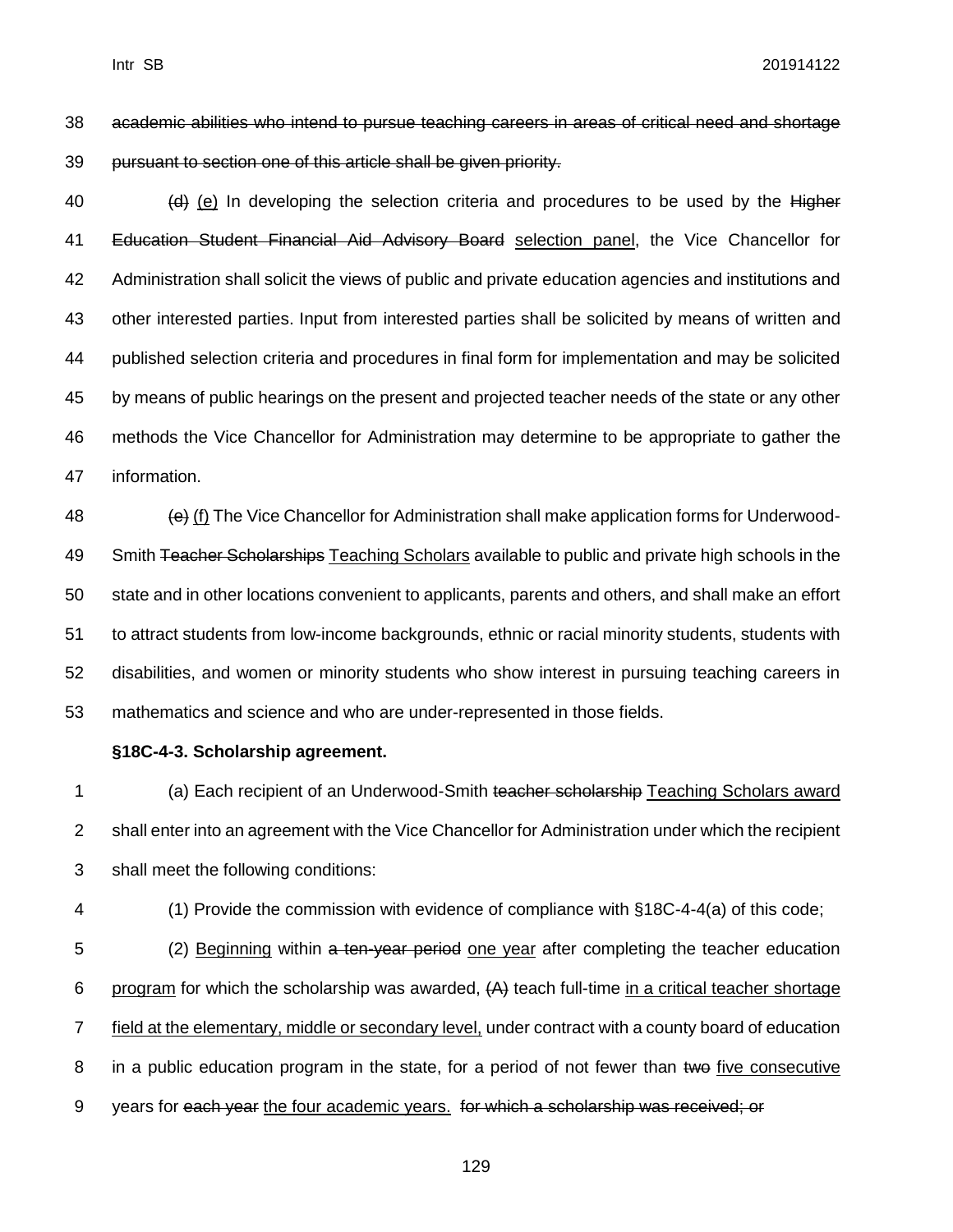(B) Teach full-time under contract for not less than one year for each year for which a scholarship was received with a county board of education in this state in a teacher shortage area pursuant to section one of this article, in an exceptional children program in this state, in a school having less than average academic results or in a school in an economically disadvantaged area of this state; or

 (C) Within the ten-year period, while seeking and unable to secure a full-time teaching position under contract with a county board of education which satisfies the conditions of paragraph (A) of this subdivision:

 (i) Teach full-time in a private school, parochial or other school approved for the instruction of students of compulsory school age pursuant to section one, article eight, chapter eighteen of this code; or

 (ii) Teach in an institution of higher education in this state as defined in section two, article one, chapter eighteen-b of this code or in a post-secondary vocational education program in this state for a period of not fewer than two years for each year for which a scholarship was received; or

 (iii) Perform alternative service or employment in this state pursuant to rules promulgated by the commission, in federal, state, county or local supported programs with an educational component, including mental or physical health care, or with bona fide tax exempt charitable organizations dedicated to the above, for a period of not fewer than two years for each year for 29 which a scholarship was received. Any teaching time accrued during the required five-year period 30 as a substitute teacher for a county board of education under paragraph  $(A)$  or  $(B)$  of this 31 subdivision in a critical teacher shortage field at the elementary, middle or secondary level shall be credited pro rata in accordance with rules promulgated by the commission; or

33 (3) Repay all or part of an Underwood-Smith teacher scholarship Teaching Scholars award received under this article plus interest and, if applicable, reasonable collection fees in accordance with subsection (c), section four of this article, except as provided in subsection (d)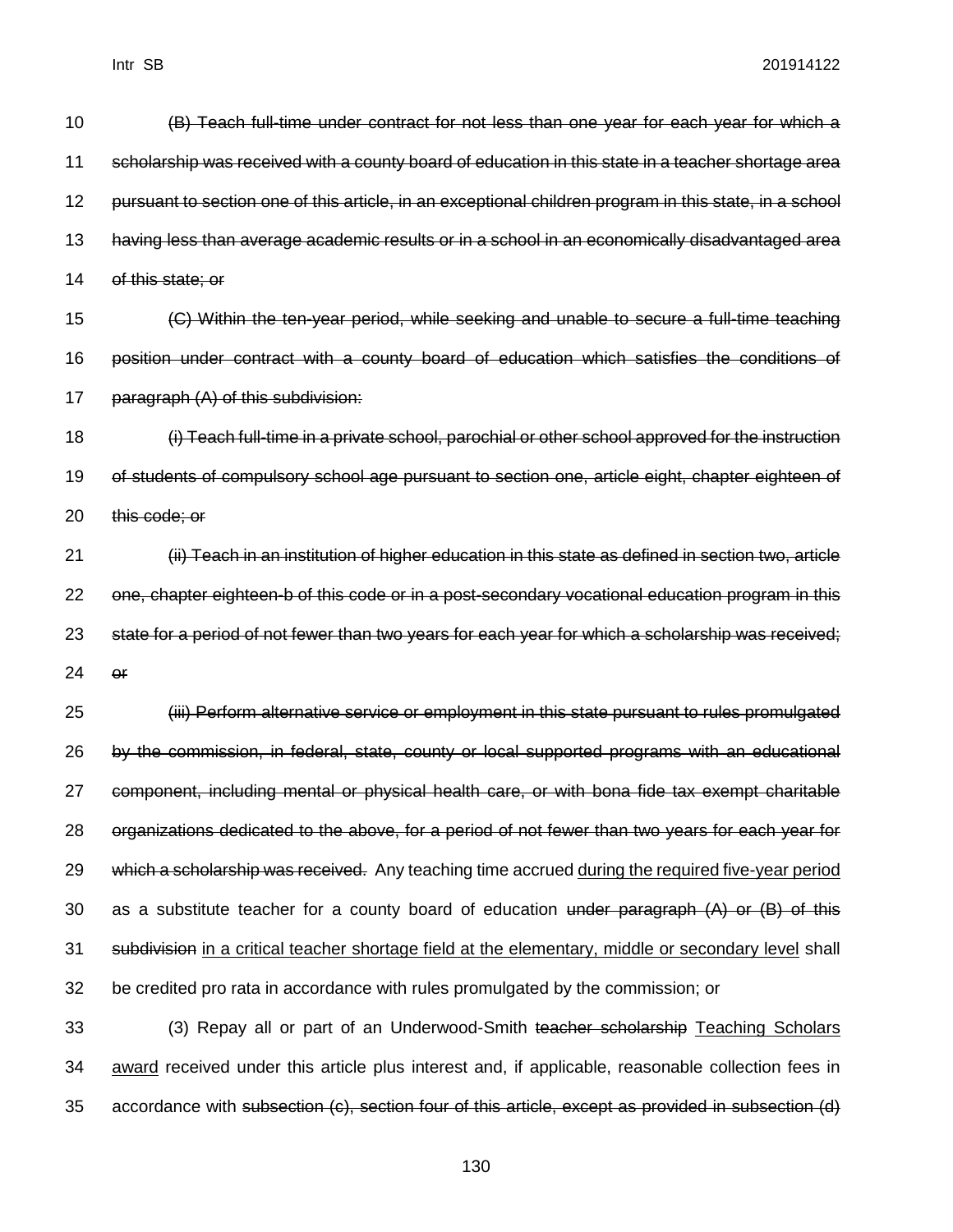of section four of this article §18C-4-4 of this code. (b) Scholarship agreements shall disclose fully the terms and conditions under which assistance under this article is provided and under which repayment may be required. The agreements shall include the following: (1) A description of the conditions and procedures to be established under §18C-4-4 of this code; and (2) A description of the appeals procedure required to be established under §18C-4-4 of this code. (c) Individuals who were The scholarship terms, conditions, requirements, and 45 agreements applicable to a warded an Underwood-Smith teacher scholarship recipient prior to the 46 effective date of this section may apply the provisions of paragraph (A), (B) or (C), subdivision 47 (2), subsection (a) of this section to teaching or other service performed by them after July 1, 1997 shall continue in effect and are not altered by the reenactment of this section during the 2019 First Extraordinary Session of the Legislature. **§18C-4-4. Renewal conditions; noncompliance; deferral; excusal.** 1 (a) The recipient of an Underwood-Smith Teacher Scholarship Teaching Scholars award is eligible for scholarship renewal only during those periods when the recipient meets the following conditions: (1) Is enrolled as a full-time student in an accredited institution of higher education in this state; (2) Is pursuing a course program of study leading to teacher certification in a critical 7 teacher shortage field at the preschool elementary, middle or secondary level; in this state (3) Is maintaining satisfactory progress as determined by the institution of higher education 9 the recipient is attending; and (4) Is maintaining a cumulative grade point average of at least 3.0 on a 4.0 scale; and 11 (5) Is complying with such other standards as the commission may establish by rule.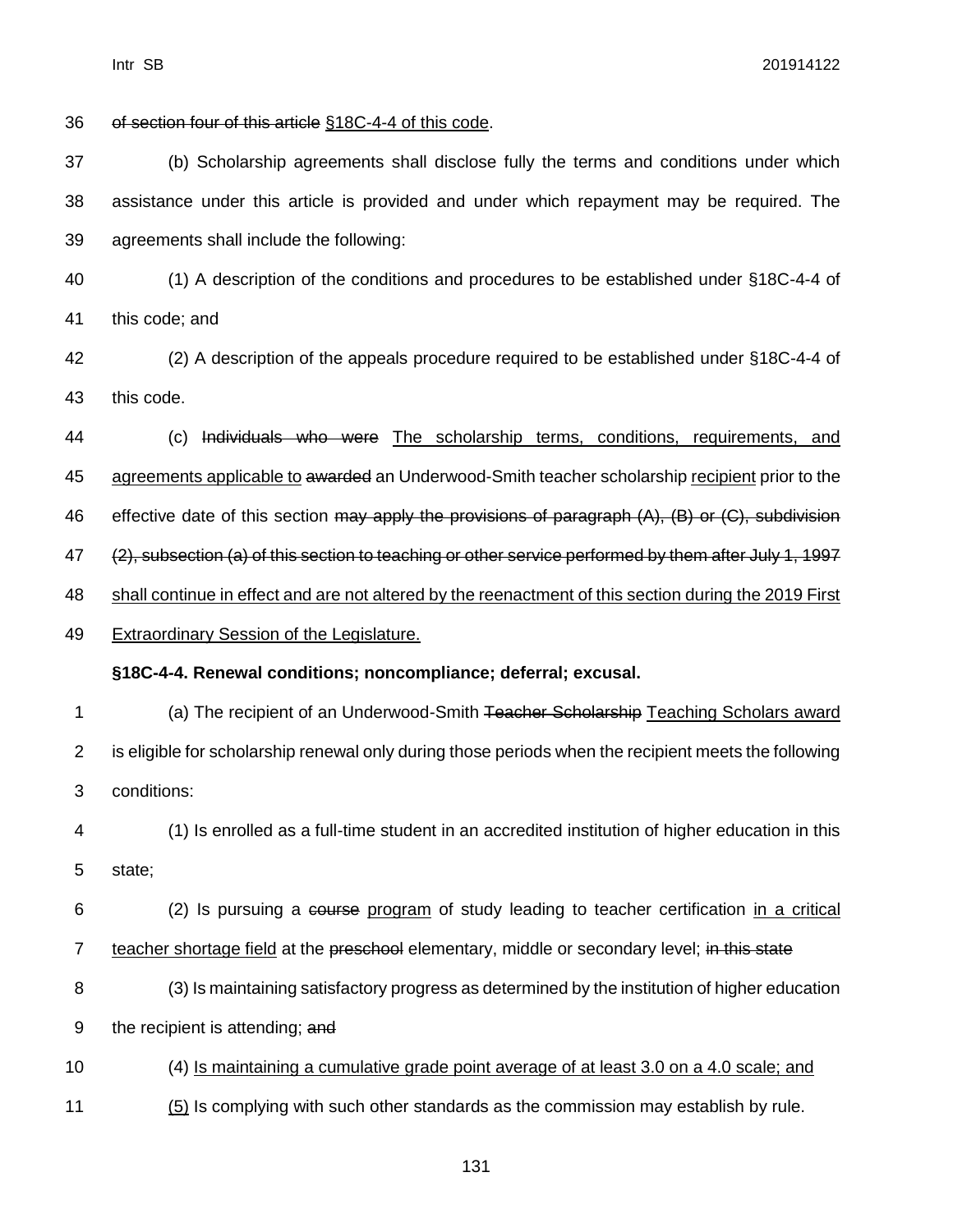(b) Recipients found to be in noncompliance with the agreement entered into under §18C- 4-3 of this code shall be required to repay the amount of the scholarship awards received, plus interest, and, where applicable, reasonable collection fees, on a schedule and at a rate of interest prescribed in the program guidelines. Guidelines also shall provide for proration of the amount to be repaid by a recipient who teaches for part of the period required under §18C-4-3(a) of this code and for appeal procedures under which a recipient may appeal any determination of noncompliance.

 (c) A recipient is not in violation of the agreement entered into under §18C-4-3 of this code during any period in which the recipient is meeting any of the following conditions:

(1) Pursuing a full-time course of study at an accredited institution of higher education;

 (2) Serving, not in excess of four years, as a member of the armed services of the United States;

24 (3) Seeking and unable to find full-time employment in accordance with paragraph  $(A)$ , subdivision (2), subsection (a), section three of this article and is fulfilling any of the alternatives specified in paragraph (B) or (C) of that subdivision;

27 (4) Satisfying the provisions of additional any repayment exemptions that may be prescribed by the commission by rule; or

29  $(5)$  (4) Failing to comply with the terms of the agreement due to death or permanent or temporary disability as established by sworn affidavit of a qualified physician.

 (d) The rules adopted by the commission may provide guidelines under which the Vice Chancellor for Administration may extend the time period for beginning or fulfilling the teaching 33 obligation to fifteen years if extenuating circumstances exist.

### **§18C-4-5. Amount and duration of scholarship; relation to other assistance.**

 (a) Subject to subsection (b) of this section, each recipient of An Underwood-2 Smith teacher scholarship is eligible to receive assistance of up to \$5,000 for each academic year of higher education Teaching Scholars award shall be used in preparation for becoming a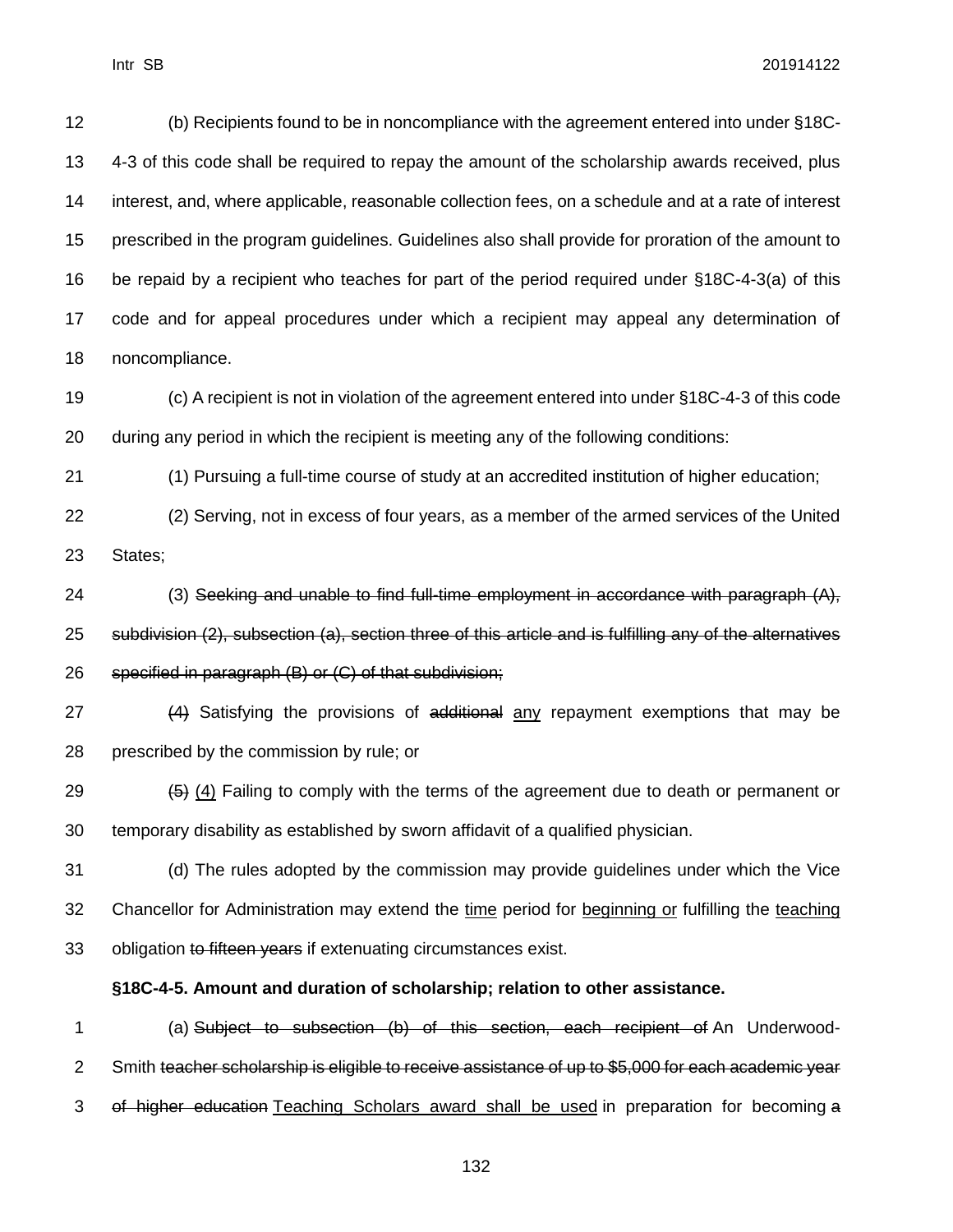preschool an elementary, middle or secondary teacher in a critical teacher shortage field in the 5 public schools of this state. No individual may receive scholarship assistance for more than Each award shall be in the amount of \$10,000 annually, and is available for a maximum of four 7 academic years for the completion of a bachelor's degree. and two additional academic years for completion of a master's degree

9 (b) No individual shall An individual may not receive a scholarship award under this article which exceeds the cost of attendance at the institution the individual is attending. The cost of attendance shall be based upon the actual cost of tuition and fees, and reasonable allowances for books, educational supplies, room and board and other expenses necessitated by individual circumstances, in accordance with the program guidelines. For the purposes of establishing an 14 award amount, the senior administrator Vice Chancellor for Administration shall take into account the amount of financial aid assistance the recipient has or will receive from all other sources. If 16 the amount of the Underwood-Smith teacher scholarship assistance Teaching Scholars award 17 and the amount of assistance scholarship and grant awards which the recipient has received from all other sources exceed the cost of attendance, the institution's financial aid officer, in consultation with the scholar, will determine what aid is to be reduced and shall do so in a manner to the best advantage of the scholar.

 (c) The amendments to this article during the 2019 First Extraordinary Session of the Legislature shall be effective for academic years beginning on or after July 1, 2019, and the provisions of this article existing immediately prior to the 2019 first extraordinary session of the Legislature remain in effect for academic years beginning prior to July 1, 2019.

# **ARTICLE 4A. UNDERWOOD-SMITH TEACHER LOAN ASSISTANCE TEACHER EDUCATION LOAN REPAYMENT PROGRAM.**

#### **§18C-4A-1. Selection criteria and procedures for loan assistance; effective date.**

(a) The Governor shall designate the Higher Education Student Financial Aid Advisory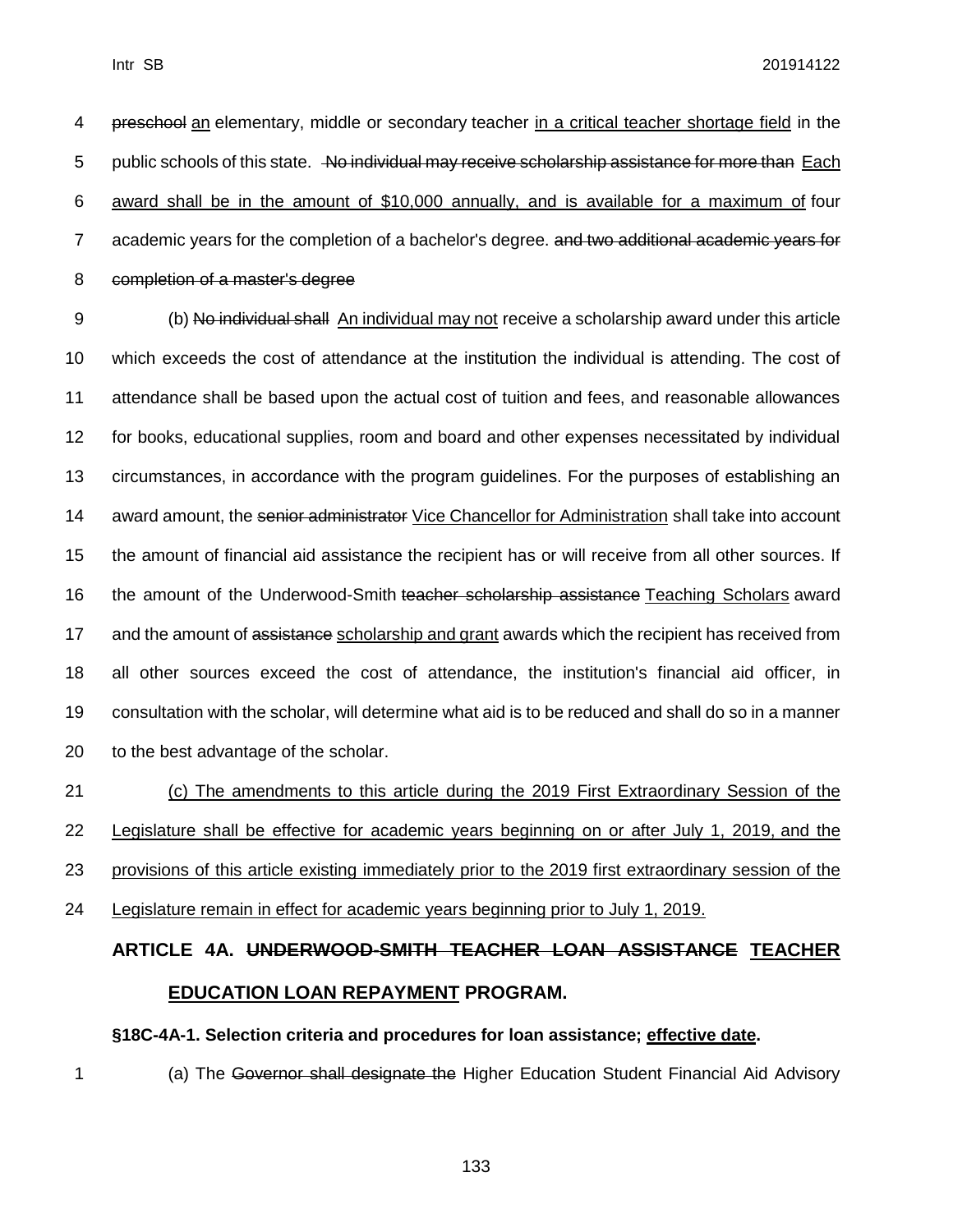| $\overline{2}$ | Board created by §18C-1-5 of this code to shall select recipients to receive Underwood-Smith             |
|----------------|----------------------------------------------------------------------------------------------------------|
| 3              | Teacher Loan Assistance Teacher Education Loan Repayment Program awards. The advisory                    |
| 4              | board shall make decisions regarding loan repayment awards pursuant to §18C-4-1 of this code             |
| 5              | and rules of the commission.                                                                             |
| 6              | (b) To be eligible for a loan repayment award, a teacher shall agree to teach shall agree                |
| $\overline{7}$ | to teach, or an applicant shall currently be teaching a subject area of critical need or employed in     |
| 8              | a public school in this state as a teacher in a critical teacher shortage field or as a school counselor |
| 9              | at the elementary, middle or secondary level in a school or geographic area of the state identified      |
| 10             | as an area of critical need for such field. at the preschool elementary, middle or secondary levels.     |
| 11             | The advisory board shall make decisions regarding loan assistance pursuant to section one,               |
| 12             | article four of this chapter                                                                             |
| 13             | (c) In accordance with the rule promulgated pursuant to §18C-4-1 of this code, the Vice                  |
| 14             | Chancellor for Administration shall develop additional eligibility criteria and procedures for the       |
| 15             | administration of the loan repayment program.                                                            |
| 16             | (d) The Vice Chancellor for Administration shall make available program application forms                |
| 17             | to public and private schools in the state via the website of the commission and the State               |
| 18             | Department of Education and in other locations convenient to potential applicants.                       |
| 19             | (e) The amendments to this article during the 2019 First Extraordinary Session of the                    |
| 20             | Legislature shall be effective for school years beginning on or after July 1, 2020, and the              |
| 21             | provisions of this article existing immediately prior to the 2019 First Extraordinary Session of the     |
| 22             | Legislature remain in effect for school years beginning prior to July 1, 2020.                           |
|                | §18C-4A-2. Teacher Education Loan assistance Repayment agreement.                                        |
| 1              | (a) Before receiving an a loan repayment award, each eligible teacher applicant shall enter              |
| $\overline{2}$ | into an agreement with the Vice Chancellor for Administration and shall meet the following criteria:     |
| 3              | (1) Provide the commission with evidence of compliance with subsection (b), section four,                |
| 4              | article four of this chapter §18C-4-4 of this code;                                                      |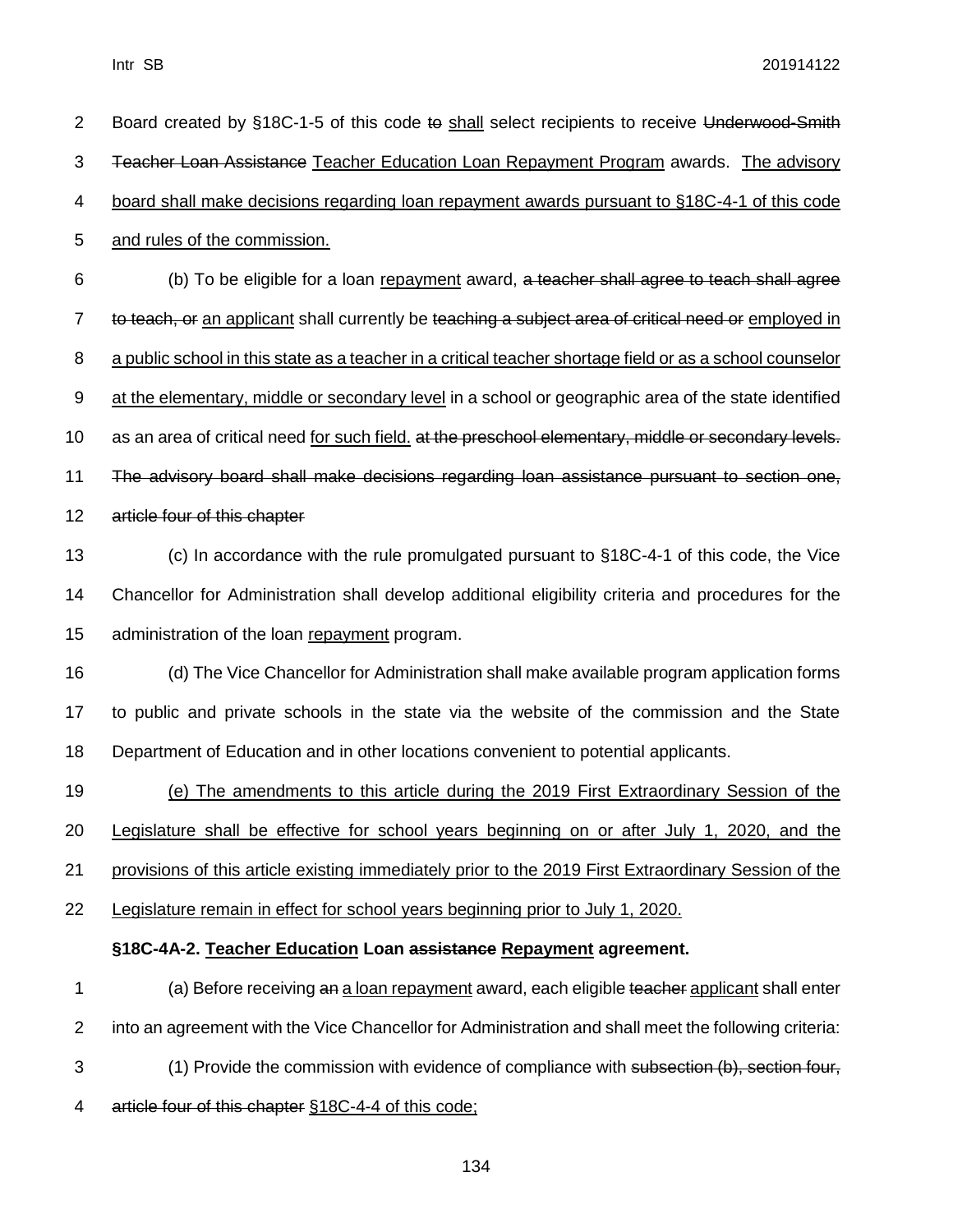(2) Teach in a subject area of critical need or Agree to be employed full time under contract with a county board of education for a period of two school years as a teacher in a critical teacher shortage field or as a school counselor at the elementary, middle or secondary level in a school 8 or geographic area of critical need full time under contract with a county board for a period of two 9 school years for such field for each year for which a loan repayment assistance award is received pursuant to this article. The Vice Chancellor for Administration may grant a partial award to an eligible recipient whose contract term is for less than a full school year pursuant to criteria established by commission rule;

 (3) Acknowledge that an award is to be paid to the recipient's student loan institution, not directly to the recipient, and only after the commission determines that the recipient has complied with all terms of the agreement; and

16 (4) Repay Agree to repay all or part of an award received pursuant to this article if the award is not paid to the student loan institution or if the recipient does not comply with the other terms of the agreement.

 (b) Each loan repayment agreement shall disclose fully the terms and conditions under which an award may be granted pursuant to this article and under which repayment may be required. The agreement also is subject to and shall include the terms and conditions established by §18C-4-5 of this code.

#### **§18C-4A-3. Amount and duration of loan assistance repayment awards; limits.**

1 (a) Each award recipient is eligible to receive loan assistance of up to in an amount determined annually by the commission based upon available funds, but not less than \$3,000 annually in an amount determined annually by the commission based upon available funds, and subject to limits set forth in subsection (b) of this section, if the recipient:

 (1) If the recipient has taught Has been employed for a full school year under contract with a county board of education in a subject area of critical need or as a teacher in a critical teacher shortage field or as a school counselor at the elementary, middle or secondary level in a school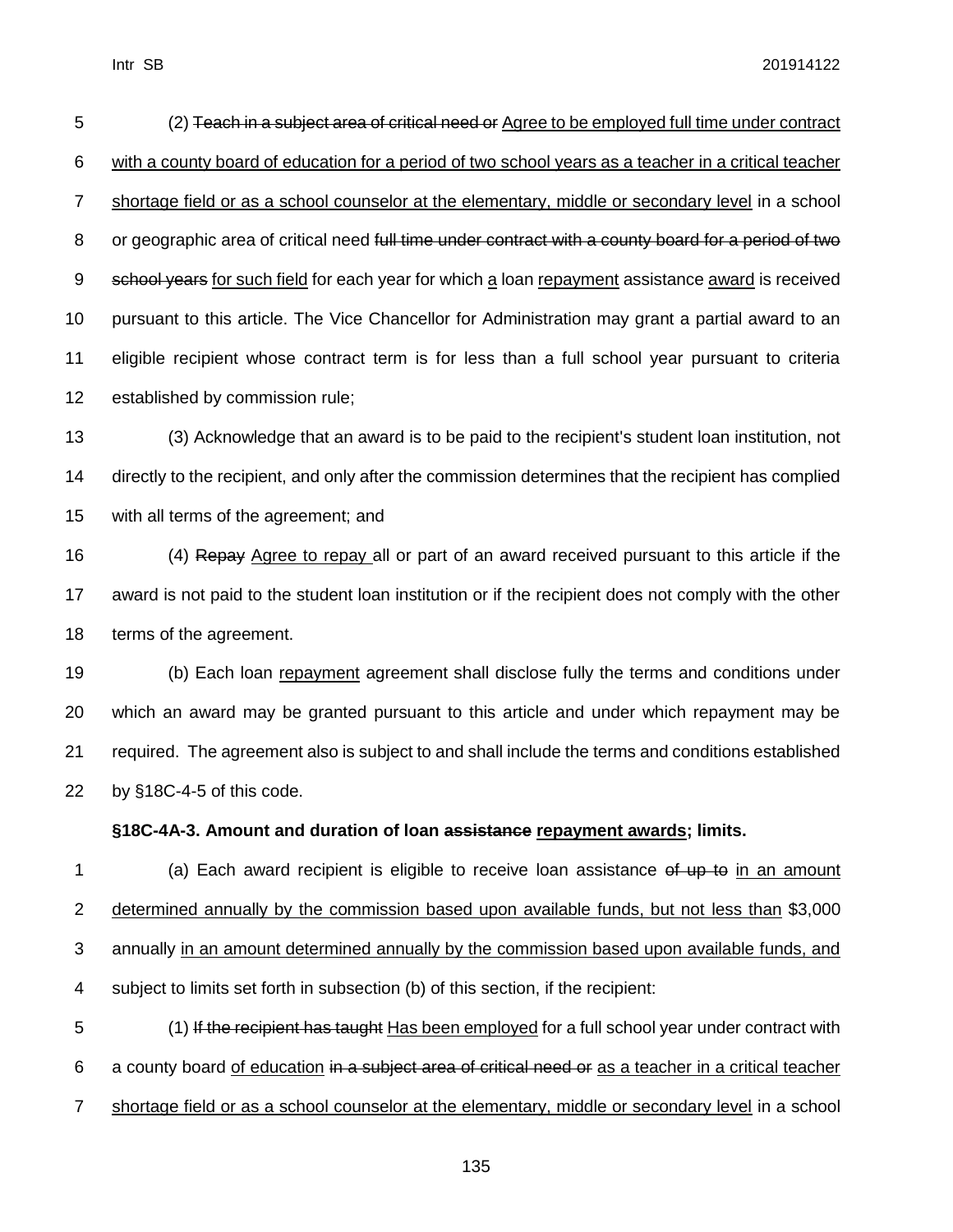8 or geographic area of critical need; and

9 (2) If the recipient otherwise Otherwise has complied with the terms of the agreement and 10 with applicable provisions of this article and §18C-4-1 *et seq.* of this code, and any rules

11 promulgated pursuant thereto.

12 (b) The recipient is eligible for renewal of a loan repayment assistance award only during 13 periods when the recipient complies with other criteria and conditions established by rule, and is 14 under contract with a county board to teach in a subject area of critical need or of education as a 15 teacher in a critical teacher shortage field or as a school counselor at the elementary, middle or 16 secondary level, in a school or geographic area of critical need in such field. and complies with 17 other criteria and conditions established by rule, except that a teacher who is teaching under a 18 contract in a position that no longer meets the definition of critical need under rules established 19 in accordance with section one, article four of this chapter is eligible for renewal of loan assistance 20 until the teacher leaves his or her current position. 21 (c) A recipient may not receive loan assistance pursuant to this article which accumulates

22 in excess of \$15,000.

# **CHAPTER 29. MISCELLANEOUS BOARDS AND OFFICERS.**

### **ARTICLE 12. STATE INSURANCE.**

**§29-12-5a. Liability insurance for county boards of education, their employees and members, the county superintendent of schools, public charter schools electing to obtain coverage, and for employees and officers of the state Department of Corrections; written notice of coverage to insureds.**

 (a) In accordance with the provisions of this article, the State Board of Risk and Insurance Management shall provide appropriate professional or other liability insurance for all county boards of education, teachers, supervisory and administrative staff members, service personnel, county superintendents of schools, and school board members and for all employees and officers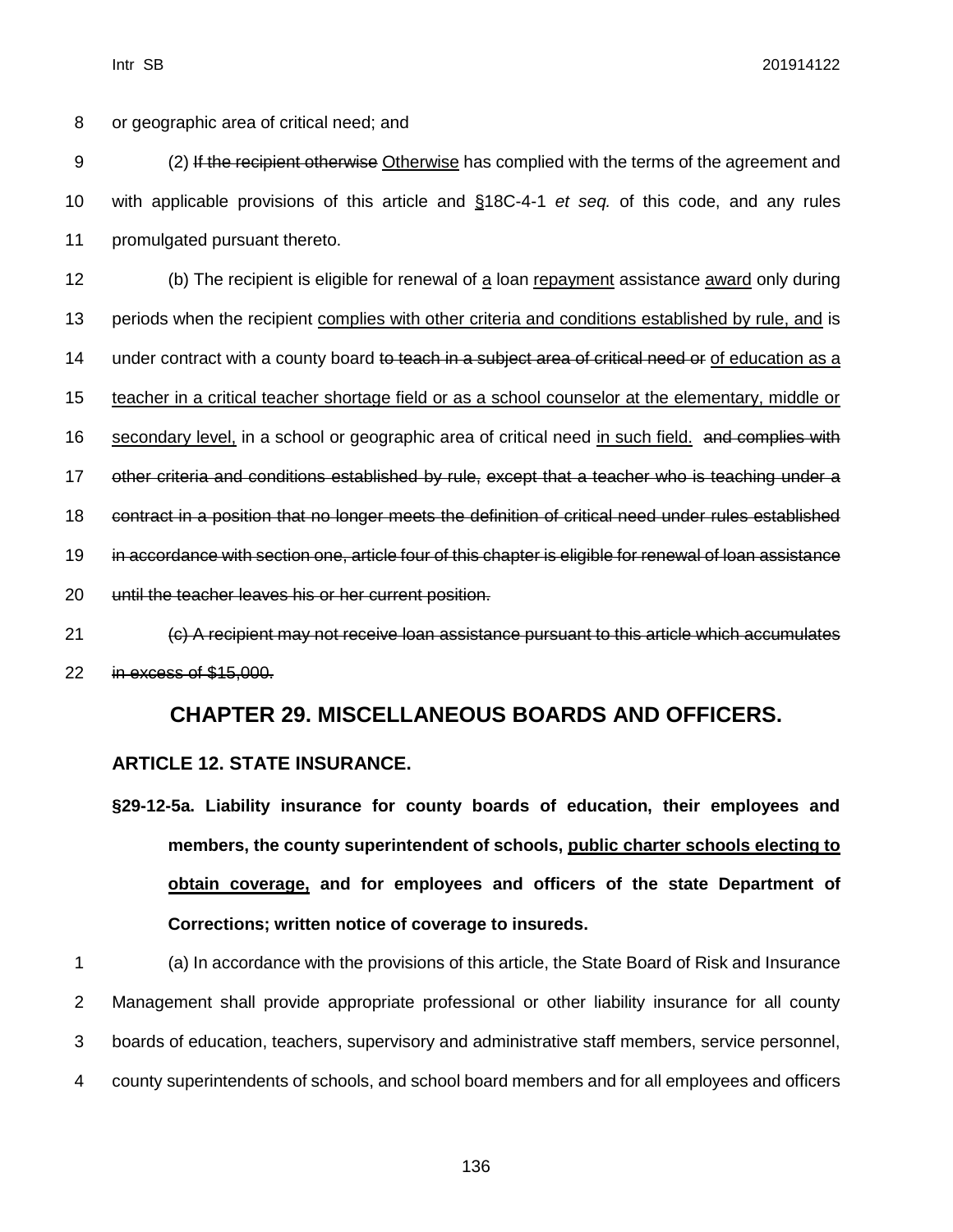of the State Department of Corrections Division of Corrections and Rehabilitation*: Provided,* That the Board of Risk and Insurance Management is not required to provide insurance for every property, activity, or responsibility of county boards of education, teachers, supervisory and administrative staff members, service personnel, county superintendents of schools, and school 9 board members, and for all employees and officers of the state Department of Corrections Division of Corrections and Rehabilitation.

 (b) Insurance provided by the Board of Risk and Insurance Management pursuant to the provisions of subsection (a) of this section shall cover claims, demands, actions, suits, or judgments by reason of alleged negligence or other acts resulting in bodily injury or property damage to any person within or without any school building or correctional institution if, at the time of the alleged injury, the teacher, supervisor, administrator, service personnel employee, 16 county superintendent, school board member, or employee or officer of the Department of **Corrections** Division of Corrections and Rehabilitation was acting in the discharge of his or her duties, within the scope of his or her office, position or employment, under the direction of the county board of education, or Commissioner of Corrections, or in an official capacity as a county superintendent or as a school board member or as Commissioner of Corrections.

 (c) Insurance coverage provided by the Board of Risk and Insurance Management pursuant to subsection (a) of this section shall be in an amount to be determined by the state 23 Board of Risk and Insurance Management, but in no event less than \$1 million \$1,250,000 for each occurrence. In addition, each county board of education shall purchase, through the Board of Risk and Insurance Management, excess coverage of at least \$5 million for each occurrence. The cost of this excess coverage will be paid by the respective county boards of education. Any insurance purchased under this section shall be obtained from a company licensed to do business in this state.

 (d) The insurance policy provided by the Board of Risk and Insurance Management pursuant to subsection (a) of this section shall include comprehensive coverage, personal injury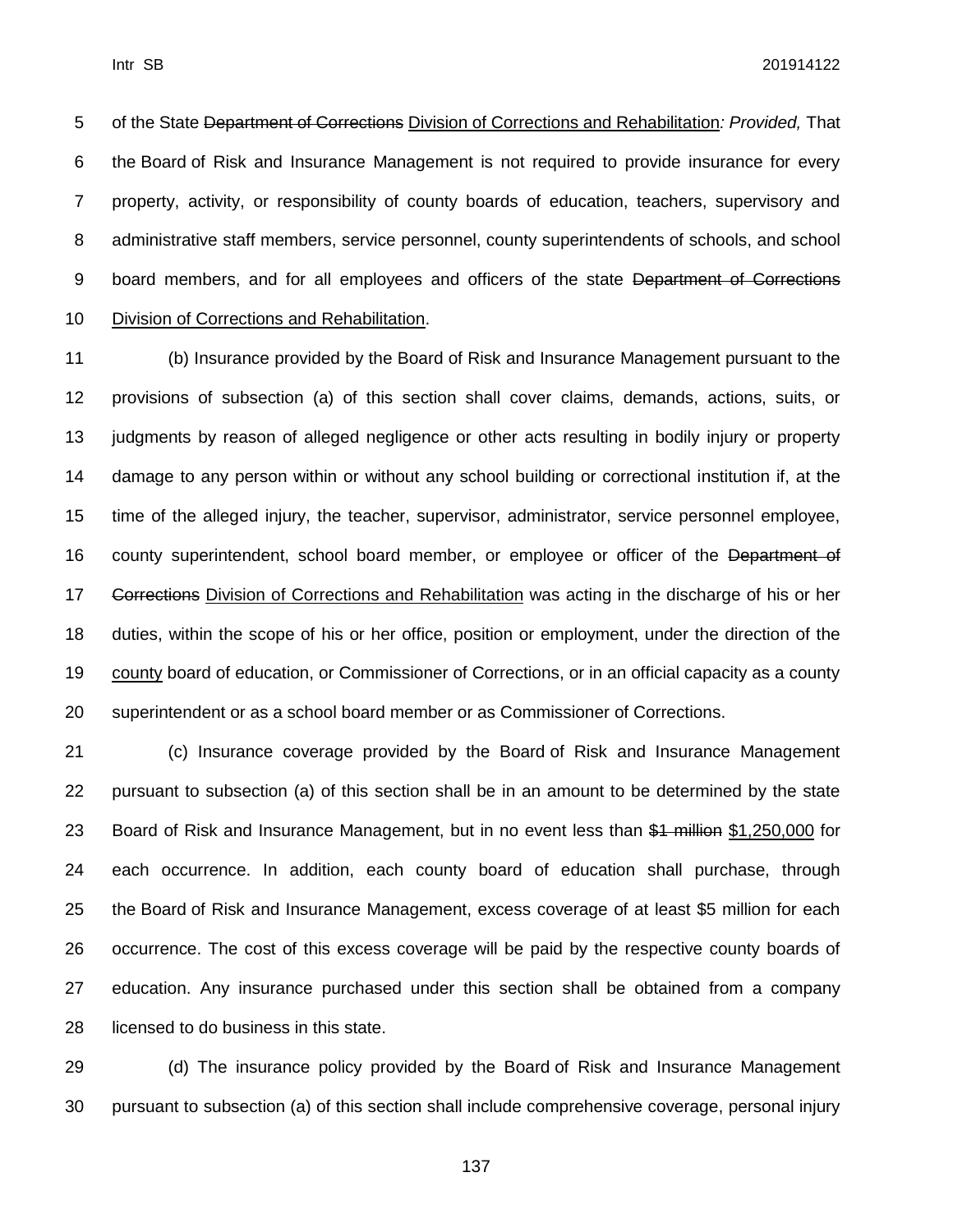coverage, malpractice coverage, corporal punishment coverage, legal liability coverage, as well as a provision for the payment of the cost of attorney's fees in connection with any claim, demand, action, suit, or judgment arising from such alleged negligence or other act resulting in bodily injury under the conditions specified in this section.

 (e) The county superintendent and other school personnel shall be defended by the county board or an insurer in the case of suit, unless the act or omission shall not have been within the course or scope of employment or official responsibility or was motivated by malicious or criminal intent.

 (f) At least annually, beginning with the 2019-2020 school year, county boards shall provide written notice of insurance coverage to each of its insureds, including teachers, supervisors, administrators, service personnel employees, county superintendent, and school 42 board members. The notice shall identify the coverages, monetary limits of insurance, and duty 43 to defend for each occurrence as provided to insureds by the Board of Risk and Insurance Management under this section. The written notice may be sent via email, or via first-class mail 45 to the insured's last mailing address known to the county board. The written notice shall also include contact information for the Board of Risk and Insurance Management. (g) The provisions of this section apply to public charter schools that have been authorized pursuant to §18-5G-1 *et seq.* of this code and have included in their charter contract entered into pursuant to §18-5G-7 of this code a determination to obtain insurance coverage from the Board

of Risk and Insurance Management pursuant to this section. If a public charter school elects to

obtain coverage pursuant to this section:

## (1) Any provision in this section applicable to a county board also applies to a charter

- school governing board;
- (2) Any provision in this section applicable to a school board member also applies to a
- member of a charter school governing board; and
- (3) Any provision of this section applicable to teachers, supervisory and administrative